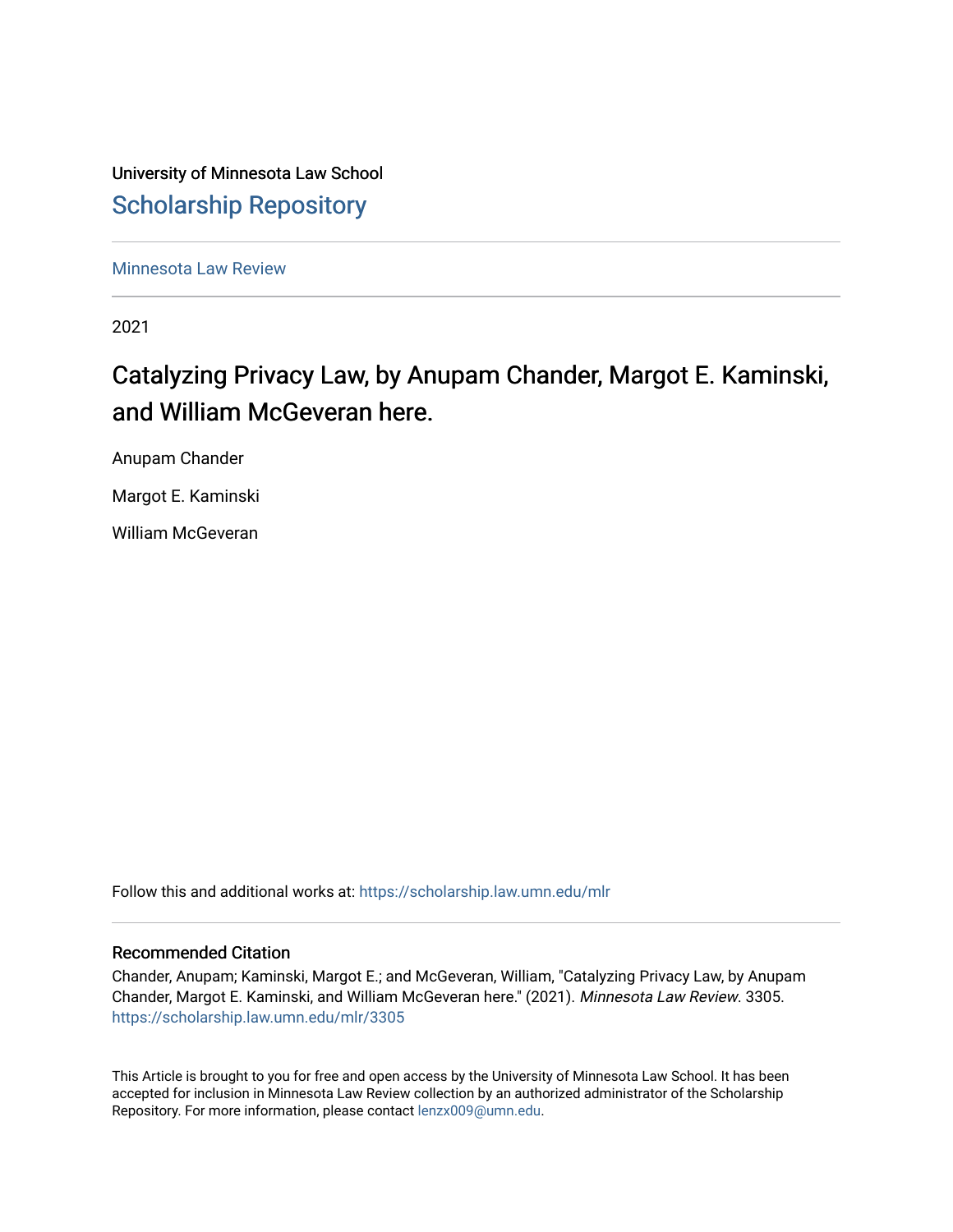## **Article**

## **Catalyzing Privacy Law**

# **Anupam Chander,† Margot E. Kaminski,†† and William McGeveran†††**

| A. European Data Protection Versus U.S. Consumer |  |
|--------------------------------------------------|--|
|                                                  |  |
|                                                  |  |
|                                                  |  |
|                                                  |  |

Professor of Law, Georgetown University Law Center; J.D., Yale Law School; B.A., Harvard University. Copyright  $©$  2021 by Anupam Chander.

 $\dagger\dagger$  Associate Professor of Law, University of Colorado Law School; Director, Privacy Initiative, Silicon Flatirons Center. J.D., Yale Law School; B.A., Harvard University. Copyright  $\odot$  2021 by Margot E. Kaminski.

††† Associate Dean for Academic Affairs and Julius E. Davis Professor of Law, University of Minnesota Law School. J.D., New York University Law School; B.A., Carleton College. Copyright  $©$  2021 by William McGeveran.

The authors are grateful for insightful comments by students in the Technology Law Colloquium at Georgetown and the Law and Economics Workshop at Minnesota, by professors and students at Cardozo School of Law, and by professors at faculty workshops at Loyola, Villanova, and William & Mary law schools and at the 2019 Privacy Law Scholars Conference hosted at Berkeley Law. We thank in particular William Buzbee, Laura Dickinson, Roger Ford, Lydia de la Torre, Meg Jones, Christina Mulligan, Orla Lynskey, Paul Ohm, Neil Richards, and Joris van Hoboken. We also thank our superb editors at the *Minnesota Law Review*, especially Matthew Cavanaugh, Alina Yasis, and Melanie Griffith. Anupam Chander gratefully acknowledges a Google Research Award for related research. William McGeveran gratefully acknowledges funding by the Wargo Research Scholar Fund. We received excellent research help from Shiwen Cai, Lydia Davenport, Xinge He, Anna Kvinge, Romina Montellano Morales, Paige Papandrea, Caroline Schmitz, and librarian Heather Casey. The views herein (and all errors) are the authors' alone.

1733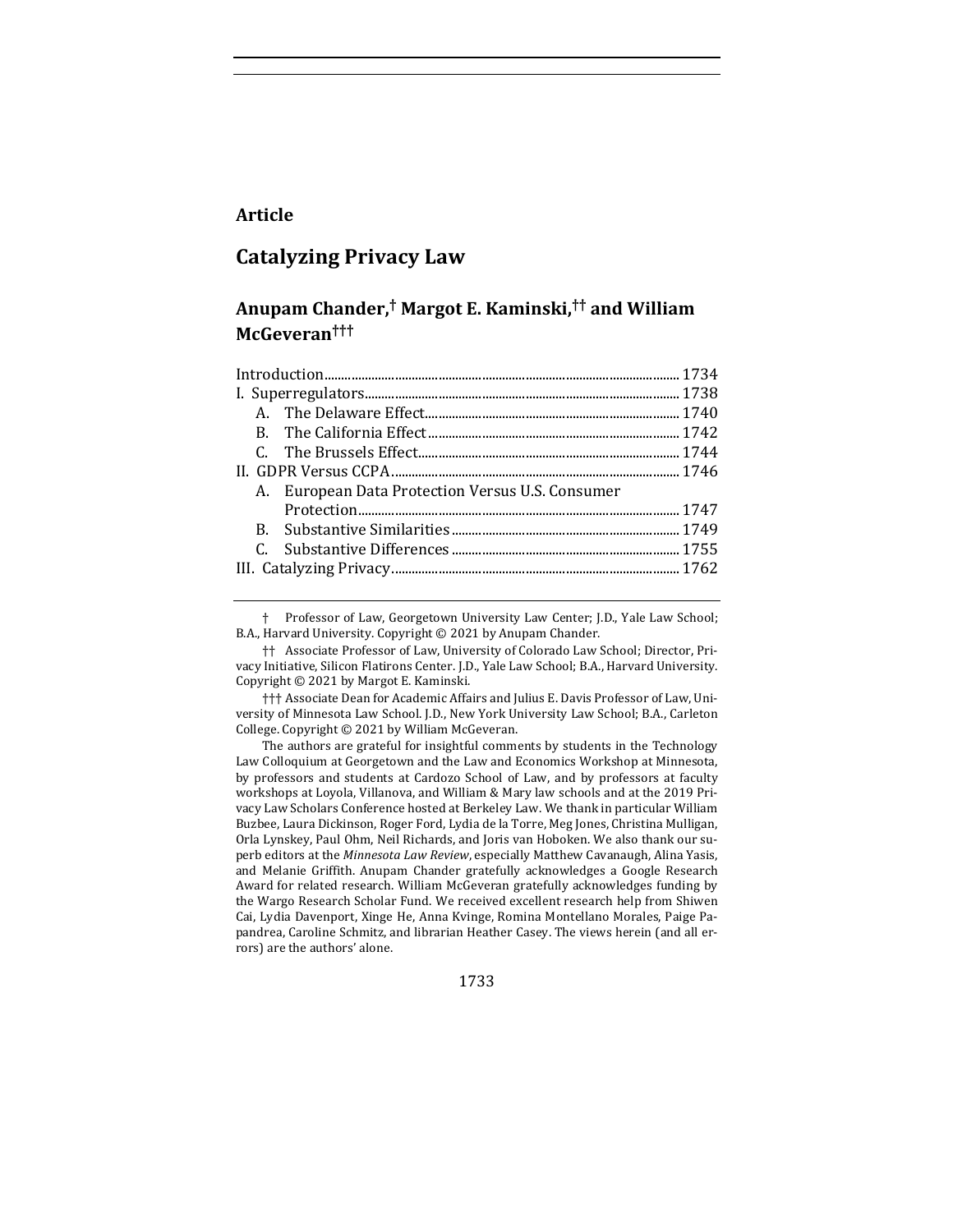1734 *MINNESOTA LAW REVIEW* [105:1733

#### INTRODUCTION

When the General Data Protection Regulation (GDPR) took effect in May 2018, it positioned the European Union as the world's privacy champion.<sup>1</sup> A flurry of emails updating privacy policies landed in inboxes across the globe, attesting to the international reach of the European rule.<sup>2</sup> A month later, California enacted the California Consumer Privacy Act (CCPA), establishing the nation's most stringent omnibus privacy protections, effective as of January 1, 2020.<sup>3</sup> California, the home of many of the world's largest data-based enterprises,<sup>4</sup> emerged as a dark horse contender in the privacy regulator race. In the past year, state after state considered broad data privacy legislation,<sup>5</sup> and eleven comprehensive federal privacy bills were introduced in Congress.<sup>6</sup>

<sup>1.</sup> Adam Satariano, *G.D.P.R., a New Privacy Law, Makes Europe World's Leading Tech Watchdog*, N.Y. TIMES (May 24, 2018), https://www.nytimes.com/2018/05/24/ technology/europe-gdpr-privacy.html [https://perma.cc/24RK-ZMJV].

<sup>2.</sup> Brian Fung, *Why You're Getting Flooded with Privacy Notifications in Your Email*, WASH. POST (May 25, 2018, 3:15 PM), https://www.washingtonpost.com/news/ the-switch/wp/2018/05/25/why-youre-getting-flooded-with-privacy-notifications -in-your-email [https://perma.cc/MGR2-XYGW].

<sup>3.</sup> *See* CAL. CIV. CODE §§ 1798.100-.199 (2018); Daisuke Wakabayashi, Silicon *Valley Faces Regulatory Fight on Its Home Turf, N.Y. TIMES (May 13, 2018), https://* www.nytimes.com/2018/05/13/business/california-data-privacy-ballot-measure .html [https://perma.cc/7XTE-3LU3].

<sup>4.</sup> Hank Tucker, *World's Largest Technology Companies 2020: Apple Stays on Top*, Zoom and Uber Debut, FORBES (May 13, 2020, 5:30 AM), https://www.forbes.com/ sites/hanktucker/2020/05/13/worlds-largest-technology-companies-2020-apple -stays-on-top-zoom-and-uber-debut [https://perma.cc/L473-BYT3].

<sup>5.</sup> *See infra* Part III.B.1.

<sup>6.</sup> *See* Consumer Online Privacy Rights Act, S. 2968, 116th Cong. (2019) (Sen. Maria Cantwell); Online Privacy Act of 2019, H.R. 4978, 116th Cong. (2019) (Rep. Anna Eshoo); Designing Accounting Safeguards To Help Broaden Oversight and Regulations on Data Act, S. 1951, 116th Cong. (2019) (Sen. Mark Warner); Do Not Track Act, S.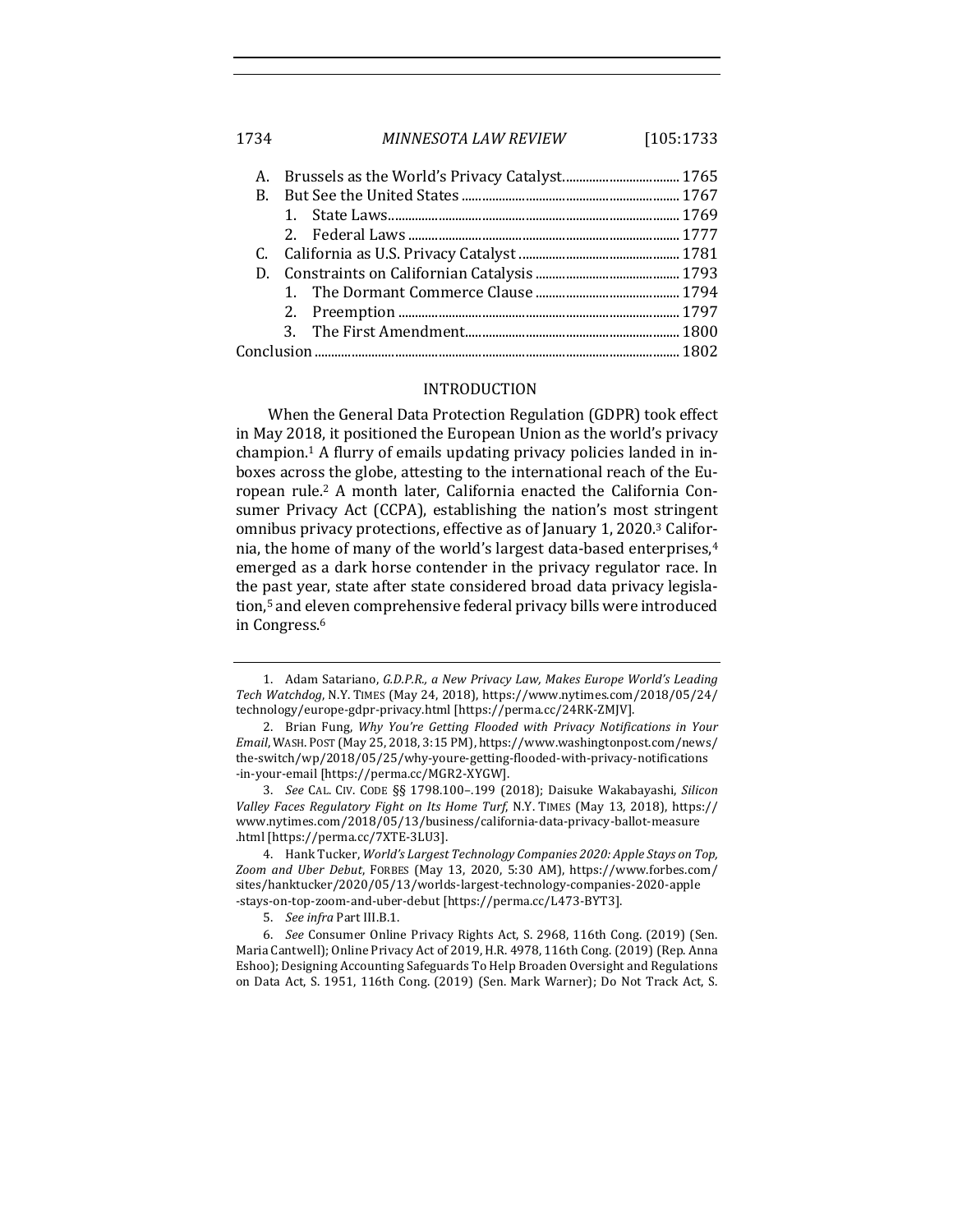What is catalyzing U.S. privacy law? The conventional wisdom holds that Europe is setting the global standard for information privacy. There is much truth to this—some 142 countries and counting now have a broad data privacy law, typically modeled on the GDPR.<sup>7</sup> Scholars writing insightfully about the global race to information privacy have tracked the spread of data privacy laws across the world, noting Europe's influence on these developments.<sup>8</sup> In a recent article, Paul Schwartz observes that the European Union pioneered international privacy law to enable commerce among nations within the bloc itself.<sup>9</sup> He argues that other countries largely adopted the European

<sup>1578, 116</sup>th Cong. (2019) (Sen. Josh Hawley); Privacy Bill of Rights Act, S. 1214, 116th Cong. (2019) (Sen. Edward Markey); Balancing the Rights of Web Surfers Equally and Responsibly (BROWSER) Act of 2019, S. 1116, 116th Cong. (2019) (Sen. Marsha Blackburn); Information Transparency & Personal Data Control Act, H.R. 2013, 116th Cong. (2019) (Rep. Suzan DelBene); Own Your Own Data Act, S.806, 116th Cong. (2019) (Sen. John Kennedy); Data Accountability and Trust Act, H.R. 1282, 116th Cong. (2019) (Rep. Bobby Rush); Social Media Privacy Protection and Consumer Rights Act of 2019, S. 189, 116th Cong. (2019) (Sen. Amy Klobuchar); American Data Dissemination (ADD) Act of 2019, S. 142, 116th Cong. (2019) (Sen. Marco Rubio); see also Data Care Act of 2018, S. 3744, 115th Cong. (2018) (Sen. Brian Schatz); Mind Your Own Business Act of 2019, S. 2637, 116th Cong. (2019) (Sen. Ron Wyden) (updating Sen. Wyden's 2018 Consumer Data Protection Act); Customer Online Notification for Stopping Edge-provider Network Transgressions (CONSENT) Act, S. 2639, 115th Cong. (2018) (Sen. Markey). In June 2020, Senator Sherrod Brown released the "Data Accountability and Transparency Act of 2020" as a discussion draft. Data Accountability and Transparency Act, SIL20719, 116th Cong (2020).

<sup>7.</sup> The exact number of countries with comprehensive data protection laws depends on one's characterization of any particular law and keeps changing as more countries adopt new laws. While Graham Greenleaf identifies 142 countries and jurisdictions with such laws, Graham Greenleaf & Bertil Cottier, 2020 Ends a Decade of 62 *New Data Privacy Laws*, *in* 163 PRIV. L. & BUS. INT'L REP. 24, 24–25 (2020), the United Nations Conference on Trade and Development (UNCTAD) counts 128. *Data Protection and Privacy Legislation Worldwide*, U.N. CONF. ON TRADE & DEV., https://unctad.org/ page/data-protection-and-privacy-legislation-worldwide [https://perma.cc/W47P -RHL2]. Most recent laws are modeled on the GDPR. See, e.g., Nigeria Data Protection Regulation (2019), https://nitda.gov.ng/wp-content/uploads/2020/11/

NigeriaDataProtectionRegulation11.pdf. Among other differences, the Nigerian law permits fines up to two percent of global turnover, not the four percent permitted by the GDPR. *Compare id.* § 2.10(a), *with* General Data Protection Regulation 2016/679, art. 83(5), 2016 O.J. (L 119) 1, 83 [hereinafter GDPR].

<sup>8.</sup> See, e.g., Graham Greenleaf, Global Convergence of Data Privacy Standards and Laws: Speaking Notes for the European Commission Events on the Launch of the General *Data Protection Regulation (GDPR) in Brussels and New Delhi*, *25 May 2018* (U.N.S.W. L. Rsch. Series, Paper No. 18-56, 2018), https://ssrn.com/abstract=3184548.

<sup>9.</sup> Paul M. Schwartz, *Global Data Privacy: The EU Way*, 94 N.Y.U. L. REV. 771, 810  $(2019)$  ("The EU's] power in this regard first developed in response to issues that it faced internally. It needed to harmonize the data processing practices of EU member states. The inward-facing elements of EU data protection law then became an important factor in its adaptability to the rest of the world. Here is a global diffusion story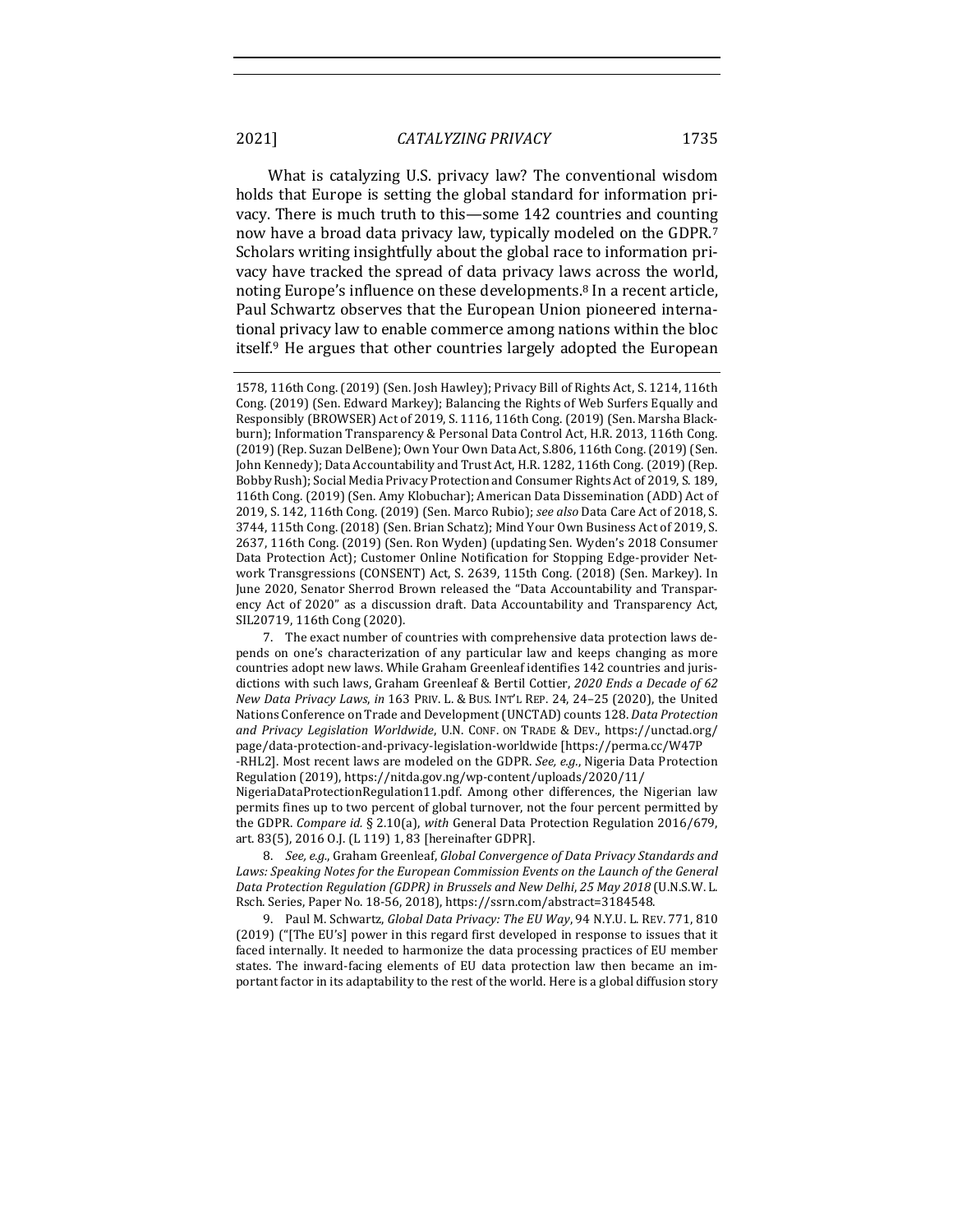Union's data privacy model, reflecting its "success in the marketplace of ideas."10

Schwartz cites the CCPA as an example of Europe's success in spurring other jurisdictions to enact similar laws.<sup>11</sup> Journalists reporting on the CCPA's enactment, too, have frequently referred to it as "GDPR lite"<sup>12</sup> and "California's version of GDPR."<sup>13</sup> And as the push for federal legislation intensifies, many characterize it as a national response to the GDPR.<sup>14</sup>

This Article challenges this emerging consensus. Despite decades of European privacy law, the United States showed little appetite until now for broad privacy legislation.<sup>15</sup> Instead, norm entrepreneurs in California helped establish a new privacy framework that, as we show, differs significantly—and consciously—from the European model.<sup>16</sup> Our close comparison of the new California and European laws reveals that the CCPA is not simply GDPR-lite: it is both more and less demanding on various points.<sup>17</sup> It offers a fundamentally different regime for data privacy. And the numerous legislative proposals in state

10. Schwartz, *supra* note 9, at 818.

11. *Id.* at 816 ("Ideas matter. Even though the adequacy requirement provides an impressive fulcrum for international influence, the global success of EU data protection is also attributable to the sheer appeal of high standards for data protection. This appeal cannot alone be explained by the force of EU market power or even specific EU negotiating strategies. To illustrate, this Article can point to an example from the United States, namely, the enactment of the California Consumer Privacy Act (CCPA) of 2018."). Global legal convergence can indeed be the result of normative agreement. See, e.g., Anupam Chander & Randall Costa, *Clearing Credit Default Swaps: A Case Study in Global Legal Convergence*, 10 CHI. J. INT'L L. 639, 640 (2010) (arguing that in the wake of the 2008/2009 financial crisis, the United States and Europe "converged on a similar clearing structure largely because of its compelling logic").

12. *See, e.g.*, Kayvan Alikhani, *Regulatory Disruption: Is Your Business Ready To Comply with the CCPA?*, FORBES (June 6, 2019, 9:15 AM), https://www.forbes.com/ sites/forbestechcouncil/2019/06/06/regulatory-disruption-is-your-business-ready -to-comply-with-the-ccpa [https://perma.cc/Y56A-BDRE].

13. *See, e.g.*, George P. Slefo, Marketers and Tech Companies Confront California's *Version of GDPR*, ADAGE (June 29, 2018), https://adage.com/article/digital/california -passed-version-gdpr/314079 [https://perma.cc/U7M7-7BKN].

14. *See, e.g.*, Elizabeth Schulze, *The US Wants To Copy Europe's Strict Data Privacy* Law—but Only Some of It, CNBC (May 23, 2019, 1:16 AM), https://www.cnbc.com/ 2019/05/23/gdpr-one-year-on-ceos-politicians-push-for-us-federal-privacy-law .html [https://perma.cc/3KEP-JXBQ].

- 15. See infra note 20 and accompanying text.
- 16. *See infra* Part II.
- 17. *See infra* Part II (comparing the GDPR and the CCPA).

that begins with a response to internal political considerations."); *see also* Michael D. Birnhack, *The EU Data Protection Directive: An Engine of a Global Regime*, 24 COMPUT. L. & SEC. REP. 508, 510 (2008).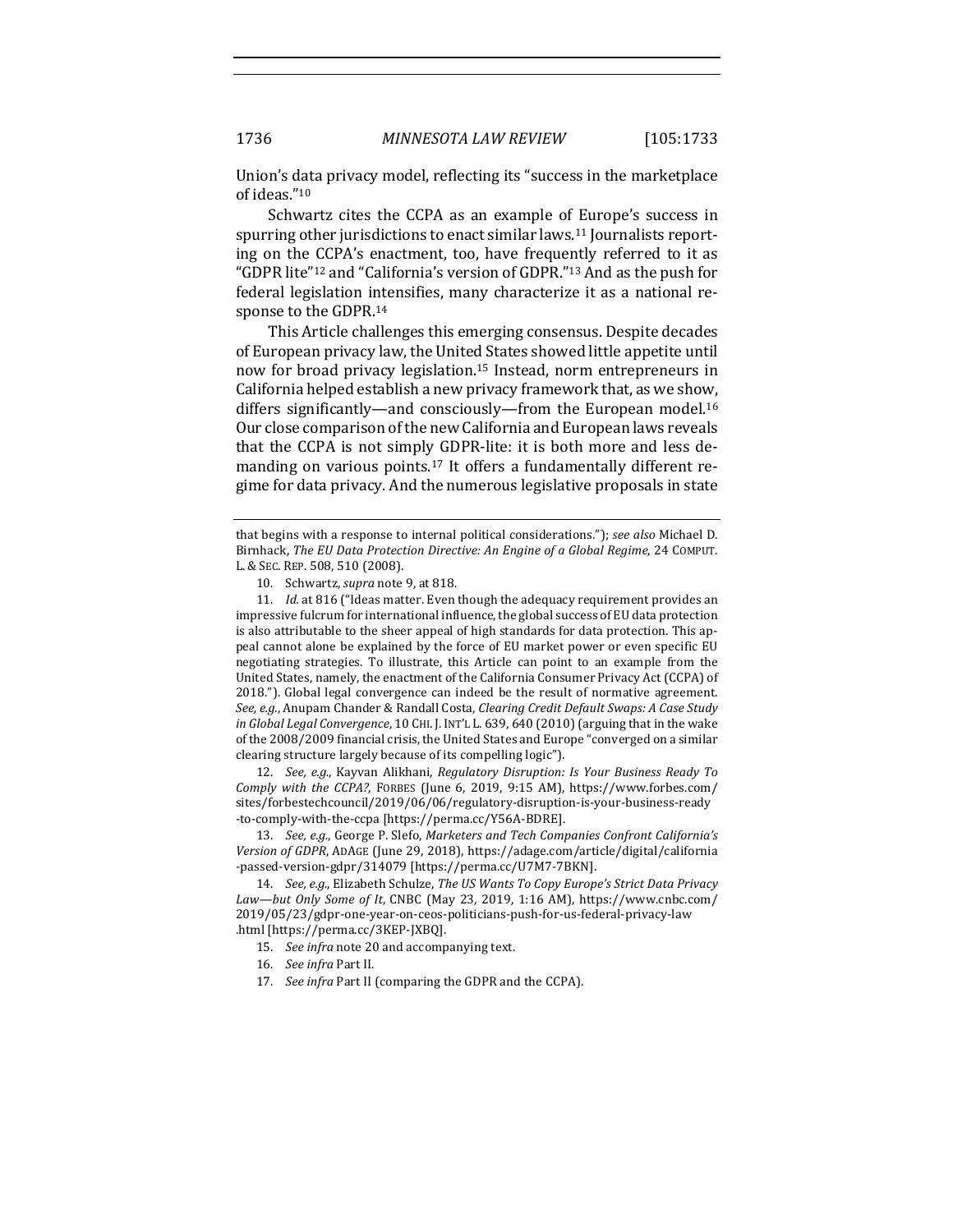houses show greater fealty to California's model than to the European antecedent.<sup>18</sup> Bills pending before Congress reflect pressure not from Brussels, but from Sacramento.

Thus, California has emerged as a kind of privacy superregulator, catalyzing privacy law in the United States. Rather than the supranational EU, the subnational state of California—and, more specifically, a small network of determined individuals within that state—is now driving privacy in a significant part of the world. The emergence of the CCPA demonstrates the central role of local networks and norm entrepreneurship, contesting on the ground of what we call "data globalization."19

We are thus witnessing a paradigm shift in the policy conversation around data privacy law. Until now, the rules of transatlantic privacy rested on awkward negotiated mechanisms to transfer data between two seemingly irreconcilable regimes.<sup>20</sup> Now we are witnessing what might be characterized as a regulatory race on both sides of the ocean.21

This Article is the first to critically evaluate the relationship between California's privacy law, Europe's data protection regulation, and possible future state and federal privacy law.<sup>22</sup> This study is also of practical interest, answering questions for individuals and

21. *See, e.g.*, Sara Merken, *States Follow EU, California in Push for Consumer Pri*vacy Laws (1), BLOOMBERG L., https://news.bloomberglaw.com/privacy-and-data -security/states-follow-eu-california-in-push-for-consumer-privacy-laws-1 (Feb. 6, 2019, 3:02 PM).

22. The focus of our study is on regulation of the data protection practices of private parties, rather than on the protection of privacy against intrusions by the state on the regulation of "surveillance capitalism" rather than on more traditional state surveillance. *See* Shoshana Zuboff, *Big Other: Surveillance Capitalism and the Prospects of*  an Information Civilization, 30 J. INFO. TECH. 75, 75 (2015) (defining "surveillance capitalism" as a "new form of information capitalism [that] aims to predict and modify human behavior as a means to produce revenue and market control").

<sup>18.</sup> *See* sources cited *supra* note 6.

<sup>19.</sup> *See* discussion *infra* Part III.C (explaining how data globalization helped propel the CCPA to its current status).

<sup>20.</sup> *See* Directive 95/46/EC, 1995 O.J. (L 281) 31 (establishing pre-GDPR rules regulating the processing and movement of personal data); PAUL M. SCHWARTZ & JOEL R. REIDENBERG, DATA PRIVACY LAW: A STUDY OF UNITED STATES DATA PROTECTION 1-2 (1996) (comparing European countries' comprehensive data protection laws to other countries' less thorough laws). *But see* Kenneth A. Bamberger & Deirdre K. Mulligan, *Privacy on the Books and on the Ground*, 63 STAN. L. REV. 247, 281–82 (2011) (arguing that the regimes are more similar than different in practice); see also William McGeveran, Friending the Privacy Regulators, 58 ARIZ. L. REV. 959, 1025 (2016) (demonstrating similarities in enforcement between different data privacy regimes despite differences in the law on the books).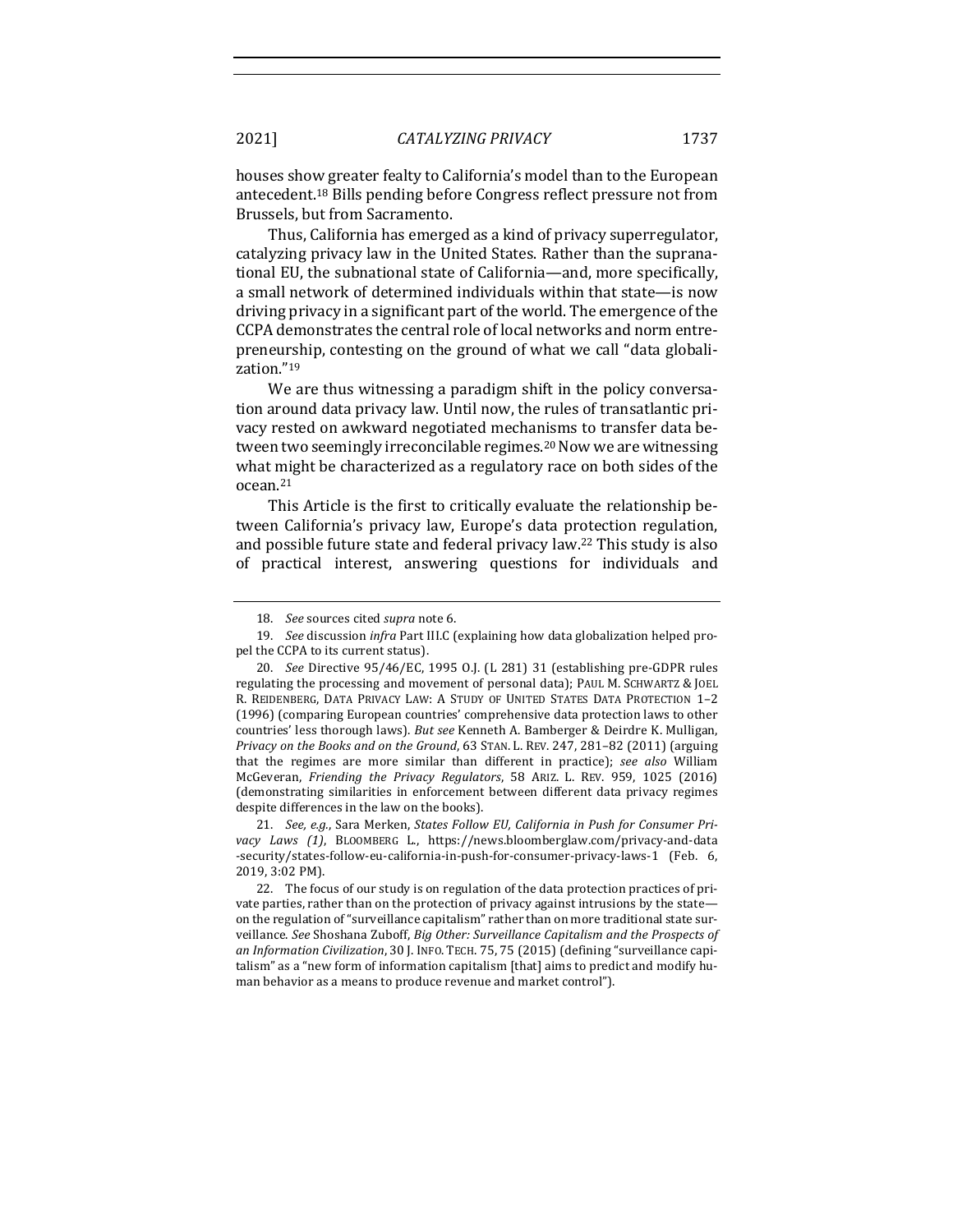businesses alike: For businesses, whose laws should I follow? For individuals, who will protect my privacy? Studying these questions leads, in turn, to another set of inquiries about the ways in which catalysis from the GDPR and CCPA govern privacy outside either Europe or California. When Europe's laws meet California's, who wins? If indeed European or Californian regulation will be applied globally de facto, why then should anyone else legislate?

The answers to all of these questions have implications not only for the shape of information privacy law but for understanding interjurisdictional regulatory dynamics in the digital economy. While data shares some characteristics with cars, pollution, and corporate charters—all the subject of prior globalizations of legal compliance and legal rules<sup>23</sup>—it also differs because of its simultaneous and instantaneous global effects. Data disobeys borders and operates at Internet speed. Equally important, the answers to these questions shed light on the prospects of countries across the world as they vie for advantage in the information age. Ultimately, our account of privacy catalysis tests the operation of both federalism and international regulatory competition in the twenty-first century.

Our analysis proceeds as follows. Part I situates our discussion of regulatory catalysis in data privacy within the broader frame of the theory of regulatory competition, borrowing lessons from areas such as corporate and environmental law. Part II compares the substance of the GDPR and the CCPA and the ways in which their structures promote catalysis in other jurisdictions. Part III turns to the race for data privacy law. We are the first to disentangle the catalytic effects on U.S. federal and state laws coming from both Brussels and Sacramento and to show that the resulting proposals are distinctly American and owe a greater debt to the CCPA than to the GDPR. As it once did with pioneering environmental regulation, California has emerged as a superregulator again, this time with respect to data in the information age.

#### I. SUPERREGULATORS

U.S. privacy law can be periodized as pre-CCPA and post-CCPA. Until the CCPA, no state or federal statute in the United States imposed privacy protections across all industry sectors and technologies in the manner that European data protection law had done for decades. Ever since the CCPA, Congress and state legislatures across the country

<sup>23.</sup> *See generally, e.g.*, Robert V. Percival, *The Globalization of Environmental Law*, 26 PACE ENV'T L. REV. 451 (2009).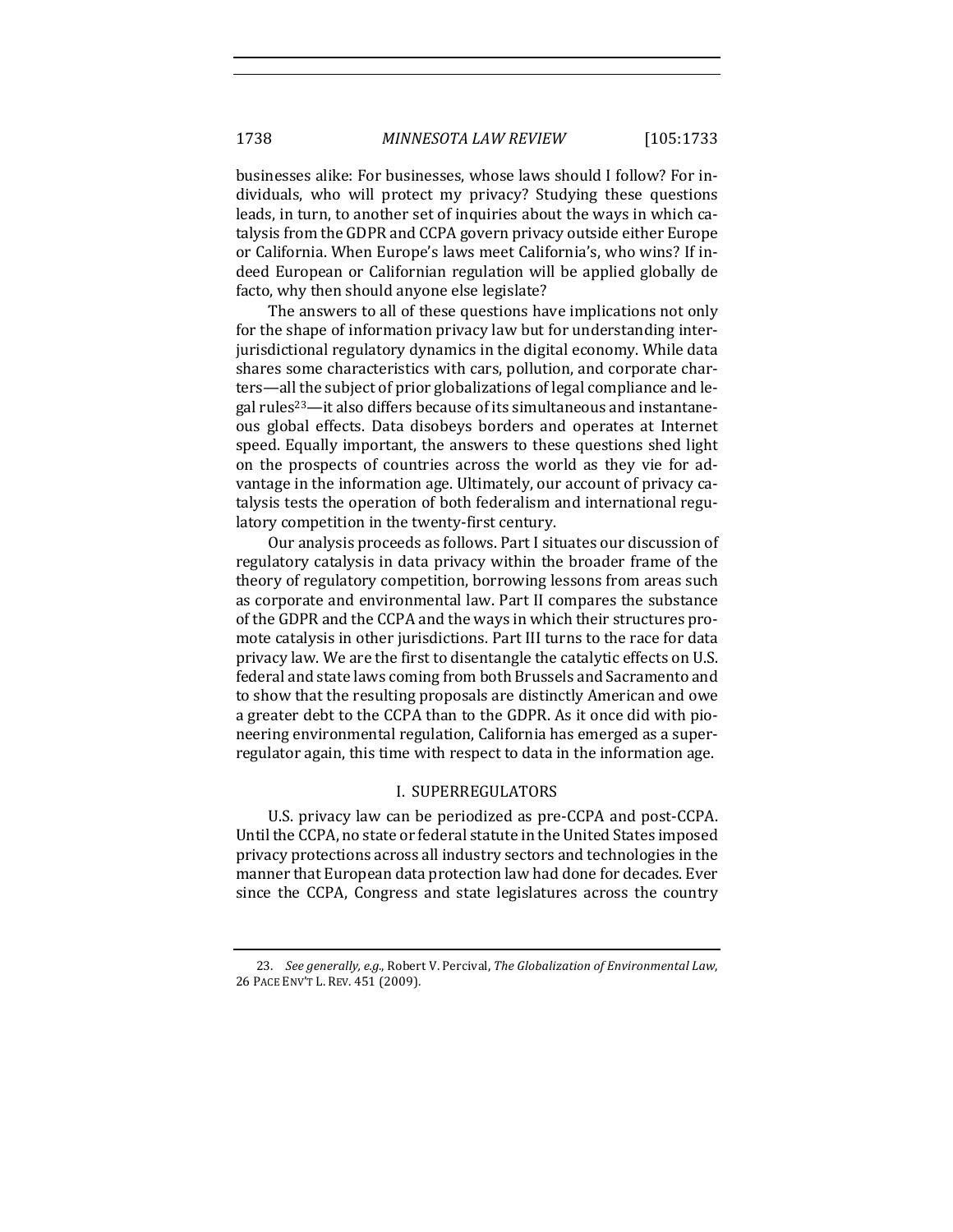have been considering huge numbers of data privacy proposals of that scope.24

What is prompting this new interest in comprehensive data privacy law in the United States? Many point to the EU's GDPR. After all, the GDPR went into effect in May 2018 to much fanfare. Countries around the world changed their laws to conform more closely with the GDPR, drawn by hopes of achieving a finding of "adequacy," which would facilitate their data trade with European economies.<sup>25</sup> The GDPR also prompted global companies to establish expensive compliance programs and infrastructure.<sup>26</sup> It makes sense, at first glance, to think that Europe has, through the GDPR, driven U.S. states and the federal government to take privacy seriously at last. If so, this development would fit neatly with the larger phenomenon that is sometimes called the "Brussels Effect."27

But if this is the case, why did it take so long? Anu Bradford coined the phrase back in 2012,<sup>28</sup> and the EU promulgated its original data protection directive in 1995.<sup>29</sup> If European law prompted soul-searching among American lawmakers, its voyage across the Atlantic proved quite slow.

This Part summarizes overlapping theories of regulatory competition and catalysis, drawn from varied subject matter areas, including corporate and environmental law. In all of these domains, early claims of a race to the bottom spurred by globalization have been challenged by scholars who suggested alternative regulatory dynamics that might lead to a race to the top or a race to the optimum.<sup>30</sup> Often these effects are named for the places where they were first detected: Delaware,

<sup>24.</sup> *See supra* note 6 (listing recent data privacy bills considered by Congress).

<sup>25.</sup> Schwartz, *supra* note 9, at 783-86.

<sup>26.</sup> *See* Mehreen Khan, *Companies Face High Cost To Meet New EU Data Protection Rules*, FIN. TIMES (Nov. 19, 2017), https://www.ft.com/content/0d47ffe4-ccb6-11e7 -b781-794ce08b24dc.

<sup>27.</sup> Mark Scott & Laurens Cerulus, *Europe's New Data Protection Rules Export Pri*vacy Standards Worldwide, POLITICO (Jan. 31, 2018, 12:00 PM), https://www.politico .eu/article/europe-data-protection-privacy-standards-gdpr-general-protection-data -regulation [https://perma.cc/2RWQ-X4WB].

<sup>28.</sup> Anu Bradford, *The Brussels Effect*, 107 NW. U. L. REV. 1, 23 (2012) (describing spread of EU-style privacy protections in the wake of the EU's 1995 Data Protection Directive).

<sup>29.</sup> Directive  $95/46$ /EC, 1995 O.J. (L 281) 31.

<sup>30.</sup> *See, e.g.*, Ralph K. Winter, Jr., *State Law, Shareholder Protection, and the Theory* of the Corporation, 6 J. LEGAL STUD. 251, 254 (1977) ("[C]ompetitive legal systems should tend toward optimality so far as the shareholders' relationship to the corporation is concerned.").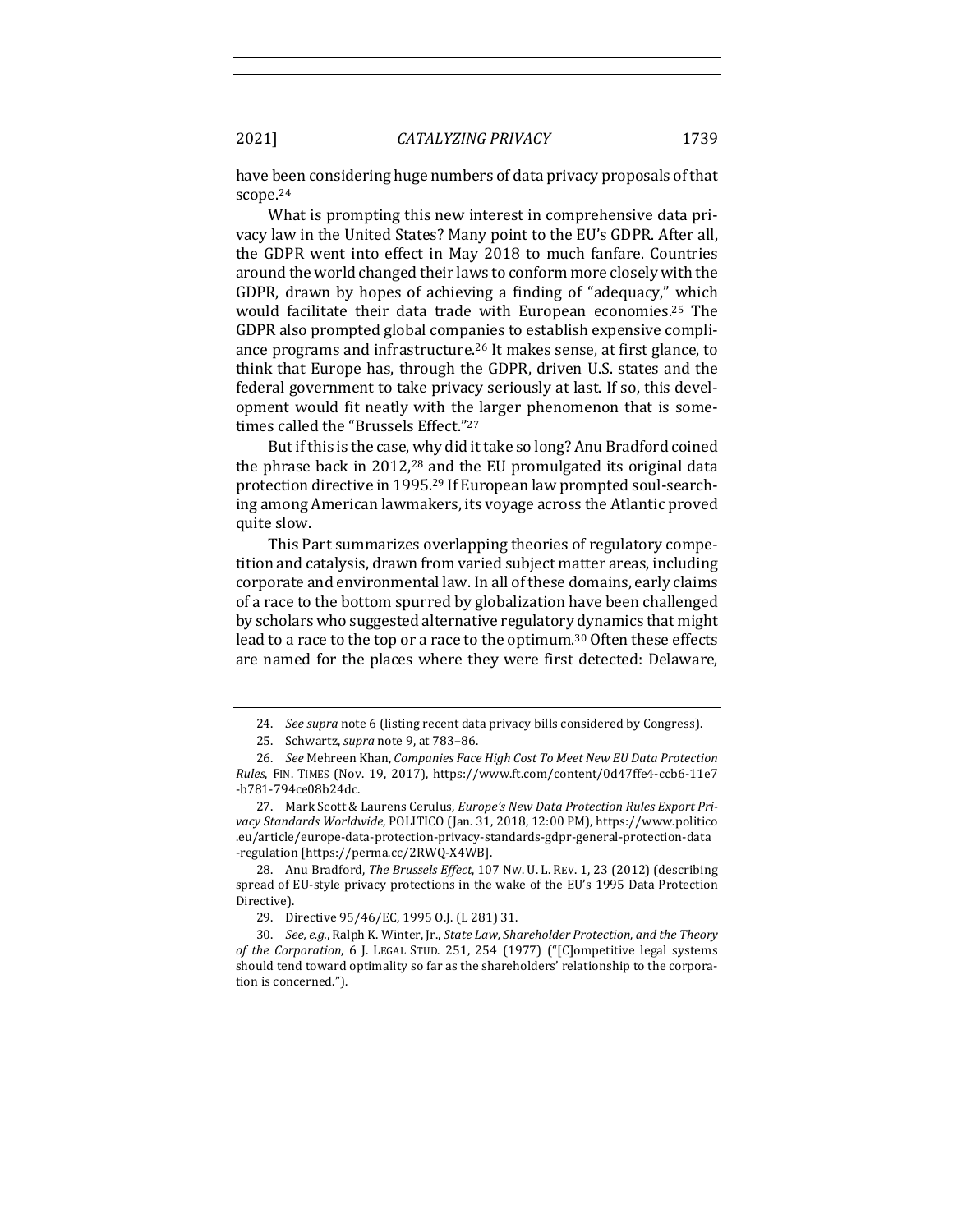California, or Brussels.<sup>31</sup> In different ways, these three jurisdictions have emerged as "superregulators." Later in the Article we will consider which of these superregulator effects have catalyzed data privacy rules across the United States.

#### A. THE DELAWARE EFFECT

Regulatory competition has been investigated in the greatest depth in corporate law.<sup>32</sup> An early view argued that corporations would charter themselves in the most permissive state, leading U.S. states to compete with each other to offer ever more lax corporate law.<sup>33</sup> Some dubbed this the "Delaware Effect,"<sup>34</sup> because two-thirds of all Fortune 500 companies are incorporated in that state.<sup>35</sup>

A critical legal rule made regulatory competition possible. State laws defer to a corporation's decision on its state of incorporation known as the "internal affairs" doctrine.<sup>36</sup> Thus, a corporation operating principally in California or Kansas can incorporate in Delaware and be assured that relations between its shareholders, directors, and officers will be governed by Delaware law.<sup>37</sup> Without this "internal affairs" rule, a corporation might have to conform to the corporate law

Lesser States, eager for the revenue derived from the traffic in charters, had removed safeguards from their own incorporation laws. Companies were early formed to provide charters for corporations in states where the cost was lowest and the laws least restrictive. . . . The race was one not of diligence but of laxity.

Liggett Co. v. Lee, 288 U.S. 517, 557-59 (1933) (citations omitted).

34. *See, e.g.*, Bradford, *supra* note 28, at 5.

35. *See* DEL. DIV. OF CORPS., ANNUAL REPORT STATISTICS (2018), https://corpfiles .delaware.gov/Annual-Reports/Division-of-Corporations-2018-Annual-Report.pdf [https://perma.cc/8BRQ-QFLX]. And this does not apply only to large, established corporations: in 2017, over eighty percent of initial public offerings in the United States used Delaware as a corporate home. *Id.* 

36. Rogers v. Guar. Tr. Co. of N.Y., 288 U.S. 123, 130 (1933) ("It has long been settled doctrine that a court-state or federal-sitting in one State will as a general rule decline to interfere with or control by injunction or otherwise the management of the internal affairs of a corporation organized under the laws of another State but will leave controversies as to such matters to the courts of the State of the domicile."); VantagePoint Venture Partners 1996 v. Examen, Inc., 871 A.2d 1108, 1112 (Del. 2005) ("The internal affairs doctrine is a long-standing choice of law principle which recognizes that only one state should have the authority to regulate a corporation's internal affairs—the state of incorporation.").

37. *See VantagePoint Venture Partners* 1996, 871 A.2d at 1112.

<sup>31.</sup> See infra Parts I.A-C.

<sup>32.</sup> See, e.g., William L. Cary, Federalism and Corporate Law: Reflections upon Del*aware*, 83 YALE L.J. 663 (1974).

<sup>33.</sup> Justice Louis Brandeis explained the liberalization of corporate law through this dynamic: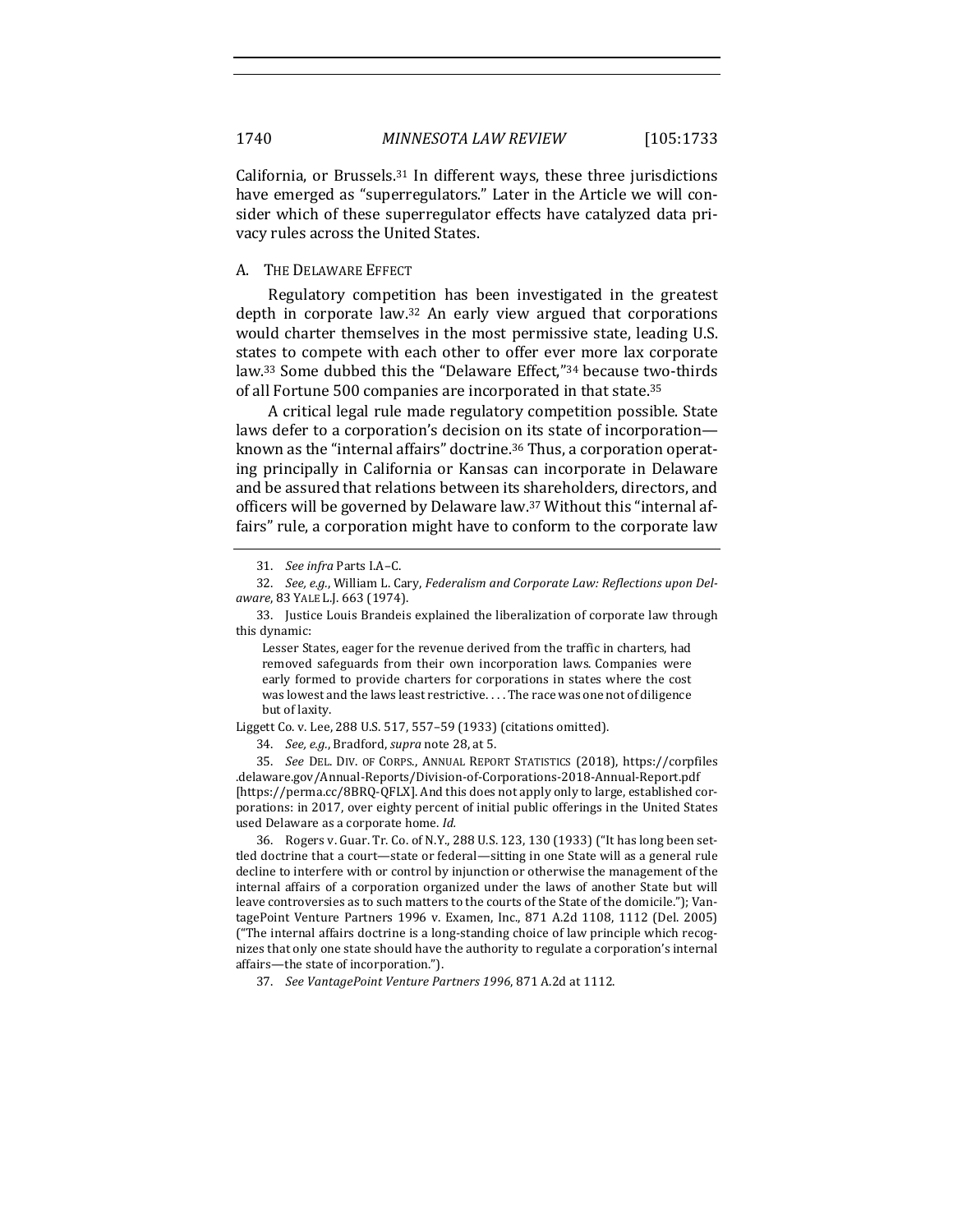of all of the jurisdictions in which it operates. The internal affairs doctrine thus allows a company to establish a single regulator for the corporate law affairs of the corporation.<sup>38</sup>

The classic analyses posited that Delaware had cornered the market for incorporations through dubious efforts to favor corporate officers and directors.<sup>39</sup> Ralph Winter famously rejected this claim of an inevitable race to the bottom, arguing that corporate leaders were not in fact free to choose the most permissive jurisdiction because shareholders would penalize them for failing to maximize shareholder value.<sup>40</sup> Where some had derided Delaware's efforts as "law for sale,"<sup>41</sup> Roberta Romano argued that Delaware's efforts were part of the genius of American law.<sup>42</sup> Instead of seeking to race to the bottom to attract corporate charters, Delaware courts, for their part, saw their role as providing special corporate law expertise.<sup>43</sup> Regulatory

39. Cary, *supra* note 32, at 672. According to this view, states such as Delaware might wish to attract incorporations because of the franchise tax—the annual fees corporations pay to maintain their incorporation in that state. Indeed, Delaware has come to fund one-quarter of its budget through this means. STEPHEN M. BAINBRIDGE, CORPORATE GOVERNANCE AFTER THE FINANCIAL CRISIS 24 (2012) ("Delaware generates \$740–800 million per year in franchise taxes, which amounts to a quarter of the state's budget."); DEL. OFF. OF MGMT. & BUDGET, FINANCIAL OVERVIEW (2018), https://budget .delaware.gov/budget/fy2018/documents/operating/financial-overview.pdf

[https://perma.cc/R7KY-9YK6] (estimating franchise taxes of "\$975.0 million for Fiscal Year 2017 and \$992.6 million for Fiscal Year 2018").

41. *E.g.*, Editors, Comment, Law for Sale: A Study of the Delaware Corporation Law of 1967, 117 U. PA. L. REV. 861 (1969).

43. As one Delaware Chancery Court judge noted, "Delaware has a substantial interest in providing an effective forum for litigating disputes involving the internal

<sup>38.</sup> With respect to corporate law, the European Union did not embrace a similar approach to that in the United States until recently. Rather than deferring to the state of incorporation, many EU states sought to establish where the "real seat" of the corporation lay. Werner F. Ebke, *The Real Seat Doctrine in the Conflict of Corporate Laws*, 36 INT'L L. 1015, 1015-16 (2002). Such an approach would not defer to the mailbox incorporation available in Delaware. *See id*. This rule would still typically result in a single regulator—but this would make gaming the law more difficult. Matthew G. Dore, Déjà Vu All Over Again? The Internal Affairs Rule and Entity Law Convergence Patterns *in Europe and the United States*, 8 BROOK. J. CORP. FIN. & COM. L. 317, 317-18 (2014). One would actually have to locate one's headquarters (the management and control center) in the jurisdiction with the friendliest laws, rather than simply fill out some forms to incorporate via a mailbox. Recent EU caselaw has, however, moved towards the U.S. internal affairs rule, deferring to the jurisdiction of the state of incorporation. *Id.* at 325-29. This opens up the possibility of regulatory competition for corporate law in Europe as well.

<sup>40.</sup> Winter, *supra* note 30, at 257 ("If management is to secure initial capital . . . it must attract investors away from the almost infinite variety of competing opportunities.").

<sup>42.</sup> ROBERTA ROMANO, THE GENIUS OF AMERICAN CORPORATE LAW 37-39 (1993).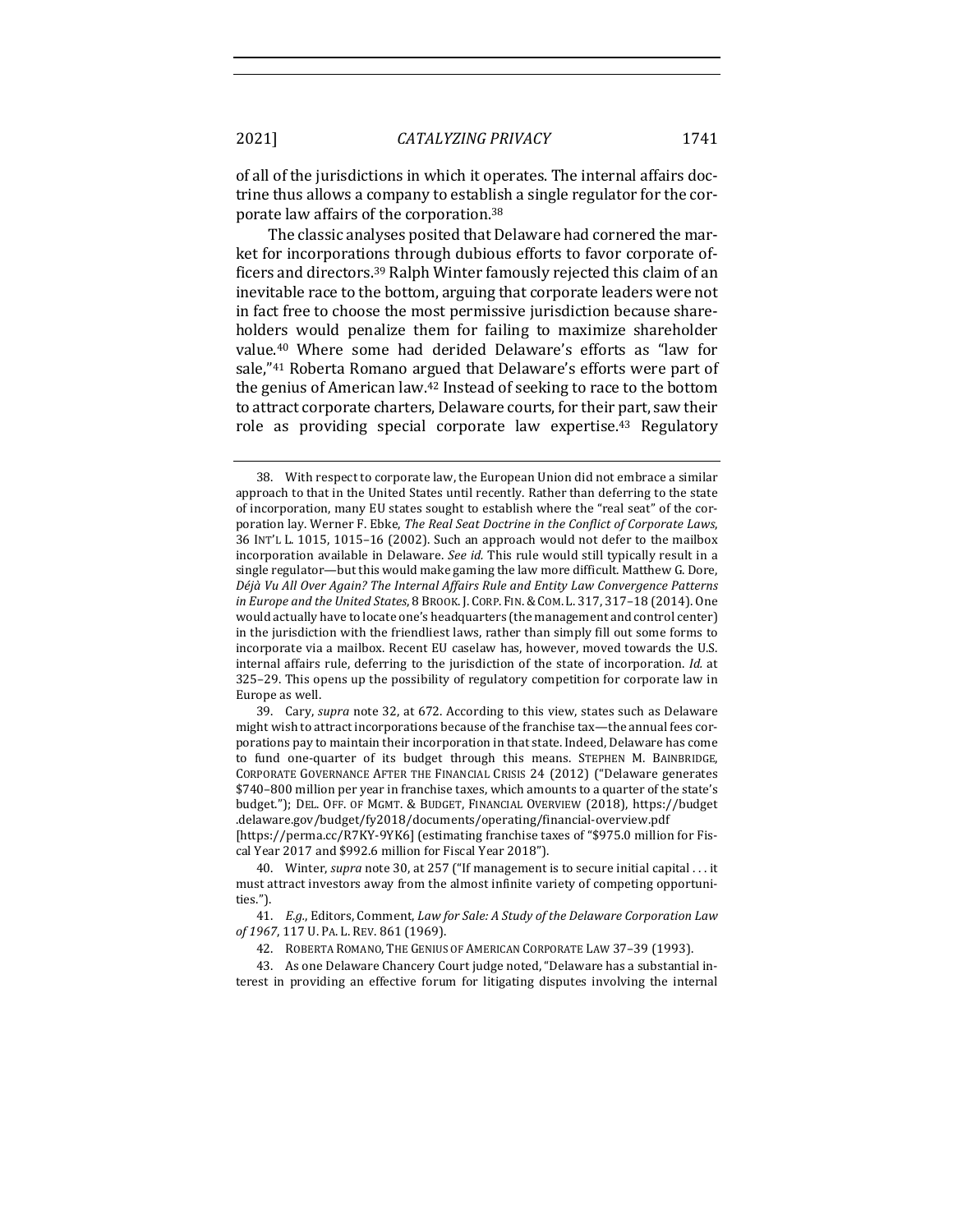competition, seen from this perspective, can occur not just through the content of the governing rules but also through the quality of their adjudication.

The Delaware Effect therefore can be summarized as the emergence of certain jurisdictions as highly influential overseers of particular behavior based on proactive elections made by regulated entities—an opt-in to a particular jurisdiction. If enough regulated entities make the same choice, that jurisdiction may come to dominate the field. Both the substantive law and the regulatory techniques of a jurisdiction may then gain influence outside its borders as other regulators defer to it.<sup>44</sup> While this arrangement could result in a race to the bottom, it could also enable the emergence of highly specialized expert regulatory oversight that then becomes the standard to which other jurisdictions defer.

#### B. THE CALIFORNIA EFFECT

David Vogel famously challenged a similar hypothesis of a race to the bottom in environmental regulation and consumer protection law. Where many argued that international trade would inevitably lead to the erosion of consumer and environmental regulation, Vogel countered that "under certain circumstances, global economic integration can actually lead to the strengthening of consumer and environmental standards."<sup>45</sup> Instead of a race to the bottom (what he, adopting the traditional view, called a "Delaware Effect") he offered that regulatory competition might result in a "California Effect."<sup>46</sup> This outcome hinged on "the critical role of powerful and wealthy 'green' political

affairs of Delaware corporations." *In re* Activision Blizzard, Inc., 86 A.3d 531, 547 (Del. Ch. 2014). For support for this statement, Vice Chancellor Laster cited Roberta Romano's book *The Genius of American Corporate Law*: "The most important transactionspecific asset in the chartering relation is an intangible asset, Delaware's reputation for responsiveness to corporate concerns,' which stems from 'a comprehensive body of case law, judicial expertise in corporation law, and administrative expertise in the rapid processing of corporate filings."" *Id.* at 547 n.7 (citing ROMANO, *supra* note 42, at 38–39).

<sup>44.</sup> *See, e.g.*, Dore, *supra* note 38, at 325-29 (describing the EU's shift toward the internal affairs rule).

<sup>45.</sup> David Vogel & Robert A. Kagan, *Introduction: National Regulations in a Global Economy, in* DYNAMICS OF REGULATORY CHANGE 1, 1 (David Vogel & Robert A. Kagan eds., 2004); DAVID VOGEL, TRADING UP: CONSUMER AND ENVIRONMENTAL REGULATION IN A GLOBAL ECONOMY 5 (2004) ("To the extent that trade liberalization has affected the level of consumer and environmental protection, it has more often strengthened than weakened it.").

<sup>46.</sup> VOGEL, *supra* note 45, at 5-8.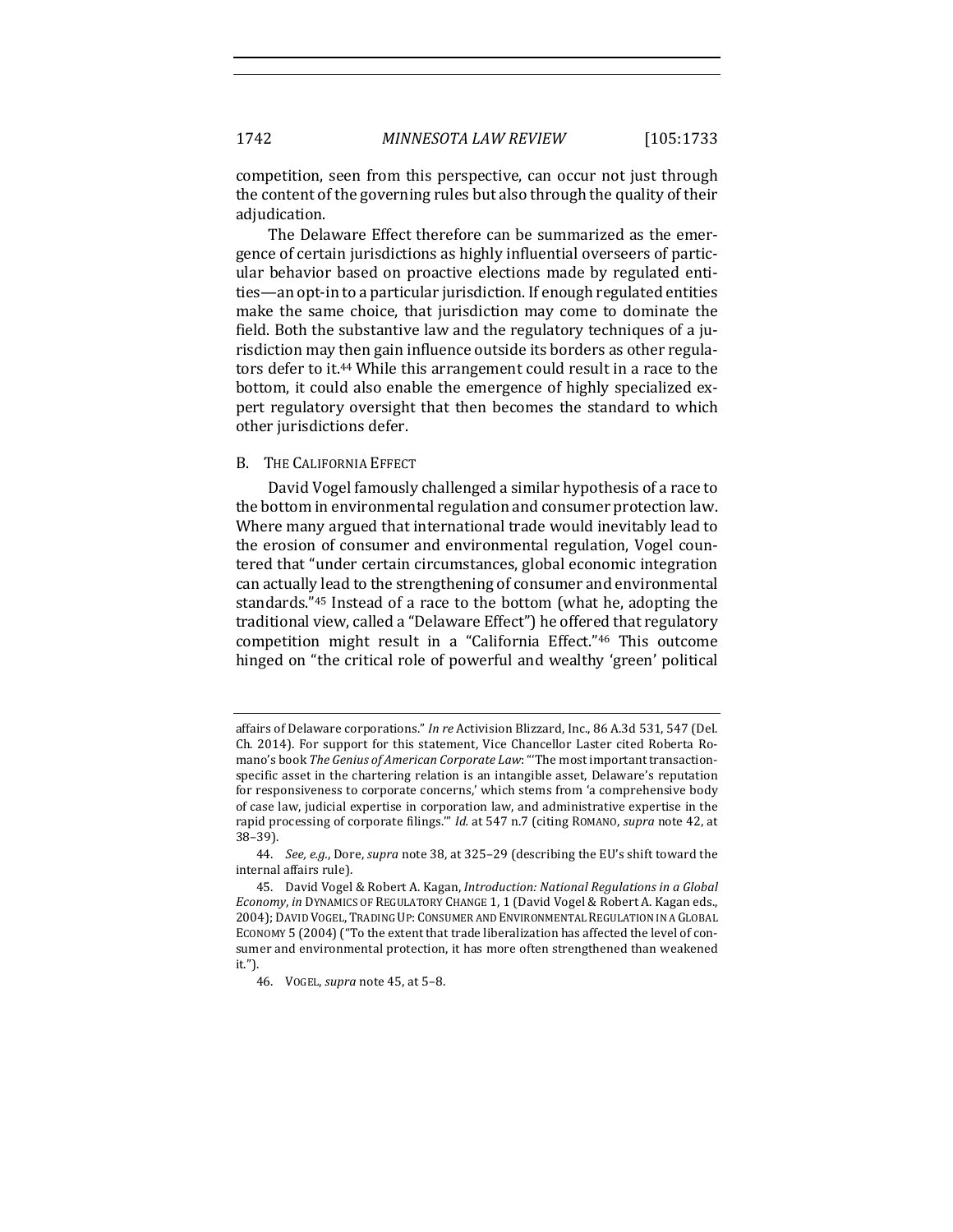jurisdictions in promoting a regulatory 'race to the top' among their trading partners."47

Unlike the Delaware Effect, in which a jurisdiction tempts companies to opt into its regulatory scheme and other jurisdictions then defer to that one's expertise, the California Effect occurs when one jurisdiction pushes other jurisdictions to improve their own laws.<sup>48</sup> This race to the top is de jure in nature, rather than de facto or deferential; other jurisdictions pass laws that mimic the superregulator jurisdiction.

Vogel identified three conditions under which a California Effect might occur.<sup>49</sup> First, a race to the top is more likely to be triggered if the standards are supported by a coalition of public interest groups with regulated companies that wish to impose the regulatory costs they face on their competitors in other, more lax jurisdictions.<sup>50</sup> Second, the superregulator must have a large market that is sufficiently attractive that companies would rather absorb the cost of regulation than forego the market.<sup>51</sup> Third, a race to the top is more likely to occur if there is a strong institution capable of harmonizing standards across jurisdictions, such as the U.S. federal government or the EU.<sup>52</sup>

The classic example of the California Effect is California's emissions regulations for automobiles. As Ann Carlson explains, from the mid-1960s onward, the state pioneered strong tailpipe emissions standards.<sup>53</sup> When Congress amended the Clean Air Act to preempt state standards for emissions, it grandfathered in "any state" that had emissions controls in place prior to March 30, 1966—a standard applicable only to California, as lawmakers understood perfectly well.<sup>54</sup> The Clean Air Act of 1970 explicitly recognized California as a superregulator: it became the only state allowed to set stricter-than-federal standards, and other states could then opt to follow California's standards.<sup>55</sup> Twelve eastern states and the District of Columbia announced

50. VOGEL, *supra* note 45, at 260-61.

53. Ann E. Carlson, *Iterative Federalism and Climate Change*, 103 NW. U. L. REV. 1097, 1111 (2009).

54. *Id.*

55. *See* Rocky Mountain Farmers Union v. Corey, 730 F.3d 1070, 1078-79 (9th Cir. 2013) ("Other states could choose to follow either the federal or the California standards, but they could not adopt standards of their own."); Carlson, *supra* note 53,

<sup>47.</sup> *Id.* at 6.

<sup>48.</sup> *See id.* at 5–8.

<sup>49.</sup> *Id.* at 260–68; see also Sebastiaan Princen, *Trading Up in the Transatlantic Relationship*, 24 J. PUB. POL'Y 127, 128 (2004) (discussing Vogel's proposed conditions).

<sup>51.</sup> *Id.* at 261–63.

<sup>52.</sup> *Id.* at 263-68.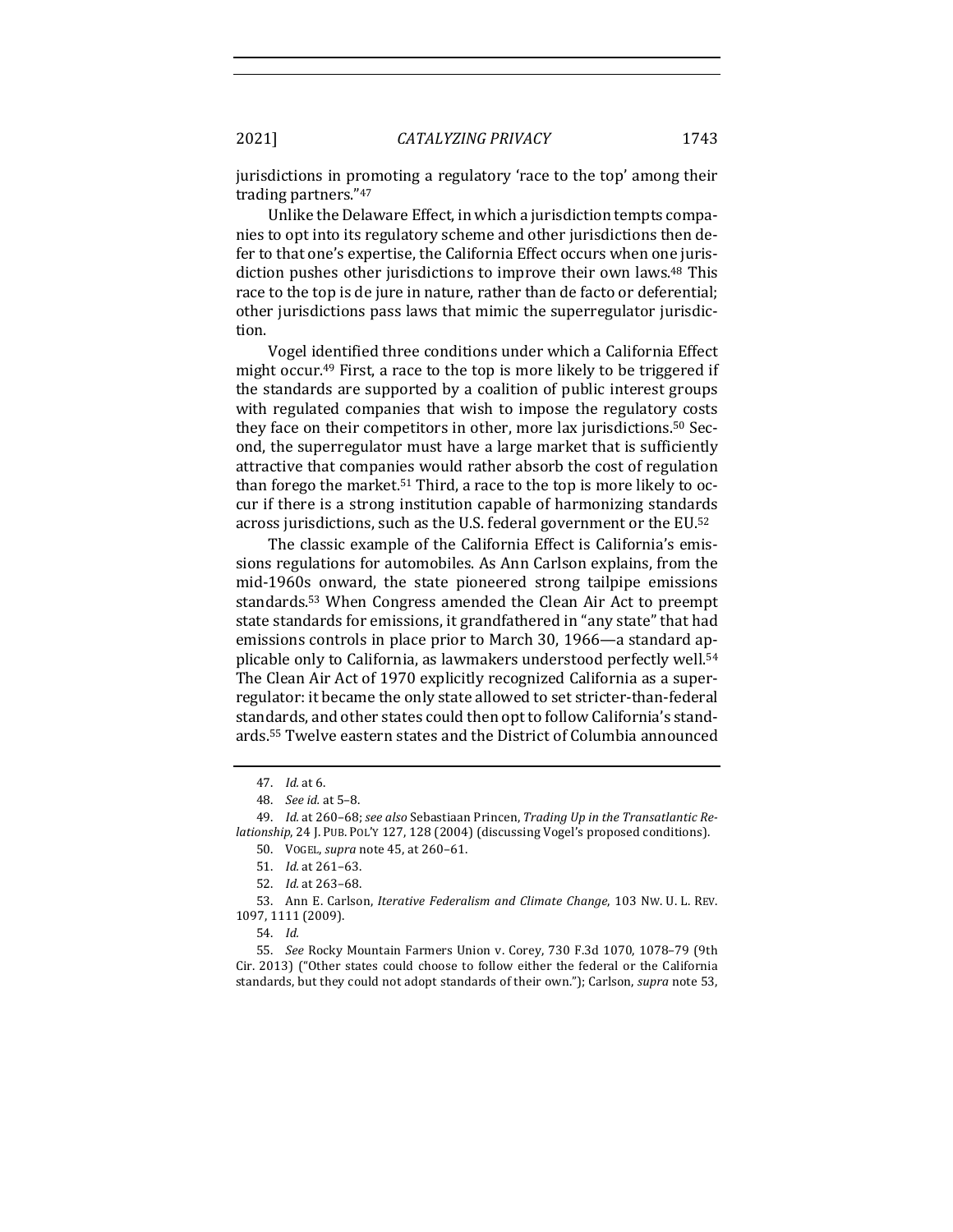in 1994 that they would follow California.<sup>56</sup> Auto emissions rules illustrate all three of Vogel's conditions: a coalition of public interest groups alongside regulated companies, a superregulator with a large and attractive market, and a strong institution (the federal government) capable of harmonizing standards.

The mechanism of the California Effect differs from the Delaware Effect. Under the Delaware Effect, other jurisdictions defer to the regulatory choices of the superregulator, magnifying the impact of those choices.<sup>57</sup> Under the California Effect, other jurisdictions themselves adopt the same rules as the superregulator jurisdiction.<sup>58</sup>

#### C. THE BRUSSELS EFFECT

In the late twentieth century, as the authority and institutions of the European Union grew, another superregulator emerged: Brussels, the seat of the EU bureaucracy. As Anu Bradford vividly describes it: "Few Americans are aware that EU regulations determine the makeup they apply in the morning, the cereal they eat for breakfast, the software they use on their computer, and the privacy settings they adjust on their Facebook page. And that's just before 8:30 AM."59

Where the California Effect depends on jurisdictions racing to strengthen their regulations in response to each other, the Brussels Effect operates principally as a de facto mechanism, when market actors conform their global products to European rules.<sup>60</sup> Bradford observes, "[T]he Brussels Effect is more about one jurisdiction's ability to override others than it is about triggering an upward race." $61$ 

at 1134 (noting California's special status); Nicholas Bryner & Meredith Hankins, Why *California Gets To Write Its Own Auto Emissions Standards: 5 Questions Answered*, CONVERSATION, https://theconversation.com/why-california-gets-to-write-its-own -auto-emissions-standards-5-questions-answered-94379 [https://perma.cc/H7U4 -CLJQ]. In 2019, the EPA and NHTSA formally withdrew California's Clean Air Act waiver. Coral Davenport, *Trump To Revoke California's Authority To Set Stricter Auto Emissions Rules*, N.Y. TIMES (Sept. 20, 2019), https://www.nytimes.com/2019/09/17/ climate/trump-california-emissions-waiver.html [https://perma.cc/QCL6-TDZ6].

<sup>56.</sup> Peter P. Swire, *The Race to Laxity and the Race to Undesirability: Explaining Failures in Competition Among Jurisdictions in Environmental Law*, 14 YALE L. & POL'Y REV. 67, 82 (1996).

<sup>57.</sup> See supra Part I.A.

<sup>58.</sup> See supra notes 47-50 and accompanying text.

<sup>59.</sup> Bradford, *supra* note 28, at 3 (citations omitted).

<sup>60.</sup> *See id.* ("Unilateral regulatory globalization occurs when a single state is able to externalize its laws and regulations outside its borders through market mechanisms, resulting in the globalization of standards.").

<sup>61.</sup> *Id.* at 8.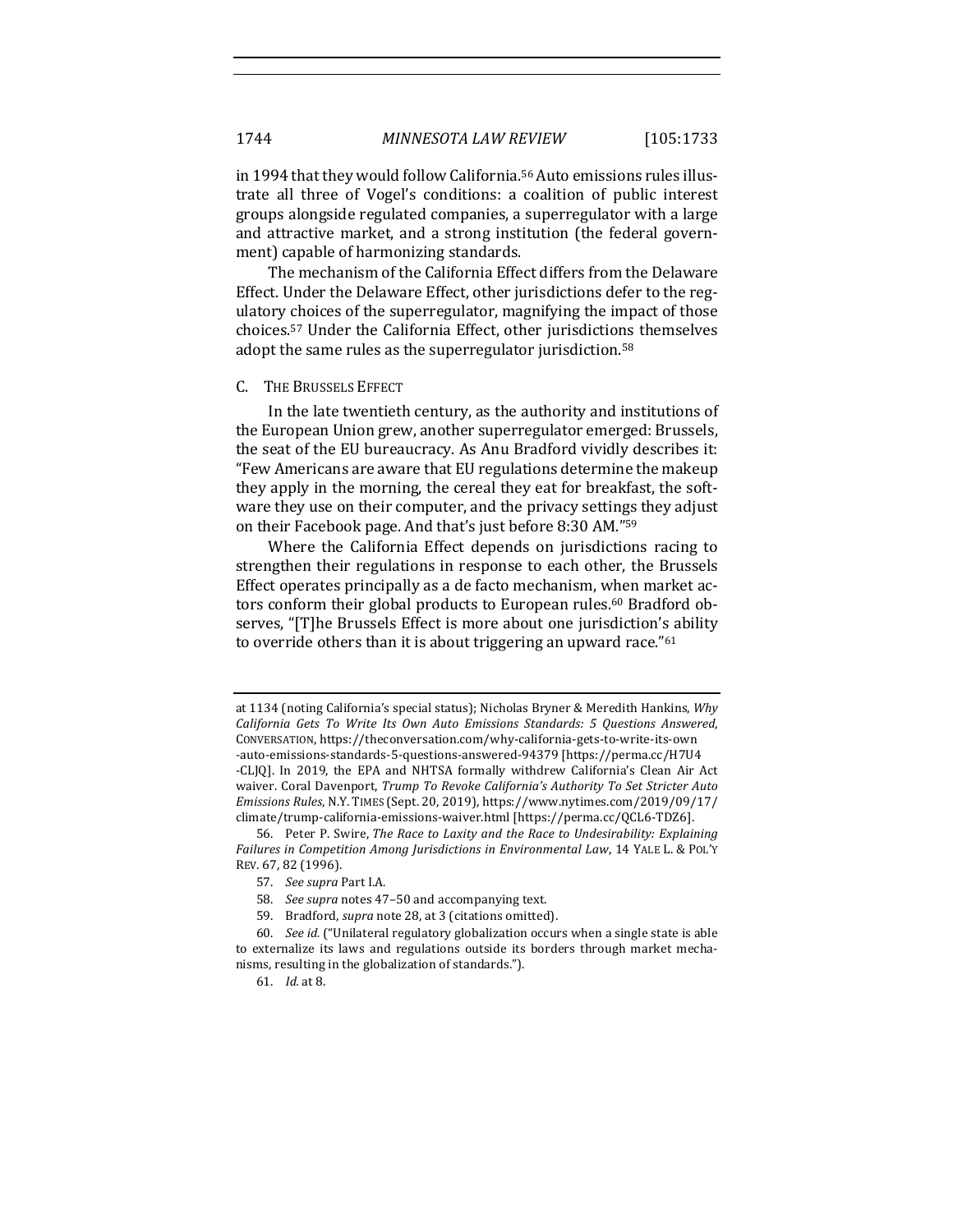Why might a corporation change its practices outside Europe, adopting stricter codes absent legal compulsion? Bradford explains, "[M]ultinational corporations often have an incentive to standardize their production globally and adhere to a single rule." $62$  Of course, sometimes these enterprises do decide to observe different regulatory regimes in different locations. Just as Vogel distilled the conditions for a California Effect, Bradford identifies circumstances under which a Brussels Effect is more likely to occur.<sup>63</sup> First, as with the California Effect, the Brussels Effect is likely to occur only when the unilateral regulator represents a large and attractive market.<sup>64</sup> Second, that superregulator must have significant regulatory capacity, through which it tends to aim strict rules at "inelastic targets" such as consumer markets, thus creating rules that can't be readily evaded.<sup>65</sup> Third, the operations of the firm must be "nondivisible," meaning that it is less costly for a firm to comply with the one higher standard worldwide than to set up different compliance standards.<sup>66</sup>

Unlike the effects named for Delaware and California, the Brussels Effect depends on the choices of the entities subject to regulations, not those of governments or regulators.<sup>67</sup> Indeed, if organizations decide to obey a particular jurisdiction's requirements in all their activities, then that jurisdiction will gain influence even if other jurisdictions might strongly prefer a different rule, so long as the superregulator's demands do not actually violate the law in other places.

While the literature names certain cross-jurisdictional effects after particular superregulators who are especially likely to cause them, it is a mistake to overinterpret these names. As we shall see, superregulators can affect other jurisdictions in various ways.<sup>68</sup> So, for example, when other nations adopt new data protection laws to harmonize their rules with those in the EU, this is a California Effect that happens to emanate from Brussels. When websites began posting globally applicable privacy policies partly in response to a 2003 California statute requiring they do so, $69$  this was a Brussels Effect triggered by a California law. We will delve into these catalytic effects in privacy law

<sup>62.</sup> *Id.* at 6.

<sup>63.</sup> *Id.* at 10-19; see also Schwartz, supra note 9, at 780-83 (discussing and applying Bradford's factors).

<sup>64.</sup> Bradford, *supra* note 28, at 11-12.

<sup>65.</sup> *Id.* at 12–17.

<sup>66.</sup> *Id.* at 17–19.

<sup>67.</sup> *See supra* Parts I.A-B; Bradford, *supra* note 28, at 48-49.

<sup>68.</sup> *See infra* Part III.

<sup>69.</sup> California Online Privacy Protection Act of 2003, CAL. BUS. & PROF. CODE §§ 22575–22579 (2018).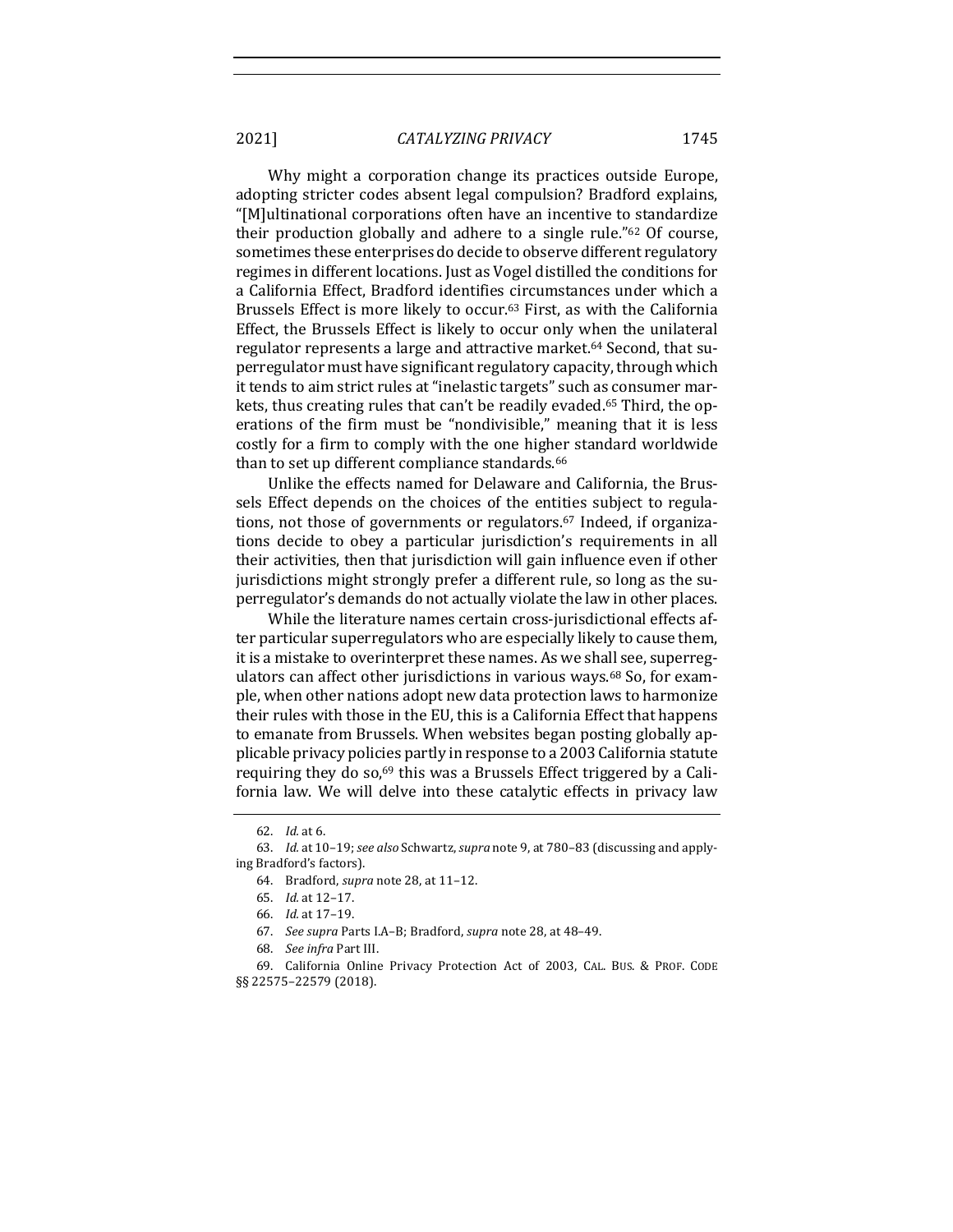more fully below.<sup>70</sup> First, however, we explain the substance of the GDPR and the CCPA, demonstrating in the process both their overlaps and differences and revealing the emergence of California as a contender to be a data privacy superregulator.

#### II. GDPR VERSUS CCPA

Which data privacy regime is driving the wave of legislative activity related to data privacy across the United States, and what is the mechanism of that influence? To answer this question, we need first to understand the two regimes. This Part reveals both similarities and differences between the GDPR and the CCPA. After all, if the CCPA can be described as a copy of the GDPR, then even if we can show that state legislators and Congress are copying California, Schwartz and others would be correct that the European Union is the ultimate source behind new U.S. privacy proposals.<sup>71</sup> But if, as we argue, the CCPA is a fundamentally different regime—only similar to the GDPR at the surface, while lacking major structural elements of the GDPR—then the question of who the superregulator is becomes one with meaningful consequences for understanding all these federal and state proposals.72

A paperback of the GDPR runs some 130 pages, its sections literally divided into chapters.<sup>73</sup> The CCPA, by contrast, is around  $25$ pages.<sup>74</sup> The two laws were also written on vastly different timelines. If the GDPR is a doctoral thesis, the CCPA is a term paper written the night before the deadline.<sup>75</sup>

In this Part, we compare the two regimes, addressing where they apply, whom they cover, and what they require. We also address differences in the regulatory style, enforcement mechanisms, and legal

<sup>70.</sup> *See infra* Part III.

<sup>71.</sup> See supra notes 7-14 and accompanying text.

<sup>72.</sup> *See supra* note 6 (listing data privacy bills proposed in Congress in 2019 and 2020).

<sup>73.</sup> Eur. Union, *European Data Protection Law: General Data Protection Regulation 2016*, AMAZON, https://www.amazon.com/European-Data-Protection-Law -Regulation/dp/1533170835 [https://perma.cc/2JW7-YDHP].

<sup>74.</sup> *See* California Consumer Privacy Act of 2018, CAL. CIV. CODE §§ 1798.100-.199 (2018).

<sup>75.</sup> Compare Katelyn Ringrose & Jeremy Greenberg, California Privacy Legisla*tion: A Timeline of Key Events, FUTURE PRIV. F. (Aug. 31, 2020), https://fpf.org/blog/* california-privacy-legislation-a-timeline-of-key-events [https://perma.cc/C6NC -WVZR], with Adam Deakin, *GDPR Timeline: A History of Data Protection*, VUTURE, https://vutu.re/blog/gdpr-timeline--a-history-of-data-protection.aspx [https:// perma.cc/2JS2-SHS7].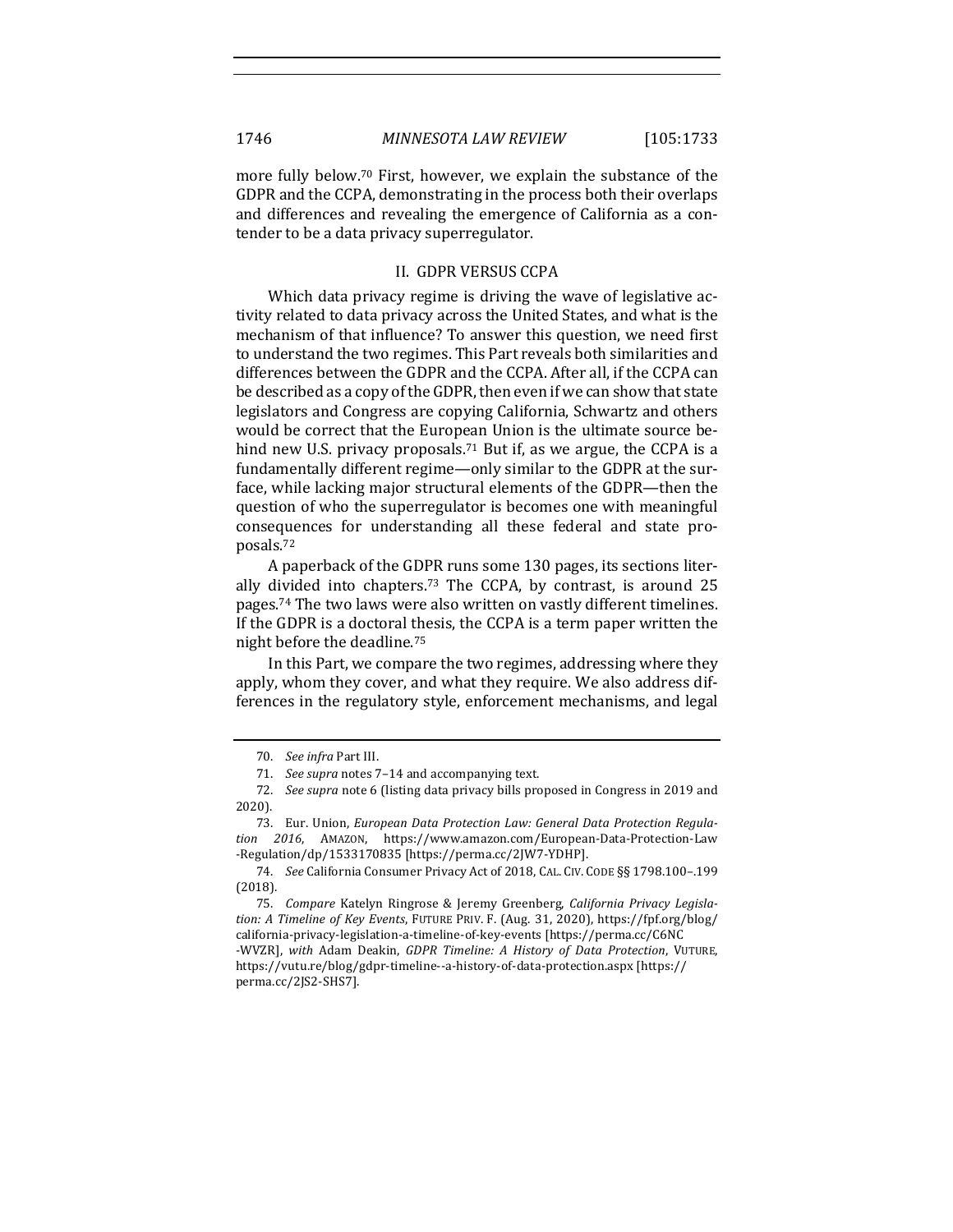settings of the GDPR and the CCPA. This understanding of the two systems sets up our analysis in Part III, where we consider the influence of the new European and Californian laws across the United States.

#### A. EUROPEAN DATA PROTECTION VERSUS U.S. CONSUMER PROTECTION

First, it helps to understand the fundamental differences between a U.S.-style and an EU-style data privacy regime. When discussing data governance, European lawyers do not even use the same language as American lawyers; they refer to statutes that govern the handling of personal data as "data protection" laws, not "privacy" laws.<sup>76</sup> This reflects a fundamental difference in approach: "data protection" is universal in Europe, while most American law focuses on "consumer protection."77 Data protection laws like the GDPR proceed from the principle that data protection is a fundamental human right safeguarded through constitutional protections in the European Convention on Human Rights and the EU Charter.<sup>78</sup> This places data protection rights on the same plane as free speech or due process.<sup>79</sup> As a result, the default in Europe is that personal information cannot be collected or processed unless there is a specific legal justification for doing so. $80$ 

In the United States, by contrast, privacy law most often follows a "consumer protection" model, with regulators focused on ensuring that consumers receive the benefit of their bargain in individual business-to-consumer transactions.<sup>81</sup> The consumer protection model frequently relies on the much-criticized premise that disclosure and a right of refusal (so-called "notice and choice") adequately empower

<sup>76.</sup> *See Paul M. Schwartz & Karl-Nikolaus Peifer, Transatlantic Data Privacy Law,* 106 GEO. L.J. 115, 138, 147 (2017); *see also* CHRISTOPHER KUNER, EUROPEAN DATA PROTECTION LAW: CORPORATE COMPLIANCE AND REGULATION 2-3 (2d ed. 2007); James Q. Whitman, *The Two Western Cultures of Privacy: Dignity Versus Liberty*, 113 YALE L.J. 1151, 1159–60 (2004); Paul M. Schwartz, *Preemption and Privacy*, 118 YALE L.J. 902, 909-10 (2009); Joel R. Reidenberg, *Setting Standards for Fair Information Practice in the U.S. Private Sector,* 80 Iowa L. REV. 497, 500-01 (1995).

<sup>77.</sup> McGeveran, *supra* note 20, at 966 ("[D]ata protection law begins with an assumption that control over personal information is a human right.... U.S. regulators, such as the FTC or state attorneys general, regulate privacy by policing the fairness of particular transactions.").

<sup>78.</sup> Charter of Fundamental Rights of the European Union, arts. 7-8, 2000 O.J. (C) 364) 11; Convention for the Protection of Human Rights and Fundamental Freedoms art. 8, Nov. 4, 1950, 213 U.N.T.S. 221.

<sup>79.</sup> Charter of Fundamental Rights of the European Union, *supra* note 78, arts. 7, 11.

<sup>80.</sup> *See id.* art. 8.

<sup>81.</sup> *See* McGeveran, *supra* note 20, at 966.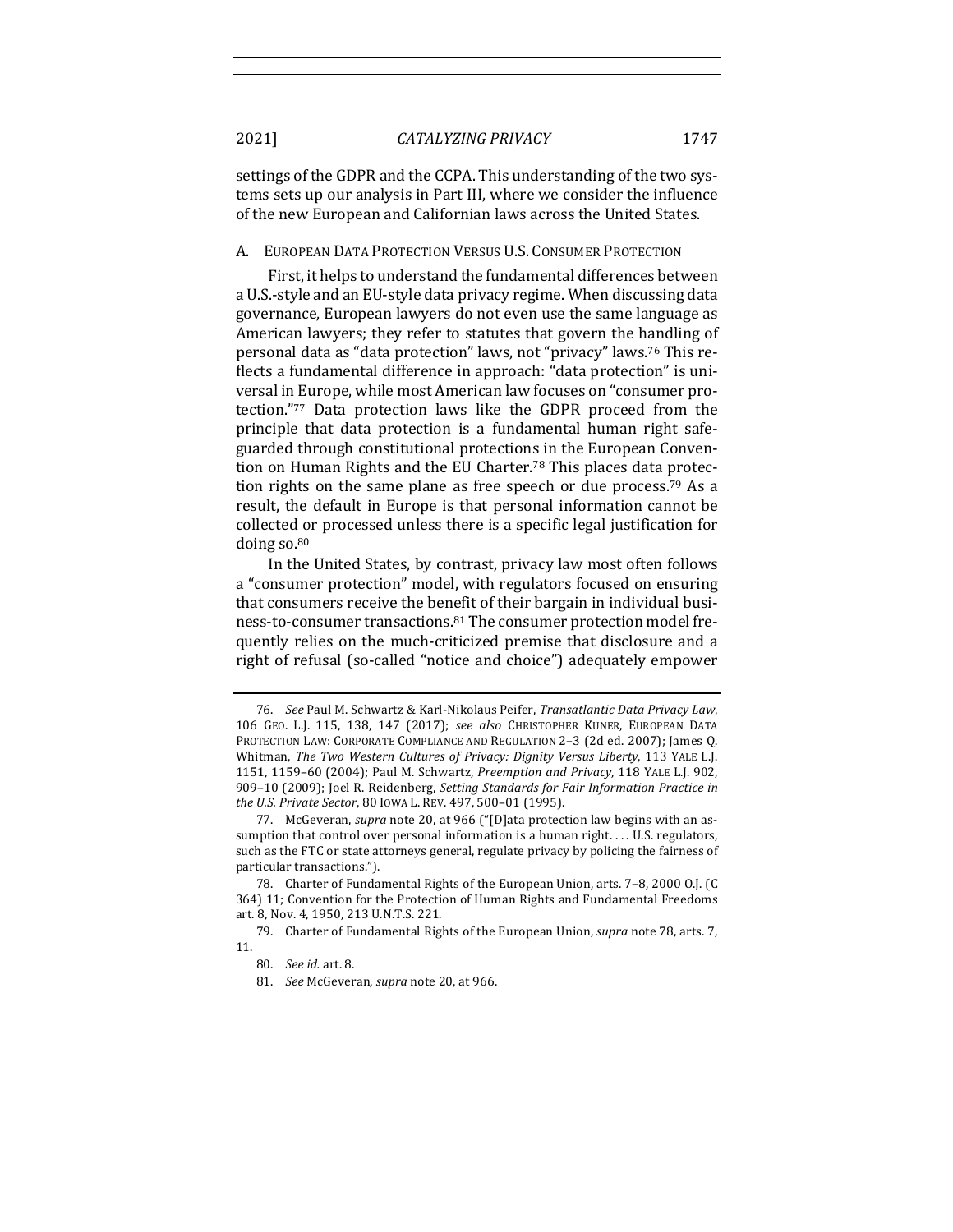consumers.<sup>82</sup> Unlike in Europe, there is no protection in the U.S. Constitution against activities by nongovernmental entities, $83$  including the collection of personal data. And unlike a data protection regime, in which protections follow the data, the consumer protection model focuses on governing both a more discrete interaction and a more direct relationship. Until the CCPA, most American law permitted entities to collect and use personal data however they wished by default, absent a specific legal rule forbidding a particular practice.<sup>84</sup>

A second difference between Europe and the United States is that U.S. privacy law has always been fragmented and "sectoral."85 Different statutes are enforced by different regulators in different sectors such as health care, financial services, education, or credit reporting. A few of these sectoral regimes are constructed like data protection rules, but they apply only within their narrow domains.<sup>86</sup> Most U.S. laws function on the transactional consumer protection model described above. As a final backstop, general-purpose consumer protection regulators, such as the Federal Trade Commission (FTC) and state attorneys general, address a subset of cases falling outside any sectoral rules, again largely following a consumer protection model.<sup>87</sup>

By contrast, in every European nation, specialized data protection regulators have long enforced omnibus statutes applicable to all organizations when they handle any personal data.<sup>88</sup> While these data protection laws contain extra protections for especially sensitive

87. Danielle Keats Citron, *The Privacy Policymaking of State Attorneys General*, 92 NOTRE DAME L. REV. 747, 748 (2016); Daniel J. Solove & Woodrow Hartzog, The FTC and *the New Common Law of Privacy*, 114 COLUM. L. REV. 583, 590 (2014); *see also* McGeveran, *supra* note 20, at 977-78 (describing the "cleanup role" of consumer protection regulators in enforcement of U.S. privacy law).

88. Charter of Fundamental Rights of the European Union, *supra* note 78, art. 8 ("Everyone has the right to the protection of personal data concerning him or her."); Consolidated Version of the Treaty on the Functioning of the European Union art. 16(1), Oct. 26, 2012, 2012 O.J. (C 326) 47 ("Everyone has the right to the protection of personal data concerning them.").

<sup>82.</sup> *See, e.g.*, WOODROW HARTZOG, PRIVACY'S BLUEPRINT: THE BATTLE TO CONTROL THE DESIGN OF NEW TECHNOLOGIES 62-67 (2018); Julie E. Cohen, *What Privacy Is For*, 126 HARV. L. REV. 1904, 1930 (2013).

<sup>83.</sup> *See* DeShaney v. Winnebago Cnty. Dep't of Soc. Servs., 489 U.S. 189, 195-96 (1989) ("[N]othing in the language of the Due Process Clause itself requires the State to protect the life, liberty, and property of its citizens against invasion by private actors.").

<sup>84.</sup> *See* Schwartz & Peifer, *supra* note 76, at 147.

<sup>85.</sup> *See* Reidenberg, *supra* note 76, at 505-06; Schwartz, *supra* note 76, at 908-13.

<sup>86.</sup> Health Insurance Portability and Accountability Act, 45 C.F.R. §§ 160, 162, 164 (2020); Children's Online Privacy Protection Act, 15 U.S.C. §§ 6501-6506.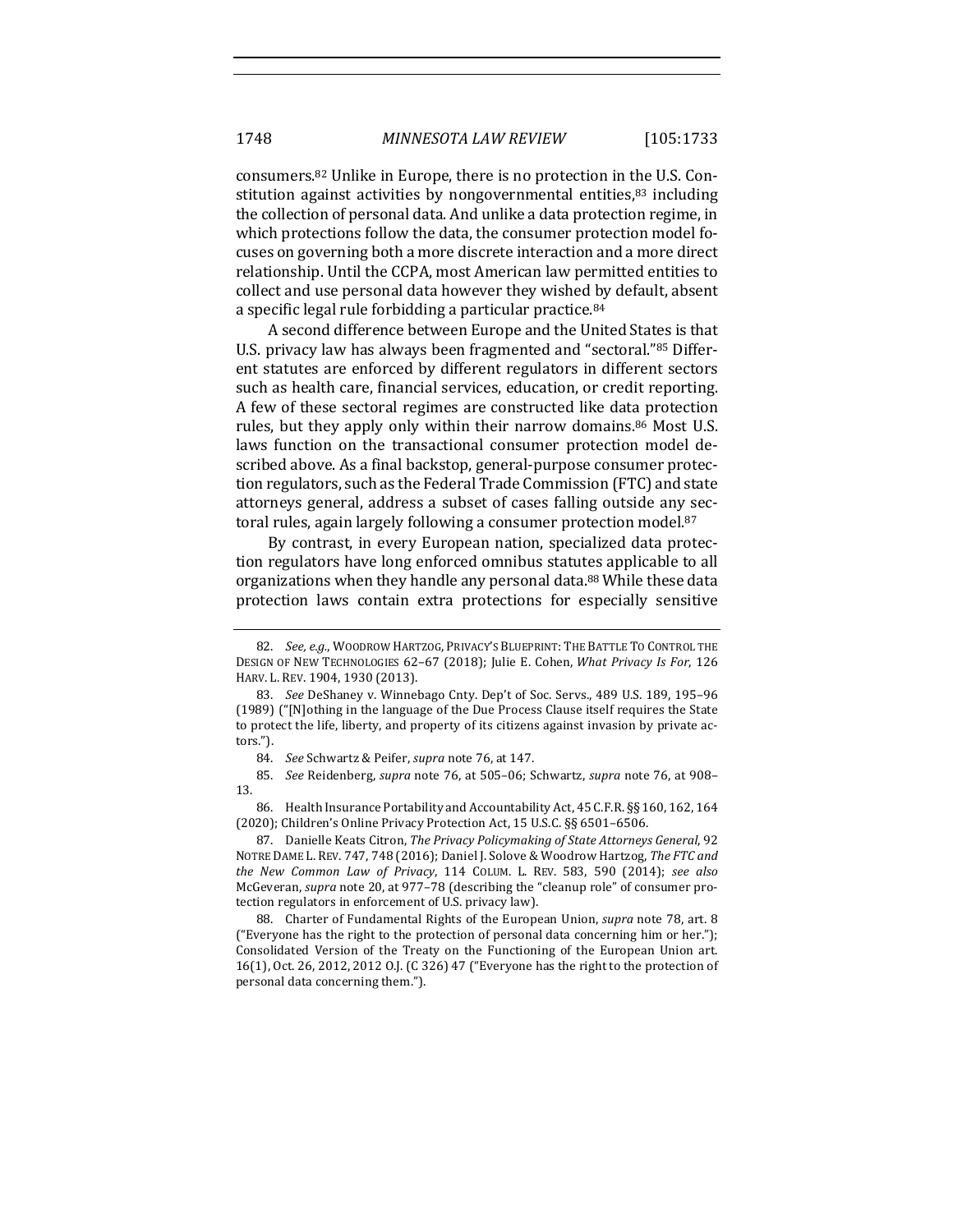information, their basic human rights frameworks impose uniform requirements every time personal data is collected, processed, or transferred.<sup>89</sup> These rules apply through sweeping definitions of "data controllers" and "data processors" that encompass not only businesses of every size and type but also governments, nonprofit organizations, political campaigns, and even individuals—anyone engaged in the "processing" of personal data. $90$ 

#### **B.** SUBSTANTIVE SIMILARITIES

At first glance, the CCPA may seem more "European" than existing U.S. privacy laws. True, it is the first U.S. statute that has some data protection characteristics without being narrowly sectoral. For example, under the CCPA, legal protections follow personal data, regardless of whether an individual has a direct relationship with the regulated company.<sup>91</sup> This differs from many existing regulatory models in the United States. Because the FTC's general consumer protection authority focuses only on the relationship between individuals and companies, it claims to have little power over data brokers who obtain individual information from other companies or public sources rather than from consumers themselves. $92$  The CCPA, by contrast, regulates

<sup>89.</sup> The European Commission's review of the operation of the GDPR at its second anniversary noted that the EU member states had not offered as much uniformity in their local implementations of the GDPR as might be desired. *Communication from the Commission to the European Parliament and the Council: Data Protection as a Pillar of Citizens' Empowerment and the EU's Approach to the Digital Transition - Two Years of* Application of the General Data Protection Regulation, at 12, COM (2020) 264 final (June 24, 2020), https://eur-lex.europa.eu/legal-content/EN/TXT/?uri=CELEX% 3A52020DC0264 [https://perma.cc/HSY9-LCUU].

<sup>90.</sup> GDPR, *supra* note 7, art. 4(2) (defining "processing" as "any operation or set of operations which is performed on personal data or on sets of personal data, whether or not by automated means, such as collection, recording, organisation, structuring, storage, adaptation or alteration, retrieval, consultation, use, disclosure by transmission, dissemination or otherwise making available, alignment or combination, restriction, erasure or destruction"); *see* Case C-40/17, Fashion ID GmbH & Co. KG v. Verbraucherzentrale NRW e.V., ECLI:EU:C:2019:629 (July 29, 2019) (holding Facebook jointly responsible as a data controller when a third-party website uses a Facebook "Like" button that facilitates user tracking). The first European Court of Justice case dealing with the GDPR's predecessor, the Data Protection Directive, involved a criminal charge against an individual who had posted (seemingly innocuous) information about fellow parishioners to a webpage without their consent. Case  $C-101/01$ , Lindqvist v. Åklagarkammaren i Jönköping, 2003 E.C.R. I-12971.

<sup>91.</sup> CAL. CIV. CODE § 1798.105(d) (Deering 2018).

<sup>92.</sup> U.S. FED. TRADE COMM'N, DATA BROKERS: A CALL FOR TRANSPARENCY AND ACCOUNTABILITY (2014), https://www.ftc.gov/system/files/documents/reports/data -brokers-call-transparency-accountability-report-federal-trade-commission-may -2014/140527databrokerreport.pdf [https://perma.cc/TR62-497D].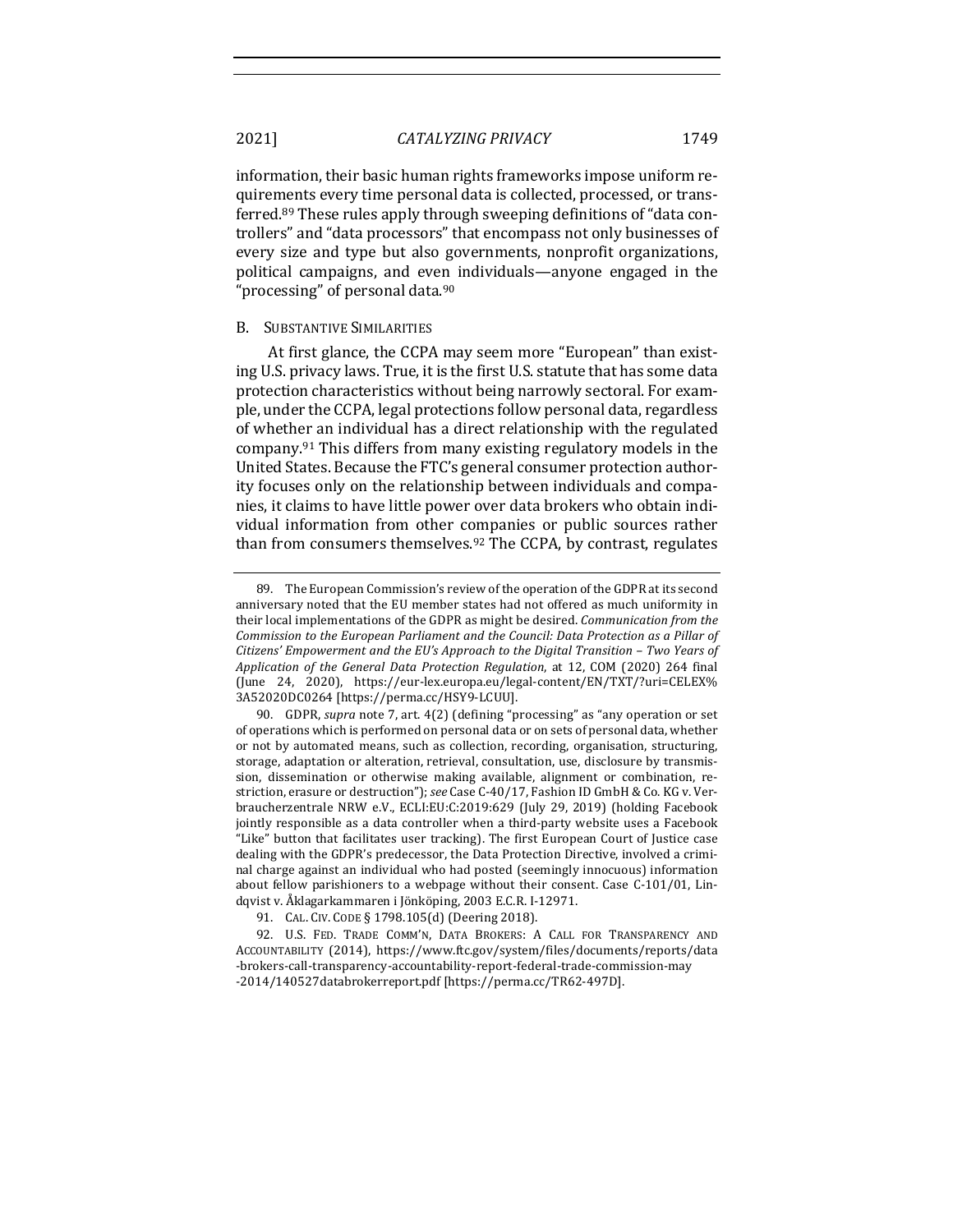data brokers directly—a critical move targeting an industry that has an enormous impact on individuals' privacy.<sup>93</sup>

Some core elements of the CCPA also seem to echo aspects of the GDPR. Both laws define personal information very broadly, far beyond most existing U.S. privacy laws.<sup>94</sup> Both laws foundationally emphasize transparency, reflecting the Fair Information Principles on which many data privacy regimes in both Europe and the United States are built, and both laws share the contours of a number of additional individual rights.<sup>95</sup>

In the past, narrow definitions of personal information have sharply limited the effect of many U.S. privacy laws.<sup>96</sup> Under most U.S. laws, only certain types of information counted as personal data, making the definition limited, technical, and static. The GDPR and CCPA both break with this past by using the real-world potential for identifiability as the touchstone. The GDPR's broad and open definition of personal data includes not just information that directly identifies a person, but also information that renders a person identifiable.<sup>97</sup> The CCPA similarly applies to information that is "capable of being associated with, or could reasonably be linked, directly or indirectly, with a particular consumer or household."98 Both laws provide expansive and open lists of examples of covered personal information, from IP addresses to biometric information.

Another similarity between the GDPR and the CCPA is the central role of transparency. Transparency is a core principle of the GDPR.99 The GDPR's recitals proclaim it a fundamental tenet of data protection law that people should know that personal data has been collected and be able to understand the extent to which that information is processed.<sup>100</sup> The CCPA likewise focuses on giving people notice and

<sup>93.</sup> JULIA ANGWIN, DRAGNET NATION 7 (2014) ("Stalkers and rogue employees have consistently found ways to abuse these databases."). The federal Fair Credit Reporting Act, a narrow sectoral statute, does regulate some segments of the data broker industry, but largely within the context of business relationships among credit reporting agencies and the lenders or employers who rely on their products.  $15 \text{ U.S.C.}$  §  $1681$ .

<sup>94.</sup> *See GDPR, supra note 7; CAL. CIV. CODE § 1798.* 

<sup>95.</sup> GDPR, *supra* note 7; CAL. CIV. CODE § 1798.

<sup>96.</sup> Paul Ohm, *Broken Promises of Privacy: Responding to the Surprising Failure of* Anonymization, 57 UCLA L. REV. 1701 (2010); Paul M. Schwartz & Daniel J. Solove, The *PII Problem: Privacy and a New Concept of Personally Identifiable Information,* 86 N.Y.U. L. REV. 1814 (2011).

<sup>97.</sup> GDPR, *supra* note 7, art. 4(1).

<sup>98.</sup> CAL. CIV. CODE § 1798.140(o)(1).

<sup>99.</sup> GDPR, *supra* note 7, art. 5(1)(a).

<sup>100.</sup> *Id.* recital 39.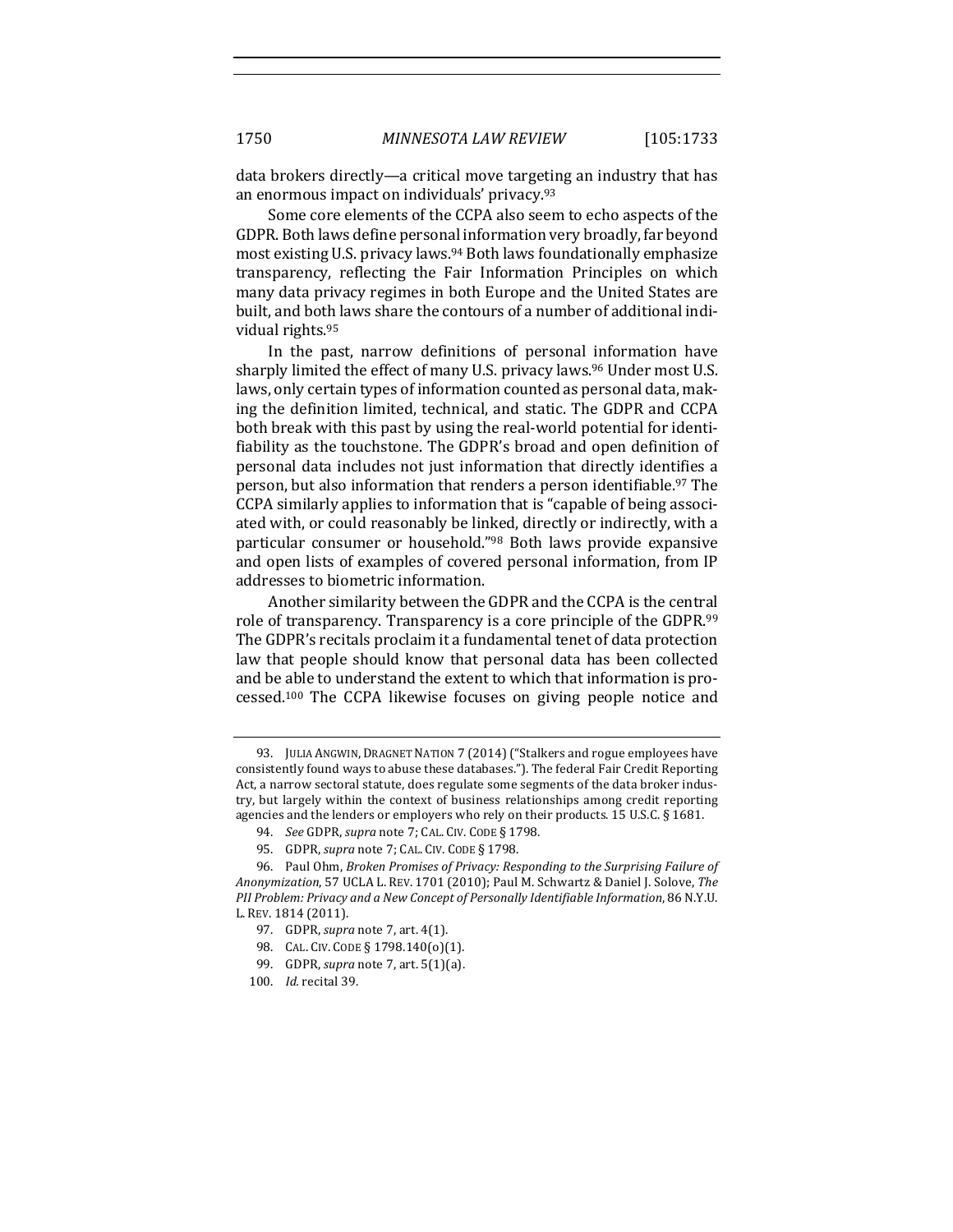access rights so that they can trace what is happening to their personal information. The California legislature's articulated intent for the CCPA was to give consumers "an effective way to control their personal information" by giving them "[t]he right  $\dots$  to know what personal information is being collected about them," and "[t]he right ... to know whether their personal information is sold or disclosed and to whom."101

Beyond this hortatory language, both laws embed transparency principles in their requirements. Under the GDPR, organizations must provide individuals both notice and access.<sup>102</sup> They must affirmatively provide detailed general notice that includes the purpose of data processing, the recipients of the data, the period for which the data will be stored, and other information.<sup>103</sup> Organizations that collect personal information from a third party must also provide such notice,<sup>104</sup> and all these disclosures must be clear and intelligible.<sup>105</sup>

The GDPR also establishes a right of individual access,<sup>106</sup> building on "subject access rights" that have been in place throughout Europe at least since the 1990s under the Data Protection Directive.<sup>107</sup> In response to an individual's access request, data controllers must disclose, among other things: the purposes of processing, the categories of personal information concerned, the recipients of personal data, retention or storage time, and the source of the data if they have not been collected from the individual.<sup>108</sup> Additionally, they must provide a copy of the data itself in a commonly used electronic form.<sup>109</sup>

The CCPA likewise gives individuals both notice and access rights. Like the GDPR, it requires companies to disclose the purpose of processing, categories of information gathered, and the existence of individual rights with respect to that data (it does not, however, require disclosure of the precise identities of the recipients of the data or the storage period).<sup>110</sup> Such disclosures, according to regulations

<sup>101.</sup> *See* Assemb. 375, 2018 Leg. § 2(i) (Cal. 2018).

<sup>102.</sup> GDPR, *supra* note 7, arts. 13-14.

<sup>103.</sup> *Id.*

<sup>104.</sup> *Id.* art. 14(1)(d).

<sup>105.</sup> *Id.* art. 12.

<sup>106.</sup> *Id.* art. 15.

<sup>107.</sup> Jef Ausloos & Pierre Dewitte, Shattering One-Way Mirrors-Data Subject Ac*cess Rights in Practice*, 8 INT'L DATA PRIV. L. 4, 4-28 (2018).

<sup>108.</sup> GDPR, *supra* note 7, art. 15.

<sup>109.</sup> *Id.* art. 15(3); *see also id.* recital 63 ("Where possible, the controller should be able to provide remote access to a secure system which would provide the data subject with direct access to his or her personal data.").

<sup>110.</sup> CAL. CIV. CODE § 1798.185 (2018); CAL. CODE REGS. tit. 11, § 999.305 (2020).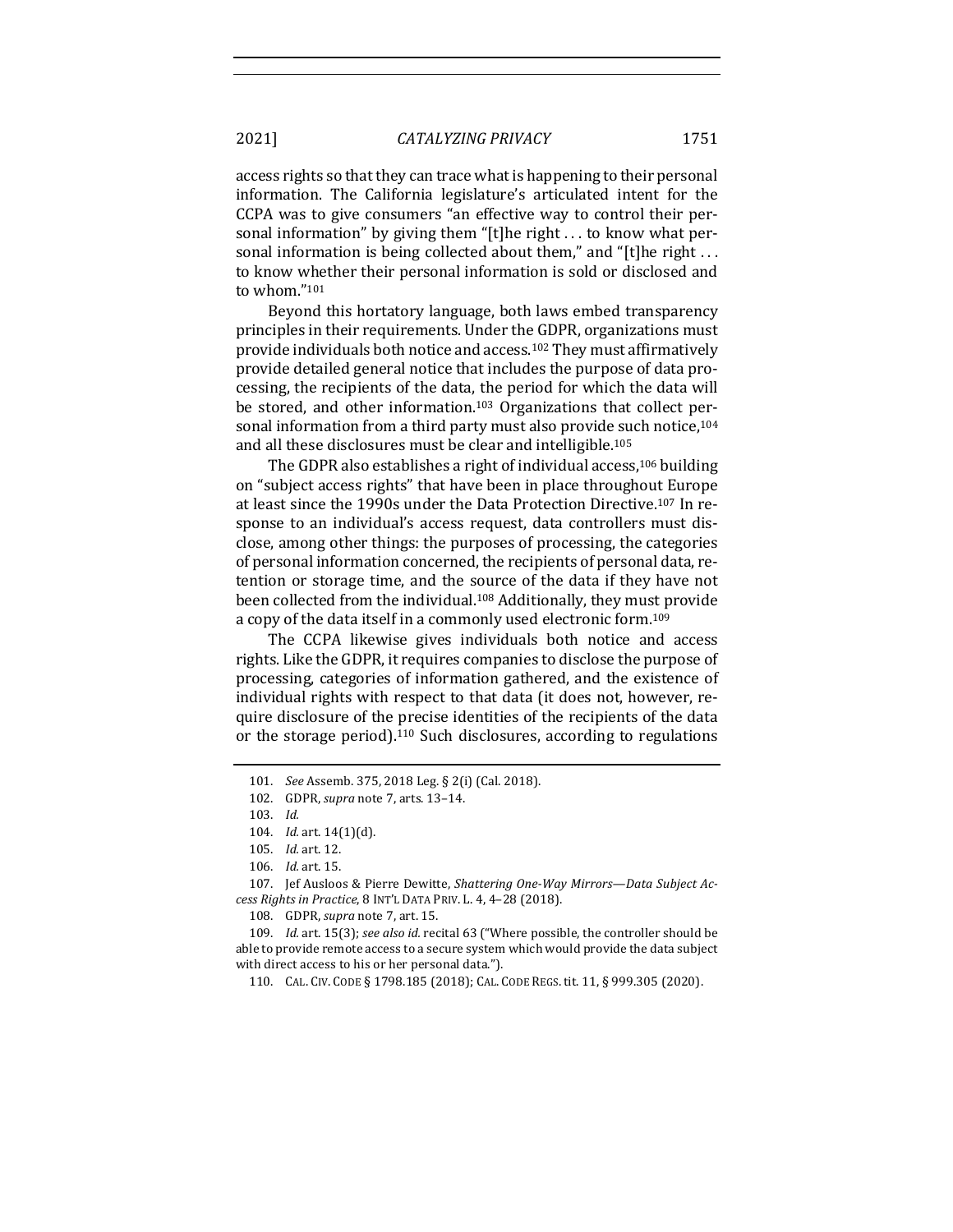promulgated by California's attorney general, must be "designed and presented in a way that is easy to read and understandable to consumers."<sup>111</sup> The CCPA goes well beyond notice requirements in prior U.S. law, such as a California statute requiring websites to post privacy policies.112

Like the GDPR, the CCPA also gives individuals access rights. The statute creates a right for consumers to request both the categories and specific pieces of personal information that a business has collected.<sup>113</sup> Consumers have a right to request disclosure of the categories of sources from which the personal information is collected, the business or commercial purpose for collecting, and the categories of third parties with whom the business shares personal information.<sup>114</sup> Unusually for a U.S. law, the rules apply not just to companies that have a direct relationship with the consumer, but also to companies that collect and sell personal information even if they obtain that information from somebody other than the consumer.<sup>115</sup> CCPA access rights represent a significant advance from very limited rights under previous law, such as access to credit scoring information and the annual free credit report.<sup>116</sup>

The two regimes share, too, the core elements of a number of additional individual rights (though they differ in the details): data portability, opt-out rights, a duty of nondiscrimination, and a right to deletion or erasure. The GDPR contains a right to data portability—that is, a right to receive one's personal data in a format that enables an individual to switch service providers.<sup>117</sup> This right is aimed at giving individuals more control over their data and more choices about IT services<sup>118</sup> but is also understood to potentially enhance competition.<sup>119</sup> The CCPA quietly creates a data portability "right" of its own: personal data delivered electronically in response to an access request "shall be

<sup>111.</sup> CAL. CODE REGS. tit. 11, § 999.305(2).

<sup>112.</sup> CAL. CIV. CODE § 22575 (Deering 2014).

<sup>113.</sup> *Id.* §§ 1798.100(a), .110(a); CAL. CODE REGS. tit. 11, §§ 999.300(q), .308(c)(1), .318.

<sup>114.</sup> CAL. CIV. CODE § 1798.110(a).

<sup>115.</sup> Under the CCPA, consumers can request access to certain information from (a) a business that collects personal information and (b) a business that sells personal information or discloses it for a business purpose. *Id.*  $\S$ § 1798.100(a), .110(a), .115(a).

<sup>116. 15</sup> U.S.C. § 1681(g).

<sup>117.</sup> GDPR, *supra* note 7, art. 20, recital 68; ARTICLE 29 DATA PROT. WORKING PARTY, GUIDELINES ON THE RIGHT TO DATA PORTABILITY (2017).

<sup>118.</sup> ARTICLE 29 DATA PROT. WORKING PARTY, *supra* note 117, at 3-4.

<sup>119.</sup> *Id.* at 4.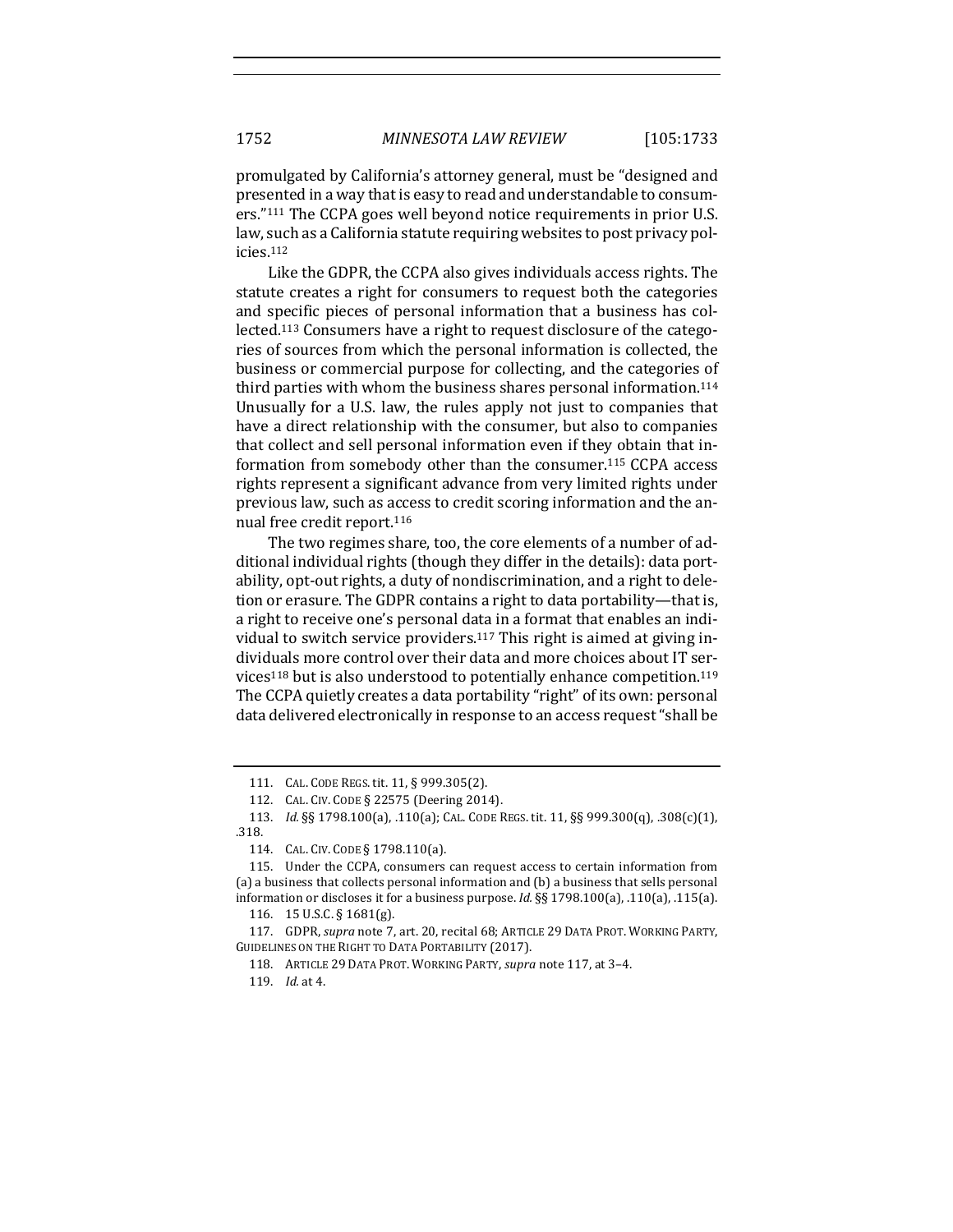in a portable and  $\ldots$  readily usable format."<sup>120</sup> In fact, the CCPA's data portability "right" may be broader than the GDPR's in some ways, as it applies to inferred data about an individual, where the GDPR's right does not.<sup>121</sup>

Both the CCPA and the GDPR contain a right for individuals to "opt out" and deny permission for handling of their personal data in certain ways. The CCPA establishes an opt-out right for consumers to tell a business not to sell their personal information.<sup>122</sup> If a business has actual knowledge that a consumer is sixteen years old or younger, it must obtain affirmative authorization ("opt-in") for any sale of personal information—from the individual themselves if they are between thirteen and sixteen years old or from a parent or guardian if the individual is under thirteen years old.<sup>123</sup> The GDPR, by comparison, establishes three analogous rights: the right to restrict data processing,<sup>124</sup> the right to object to data processing,<sup>125</sup> and the right to withdraw consent.<sup>126</sup> Although the GDPR has broader rights to opt out—they apply well beyond the sale of information—they are also less absolute than those in the CCPA.<sup>127</sup>

Both regimes contain a duty of nondiscrimination: companies cannot "discriminate" against individuals who choose to exercise rights related to personal data.<sup>128</sup> This means that a business cannot, for example, deny goods or services, charge different rates, impose

128. CAL. CIV. CODE § 1798.125; GDPR, *supra* note 7, recital 42; EUR. DATA PROT. BD., GUIDELINES 05/2020 ON CONSENT UNDER REGULATION  $2016/679$  | 48 (2020), https:// edpb.europa.eu/sites/edpb/files/files/file1/edpb\_guidelines\_202005\_consent\_en.pdf [https://perma.cc/PK3G-F7MP] (giving as an example of "consent without detriment" that a company may "show that a service includes the possibility to withdraw consent without negative consequences e.g. without the performance of the service being downgraded to the detriment of the user"); CAL. CODE REGS. tit.  $11, \S$  999.336(a) (2020) ("A financial incentive or a price or service difference is discriminatory, and therefore prohibited  $\dots$  if the business treats a consumer differently because the consumer exercised a right conferred by the CCPA or these regulations.").

<sup>120.</sup> CAL. CIV. CODE § 1798.100(d).

<sup>121.</sup> ARTICLE 29 DATA PROT. WORKING PARTY, *supra* note 117, at 10; CAL. CIV. CODE § 1798.140(o), (*l*), (k), (m).

<sup>122.</sup> CAL. CIV. CODE § 1798.120. Vermont's new data broker law, H. 764, requires transparency as to whether a data broker allows consumers to opt out of collection or sale of information but does not require a data broker to do so. *See* VT. STAT. ANN. tit. 9, § 2430 (2019).

<sup>123.</sup> CAL. CIV. CODE § 1798.120(d).

<sup>124.</sup> GDPR, *supra* note 7, art. 18.

<sup>125.</sup> *Id.* art. 21, recitals 60, 70.

<sup>126.</sup> *Id.* art. 7(3).

<sup>127.</sup> *Id.* art. 2(1). There is also a balancing test specific to scientific or historical research purposes or statistical purposes. *Id.* art. 21(6).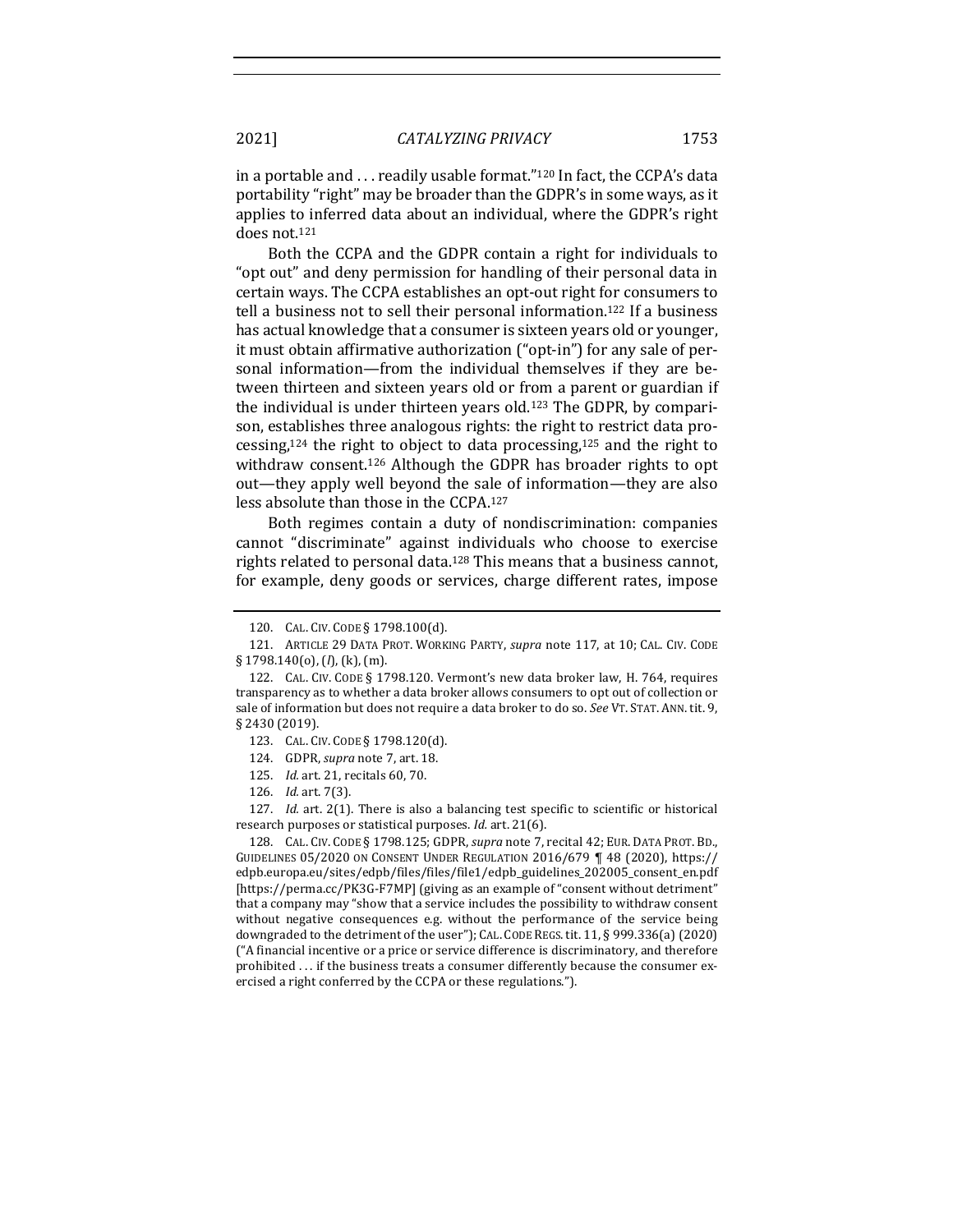penalties, or provide a different level of services to customers who opt out of data transactions. The CCPA regulations, however, contemplate a compensation scheme whereby a business can offer financial incentives or a price or service difference if they are "reasonably related to the value of the consumer's data." $129$  This changes the duty of nondiscrimination in at least some circumstances from an absolute duty into an information-forcing mechanism regarding how companies value consumer data.<sup>130</sup>

The GDPR famously contains a right to erasure, also known as the "right to be forgotten."<sup>131</sup> The CCPA creates a more limited right to deletion.<sup>132</sup> The GDPR's right to erasure gives individuals the right to obtain the erasure of personal data both from companies with which they have a direct consumer relationship and from third parties, under certain circumstances.<sup>133</sup> There are exceptions to the right to erasure, including freedom of expression and public interest in the area of public health.<sup>134</sup> As many have noted, this so-called "right to be forgotten" is not absolute but is in large part a balancing test between competing values, outsourced to private companies.<sup>135</sup> The CCPA creates a much narrower right to deletion. Unlike the GDPR's right to erasure, which applies to third parties, the CCPA's right to deletion applies only to businesses that collect information directly from the consumer.<sup>136</sup>

133. GDPR, *supra* note 7, art.  $17(1)(a)$ –(f) (permitting an individual to exercise the right to erasure in circumstances including, but not limited to, when the personal data is no longer necessary for the purpose it was originally collected or processed for, the individual withdraws their consent where the organization relied on said consent as the lawful basis of processing, or when the individual objects to the processing of their data for direct marketing purposes).

136. CAL. CIV. CODE § 1798.105(a).

<sup>129.</sup> CAL. CODE REGS. tit. 11, § 999.336(b).

<sup>130.</sup> *See id.* § 999.337.

<sup>131.</sup> GDPR, *supra* note 7, art. 17. *See generally* MEG LETA JONES, CTRL + Z: THE RIGHT TO BE FORGOTTEN (2016).

<sup>132.</sup> CAL. CIV. CODE § 1798.105 (2018).

<sup>134.</sup> *Id.* art. 17(3)(a), (c).

<sup>135.</sup> See CHRISTINA ANGELOPOULOS, ANNABEL BRODY, WOUTER HINS, BERNT HUGENHOLTZ, PATRICK LEERSSEN, THOMAS MARGONI, TARLACH MCGONAGLE, OT VAN DAALEN & JORIS VAN HOBOKEN, INST. FOR INFO. L., STUDY OF FUNDAMENTAL RIGHTS LIMITATIONS FOR ONLINE ENFORCEMENT THROUGH SELF-REGULATION 52 (2015), https:// scholarlypublications.universiteitleiden.nl/access/item%3A2869513/view [https:// perma.cc/AAM8-UABW]; see also Case C-131/12, Google Spain SL v. AEPD, ECLI:EU:C:2014:317, 16-22 (May 13, 2014); Edward Lee, *Recognizing Rights in Real Time: The Role of Google in the EU Right To Be Forgotten,* 49 U.C. DAVIS L. REV. 1017 (2016); Stefan Kulk & Frederik Zuiderveen Borgesius, Case Note, *Google Spain v. Gon*zález: Did the Court Forget About Freedom of Expression?, 5 EUR. J. RISK REGUL. 389, 389-98 (2014).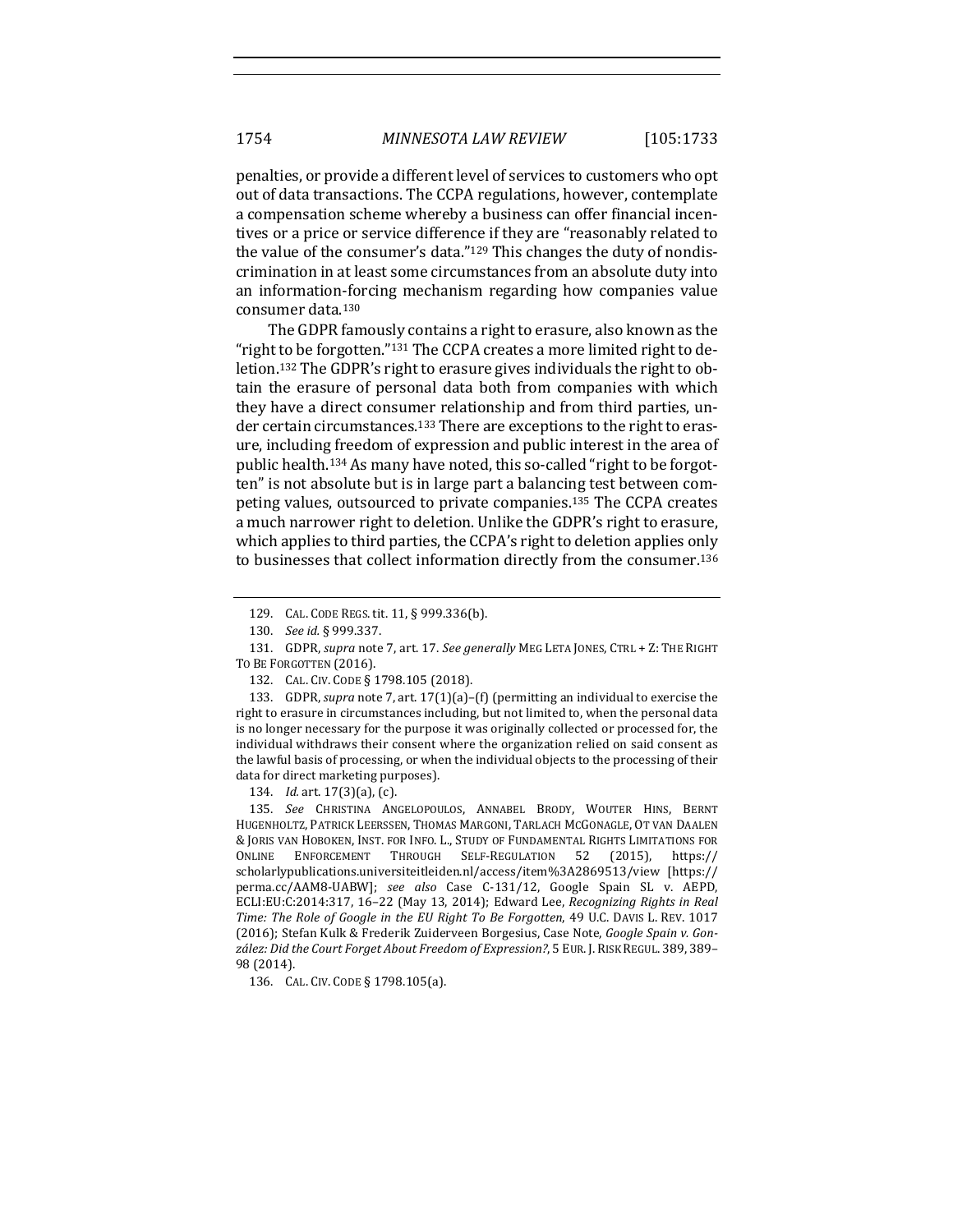This more restricted scope is an accommodation of First Amendment law and values in the United States, which may constrain erasure requirements imposed on third parties.<sup>137</sup>

In sum, the CCPA moves closer to a data protection regime like the GDPR in certain ways, which helps explain the widespread assumption that it represents a U.S. embrace of the European-style data protection model. While the CCPA's broad definition of personal data, emphasis on transparency, and establishment of some individual rights do go further than previous U.S. law, none of these shifts go nearly as far as the GDPR. As we shall see in the next Section, these similarities are overshadowed by fundamental substantive differences between the two models.

#### C. SUBSTANTIVE DIFFERENCES

Once an analysis moves beyond these similarities, it becomes clear that the CCPA regime differs sharply from the GDPR. First, and perhaps most importantly, the two laws do not share the same underlying principles, leading to great differences in the scope and nature of the rights and duties imposed by each. Second, while the CCPA is broader than past American sectoral laws, it still regulates a much narrower set of entities than does the GDPR. Third, the two laws have different enforcement mechanisms. Fourth, their regulatory styles contrast, with significant practical and substantive consequences. And finally, California and Europe are each quite distinct in what we call their "legal setting"—the backdrop against which privacy laws exist and will develop over time. We consider each of these differences in order.

First and foremost, for all its moves toward broader coverage and the creation of individual rights, the CCPA does not treat privacy as a human right in the way data protection laws like the GDPR do.<sup>138</sup> It

<sup>137.</sup> Sorrell v. IMS Health, Inc., 564 U.S. 552, 557 (2011); see Anupam Chander & Uyên P. Lê, Free *Speech*, 100 IOWA L. REV. 501, 522 (2015) (arguing that *Sorrell* demonstrates "the seriousness of First Amendment constraints on privacy regulations on information intermediaries"). Cases such as *Florida Star v. B.J.F.*, 491 U.S. 524 (1989), *Cox Broadcasting Corp. v. Cohn, 420 U.S. 469 (1975), and Smith v. Daily Mail Publishing, 443* U.S. 97 (1979), arguably suggest that once information is legally distributed, the government cannot restrict its use absent state interest of the highest order. However, a number of scholars argue that most privacy laws can pass First Amendment muster. *See, e.g.*, Neil M. Richards, *Why Data Privacy Law Is (Mostly) Constitutional*, 56 WM. & MARY L. REV. 1501 (2015); Jack M. Balkin, *Information Fiduciaries and the First Amendment*, 49 U.C. DAVIS L. REV. 1183 (2016). But see Eugene Volokh, Freedom of Speech and Information Privacy: The Troubling Implications of a Right To Stop People from Speaking *About You*, 52 STAN. L. REV. 1049 (2000).

<sup>138.</sup> *Compare* CAL. CIV. CODE § 1798.105, with GDPR, *supra* note 7, art. 1.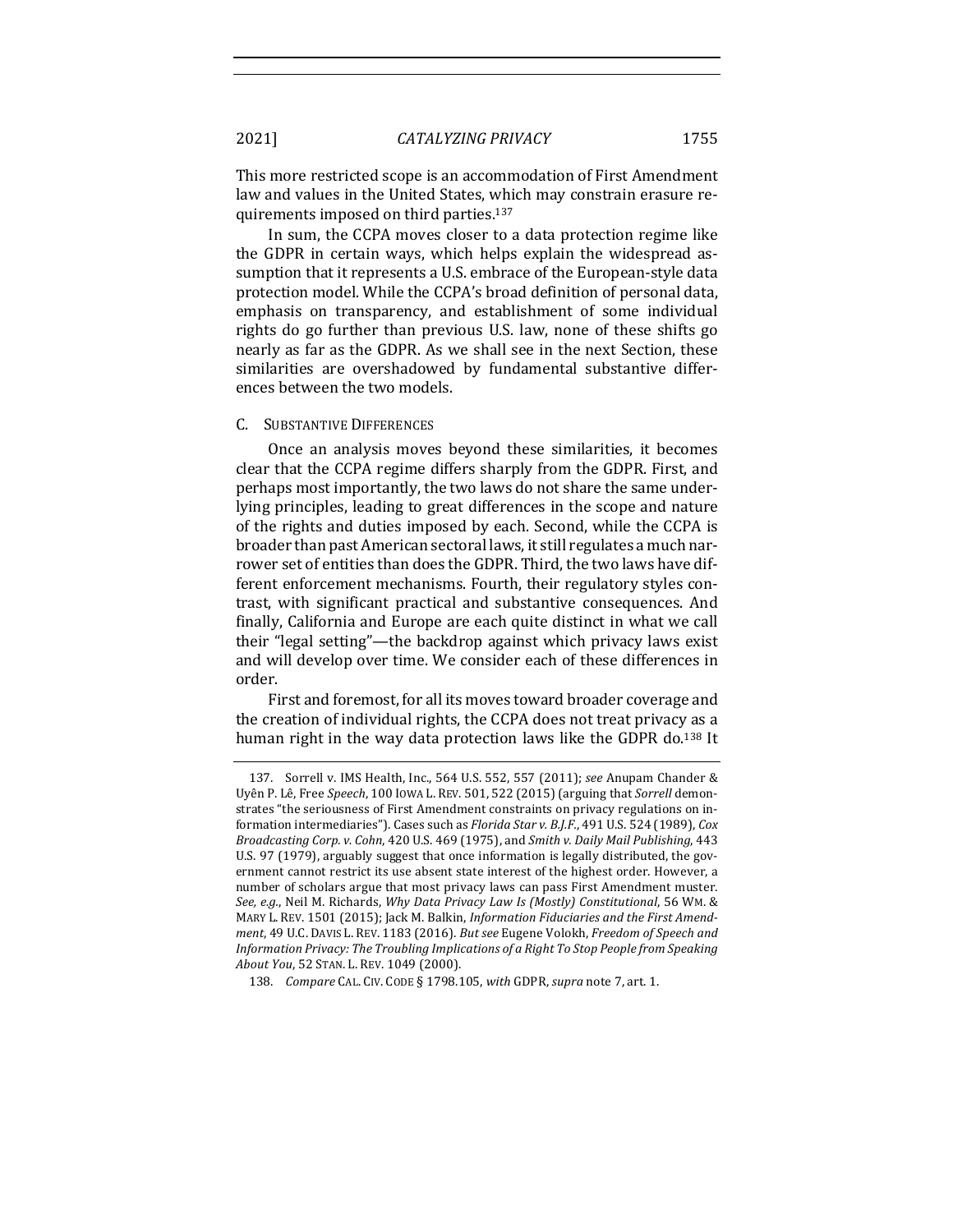remains, in the American tradition, a transactional privacy law concerned with protecting *consumers* in their dealings with *commercial* entities. For this reason, the CCPA does not embrace several principles that have been at the core of constitutionally influenced European data protection law since long before the GDPR—back to its predecessor, the 1995 Data Protection Directive, $139$  and back even further to national data protection laws in many European countries dating from the 1970s and 1980s.<sup>140</sup>

The GDPR is built around the concept of "lawful processing" of data. That is, personal data cannot be processed unless a data controller has obtained individual consent<sup>141</sup> or one of five other enumerated categories of lawful processing applies.<sup>142</sup> The CCPA does not require that processing be lawful.<sup>143</sup> Rather, it shares the presumption of most other American privacy law that personal data may be collected, used, or disclosed unless a specific legal rule forbids these activities.<sup>144</sup> This is likely the single most meaningful difference between the two regimes.

Moreover, the GDPR imposes multiple additional conditions on all data processing, even when it is authorized by consent or another of the legitimizing conditions.<sup>145</sup> The GDPR requires that personal data may be collected only for "specified, explicit and legitimate purposes," stated at the time of collection.<sup>146</sup> Additional principles include purpose limitation (processing data only for those previously stated purposes), data minimization (collecting no more data than necessary for those purposes), data retention (limiting storage of data to periods justified by those purposes), privacy by design, as well as privacy impact assessments for high risk data processing, among others.<sup>147</sup>

- 141. GDPR, *supra* note 7, art. 6(1)(a).
- 142. *Id.* art.  $6(1)(a)$ –(f).
- 143. CAL. CIV. CODE § 1798.100.
- 144. *Id.*
- 145. GDPR, *supra* note 7, art. 5(1).
- 146. *Id.* art. 5(1)(b).
- 147. *Id.* art.  $5(1)(b)$ –(f).

<sup>139.</sup> Directive  $95/46$ /EC, 1995 O.J. (L 281) 31.

<sup>140.</sup> *See, e.g.*, Gesetz zum Schutz vor MiBbrauch personenbezogener Daten bei der Datenverarbeitung (Bundesdatenschutzgesetz - BDSG) [Law on Protection Against the Misuse of Personal Data in Data Processing (Federal Data Protection Act)], Jan. 27, 1977, BUNDESGESETZBLATT [BGBI] at 1 201 (W. Ger.); Loi 78-17 du 6 janvier 1978 de informatiqué et libertés [Law 78-17 of January 6, 1978 on Information and Civil Liberties], COMMISION NATIONALE DE L'INFORMATIQUÉ ET DES LIBERTÉS [COMMISSION ON INFORMATION TECHNOLOGY, DATA FILES AND CIVIL LIBERTIES] (Fr.); Data Protection Act 1984, c. 35 (U.K.).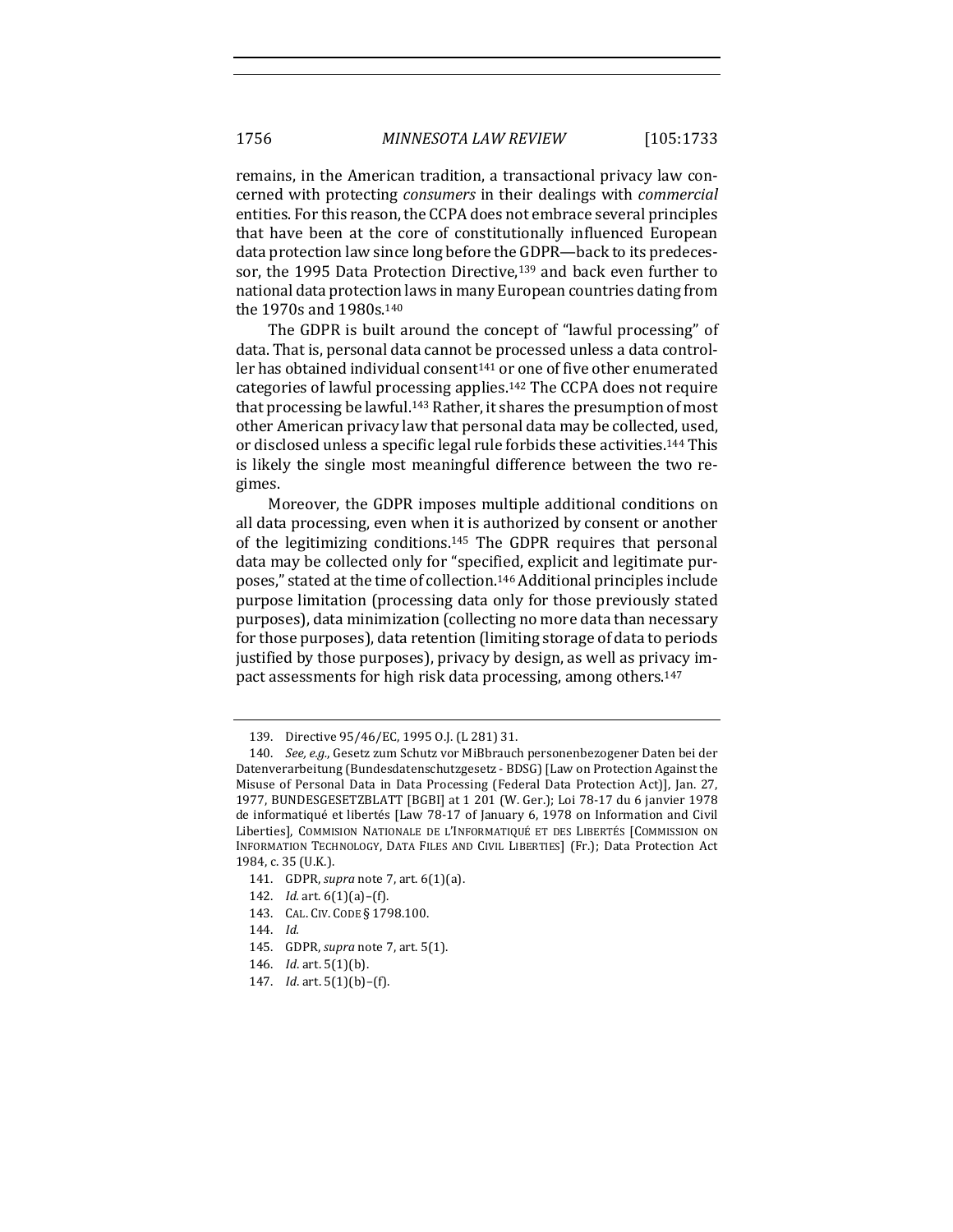The CCPA imposes few requirements concerning the purposes for data collection or the proportionality of data handling to those purposes. The CCPA's text does not even go as far as the Health Insurance Portability and Accountability Act (HIPAA), which requires that downstream disclosures of patient data be the "minimum necessary" to achieve a purpose.<sup>148</sup> Instead, the CCPA requires a business to provide notice if it is "collect[ing] personal information collected for additional purposes." $149$  This rule on its face does not stop companies from using data for new purposes—it just requires disclosure if they do so. As in many other places, the CCPA's approach relies on transparency rather than following the GDPR by imposing substantive duties on companies that collect and process personal data. The implementing regulations promulgated by the California attorney general do require that a business "shall not use a consumer's personal information for a purpose materially different than those disclosed in the notice at collection."<sup>150</sup> If a business wishes to use personal information for a new, undisclosed, materially different purpose, it must obtain explicit consent from the consumer for that use. While this is more than mere transparency, it is far from the extensive conditions on all data processing in the GDPR.

The divergence in the two regimes' animating principles also influences their treatment of individual rights. The CCPA, apart from allowing individuals to opt out of sales of their personal data, affords individuals little control. It does nothing to enable individuals to refuse to give companies their data in the first place. The GDPR strives to do so by requiring stringent forms of consent in a number of circumstances<sup>151</sup> and by granting individuals robust rights throughout the life cycle of data processing, including the right to rectification of incorrect information;<sup>152</sup> the right to prevent automated individual decision-making and to receive explanation of any automated decision;<sup>153</sup> and broader rights related to erasure of data and withdrawal

<sup>148. 45</sup> C.F.R. §§ 164.502(b), .514(d) (2021).

<sup>149.</sup> CAL. CIV. CODE § 1798.100(b) (2018).

<sup>150.</sup> CAL. CODE REGS. tit. 11, § 999.305(a)(5) (withdrawn July 29, 2020).

<sup>151.</sup> Regarding both particularly sensitive data (special categories of data) and automated decision-making, the GDPR requires the more stringent "explicit consent" if consent is to be the basis of processing. GDPR, *supra* note 7; ARTICLE 29 DATA PROT. WORKING PARTY, GUIDELINES ON AUTOMATED INDIVIDUAL DECISION-MAKING AND PROFILING FOR THE PURPOSES OF REGULATION (2017).

<sup>152.</sup> GDPR, *supra* note 7, art. 16.

<sup>153.</sup> *Id.* art. 22; *see also* Margot E. Kaminski, *The Right to Explanation, Explained*, 34 BERKELEY TECH. L.J. 189, 201 (2019).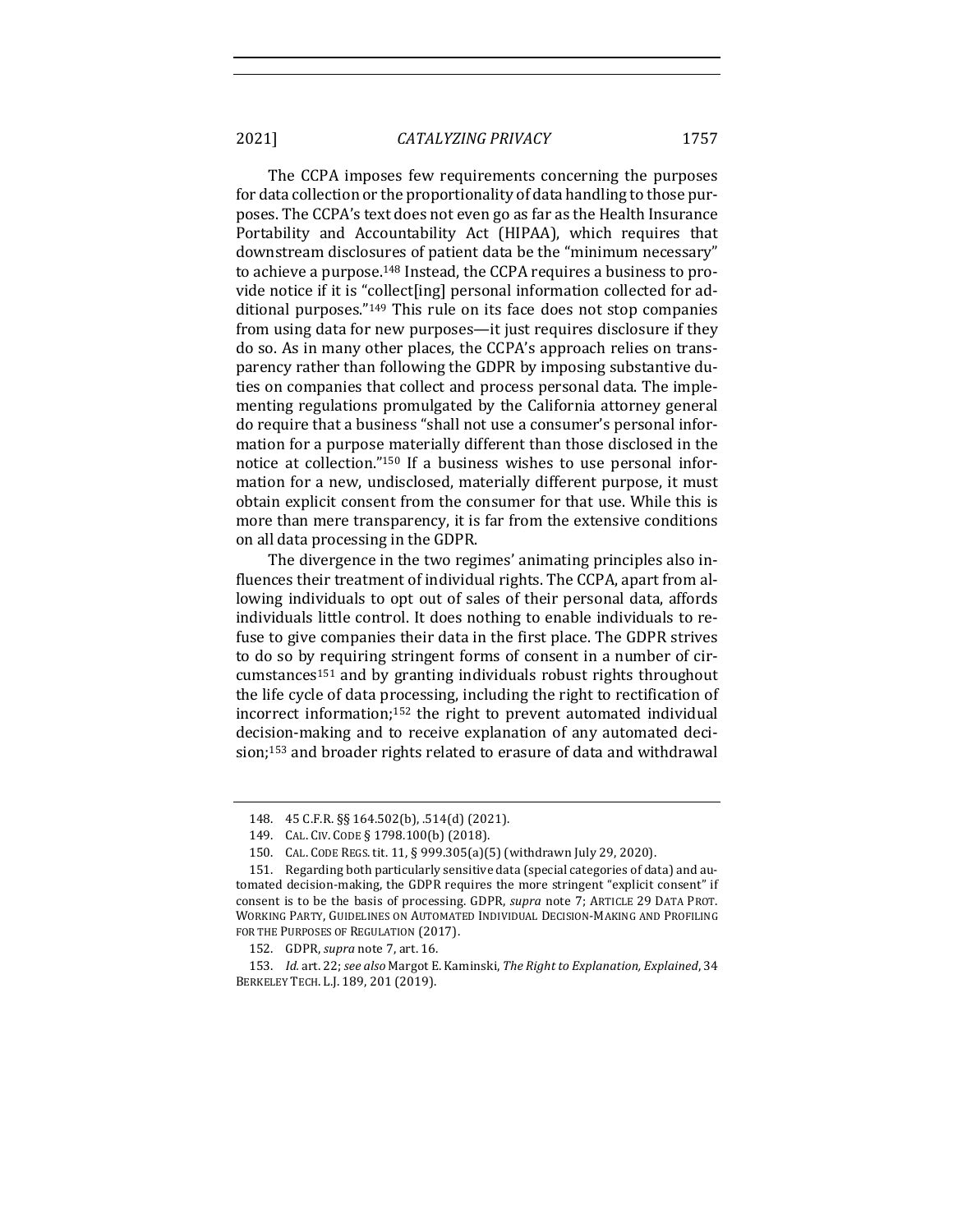of consent.<sup>154</sup> Additionally, the GDPR's requirement of lawful processing bestows more individual control than the CCPA.<sup>155</sup> The CCPA relies primarily on transparency, and apart from access and notice rights, grants individuals only the two limited rights discussed above: to opt out of sale and to request deletion.<sup>156</sup>

Fundamentally, then, the CCPA is not a comprehensive Europeanstyle data protection regime. The GDPR quintessentially targets compliance from an organizational perspective: it attempts to build up a particular kind of responsible corporate infrastructure, including internal positions and processes.<sup>157</sup> The GDPR's affirmative regulatory requirements range from data minimization to risk assessments to recording requirements, and they are imposed on data collectors even where there is not a corresponding individual right.<sup>158</sup> The CCPA regulations require compliance training and record-keeping,<sup>159</sup> but overall appear to be geared more towards providing transparency into industry practices—in this case, how a company responds to consumer requests under the CCPA—than towards reinforcing good data practices or creating substantive protections for consumers. It remains to be seen if the GDPR will succeed in entrenching more privacy-protective corporate practices, but its aims are far broader, and approach far deeper, than the CCPA's.

A second difference between the GDPR and CCPA relates to regulated entities. As noted earlier, the GDPR covers anyone that processes personal data, including not only companies but also individuals, nonprofit organizations, and governments.<sup>160</sup> The CCPA applies only to businesses, and only to those that meet a complex set of overlapping requirements related to their size or the extent of their involvement in personal data trade.<sup>161</sup> Here again, the two laws reflect the

161. CAL. CIV. CODE §§ 1798.100, .105, .110, .115, .120. The CCPA targets three kinds of commercial entities as "businesses." *Id.* § 1798.140(c). It targets (1) larger businesses (with over twenty-five million dollars in annual gross revenue) that collect California residents' personal data, regardless of how many people are impacted by this collection; (2) for-profit businesses of any size that buy, receive, sell, or share personal information concerning a significant number of residents (50,000 or more); and (3) businesses that derive half or more of their annual revenues from selling personal information—regardless of their size or how many people are affected by this activity.

<sup>154.</sup> GDPR, *supra* note 7, art. 17.

<sup>155.</sup> *Id.* art. 6(1)(a).

<sup>156.</sup> CAL. CIV. CODE § 1798.120 (2018).

<sup>157.</sup> *See* Margot E. Kaminski, *Binary Governance: Lessons from the GDPR's Approach to Algorithmic Accountability*, 92 S. CAL. L. REV. 1529, 1596 (2019).

<sup>158.</sup> GDPR, *supra* note 7, art. 5(2); *see also* Kaminski, *supra* note 157.

<sup>159.</sup> CAL. CODE REGS. tit. 11, § 999.317 (2020).

<sup>160.</sup> GDPR, *supra* note 7, art. 2(1).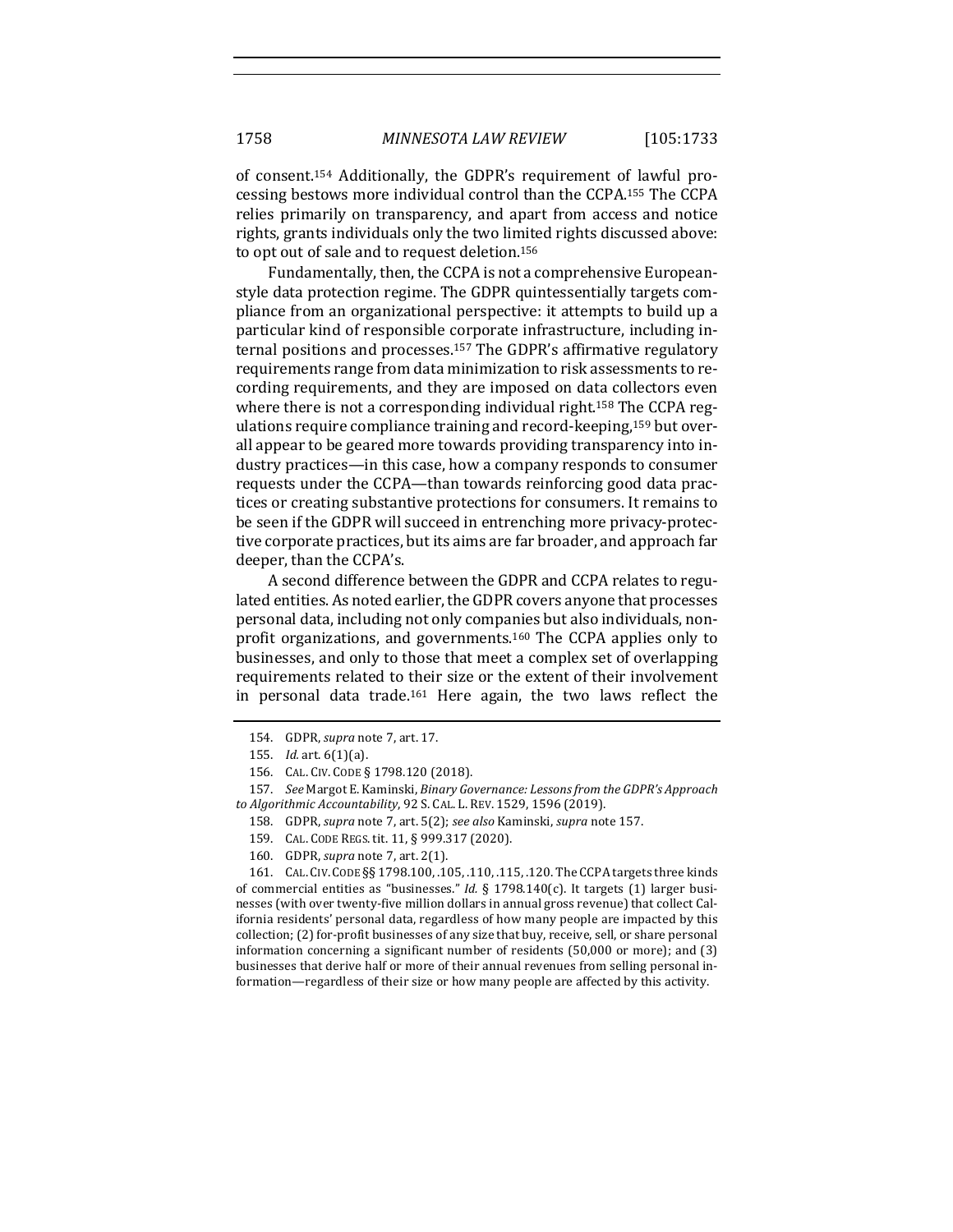dominant approach on each side of the Atlantic. A data protection model inherently aims to be comprehensive. The CCPA, while broader than many sectoral U.S. privacy laws of the past, still limits its aim to protecting consumers from certain data handling practices within a specific context defined by commerciality, geography, and scale.

The regimes' respective enforcement mechanisms are a third area of divergence. Both provide for monetary penalties for non-compliance. The GDPR authorizes administrative fines issued by national data protection regulators of up to  $4\%$  of a company's annual worldwide revenue, while the CCPA includes civil penalties of up to \$2,500 per violation or \$7,500 per intentional violation, a number that can exact enormous sums when multiplied by the number of people affected in many privacy violations.<sup>162</sup> However, there is no private right of action for affected individuals to enforce most elements of the CCPA. This is in keeping with the trend for U.S. privacy laws of at least the last twenty years, including the FTC Act,<sup>163</sup> HIPAA,<sup>164</sup> and the Children's Online Privacy Protection Act (COPPA).<sup>165</sup> There have been proposals in the California legislature to authorize private CCPA lawsuits, but for now only the state attorney general may enforce most provisions of the law.<sup>166</sup> In Europe, a constitutionally guaranteed right of redress for violations of individual rights means the GDPR can be enforced by individual complaints.<sup>167</sup> While class actions are largely unfamiliar in European law, the GDPR does allow a claims representation model so that individuals do not have to file claims on their own behalf only. There is also a well-developed regulatory structure in the GDPR, with specialized data protection regulatory authorities in each EU country and coordination of their efforts through a European Data Protection Board.<sup>168</sup> Although the recently enacted California Privacy Rights Act (CPRA) establishes a new privacy-specific regulator,<sup>169</sup> there is no tradition of dedicated data protection regulators in the United States, which instead relies on agencies with numerous other

<sup>162.</sup> GDPR, *supra* note 7, art. 83; CAL. CIV. CODE § 1798.155(a)-(b).

<sup>163.</sup> Federal Trade Commission Act, 15 U.S.C. §§ 41-58.

<sup>164.</sup> Health Insurance Portability and Accountability Act, 45 C.F.R. § 160.203 (2002).

<sup>165.</sup> 15 U.S.C. §§ 6501–6506.

<sup>166.</sup> The CCPA does, however, authorize private lawsuits for a narrow set of claims related to data security breaches.

<sup>167.</sup> GDPR, *supra* note 7, arts. 77-79.

<sup>168.</sup> *Id.* arts. 51-59.

<sup>169.</sup> *See Lydia de la Torre & Glenn Brown, What Is the California Privacy Protection Agency?*, IAPP (Nov. 23, 2020), https://iapp.org/news/a/what-is-the-california -privacy-protection-agency [https://perma.cc/QL6A-CYDP].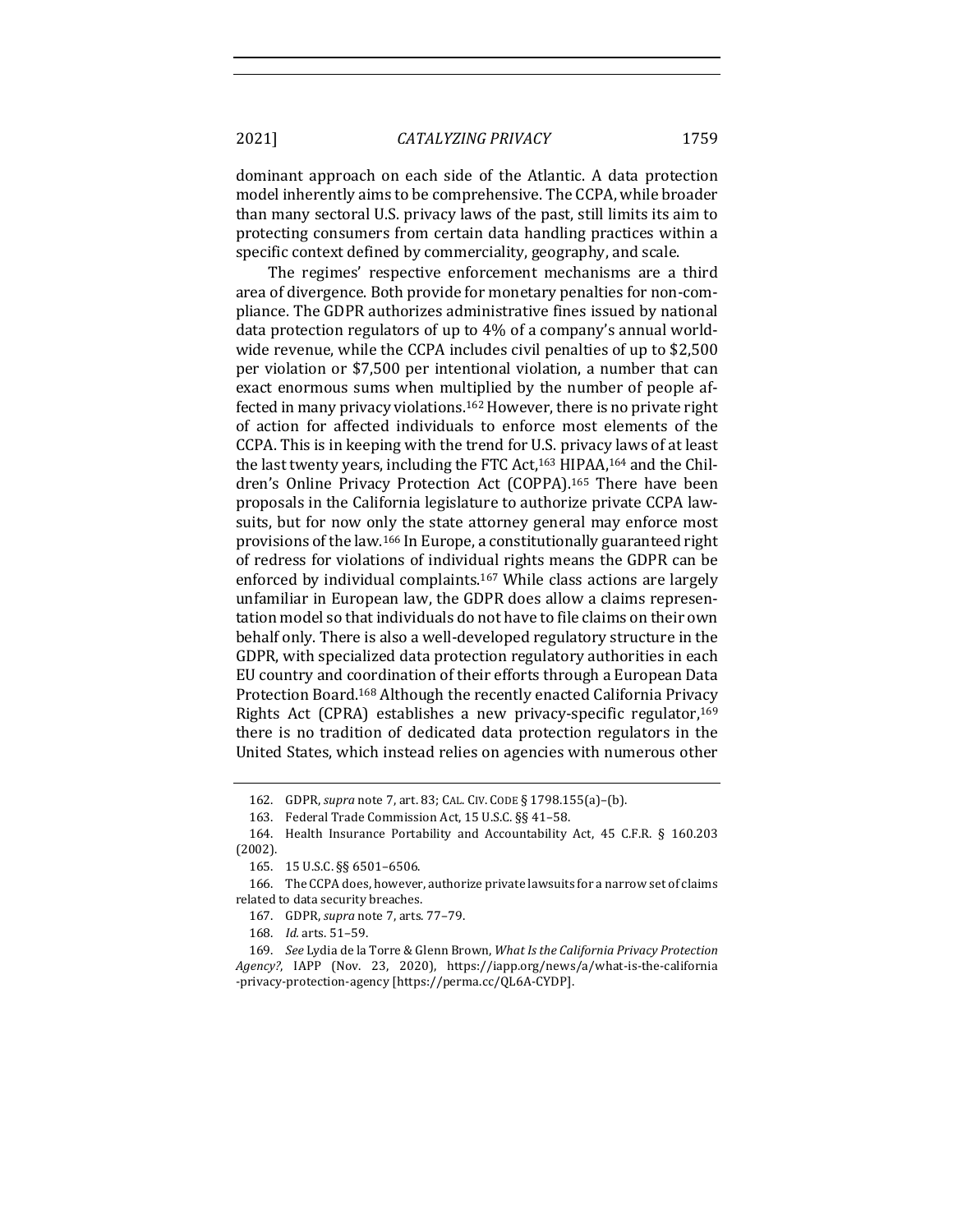obligations, including the FTC, state attorneys general, and sectoral regulators in areas such as health, banking, or education.

Fourth, the regulatory styles of the two regimes differ greatly. This can create both substantive and cultural gaps. The CCPA establishes limited but granular requirements that California's attorney general has fleshed out further in recently promulgated regulations.<sup>170</sup> The GDPR, on the other hand, consists of broad standards in its text and relies heavily on cooperation with companies and various forms of guidance (including the GDPR's Recitals, European Data Protection Board Guidelines, and interpretations from individual national data protection authorities) to fill in the details.<sup>171</sup> In other words, the GDPR's approach to regulation exemplifies collaborative governance, also known as "coregulation" or "new governance."<sup>172</sup> The GDPR's vagueness is arguably deliberate. EU authorities wanted to allow companies and sectors to fill in details of how to comply with the law over time, whether formally by establishing codes of conduct or certification mechanisms (although these have yet to materialize more than two years after the GDPR came into force), $173$  or informally through self-regulation, recording and reporting, impact assessments, and ongoing conversations with regulators.<sup>174</sup> By contrast, the CCPA's granularity appears, in places, to value detail and certainty over adaptability. 

For example, where the GDPR simply states that it requires clarity and intelligibility in its access and notice rights, the statutory text of the CCPA specifies that companies provide a toll-free telephone number and website address for consumers to make access requests.<sup>175</sup> For those businesses subject to the CCPA's opt-out, the CCPA mandates a clear and conspicuous link titled "Do Not Sell My Personal Information" and a description of the consumer's right to opt out of the sale of personal data.<sup>176</sup> The CCPA regulations go into even more detail about the precise mode and content required for notice at

<sup>170.</sup> Final Text of Proposed Regulations, Cal. Code Regs. tit. 11, §§ 999.300-.337, CAL. OFF. ATT'Y GEN., https://oag.ca.gov/sites/all/files/agweb/pdfs/privacy/oal-sub-final -text-of-regs.pdf [https://perma.cc/CT9M-4G7M].

<sup>171.</sup> *See* Kaminski, *supra* note 157; McGeveran, *supra* note 20.

<sup>172.</sup> *See, e.g.*, Jody Freeman, *Collaborative Governance in the Administrative State*, 45 UCLA L. REV. 1, 31 (1997); Orly Lobel, *The Renew Deal: The Fall of Regulation and* the Rise of Governance in Contemporary Legal Thought, 89 MINN. L. REV. 342, 349 (2004).

<sup>173.</sup> GDPR, *supra* note 7, arts. 40, 42.

<sup>174.</sup> *See* Kaminski, *supra* note 157; McGeveran, *supra* note 20.

<sup>175.</sup> CAL. CIV. CODE § 1798.130(a)(1) (2018).

<sup>176.</sup> CAL. CODE REGS. tit. 11, § 999.305(f)(1) (2020).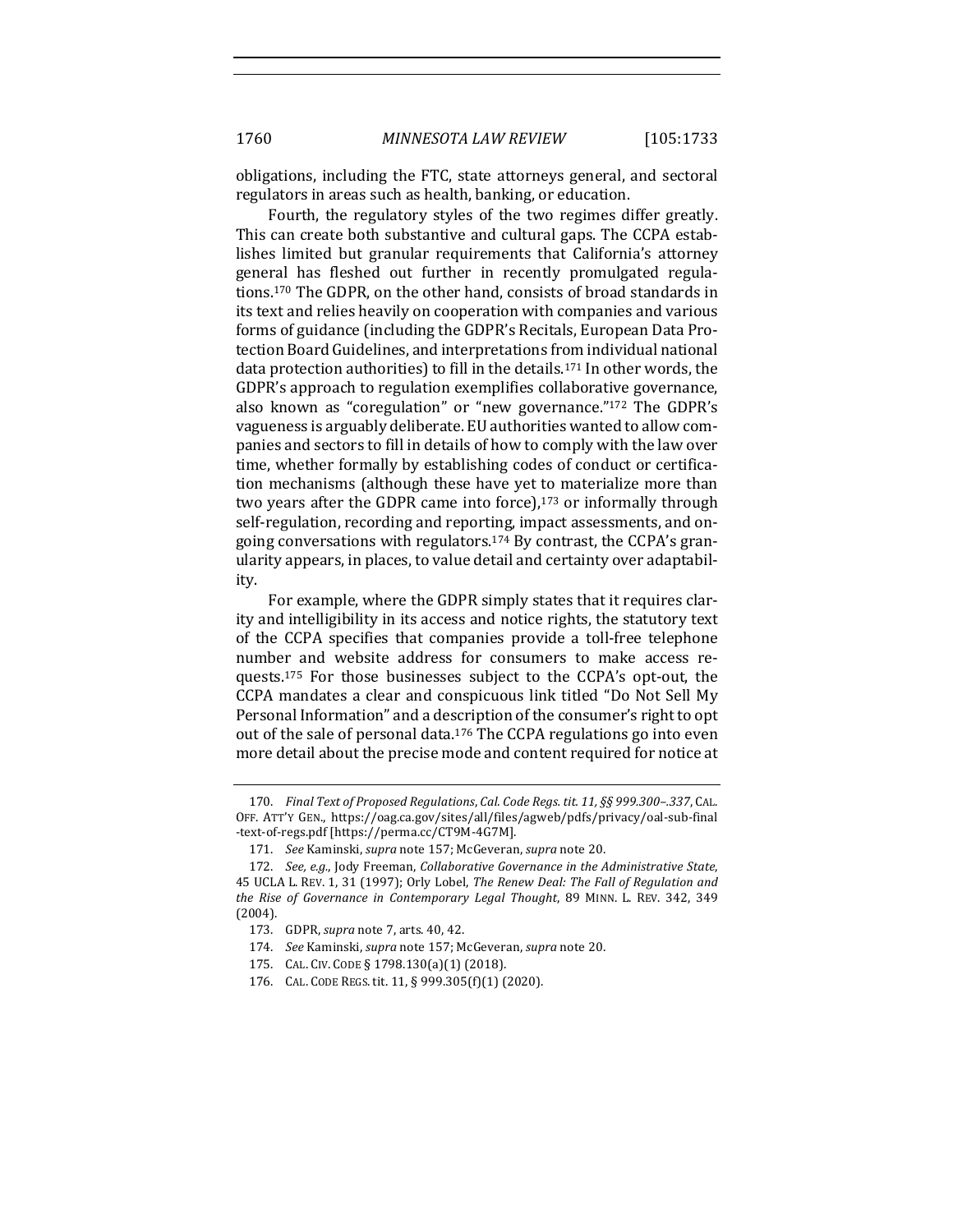collection, notice of opt-out, notice of financial incentive, and privacy policies.<sup>177</sup> These examples demonstrate a stylistic difference between the two laws that could have real consequences for businesses trying to comply with both. For certain obligations, the CCPA and its regulations offer a clear, if inflexible, roadmap for compliance. Often, however, it is so detailed that it creates the possibility of divergence from the GDPR—even where in broad strokes the two laws might appear similar.

Finally, the backdrop against which these two privacy laws were enacted, or what we call their legal setting, differs significantly. While the CCPA is constrained by increasingly deregulatory First Amendment doctrine, the GDPR is backed by European courts that have increasingly recognized the importance of both privacy and data protection as fundamental rights. $178$  In recent years, these courts have applied the right to be forgotten to search engines, $179$  found the Data Retention Directive to violate fundamental rights,<sup>180</sup> and twice invalidated the primary mechanism for transferring data to the United States because of fears that American national security surveillance would trample on Europeans' rights.<sup>181</sup>

Crucially, European constitutional structures enforce affirmative rights against private conduct, not just against state actors as in the United States.<sup>182</sup> And, while European constitutional traditions safeguard the right to freedom of expression, it is usually balanced against other rights, and it can and does often lose out to constitutional data protection rights. $183$  By contrast, the U.S. Supreme Court in recent years has interpreted free speech doctrine to restrict both data privacy regulations and other consumer protection disclosure regimes.<sup>184</sup> Some observers worry that the First Amendment is becoming an increasingly blunt tool, subjecting many regulations concerning

182. *See* Schwartz & Peifer, *supra* note 76, at 126, 155.

<sup>177.</sup> *Id.* §§ 999.305–.308.

<sup>178.</sup> Schwartz & Peifer, *supra* note 76.

<sup>179.</sup> Case C-131/12, Google Spain SL v. AEPD, ECLI:EU:C:2014:317, 22 (May 13, 2014).

<sup>180.</sup> Case C-293/12, Digit. Rts. Ir. Ltd. v. Minister for Commc'ns, Marine & Nat. Res., ECLI:EU:C:2014:238, 19 (Apr. 4, 2014).

<sup>181.</sup> Case C-362/14, Schrems v. Data Prot. Comm'r, ECLI:EU:C:2015:650, 10-31 (Oct.  $6$ , 2015); Case  $C-311/18$ , Data Prot. Comm'r v. Facebook Ir. Ltd., ECLI:EU:C:2020:559 (July 16, 2020).

<sup>183.</sup> Alec Stone Sweet & Jud Mathews, *Proportionality Balancing and Global Consti*tutionalism, 47 COLUM. J. TRANSNAT'L L. 73, 90-149 (2008); Bilyana Petkova, Privacy as *Europe's First Amendment*, 25 EUR. L.J. 140, 152 (2019).

<sup>184.</sup> *See infra Part III.D.2.*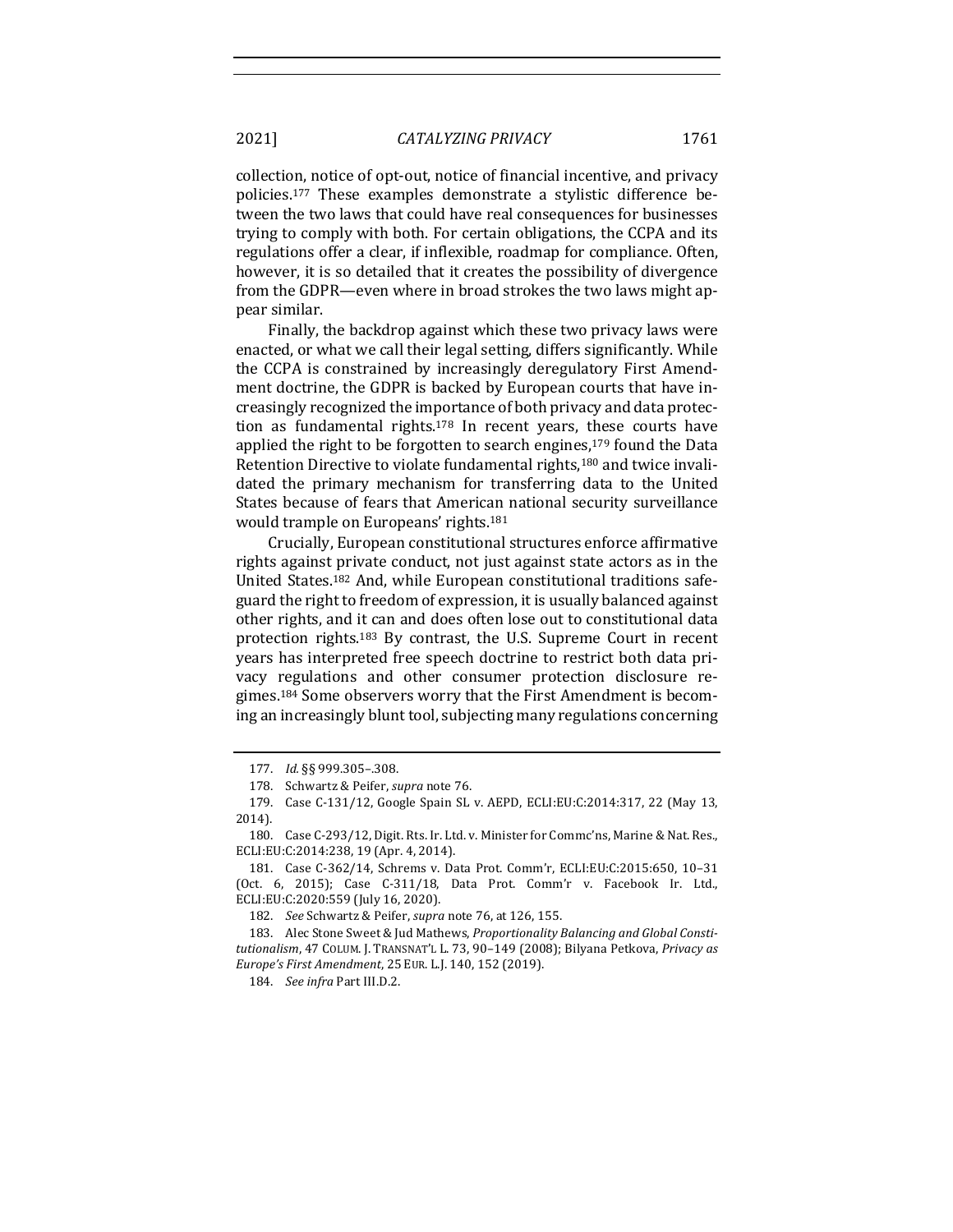privacy and other topics to often-fatal strict scrutiny.<sup>185</sup> Additionally, the Supreme Court has been skeptical of data privacy harms, in cases addressing both privacy damages and standing to sue.<sup>186</sup> The U.S. Constitution contains no explicit data privacy right, and the Fourth Amendment protects only against state action, not the actions of private parties.<sup>187</sup>

Overall, these five differences overshadow the similarities. Asserting that the CCPA is remotely equivalent to a data protection regime like the GDPR overstates the importance of a few resemblances. It is true that the CCPA departs from some common characteristics of previous U.S. privacy law and that it overlaps with some aspects of the GDPR. But the California law's motivations, mechanisms, scope, and legal setting keep it well within the consumer protection tradition of American privacy law. The question now is which of these two fundamentally different laws is catalyzing the recent legislative activity around privacy in Congress and state legislatures.

#### III. CATALYZING PRIVACY

The standard account of transatlantic privacy describes two fundamentally incompatible privacy regimes reflecting deep philosophical divides between legal cultures. According to this story, a laissezfaire approach to data privacy in the United States reflects broader liberal norms that prioritize individual autonomy in the face of big government, while the more interventionist EU approach reflects "social-protection norms" aimed at protecting human dignity.<sup>188</sup> Researchers (including one of us) have argued that this conventional wisdom oversimplifies matters by focusing on disparities in law-onthe-books and ignoring similarities in practices-on-the-ground.<sup>189</sup> Nonetheless, the EU and United States have been unable, or at least

<sup>185.</sup> *See, e.g.*, Margot E. Kaminski, *Privacy and the Right To Record*, 97 B.U. L. REV. 167, 173 (2017); Scott Skinner-Thompson, *Recording as Heckling*, 108 GEO. L.J. 125, 146 (2019); Richards, *supra* note 137, at 1524. See generally Amanda Shanor, The New Lochner, 2016 WIS. L. REV. 133.

<sup>186.</sup> *See* Doe v. Chao, 540 U.S. 614 (2004); FAA v. Cooper, 566 U.S. 284 (2012); Clapper v. Amnesty Int'l USA, 568 U.S. 398 (2013); Spokeo, Inc. v. Robins, 136 S. Ct. 1540 (2016); Frank v. Gaos, 139 S. Ct. 1041 (2019).

<sup>187.</sup> Some state constitutions do, however, provide an explicit right to privacy, even against private parties. *See, e.g.*, CAL. CONST. art. 1, § 1 ("All people are by nature free and independent and have inalienable rights. Among these are enjoying and defending ... privacy.").

<sup>188.</sup> *See* Joel R. Reidenberg, *Resolving Conflicting International Data Privacy Rules in Cyberspace*, 52 STAN. L. REV. 1315, 1343 (2000); Whitman, *supra* note 76, at 1161.

<sup>189.</sup> Bamberger & Mulligan, *supra* note 20, at 260; McGeveran, *supra* note 20, at 960.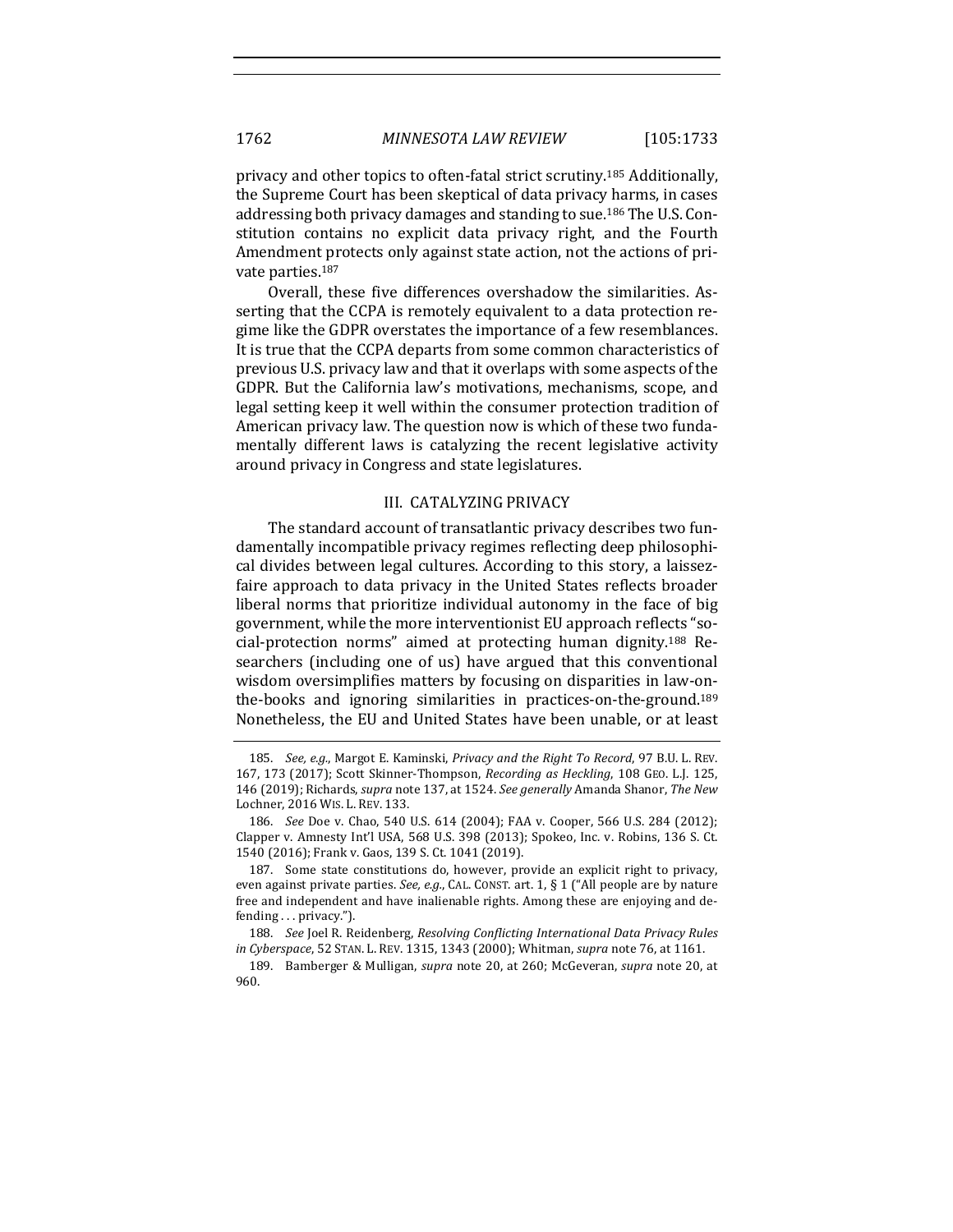disinclined, to come to an international consensus on data privacy, instead forging *sui generis* and unstable bilateral arrangements governing data transfers between the two regimes.<sup>190</sup>

The CCPA and the GDPR herald a possible paradigm shift for data privacy. Rather than two fundamentally incompatible frameworks, one European and one American, we identify the emergence of a race between California and the European Union as regulatory catalysts, driving the U.S. states, and possibly the U.S. federal government, to enact new data privacy laws.<sup>191</sup>

This Part first outlines the argument that the GDPR has been the dominant influence on both de facto and de jure spread of privacy law worldwide. We argue that the United States represents an exception to this narrative—a narrative that largely, and in our view mistakenly, adheres to a notion of nation-states (and supranational entities) as unitary actors rather than considering the various players within them.192

We then examine a number of recently proposed and several recently enacted state and federal data privacy laws, aiming to answer the question: which jurisdiction is driving this race to propose and enact new privacy rules? We find that although the commonly accepted narrative credits new strong European rules as the driver,<sup>193</sup> in fact, the proposals in U.S. states have largely copied California. And although the CCPA does not always provide the substantive content for recently proposed federal legislation, it has been the impetus behind those bills. California, not Europe, is catalyzing the recent and ongoing development of U.S. data privacy law.

The story of the CCPA and its imitators, we argue, is not the commonly assumed story about the unilateral power of Brussels. It

<sup>190.</sup> *See* cases cited *supra* note 181.

<sup>191.</sup> Sara Merken, *States Follow EU, California in Push for Consumer Privacy Laws (1)*, BLOOMBERG L. (Feb. 6, 2019, 3:02 PM), https://news.bloomberglaw.com/privacy -and-data-security/states-follow-eu-california-in-push-for-consumer-privacy-laws-1.

<sup>192.</sup> See, e.g., Harold Hongju Koh, *How Is International Human Rights Law Enforced?*, 74 IND. L.J. 1397, 1401-09 (1999) (contrasting five theories of how international human rights law is enforced: power, self-interest, liberal explanations, communitarian explanations, and legal process explanations—and noting the role of "transnational norm entrepreneurs" in legal process (in contrast to state-centric theories such as realism)); Anne-Marie Slaughter, *A Liberal Theory of International Law*, 94 AM. SOC'Y INT'L L. PROC. 240, 241 (2000) (describing liberal IR theory as "a view that preserves an important role for states but deprives them of their traditional opacity" in contrast to traditional IR theory, "which conceive[s] of the international system as composed of unitary, identical state actors with fixed preferences (the billiard ball model)").

<sup>193.</sup> *See supra* notes 10-14 and accompanying text.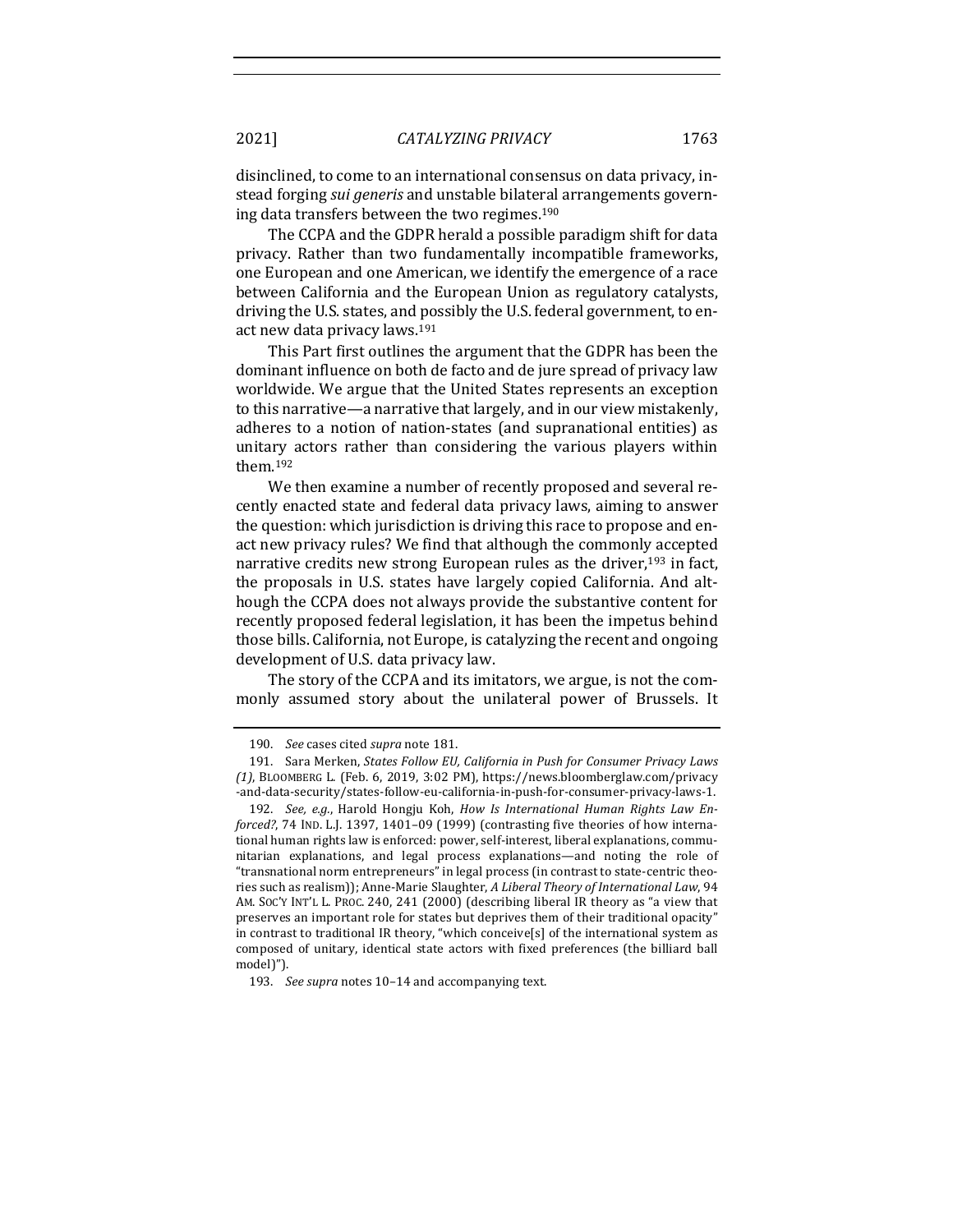demonstrates instead how networked individuals can harness processes at the state and local level to promote the adoption of new legal norms.<sup>194</sup> Rather than causing a race to the bottom, the backdrop of what we call "data globalization" both influences and empowers norm entrepreneurs advocating for stricter requirements.<sup>195</sup>

Why are other states now copying the CCPA? We posit a number of reasons. First, in an echo of the Delaware Effect, California may have established itself nationally as an expert jurisdiction on data privacy law, through both the CCPA and numerous earlier statutes regulating data privacy.<sup>196</sup> Second, since so many data-centered companies have a significant presence in California, other states may be presuming a California-driven "Brussels" Effect: that is, many companies already complying with the CCPA with respect to California residents would de facto comply with, or be readily able to comply with, CCPA-like requirements in other states. Third, state legislators motivated to enact privacy protections are far more likely to model their laws on a roughly twenty-page law from a U.S. jurisdiction than a foreign law consisting of 99 articles and 173 recitals.

We do not deny that the GDPR influenced the direction of American privacy law. It certainly reduced the costs of compliance with new American privacy law for multinationals that were already bringing themselves into compliance with the GDPR. The strong new European law also brought attention to the comparative deficit in U.S. law. But the effect from the EU has been more circumscribed than generally reported, and it is clearly secondary to a very real California Effect.

We will close Part III with some cautious predictions. We examine some of the countervailing forces unique to the United States that may contain the spread of privacy rules from one jurisdiction to the next, including the dormant commerce clause, the possibility of federal preemption, and the First Amendment. We hypothesize, however, that the spread of data privacy law in the United States will continue, with the CCPA as the new minimum threshold for protection. A new data privacy equilibrium is being established in the United States, whether it progresses state-by-state, encourages development of

<sup>194.</sup> *See supra* note 192.

<sup>195.</sup> For an argument of how to curtail the race to the bottom with respect to online service providers, see ANUPAM CHANDER, THE ELECTRONIC SILK ROAD: HOW THE WEB BINDS THE WORLD IN COMMERCE 166-69 (2013).

<sup>196.</sup> *See, e.g.*, CAL. BUS. & PROF. CODE § 22580 (California "Eraser Law" allowing minors the right to delete Internet content under certain circumstances); CAL CIV. CODE §§ 1798.80-.84 (California's pioneering data breach notification law); CAL. BUS. & PROF. CODE §§ 22575-22579 (California Online Privacy Protection Act of 2003, which required online privacy policies and other disclosures about handling of personal data).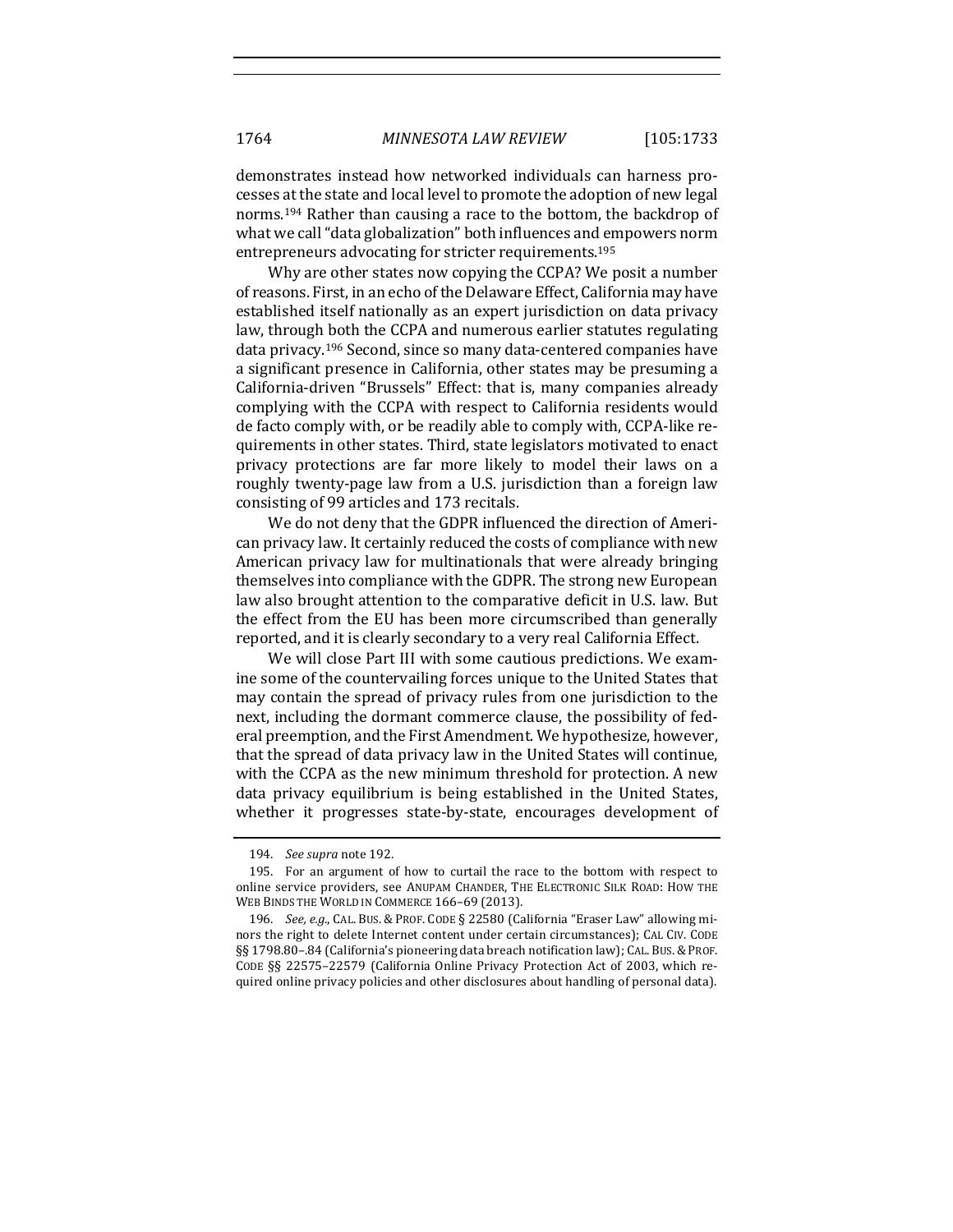model state legislation, results in a uniform federal law, or some combination of the above.

#### A. BRUSSELS AS THE WORLD'S PRIVACY CATALYST

As Paul Schwartz and others have observed, the GDPR is driving the enactment of new data privacy laws around the world.<sup>197</sup> This matches what we described in Part I as a (de jure) "California" Effect.198

The EU has strictly limited the export of personal data outside of the EU since the 1995 Data Protection Directive came into effect, and this policy continued in the GDPR.<sup>199</sup> Both the Directive and the GDPR allow crossborder transfers of personal data only in one of three ways. Two of the methods are cumbersome, requiring individual companies to go through complex, inflexible, and often bureaucratic processes to adopt either "binding corporate rules" or "model contract clauses."<sup>200</sup> The third method is the "adequacy mechanism," which operates on the national level instead of at the level of an individual organization. If the European Commission declares a foreign country's data protection laws and enforcement to offer an "adequate level of protection,"<sup>201</sup> then data can flow to any organization in that country with no further constraint. Because an adequacy ruling greatly simplifies data transfer in comparison to the more onerous options, many countries have sought to modify their laws to obtain such a ruling.<sup>202</sup>

The adequacy process can thus be characterized as a deliberate legal export strategy. By making it much easier for companies doing business in the EU to transfer data across borders if their home jurisdictions adopt data protection laws that satisfy European authorities, the EU deployed the Brussels Effect (de facto compliance) to cause a California Effect (de jure regulatory changes). As Schwartz cautions, the dynamic is more complicated in reality, because other jurisdictions have pushed back against the adequacy process, resulting in

<sup>197.</sup> *See generally* Schwartz, *supra* note 9, at 771 ("The cornerstone of EU law in this area, the General Data Protection Regulation (GDPR), is now widely regarded as a privacy law not just for the EU, but for the world.").

<sup>198.</sup> *See supra Part I.B.* 

<sup>199.</sup> *See* GDPR, *supra* note 7, art. 45; Directive  $95/46$ /EC, art. 25, 1995 O.J. (L 281). 200. GDPR, *supra* note 7, arts. 46-47 (describing binding corporate rules and standard contractual clauses, among other mechanisms); Directive 95/46/EC, art. 25 (outlining procedures for derogations from Article 25 limitations on cross-border transfers).

<sup>201.</sup> Directive  $95/46$ /EC, art. 25(1).

<sup>202.</sup> *See* Schwartz, *supra* note 9, at 786–95 (comparing UK, Japan, U.S. and noting that Israel and others have received adequacy determinations).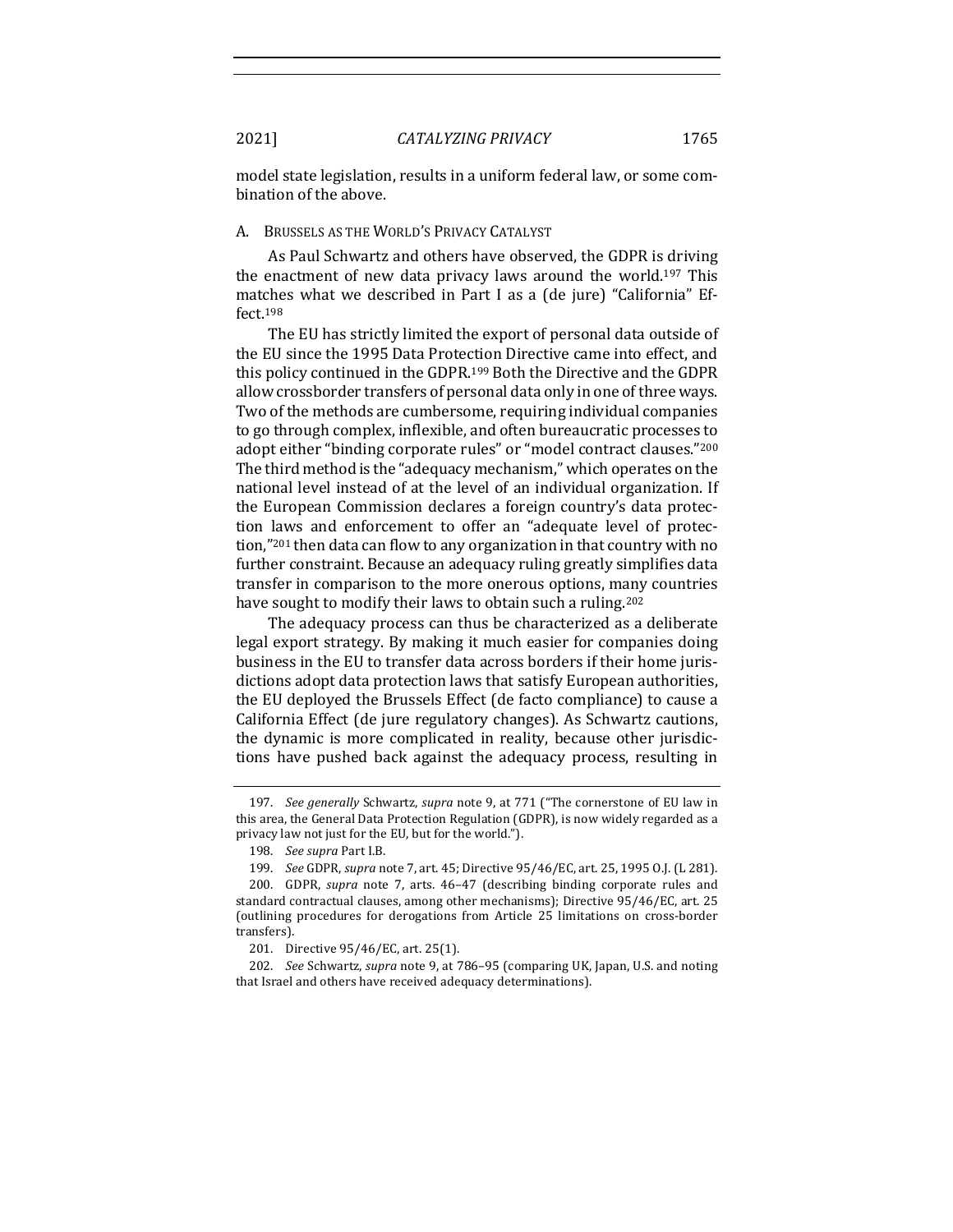more of a give-and-take than pure export.<sup>203</sup> But at the end of the day, the laws of other countries do look much more like EU law than they did before their adequacy determinations.

The GDPR also demonstrates a (de facto) Brussels Effect, spurring many multinational companies to comply with its provisions worldwide, even where other jurisdictions do not adjust their laws, and not only for operations dealing with European persons. Some enterprises decided to avoid GDPR exposure by excluding Europe altogether.<sup>204</sup> For example, the *Los Angeles Times* and the *Chicago Tribune* disabled access for Internet users in the EU.<sup>205</sup> National Public Radio took a different approach: "Users could either agree to the new terms, or decline and be taken to a plain-text version of the site, looking for all the world like it had last been updated in 1996."206 Chinese smarthome manufacturer Yeelight disabled Internet-connected lightbulbs in the European Union.<sup>207</sup> For these firms, even the potential benefits of serving the huge European market could not justify the costs of compliance or the risks of non-compliance. And surely many smaller organizations disregard GDPR requirements because their exposure to Europe is minor.

Nonetheless, when the GDPR went into effect in May 2018, people across the world, including Americans, begin receiving a fusillade of messages from companies updating their privacy policies. Some companies have adopted the compliance infrastructure required in the GDPR—designating data protection officers, running impact assessments, baking in some form of privacy by design—throughout their international operations. Just as the scholarship on the Brussels Effect anticipates, these companies have found it desirable to maintain a unified firm-wide compliance architecture and adhered to the more

207. *Id.*

<sup>203.</sup> *Id.* (illustrating negotiations between the EU and external countries to allow personal data to flow freely between economies).

<sup>204.</sup> Rebecca Sentance, *GDPR: Which Websites Are Blocking Visitors from the EU?*, ECONSULTANCY (May 31, 2018), https://econsultancy.com/gdpr-which-websites-are -blocking-visitors-from-the-eu-2 [https://perma.cc/9A2Y-XEHA].

<sup>205.</sup> Alex Hern & Martin Belam, *LA Times Among US-Based News Sites Blocking EU Users due to GDPR*, GUARDIAN (May 25, 2018), https://www.theguardian.com/ technology/2018/may/25/gdpr-us-based-news-websites-eu-internet-users-la-times [https://perma.cc/76J5-5G2C] (noting that U.S. papers such as the *New York Daily News*, the *Baltimore Sun, Orlando Sentinel*, and the *San Diego Union-Tribune* also disabled access).

<sup>206.</sup> Alex Hern & Jim Waterson, *Sites Block Users, Shutdown Activities and Flood Inboxes as GDPR Rules Loom*, GUARDIAN (May 24, 2018), www.theguardian.com/ technology/2018/may/24/sites-block-eu-users-before-gdpr-takes-effect [https:// perma.cc/4FYJ-PL5S].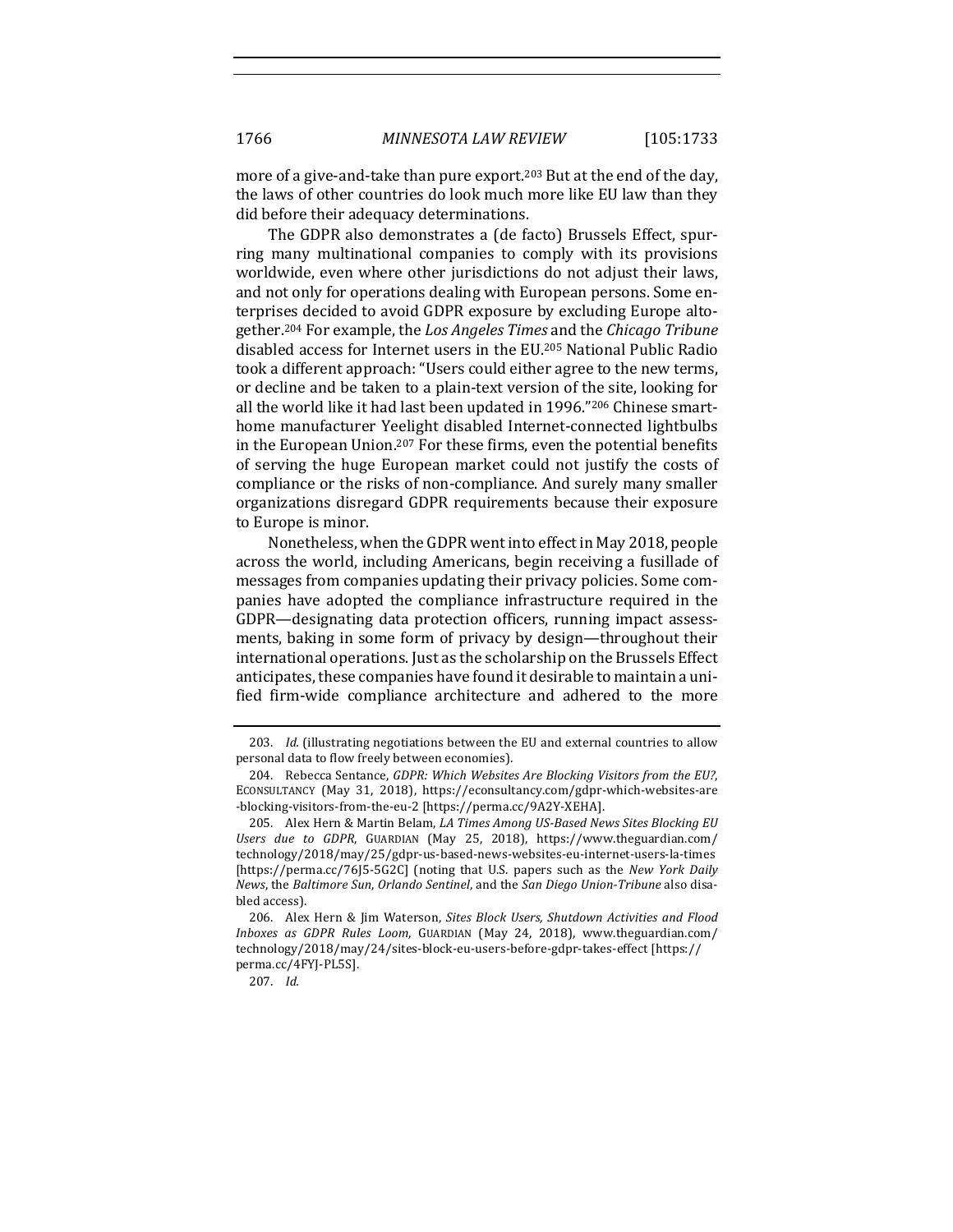stringent GDPR requirements. A few companies have gone even further by adopting aspects of the GDPR other than its compliance rules; Microsoft, for example, announced that it would "extend the rights that are at the heart of GDPR to all of our consumer customers worldwide."208

Through both the Directive and the GDPR, EU authorities successfully exported their approach to data protection to many places around the globe, both through national responses to the adequacy mechanism and institutional efforts to unify data compliance operations. But the influence of EU privacy law has been much more limited in other respects, starting with its capacity to catalyze legal change in the United States.

#### B. BUT SEE THE UNITED STATES

While the GDPR's adequacy mechanism and its direct effect on global companies may entice other jurisdictions worldwide to enact or amend data privacy law, it is not the catalyst for recently proposed laws in the United States. Indeed, as Part II shows, the CCPA is not modeled on the GDPR, though both share similarities founded in the long-established Fair Information Practice Principles. The forces behind both the CCPA and its counterparts across the United States do not seek an adequacy ruling from the European Union. Nearly a quarter century of European data protection law did not prompt the United States to take up a broad law of its own.

Why has the United States gone its own way? We will note later that the exceptional American approach to free expression, and its tension with some portions of the GDPR framework, are likely inhibiting factors. But we believe that an earlier moment of norm entrepreneurship was equally critical.

The EU prohibition on cross-border data transfers became effective in 1998 under the Data Protection Directive. Faced with the near certainty that U.S. law would not be found adequate for unrestricted data flow from the European Union,<sup>209</sup> the Clinton administration set

<sup>208.</sup> Julie Brill, Microsoft's Commitment to GDPR, Privacy and Putting Customers in *Control of Their Own Data*, MICROSOFT BLOG (May 21, 2018), https://blogs.microsoft .com/on-the-issues/2018/05/21/microsofts-commitment-to-gdpr-privacy-and -putting-customers-in-control-of-their-own-data [https://perma.cc/2MG5-AJ49].

<sup>209.</sup> An adequacy determination would not have been forthcoming from the EU without dramatic legal and regulatory changes in the U.S. See Opinion 1/99 of the Work*ing Party on the Protection of Individuals with Regard to the Processing of Personal Data: Concerning the Level of Data Protection in the United States and the Ongoing Discussions Between the European Commission and the United States Government*, at 2, art. 29 (Jan. 26, 1999), https://ec.europa.eu/justice/article-29/documentation/opinion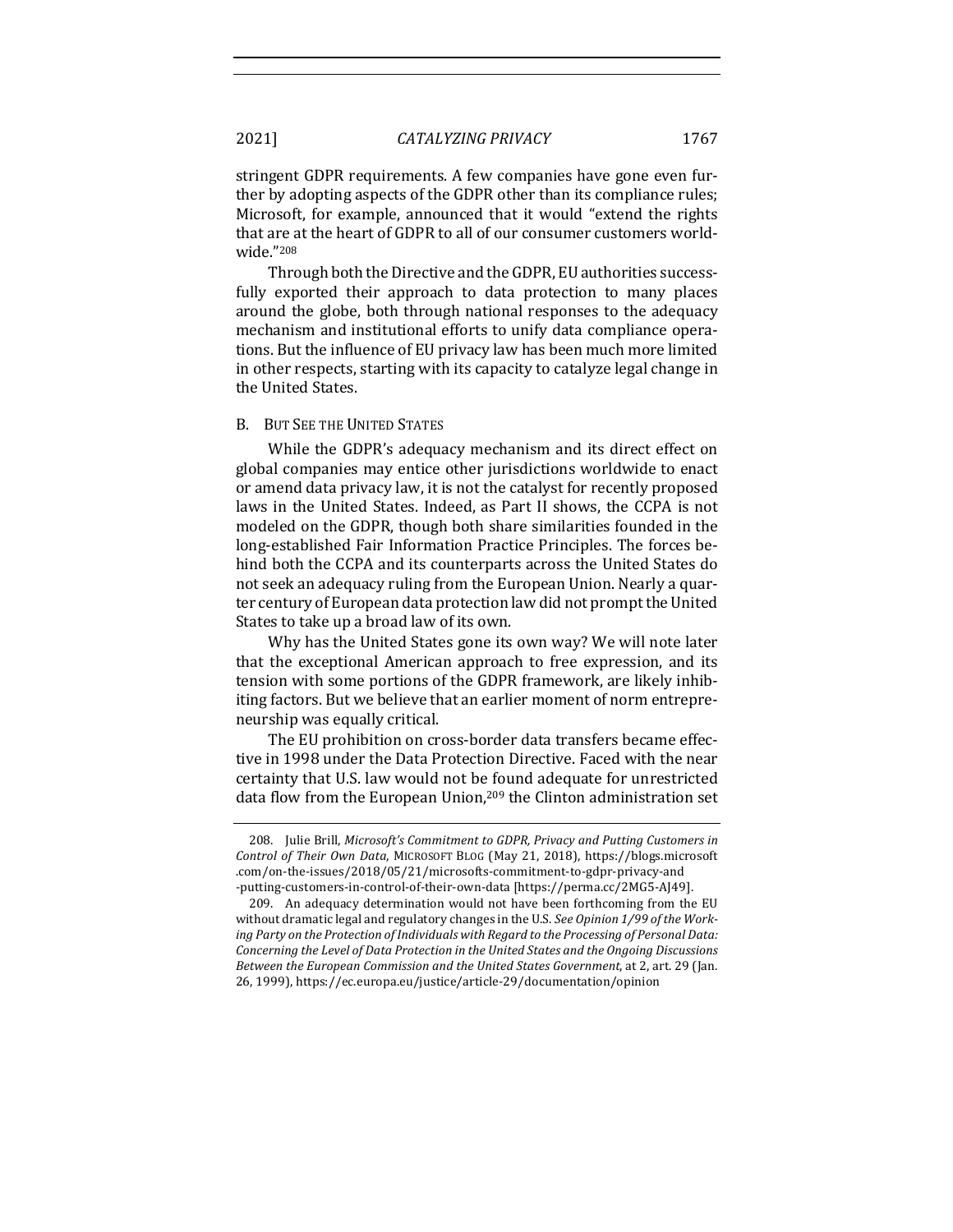out to negotiate an exception because U.S. companies wanted to avoid using the more cumbersome mechanisms for data transfer available under the European law. Bolstered by its close relationship to Europe as well as America's economic and other soft power, the Clinton administration worked out a bespoke exemption from the European rules. American and European diplomats worked for years to negotiate a separate data trade agreement applicable only to their bilateral relationship. In 2000, the Clinton administration and the European Commission signed the "U.S.-EU Safe Harbor Agreement," which allowed U.S. companies to certify annually that they adhered to a narrow set of general data protection principles in order to transfer personal data from the EU.<sup>210</sup>

The U.S. thus inoculated itself against any catalyzing effect from EU data protection law, of either the de facto or de jure variety. The European Commission (effectively the EU's executive branch) ratified the Safe Harbor as consistent with EU data protection law.<sup>211</sup> But in a 2015 decision, the Court of Justice of the European Union, citing the revelations of Edward Snowden about the scope of U.S. national security surveillance, struck down the Safe Harbor.<sup>212</sup>

Even then, the response was not for the U.S. to conform its law to the EU adequacy standard, or even to concede that American data controllers would need to use one of the other mechanisms for crossborder data transfers. Instead, the two sides returned to the negotiating table and reached a new compromise, known as the "EU-U.S. Privacy Shield."<sup>213</sup> The carrot of adequacy that enticed countries from Argentina to Thailand to change their data privacy laws still failed to

<sup>-</sup>recommendation/files/1999/wp15\_en.pdf [https://perma.cc/NR47-MKFU] ("[T]he current patchwork of narrowly-focussed sectoral laws and voluntary self-regulation cannot at present be relied upon to provide adequate protection in all cases for personal data transferred from the European Union."). But see Christopher Wolf, *Delusions* of Adequacy? Examining the Case for Finding the United States Adequate for Cross-Border EU-U.S. Data Transfers, 43 WASH. U. J.L. & P0L'Y 227 (2014) (making an admittedly contrarian argument that U.S. law could be judged adequate under the Data Protection Directive).

<sup>210.</sup> *See Welcome to the U.S.-EU Safe Harbor*, EXPORT.GOV (Jan. 12, 2017), https:// 2016.export.gov/safeharbor/eu/eg\_main\_018365.asp [https://perma.cc/EKJ6 -XFHY].

<sup>211.</sup> *See* Commission Decision 2000/520, 2000 O.J. (L 215) 7.

<sup>212.</sup> Case C-362/14, Schrems v. Data Prot. Comm'r, ECLI:EU:C:2015:650 (Oct. 6, 2015).

<sup>213.</sup> *See Privacy Shield Overview*, INT'L TRADE ADMIN., https://www.privacyshield .gov/Program-Overview [https://perma.cc/TA5G-KRVU].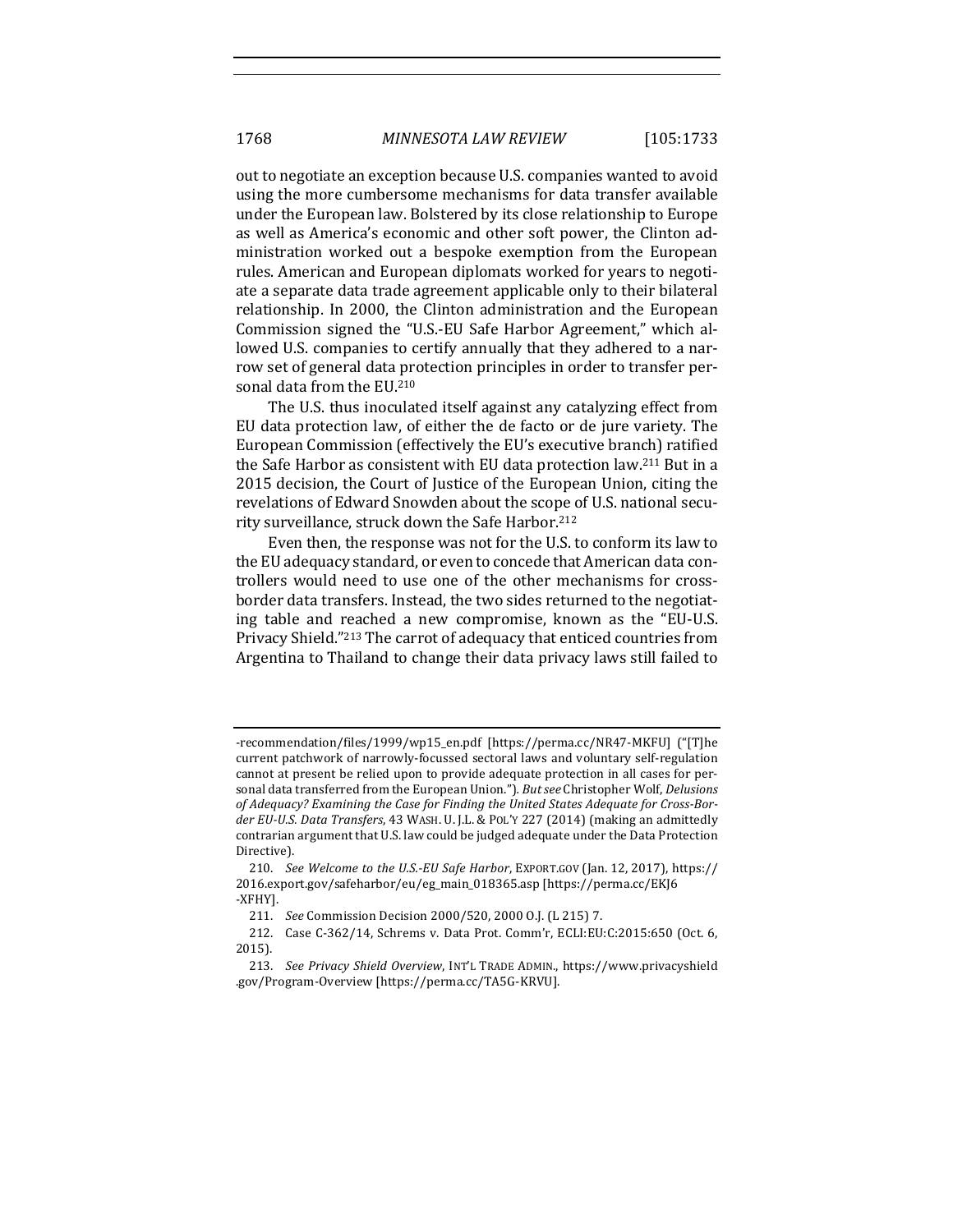move U.S. privacy law.<sup>214</sup> In 2020, the EU's highest court once again invalidated the special transatlantic arrangement as still inconsistent with EU law.<sup>215</sup> It remains to be seen how the EU and U.S. will respond this time. But there is little indication that American jurisdictions have

We now turn to examine the recent extensive state and federal legislative activity in the United States. Our close comparison of the GDPR and the CCPA in Part I and our examination below of various state and federal privacy bills shows that the CCPA, not the GDPR, has played the leading role in the legislative response across the United States. The various state bills are often modeled on provisions of the CCPA. Federal bills in turn are the political response to state legislative activity prompted by the CCPA.

become any more inclined to harmonize U.S. law with the GDPR

#### 1. State Laws

Since the advent of the GDPR and the CCPA, the United States has seen an unprecedented volume of legislative proposals that would regulate data privacy at the state level. According to the National Conference of State Legislatures, in 2019 alone, consumer privacy bills were introduced or filed in at least twenty-five states and Puerto Rico.<sup>216</sup> Legislatures in nearly half of the states (twenty-one by our count) considered or enacted data security bills in 2018 and 2019.<sup>217</sup>

model.

<sup>214.</sup> In a rare exception to this rule, as part of the negotiations leading to the adoption of the Privacy Shield, the U.S. Congress passed the Judicial Redress Act in 2015, 5 U.S.C. § 552a, to help assure Europeans that they would have the ability to bring claims under the Privacy Act of 1974, 5 U.S.C.  $\S$  552a, against U.S. governmental intrusions.

<sup>215.</sup> Case C-311/18, Data Prot. Comm'n v. Facebook Ir. Ltd., ECLI:EU:C:2019:1145 (Dec. 19, 2019).

<sup>216.</sup> *2019 Consumer Data Privacy Legislation*, NAT'L CONF. ST. LEGISLATURES (Jan. 3, 2020), http://www.ncsl.org/research/telecommunications-and-information -technology/consumer-data-privacy/calif.aspx [https://perma.cc/6WNL-RX4P].

<sup>217.</sup> *See, e.g.*, Alabama Data Breach Notification Act of 2018, ALA. CODE § 8-38-1 (2018); Act Amending Title 44, Chapter 11, Arizona Revised Statutes, by Adding Article 2 Relating to Consumer Household Goods, ARIZ. REV. STAT. ANN. §§ 44-1611 to -1616 (2019); California Consumer Privacy Act of 2018, CAL. CIV. CODE  $\S$  1789.175 (West 2019); Act Concerning Strengthening Protections for Consumer Data Privacy, COLO. REV. STAT. ANN. §§ 6-1-713, 6-1-716 (West 2019); S. 240, 101st Gen. Assemb., 1st Reg. Sess. (Ill. 2019) (introduced as Consumer Credit Reporting Agency Registration and Cybersecurity Program Act); Act To Amend and Reenact R.S. 51:3073(2) and  $(4)(a)$ and 3074, Relative to the Database Security Breach Notification Law, LA. STAT. ANN.  $\S$ § 51:3073 to :3074 (2019) (requiring organizations to destroy information and expands definition of PII); S. 786, 439th Gen. Assemb. (Md. 2019); H.R. 904, 2019 Gen. Assemb., 2019 Sess. (N.C. 2019); NEB. REV. STAT. ANN. §§ 87-801, 87-806 (West 2019); S. 176, 54th Leg., 1st Sess. (N.M. 2019); S. 5575, 2019 Leg., 2019-2020 Reg. Sess. (N.Y.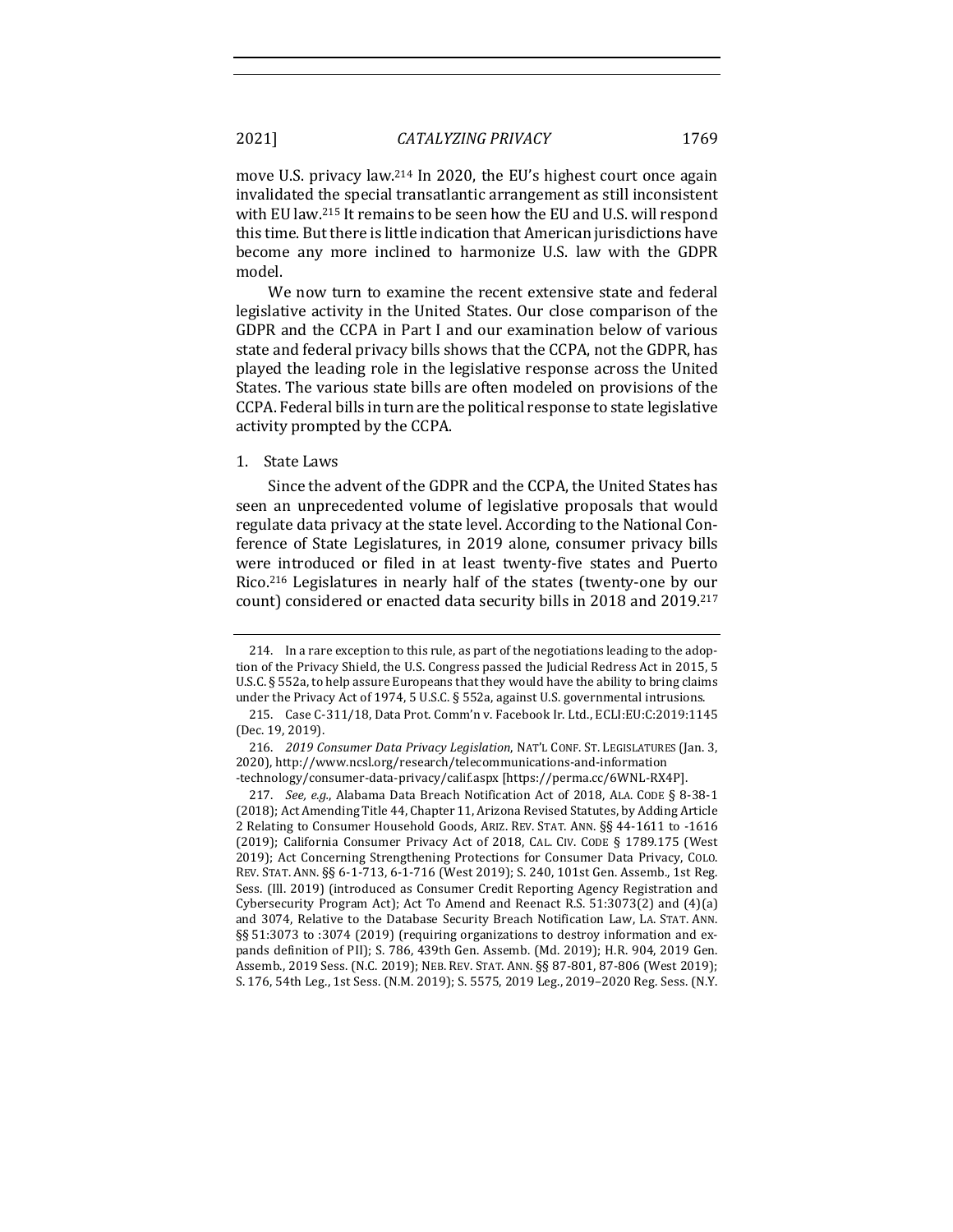Data privacy and data security are related but not identical issues, <sup>218</sup> although legislators frequently conflate them—evidenced by Colorado's "data privacy" law, which focuses on data security matters. At least ten states considered privacy laws aimed at Internet service providers (ISPs), presumably in response to Congress's 2017 repeal of the Federal Communications Commission's broadband privacy rules.<sup>219</sup> And legislators in many states proposed narrower privacy laws, on topics from student privacy to the protection of biometric or geolocation information.<sup>220</sup>

219. Brian Fung, *Trump Has Signed Repeal of the FCC Privacy Rules. Here's What* Happens Next., WASH. POST (Apr. 4, 2017, 6:42 AM), https://www.washingtonpost .com/news/the-switch/wp/2017/04/04/trump-has-signed-repeal-of-the-fcc -privacy-rules-heres-what-happens-next [https://perma.cc/RK25-UD2A]; *see* H.R. 230, 30th Leg., 1st Sess. (Ala. 2017); H.R. 232, 30th Leg., 1st Sess. (Ala. 2017); H.R. 277, 30th Leg., 2d Sess. (Ala. 2018); S. 160, 30th Leg., 2d Sess. (Ala. 2018) (these four Alaska bills died); H.R. 80, 29th Leg., 2018 Reg. Sess. (Haw. 2018) (introducing a task force on ISP privacy); S. 243, 2019 Gen. Assemb., Reg. Sess. (Ky. 2019); S. 275, 129th Leg., 1st Reg. Sess. (Me. 2019); H.D. 1655, 2018 Gen. Assemb., Reg. Sess. (Md. 2018); H.D. 141, 2020 Gen Assemb., Reg. Sess. (Md. 2020); H.R. 382, 191st Gen. Ct., Reg. Sess. (Mass. 2019); H.R. 1030, 91st Leg., Reg. Sess. (Minn. 2019); S. 1553, 90th Leg., Reg. Sess. (Minn. 2018); H.R. 457, 66th Leg., 2019 Sess. (Mont. 2019) (failed in committee); S. 2641, 218th Leg., Reg. Sess. (N.J. 2018); Gen. Assemb. 3711, 218th Leg., Reg. Sess. (N.J. 2018); Gen. Assemb. 1927, 218th Leg., Reg. Sess. (N.J. 2018); Gen. Assemb. 1527, 218th Leg., Reg. Sess. (N.J. 2018); S. 5245, 242d Leg., 2019-2020 Reg. Sess. (N.Y. 2019); H.R. 246, 2019-20 Gen. Assemb., 2019 Reg. Sess. (Pa. 2019).

220. *See, e.g.*, H.R. 2354, 87th Gen. Assemb., Reg. Sess. (Iowa 2018); Geolocation Privacy Protection Act, H.R. 2785, 101st Gen. Assemb., 1st Reg. Sess. (Ill. 2019); H.R.

<sup>2019);</sup> Security Breach Notification Act, OKLA. STAT. ANN. tit. 24, §§ 162-166 (West 2008); Act Relating to Actions After a Breach of Security that Involves Personal Information, OR. REV. STAT. ANN. §§ 646A.602, .604, .606, .608, .610, .622 (West 2011); H.R. 1181, 2019-20 Gen. Assemb., 2019 Sess. (Pa. 2019); Insurance Data Security Act, S.C. CODE ANN. §§ 38-99-10 to -100 (2019); Act To Provide for the Notification Related to a Breach of Certain Data and To Provide a Penalty Therefor, S.D. CODIFIED LAWS §§ 22-40-19 to -26 (2019); Act To Amend Tennessee Code Annotated, Title 47, Relative to Release of Personal Information, TENN. CODE ANN. § 47-18-2107 (West 2019); Act Relating to the Privacy of Personal Identifying Information and the Creation of the Texas Privacy Protection Advisory Council, H.R. 4390, 86th Leg., Reg. Sess. (Tex. 2019); S. 156, 2017-2018 Gen. Assemb., 2018 Sess. (Vt. 2018); H.R. 1071, 66th Leg., 2019 Reg. Sess. (Wash. 2019); Act To Amend the Code of Virginia by Adding a Section Numbered 58.1-341.2, Relating to Notification of Tax Return Data Breach, VA. CODE ANN. § 58.1-341.2 (2018). Virginia also introduced a bill in 2018 to amend and reenact section 59.1-200 related to the Virginia Consumer Protection Act. The bill died in committee. H.D. 1588, 2018 Gen. Assemb., Reg. Sess. (Va. 2018).

<sup>218.</sup> *See* Derek E. Bambauer, *Privacy Versus Security*, 103 J. CRIM. L. & CRIMINOLOGY 667, 668–69 (2013) ("While legal scholars tend to conflate privacy and security, they are distinct concerns."); William McGeveran, *The Duty of Data Security*, 103 MINN. L. REV. 1135, 1141 (2019) ("Data security is just one element of the broader concept of *data privacy*; the latter also relates to the collection, use, and disclosure or personal data in addition to its secure storage.").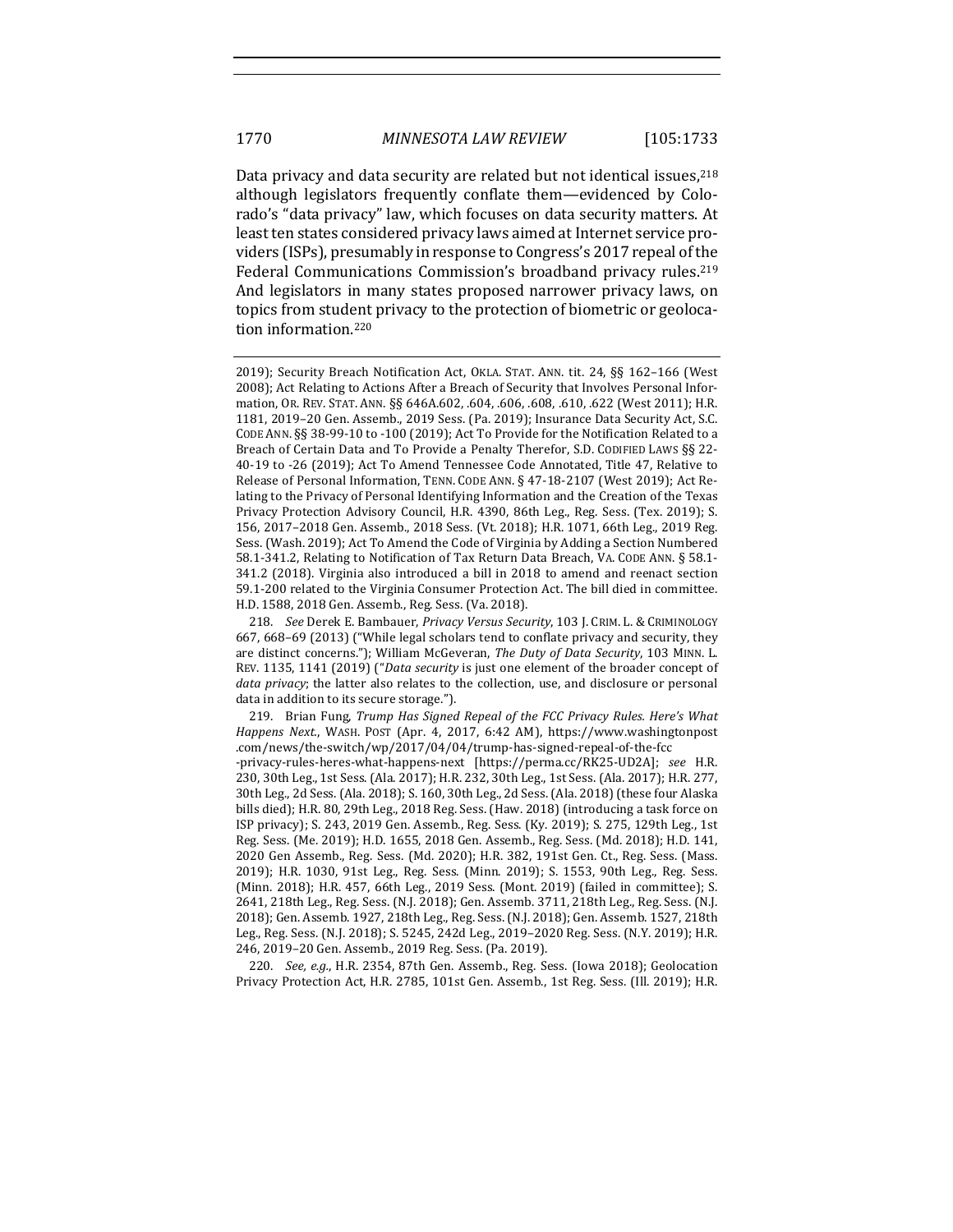Our focus here is on the unprecedented flurry of comprehensive data privacy legislation. Restricting the focus to comprehensive data privacy laws, we count at least seventeen states in addition to California and Puerto Rico that considered or enacted comprehensive data privacy laws in 2018 and 2019.<sup>221</sup> Five states established task forces with the goal of proposing data privacy legislation.<sup>222</sup> Including task forces, there were in 2018 and 2019 at least nineteen states (and Puerto Rico) considering or enacting comprehensive data privacy legislation.<sup>223</sup> In California, the California Privacy Rights Act (CPRA), enacted via ballot initiative in November 2020 but with most provisions not going into effect until January 2023, establishes the new California Privacy Protection Agency, a privacy-specific regulator in that state.<sup>224</sup> In addition to these individual state proposals, the Uniform Law Commission (ULC) is developing a proposed uniform law that would establish "a comprehensive legal framework for the treatment of data privacy," guided to a large degree by the scope of the CCPA.<sup>225</sup> The ULC

221. *See* S. 418, 30th Leg., Reg. Sess. (Haw. 2019); H.R. 3358, 101st Gen. Assemb., Reg. Sess. (Ill. 2019); H.R. 465, 2019 Leg., Reg. Sess. (La. 2019); S. 275, 129th Leg., 1st Reg. Sess. (Me. 2019); H.D. 901, 2019 Gen. Assemb., Reg. Sess. (Md. 2019); S. 120, 191st Gen. Ct., Reg. Sess. (Mass. 2019); H.R. 2917, 91st Leg., Reg. Sess. (Minn. 2019); H.R. 592, 100th Gen. Assemb., 1st Reg. Sess. (Miss. 2019); S. 220, 80th Sess., Reg. Sess. (Nev. 2019, codified at Chap. 211); Gen. Assemb. 4640, 218th Leg., Reg. Sess. (N.J. 2018); Gen. Assemb. 4902, 218th Leg., Reg. Sess. (N.J 2019); S. 176, 54th Leg., 1st Sess. (N.M. 2019); Assemb. 7736, 2019-2020 Leg. Sess., Reg. Sess. (N.Y. 2019); S. 5642, 2019-2020 Leg. Sess., Reg. Sess. (N.Y. 2019); H.R. 1049, 2019-2020 Gen. Assemb., Reg. Sess. (Pa. 2019); H.R. 5930, 2019 Gen. Assemb., Reg. Sess. (R.I. 2019); H.R. 4518, 86th Leg., Reg. Sess. (Tex. 2019); H.R. 764, 2017-2018 Gen. Assemb., Reg. Sess. (Vt. 2018); S. 5376, 66th Leg., 2019 Reg. Sess. (Wash. 2019).

222. S. 1108, 2019 Gen. Assemb., Jan. Sess. (Conn. 2019); H.R. 225, 30th Leg., Reg. Sess. (Haw. 2019); H.R. 249, 2019 Leg., Reg. Sess. (La. 2019); H.R. 1485, 66th Leg. Assemb., Reg. Sess. (N.D. 2019); H.R. 4390, 86th Leg., Reg. Sess. (Tex. 2019) (establishing the Texas Privacy Protection Advisory Council).

223. North Dakota and Connecticut are each counted once in our analysis, as both states proposed comprehensive data privacy legislation and ultimately instead established a task force.

224. *See* de la Torre & Brown, *supra* note 169.

225. Katie Robinson, *New Drafting and Study Committees To Be Appointed*, UNIF. L. COMM'N (July 24, 2019, 4:37 PM), https://www.uniformlaws.org/committees/ community-home/digestviewer/viewthread?MessageKey=bc3e157b-399e-4490 -9c5c-608ec5caabcc&CommunityKey=d4b8f588-4c2f-4db1-90e9-48b1184ca39a&

<sup>536-</sup>FN, 2019 Gen. Ct., Reg. Sess. (N.H. 2019) (adding biometric information to the consumer protection act); H.R. 2866, 80th Legis. Assemb., 2019 Reg. Sess. (Or. 2019) (adding geolocation info); H.R. 352, 111st Gen. Assemb., Reg. Sess. (Tenn. 2019) (making unauthorized use or distribution of personal health information a violation of consumer protection law); S. 110, 2019–2020 Gen. Assemb., 2020 Sess. (Vt. 2020) (student privacy law); H.D. 2535, 2019 Gen. Assemb., Reg. Sess. (Va. 2019) (requiring sites to let minors request to remove information).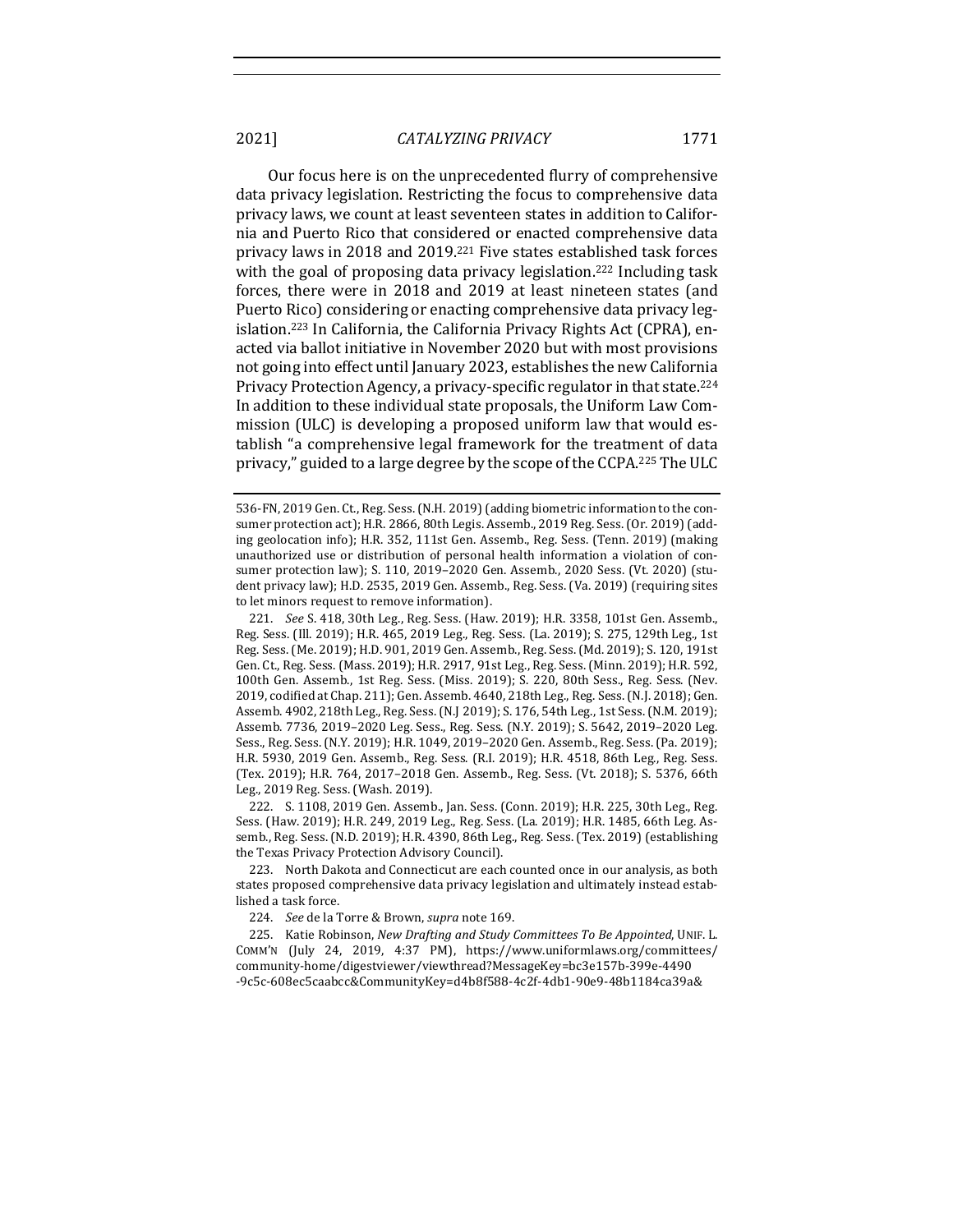has drafted and promoted hundreds of model statutes, from the Uniform Commercial Code to the Uniform Trade Secrets Act. Once the ULC votes to publish model bills, it is up to individual state legislatures to adopt them.<sup>226</sup>

We focus here on a few of these proposals to identify their intellectual origins in either the CCPA or the GDPR. We find that, despite popular claims to the contrary, the catalysis for data privacy proposals in state legislatures is emanating not from Brussels, but from California.

Take, for example, Connecticut's proposed comprehensive data privacy bill, SB 1108. The original version of the bill, introduced in January 2019, effectively copied the CCPA, with minor edits. The definition of "personal information" was identical; the definition of a covered "business" was identical.<sup>227</sup> Like the CCPA, the proposed Connecticut bill granted individuals access rights, $228$  a right to deletion,<sup>229</sup> and a right to opt out of the sale of one's data.<sup>230</sup> Like the CCPA, the proposed Connecticut bill prohibited businesses from discriminating against consumers for exercising their rights.<sup>231</sup> The proposed bill so closely tracked the CCPA's requirements that it, too, required a tollfree number for requesting access, and a conspicuous "Do Not Sell My Personal Information" link for opting out of sale.<sup>232</sup> Ultimately, however, legislators replaced the bill with a substitute act establishing a task force concerning consumer privacy, signed into law on July 9, 2019.<sup>233</sup> The Act instructs the task force to "examine what information businesses in this state should be required to disclose to

227. *Compare* California Consumer Privacy Act of 2018, CAL. CIV. CODE  $\S 1798.140(c)$  (defining "business"), and *id.*  $\S 1798.140(o)$  (defining "personal information"), with S. 1108 § 1(3), 2019 Gen. Assemb., Jan. Sess. (Conn. 2019) (defining "business"), and *id.* § 1(15) (defining "personal information").

233. *See generally Substitute for Raised S.B. No. 1108 Session Year 2019, CONN. GEN.* ASSEMB., https://www.cga.ct.gov/asp/cgabillstatus/cgabillstatus.asp?selBillType= Bill&which\_year=2019&bill\_num=Sb+1108 [https://perma.cc/A6F7-NZF2].

tab=digestviewer#bmbc3e157b-399e-4490-9c5c-608ec5caabcc [https://perma.cc/ 98JG-TQQ3].

<sup>226.</sup> *See FAQs*, UNIF. L. COMM'N, https://www.uniformlaws.org/aboutulc/faq [https://perma.cc/8XGL-CALF]. One of the authors of this Article, William McGeveran, previously served as the reporter for the committee drafting this model legislation; another of the authors of this Article, Margot Kaminski, serves as research director for the Developments in Privacy Law Committee.

<sup>228.</sup> Conn. S. 1108 §§ 2, 4, 6.

<sup>229.</sup> *Id.* § 3.

<sup>230.</sup> *Id.* § 7.

<sup>231.</sup> *Id.* § 8.

<sup>232.</sup> *Id.* §§ 9(1), 10(1).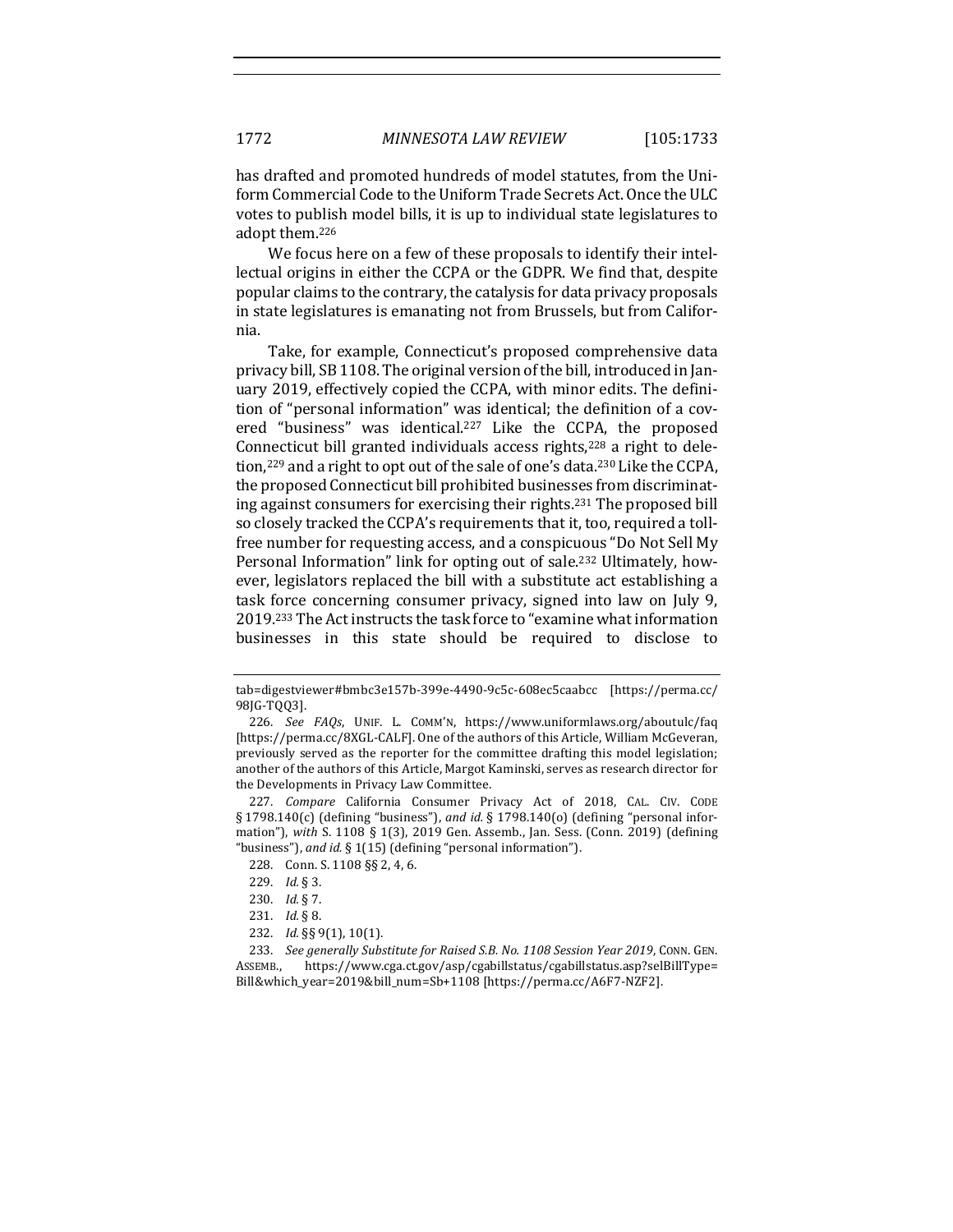consumers . . . [s] uch examination shall include, but not be limited to, the California Consumer Privacy Act of 2018, as amended, to consider what provisions could be implemented in this state."234

Massachusetts's proposed data privacy bill, S. 120, provides another clear example of this mimicry.<sup>235</sup> Also introduced in January 2019, S. 120 contains language identical to the California law in multiple places. Like the CCPA, the proposed Massachusetts bill applies to "businesses," and like the CCPA, this includes both businesses with gross revenues over a certain threshold (ten million dollars in Massachusetts, twenty-five million dollars in California) and businesses that derive fifty percent or more of annual revenue from the disclosure of personal information. S. 120's exception for publicly available information, too, almost perfectly adopts CCPA language.<sup>236</sup> While S. 120 does not contain the CCPA's exhaustive list of examples of personal information, its core definition of personal information differs by just one word.<sup>237</sup> The proposed Massachusetts bill would establish notice, access, and deletion requirements that largely correspond to those in the CCPA.<sup>238</sup> Like the CCPA, the rights are not waivable.<sup>239</sup>

In some places, the proposed Massachusetts bill is stronger than the CCPA. It gives consumers the right to opt out of not just the sale of personal information, but also of third-party disclosure.<sup>240</sup> And unlike the CCPA, it provides for a private right of action, with statutory

236. *Compare* California Consumer Privacy Act of 2018, CAL. CIV. CODE § 1798.140(o)(2) (2018), with S. 120 § 1(m)(1), 191st Gen. Ct. (Mass. 2019).

237. *Compare* Mass. S. 120 §  $1(m)(1)$  (defining "personal information" as "information that identifies, relates to, describes, is capable of being associated with, or could reasonably be linked, directly or indirectly, with a particular consumer or the consumer's device" (emphasis added)), with CAL. CIV. CODE § 1798.140(v)(1) (defining "personal information" as "information that identifies, relates to, describes, is reasonably capable of being associated with, or could reasonably be linked, directly or indirectly, with a particular consumer or household" (emphasis added)).

238. Mass. S. 120 § 2 (requiring disclosure of categories of personal info, business purpose, consumer rights, and more); *id.* § 3 (establishing the right to request specific pieces of personal info, names of third parties to whom disclosed, sources, and business purpose); *id.* § 5 (covering the right to delete info collected from the consumer); *id.* § 6 (including the right to opt out of third-party disclosure instead of sale).

<sup>234.</sup> Substitute S. 1108 § 1(a), 2019 Gen. Assemb. (Conn. 2019).

<sup>235.</sup> Mark D. Quist, *Comprehensive Data Privacy Legislation Introduced in Massachusetts – Includes Private Right of Action Without a Need To Prove Harm*, MONDAQ (Feb. 15, 2019), http://www.mondaq.com/unitedstates/x/781198/Data+Protection+ Privacy/Comprehensive+Data+Privacy+Legislation+Introduced+In+Massachusetts+ Includes+Private+Right+Of+Action+Without+A+Need+To+Prove+Harm [https:// perma.cc/CZ8S-QK2M].

<sup>239.</sup> *Compare CAL. CIV. CODE §* 1798.192, *with Mass. S.* 120 § 14.

<sup>240.</sup> Mass. S. 120 § 6.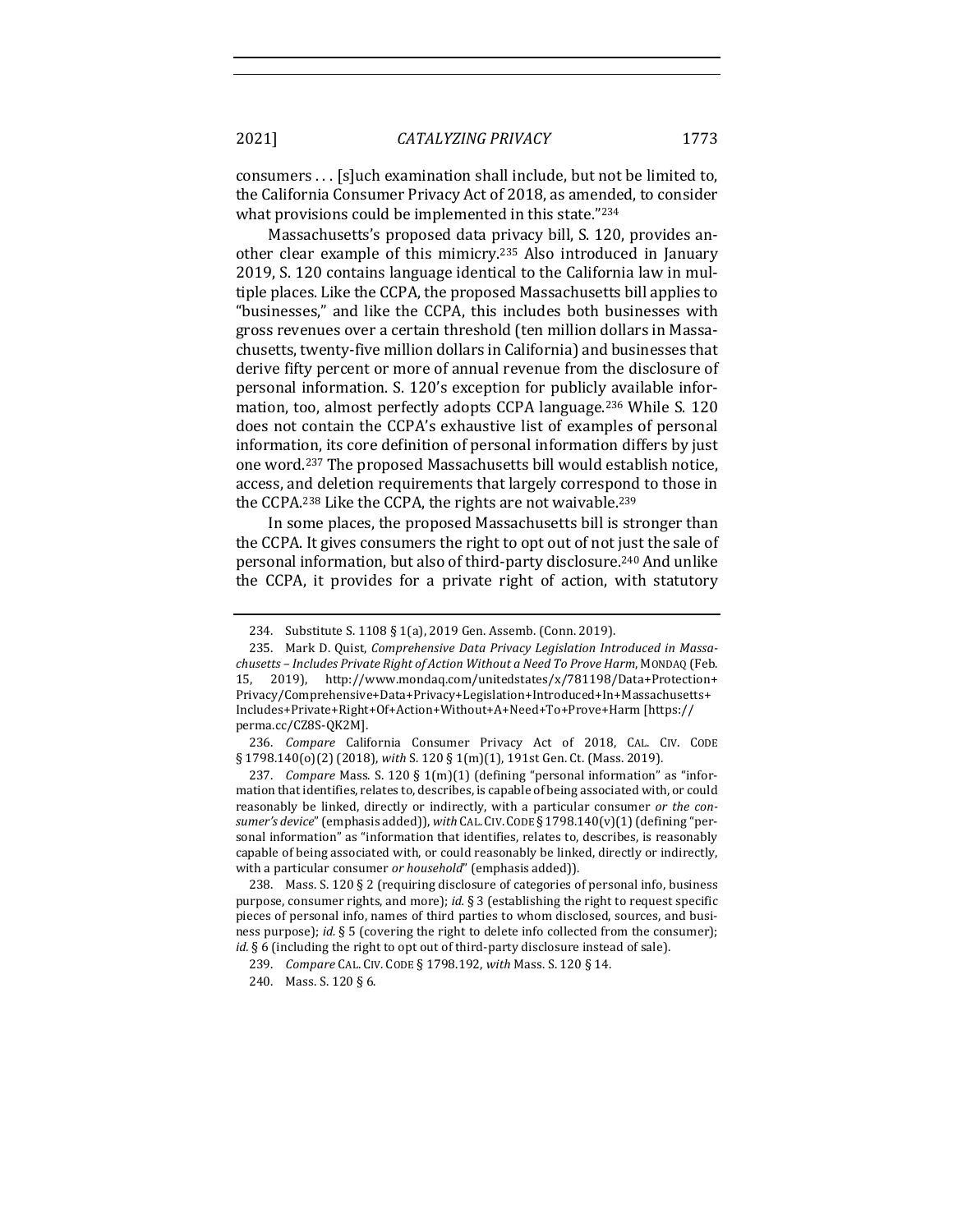damages of \$750 per consumer per incident, plus attorney fees.<sup>241</sup> Mirroring the CCPA, it directs the state attorney general to write regulations and empowers that office to enforce the new privacy rules.<sup>242</sup>

Also, in January 2019, North Dakota introduced data privacy leg $islation<sup>243</sup>$  with significant similarities to the CCPA. That legislation seems to have been inspired by a news report about European privacy law that one of the drafters watched.<sup>244</sup> Despite this inspiration, when the time came to draft a bill, North Dakota also looked to California for substantive language.<sup>245</sup> The bill defined a covered business nearly word-for-word identically to the CCPA's definition.<sup>246</sup> The definition of "personal information," too, closely tracked that in the CCPA.<sup>247</sup> It created a right of access similar to the CCPA's.<sup>248</sup> Unlike the CCPA, however, in a few provisions, the North Dakota bill emulated a more

245. *Id.* (noting that some states have "largely follow[ed] the lead of California" in drafting consumer privacy laws).

246. *Compare* N.D. H.R. 1485, § 51-37-01 ("[A] [c]overed entity ... a. Has annual gross revenues in excess of twenty-five million dollars; b. Annually buys, receives, sells, or shares personal information of at least fifty thousand consumers, households, or devices; or c. Derives at least fifty percent of its annual revenues from selling personal information."), *with* California Consumer Privacy Act of 2018, CAL. CIV. CODE § 1798.140(c) (West 2018) (defining business as "[a] sole proprietorship, partnership, limited liability company, corporation, association, or other legal entity that  $\dots$  (A) Has annual gross revenues in excess of twenty-five million dollars . . . (B) Alone or in combination, annually buys, receives for the business's commercial purposes, sells, or shares for commercial purposes, alone or in combination, the personal information of 50,000 or more consumers, households, or devices. (C) Derives 50 percent or more of its annual revenues from selling consumers' personal information.").

247. *Compare* N.D. H.R. 1485 § 51-37-01 ("'Personal information' means information that identifies, describes, or could reasonably be linked with a particular individual. The term does not include publicly available information lawfully made available to the general public from federal, state, or local government records."), with California Consumer Privacy Act of 2018, CAL. CIV. CODE § 1798.140(o)(1) (West 2018)  $"$ "Personal information' means information that identifies, relates to, describes, is reasonably capable of being associated with, or could reasonably be linked, directly or indirectly, with a particular consumer or household.").

248. N.D. H.R. 1485  $\S$  51-37-03 (providing that upon "request from an individual, a covered entity shall disclose" the content of personal data that it possesses).

<sup>241.</sup> *Id.* § 9.

<sup>242.</sup> *Id.* §§ 10-11.

<sup>243.</sup> H.R. 1485, 66th Leg. Assemb. (N.D. 2019).

<sup>244.</sup> *See* Sara Merken, *States Follow EU, California in Push for Consumer Privacy* Laws (1), BLOOMBERG L. (Feb. 6, 2019, 3:02 PM), https://news.bloomberglaw.com/ privacy-and-data-security/states-follow-eu-california-in-push-for-consumer-privacylaws-1 [https://perma.cc/8A8X-9MUW] ("North Dakota Rep. Jim Kasper (R) told Bloomberg Law that he decided to introduce legislation after watching a '60 Minutes' program about the new rights the EU's General Data Protection Regulation provides to EU citizens.").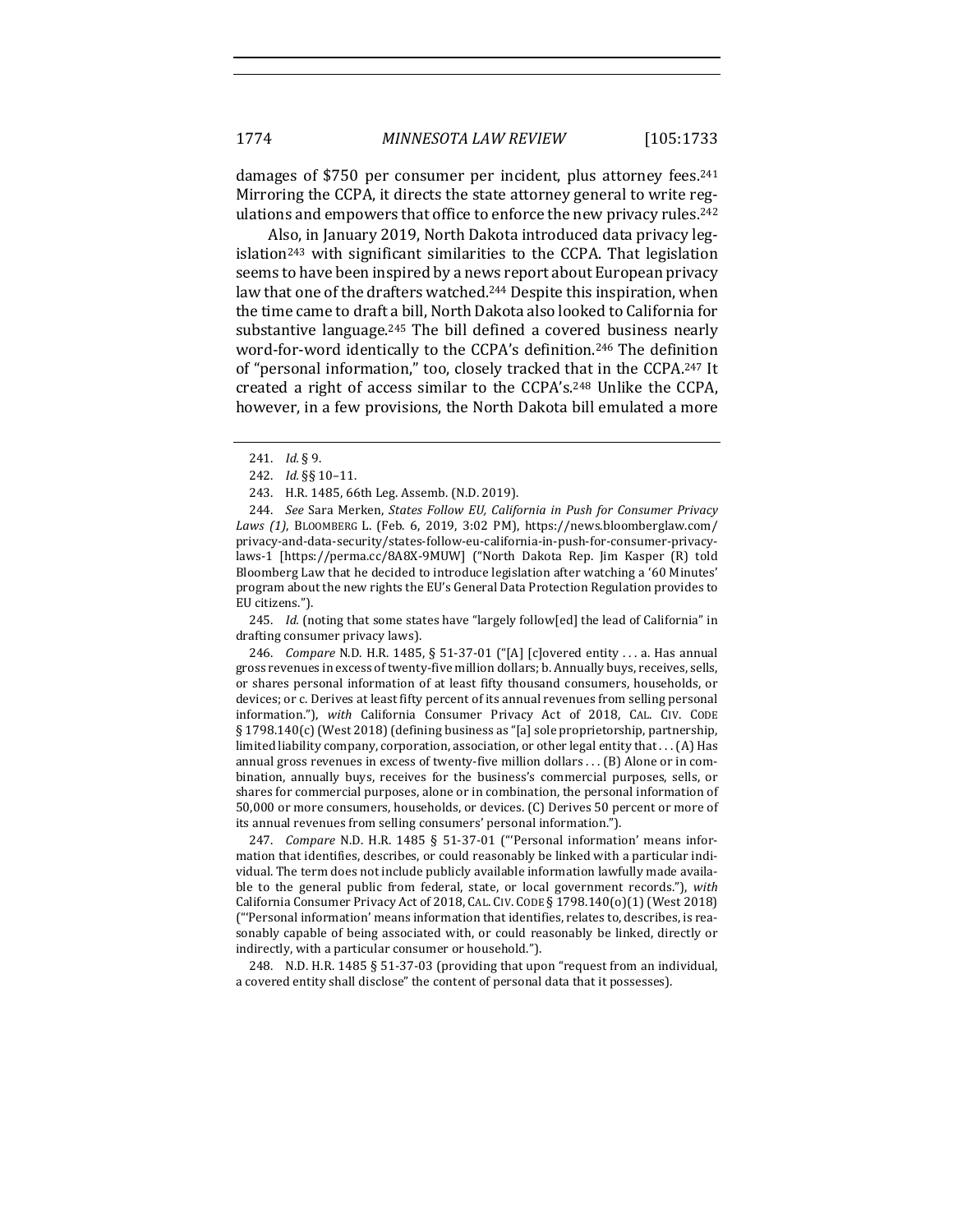European approach; for example, it would have prohibited disclosure of personal information without express written consent (more of an opt-in than an opt-out) and it would have created a private right of action.<sup>249</sup> On the other hand, other departures from the CCPA took it further from the GDPR, because it lacked a notice requirement or a right to deletion. Ultimately, the bill was replaced by a proposal for a legislative study of data privacy laws. $250$ 

These three states are just a sampling of this dynamic. We find proposals in at least seven other states that could similarly be characterized as CCPA clones to a large degree.<sup>251</sup> Bills in Mississippi, Pennsylvania, and Rhode Island, like those in Connecticut and Massachusetts, copied portions of the CCPA wholesale.<sup>252</sup> One proposed Texas bill largely tracked the CCPA as well.<sup>253</sup> Texas ultimately enacted a different bill into law, the Texas Privacy Protection Act; while initially it too was a broad data protection law, it was ultimately amended to create a council to report back on proposed statutory changes.<sup>254</sup> In Illinois, the proposed Data Transparency and Privacy Act would apply the CCPA definition of "businesses" and would grant consumers both notice and access rights and a right to opt out of sale, although it

<sup>249.</sup> *Id.* § 51-37-02 ("Prohibition against disclosure of personal information except upon written consent."); *id.* § 51-37-05 ("If an individual's personal information is purchased, received, sold, or shared by a covered entity in violation of this chapter, the individual may bring a civil action in a court of this state ....").

<sup>250.</sup> N.D. H.R. 1485; see also N.D. LEGIS. COUNCIL, DISCLOSURE OF CONSUMERS' PERSONAL DATA-BACKGROUND MEMORANDUM (2019), https://www.legis.nd.gov/files/ resource/committee-memorandum/21.9058.01000.pdf [https://perma.cc/7U2L

<sup>-7</sup>BLV] (noting that "House Bill No. 1485 was amended to provide for a mandatory Legislative Management study on protections, enforcements, and remedies regarding the disclosure of consumers' personal data, and both chambers passed the bill as a mandatory study").

<sup>251.</sup> *See* Rachel R. Marmor, Maryam Casbarro, Monder "Mike" Khoury & Nancy Libin, "Copycat CCPA" Bills Introduced in States Across Country, DAVIS WRIGHT TREMAIN LLP (Feb. 8, 2019), https://www.dwt.com/blogs/privacy—security-law-blog/2019/ 02/copycat-ccpa-bills-introduced-in-states-across-cou [https://perma.cc/E6NB

<sup>-</sup>XAFU] ("Legislators in nine states have introduced draft bills that would impose broad obligations on businesses to provide consumers with transparency and control of personal data.").

<sup>252.</sup> H.R. 1253, 2019 Leg. (Miss. 2019); H.R. 1049, 2019 Gen. Assemb. (Pa. 2019); H.R. 5930, 2019 Gen. Assemb. (R.I. 2019).

<sup>253.</sup> H.R. 4518, 86th Leg. (Tex. 2019). By contrast, H.R. 4390, 86th Leg. (Tex. 2019) takes a more blended CCPA-GDPR approach.

<sup>254.</sup> Tex. H.R. 4390; see Emily Bruemmer, Davis Wright Tremaine LLP, State and *Federal Privacy Legislation Stalls*, JDSUPRA (June 28, 2019), https://www.jdsupra.com/ legalnews/state-and-federal-privacy-legislation-63216 [https://perma.cc/D2GZ -5P9H] (noting that House Bill 4390 created an advisory council to study data privacy laws in Texas and other jurisdictions).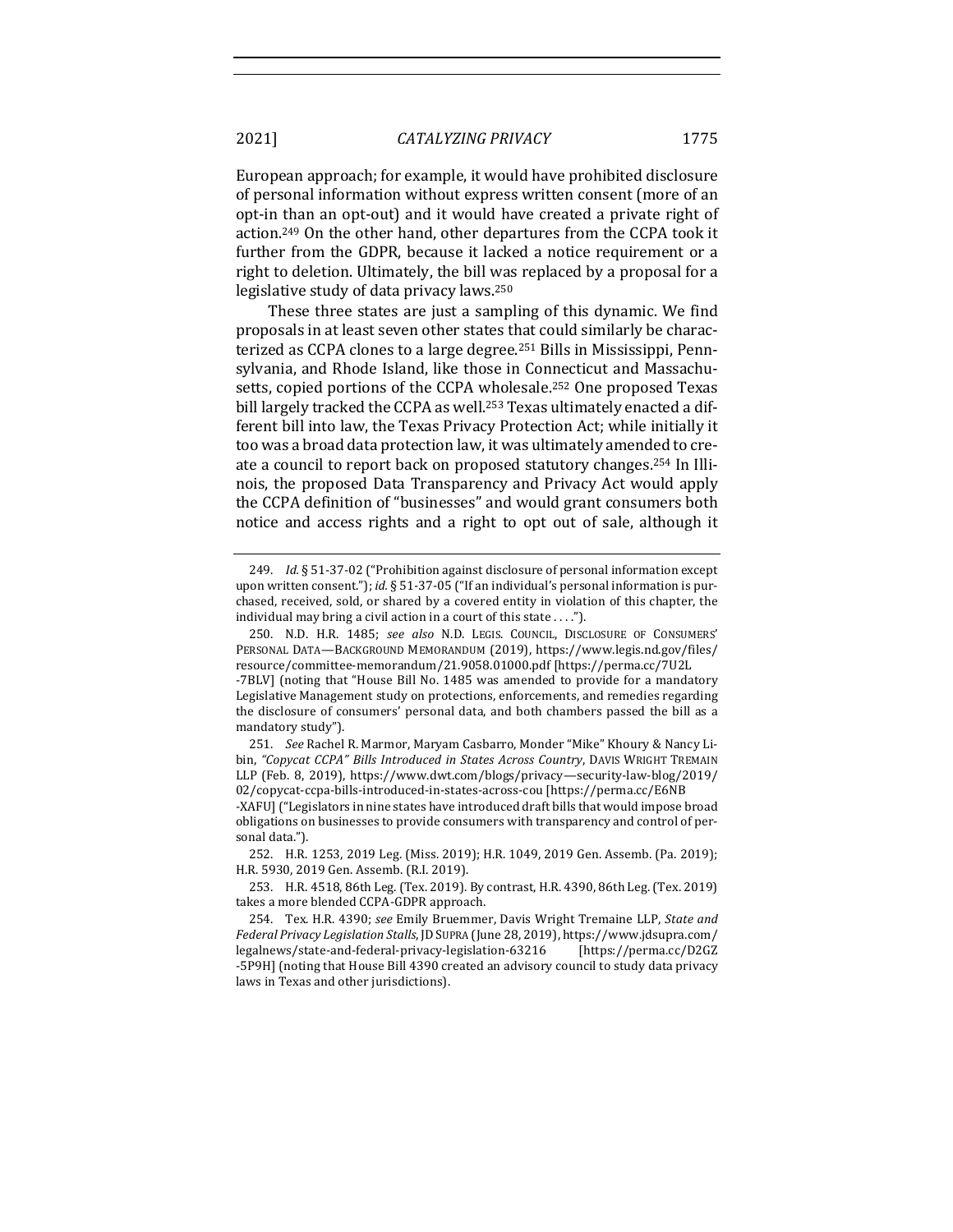carved out the use of data for advertising and other exemptions.<sup>255</sup> Maryland's bill and Hawaii's original bill (later replaced with a task force) offered a set of rights for data subjects similar to the CCPA, though they differ in some significant respects.<sup>256</sup>

Nevada is one of the only states to not just consider but actually enact new data privacy law in this period. The new law, expanding on previously existing protections, went into effect in 2019.<sup>257</sup> Nevada law had already required websites and online services that collect certain personal information to provide notice to consumers.<sup>258</sup> While not directly importing language from the CCPA, the new Nevada law echoes the conceptual core of the CCPA by prohibiting companies from selling consumer information on receipt of a "verified request" from the consumer to opt out.<sup>259</sup> That said, the new Nevada law proves considerably less ambitious in scope than the CCPA: it covers a narrower definition of personal information, and a narrower subset of businesses, and requires less of them (no access requests, no deletion).<sup>260</sup> It also defines "sale" less broadly than does the CCPA.<sup>261</sup> But its focus on an opt-out for restricting sale of personal data is distinctly Californian, and not European.<sup>262</sup>

In summary: a considerable number of states are mimicking the precise language of the CCPA, while others are adopting its core consumer-oriented framework. No state has proposed adopting European-style comprehensive data protection law. We found very few state proposals that even focused on GDPR-like compliance obligations in addition to individual consumer rights, including Washington's recently failed Privacy Act<sup>263</sup> (discussed further below) and one of the two bills proposed in Texas.<sup>264</sup> One of New York's proposals reflects a third competing concept of data privacy, which we introduce and discuss in the next Section.<sup>265</sup> But our close analysis clearly shows

- 263. Washington Privacy Act, S. 5376, 66th Leg., Reg. Sess. (Wash. 2019).
- 264. H.R. 4390, 86th Leg. (Tex. 2019).

265. S. 5642, 2019–2020 Leg. Sess, Reg. Sess. (N.Y. 2019); *see* Issie Lapowsky, *New* 

<sup>255.</sup> H.R. 3358, 101st Gen. Assemb. (Ill. 2019).

<sup>256.</sup> S. 418, 30th Leg., Reg. Sess. (Haw. 2019); S. 613, 2019 Gen. Assemb., Reg. Sess. (Md. 2019); see also Marmor et al., *supra* note 251 (describing the differences between the states' draft laws).

<sup>257.</sup> S. 220, 80th Sess. (Nev. 2019).

<sup>258.</sup> NEV. REV. STAT. § 603A.340 (2019).

<sup>259.</sup> Nev. S. 220, § 2.2 (codified at NEV. REV. STAT. § 603A.345).

<sup>260.</sup> Nev. S. 220.

<sup>261.</sup> *Id.* § 1.6.1.

<sup>262.</sup> *Id.* § 2.2.

*York's Privacy Bill Is Even Bolder Than California's*, WIRED (June 4, 2019),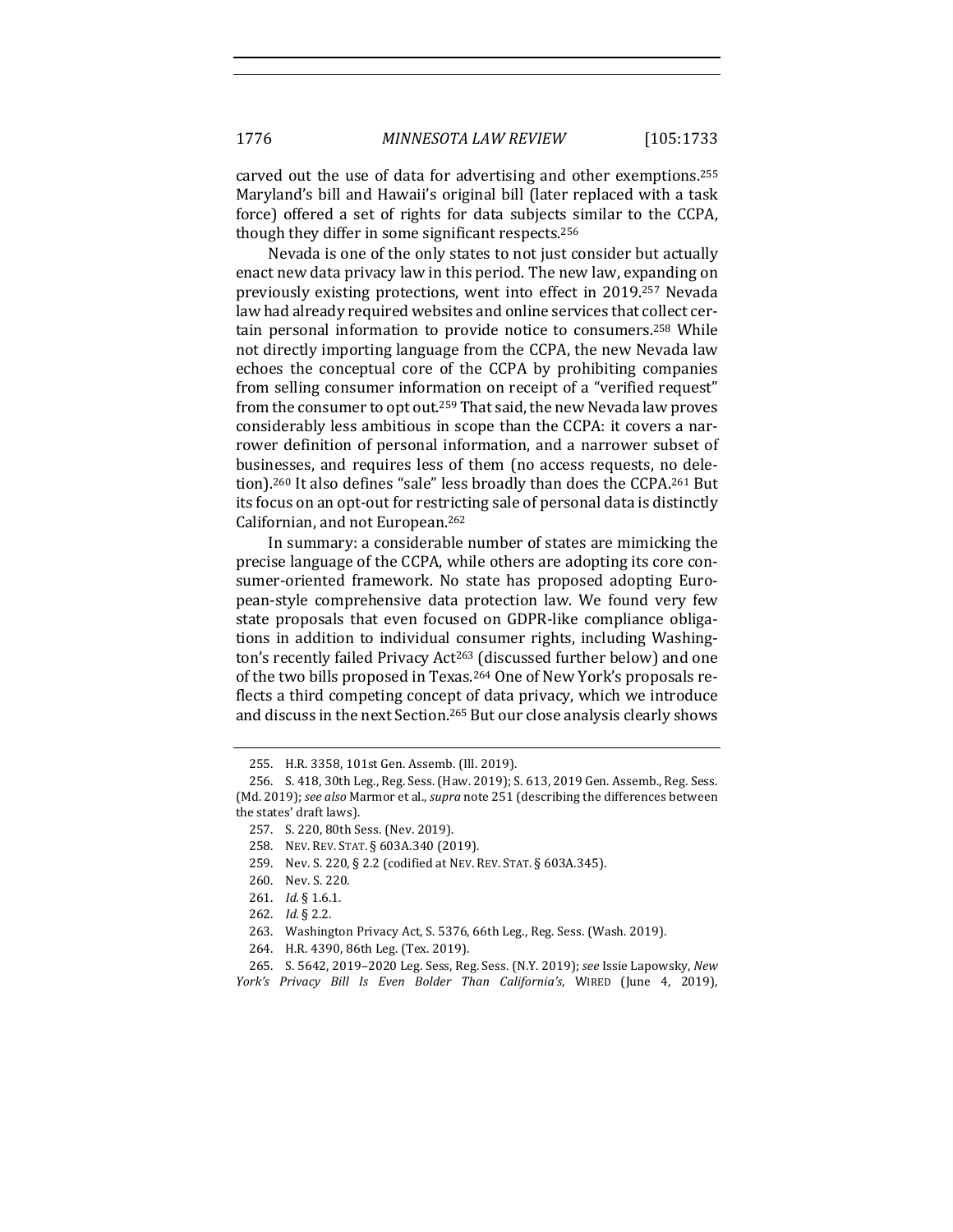that California, not Europe, is catalyzing comprehensive data privacy legislation in states around the country.

2. Federal Laws

While state bills are typically modeled on the CCPA, many proposed federal privacy bills may not look much like the CCPA at all. Yet, we argue, they are clearly drafted in response to it. There were by our count at least ten federal data privacy proposals introduced in 2018 and 2019.<sup>266</sup> New federal bills continue to be introduced all the time.<sup>267</sup> We compare several of these proposed federal laws to show how they differ from both the GDPR and the CCPA—and note how a third model has also emerged. We close this Section by explaining why, nonetheless, the CCPA can be understood as the primary catalyst of federal data privacy proposals.

We compare below the following proposed legislation to the CCPA and GDPR: Senator Ron Wyden's Consumer Data Protection Act,<sup>268</sup> Senator Marco Rubio's American Data Dissemination Act,<sup>269</sup> and Senator Brian Schatz's Data Care Act.<sup>270</sup> We conclude that the substantive provisions of several of the bills draw from older privacy laws or from academic proposals, not the GDPR or the CCPA. At least among

to a Federal Privacy Law, Congress Has Introduced 7 Privacy Bills This Year, DIGIDAY (June 25, 2019), https://digiday.com/marketing/cheatsheet-know-7-privacy-bills -congress-introduced-year [https://perma.cc/GC3V-ERD6] (describing different federal data privacy proposals).

267. *See, e.g.*, Zack Whittaker, A New Senate Bill Would Create a U.S. Data Protection *Agency*, TECH CRUNCH (Feb. 13, 2020, 4:00 AM), https://techcrunch.com/2020/02/13/ gilliband-law-data-agency [https://perma.cc/9568-6NNH] (discussing a new bill proposed by Senator Kirsten Gillibrand called the Data Protection Act); Geoffrey A. Fowler, *Nobody Reads Privacy Policies. This Senator Wants Lawmakers To Stop Pretending We Do*, WASH. POST (June 18, 2018, 7:00 AM), https://www.washingtonpost.com/ technology/2020/06/18/data-privacy-law-sherrod-brown [https://perma.cc/87D2 -7LMW] (discussing a new bill proposed by Senator Sherrod Brown called the Data Accountability and Transparency Act).

https://www.wired.com/story/new-york-privacy-act-bolder [https://perma.cc/ HMH4-EEGM] (describing the New York Privacy Act).

<sup>266.</sup> *See supra* note 6 (listing comprehensive privacy bills currently being considered in Congress). *See generally* Cameron F. Kerry, *Breaking Down Proposals for Privacy* Legislation: How Do They Regulate?, BROOKINGS (Mar. 8, 2019), https://www.brookings .edu/research/breaking-down-proposals-for-privacy-legislation-how-do-they -regulate [https://perma.cc/2XML-YBRU] (discussing how different data privacy proposals may interact with existing regulatory framework); Tim Peterson, *Circling Closer* 

<sup>268.</sup> S. SIL18B29, 115th Cong. (2018).

<sup>269.</sup> S. 142, 115th Cong. (2019).

<sup>270.</sup> S. 3744, 115th Cong. (2018).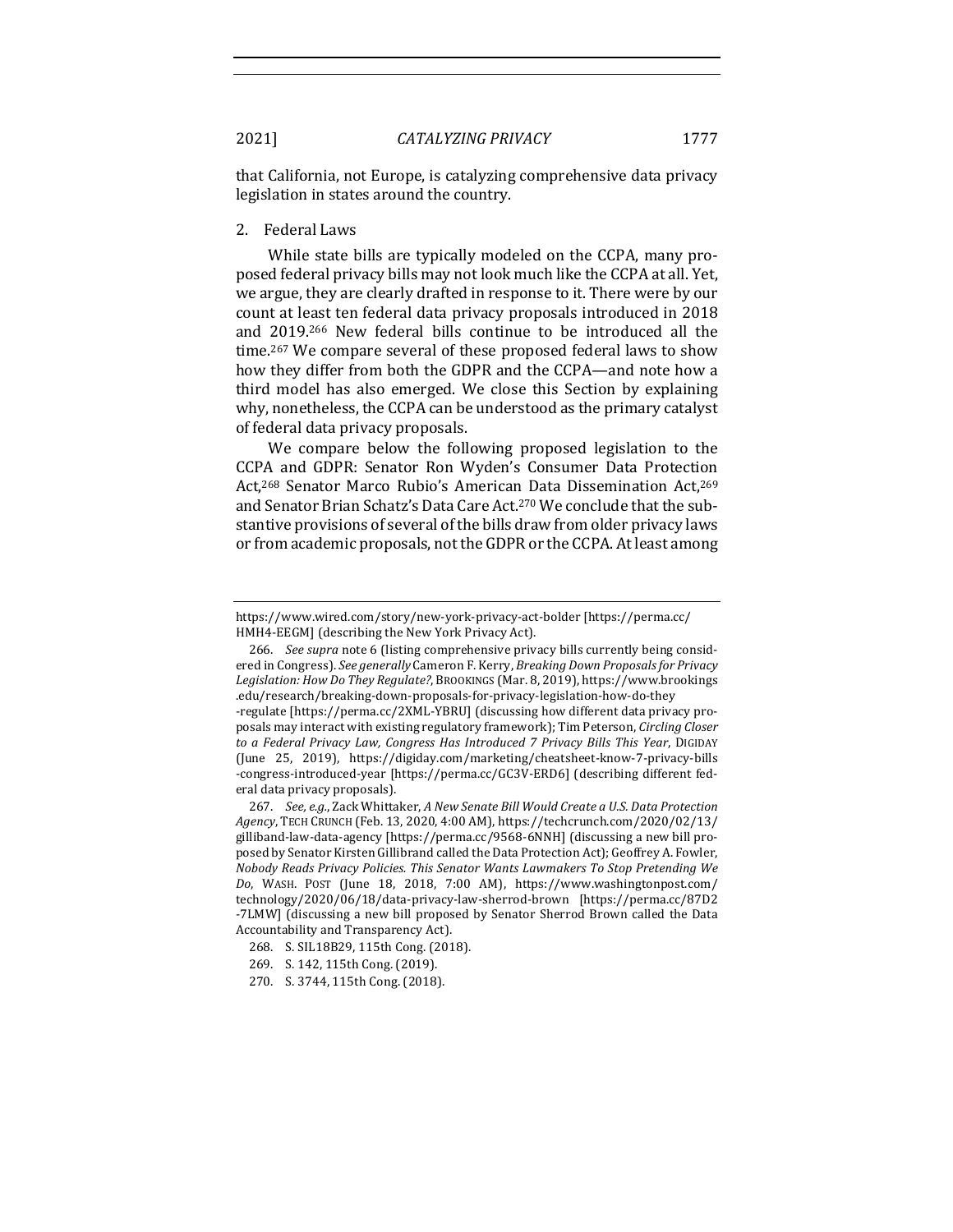the bills analyzed here, only Senator Wyden's bill shows direct signs of influence from both the CCPA and GDPR.

The proposed Consumer Data Privacy Act (CDPA),<sup>271</sup> introduced by Senator Wyden in November 2018, incorporates language and concepts from both the CCPA and GDPR, yet differs from both. For example, like the CCPA, the CDPA's definition of personal information focuses on whether information is not just individually identified but "reasonably linkable" to an individual.<sup>272</sup> Like the CCPA, the CDPA does not cover businesses below a certain size, as long as they meet other restrictions.<sup>273</sup> The CDPA, however, would incorporate a number of aspects of the GDPR: it would require reporting in some circumstances; $274$  create access rights, $275$  including with respect to companies that lack a direct relationship with consumers;<sup>276</sup> create a right of correction;<sup>277</sup> and require impact assessments for automated decision-making.<sup>278</sup> Unlike either the GDPR or CCPA, however, the CDPA would build enforcement around a robust consumer right to opt out of data sharing with third parties.<sup>279</sup> The CDPA directs the FTC to promulgate regulations, and houses enforcement with the FTC, to which it allocates considerable additional resources.<sup>280</sup> It does not preempt state regulation.

The proposed Data Care Act (DCA) introduced in December 2018 by Senator Schatz with fourteen cosponsors, differs fundamentally

278. *Id.* § 7(b)(1)(G).

<sup>271.</sup> S. SIL18B29, 115th Cong. (2018).

<sup>272.</sup> *Compare id.* § 2.12 (defining "personal information" as "any information, regardless of how the information is collected, inferred, or obtained that is reasonably linkable to a specific consumer or consumer device"), with California Consumer Privacy Act of 2018, CAL. CIV. CODE § 1798.140(o)(1) (West 2018) (defining "personal information" as "information that identifies, relates to, describes, is reasonably capable of being associated with, or could reasonably be linked, directly or indirectly, with a particular consumer or household").

<sup>273.</sup> *Compare* S. SIL18B29, 115th Cong. § 2.5(B)(i) (2018) (excluding companies with less than fifty million dollars in average annual gross receipts and requiring that they not collect information on over one million people and devices and are not data brokers), with CAL. CIV. CODE § 1798.140(1)(A) (2018) (excluding companies with less than twenty-five million dollars in annual gross revenues).

<sup>274.</sup> S. SIL18B29, 115th Cong. § 5 (2018).

<sup>275.</sup> *Id.* § 7(b)(1)(D).

<sup>276.</sup> *Id.* § 7(b)(1)(D)(iii); see GDPR, supra note 7, art. 14 ("Information to be provided where personal data have not been obtained from the data subject").

<sup>277.</sup> S. SIL18B29 § 7(b)(1)(F).

<sup>279.</sup> *Id.* § 7(b)(1)(D)(iii).

<sup>280.</sup> *See generally id.*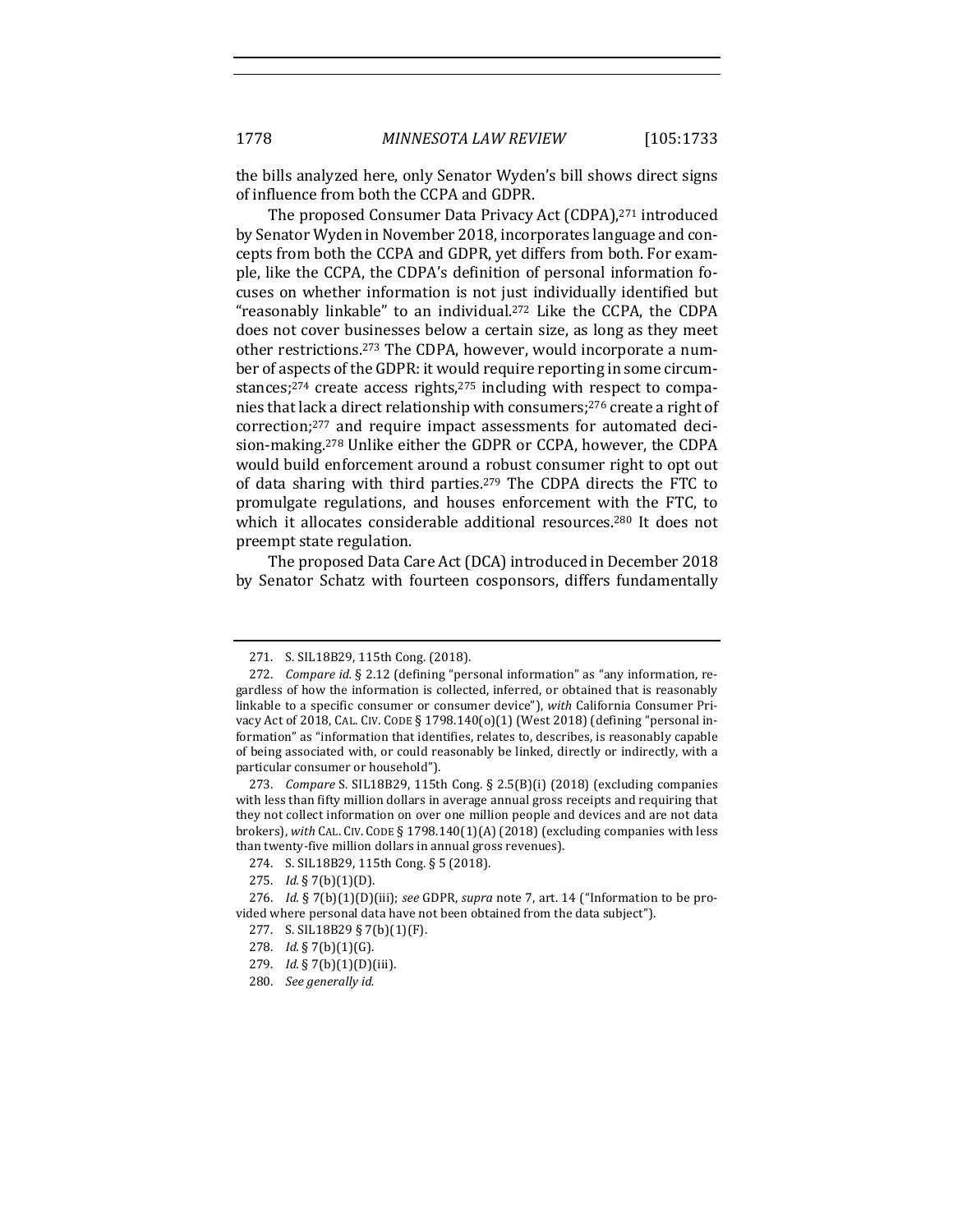from both the CCPA and GDPR.<sup>281</sup> The DCA would impose duties of care, loyalty, and confidentiality on online service providers.<sup>282</sup> The DCA focuses on duties owed by companies with a direct relationship to consumers, not on data brokers or other third parties.<sup>283</sup> Thus, the DCA advances a consumer protection rather than data protection model of privacy and does not impose any of the transparency requirements that are central to both the California and EU regimes. The DCA embodies an emerging strain of thought about privacy among

U.S. scholars who advocate redefining privacy as a matter of "trust" or "fiduciary-like duty" on the part of large-scale data collectors.<sup>284</sup> The "information fiduciary" model of data privacy has not been limited to Senator Schatz's federal proposal; the recent New York Privacy Act was modeled on the concept.<sup>285</sup> This shows the possibility of a third potential catalyst on the field—the concept of an "information fiduciary," stemming from a number of academic proposals—and indicates perhaps an upcoming battle of the norm entrepreneurs, discussed further below.

282. *Id.* § 3.

tical View of Information Fiduciaries, 133 HARV. L. REV. 497 (2019), which identifies issues with the theory of information fiduciaries.

285. S. 5642, 2019-2020 Leg. Sess, Reg. Sess. (N.Y. 2019); see Bruemmer et al., su*pra* note 254 ("[T]he New York Privacy Act included the concept of a 'data fiduciary'...."); Lapowsky, *supra* note 265 ("[T]he New York bill would ... require businesses to act as so-called 'data fiduciaries' ....").

<sup>281.</sup> Data Care Act of 2018 (DCA), S. 3744, 115th Cong. (2018). The DCA would put enforcement in the hands of the FTC, already responsible for enforcing aspects of U.S. data privacy under its consumer protection authority. *Id.* § 4(a). The Act would not preempt state privacy laws, although state attorneys general would be prevented from bringing enforcement actions during an FTC enforcement action. *Id.* § 5.

<sup>283.</sup> *Id.*

<sup>284.</sup> See ARI EZRA WALDMAN, PRIVACY AS TRUST: INFORMATION PRIVACY FOR AN INFORMATION AGE (2018) (advocating for a data privacy model based upon a context of trust); Balkin, *supra* note 137, at 1186 (discussing "the concept of an *information fidu*ciary"); Lindsey Barrett, Confiding in Con Men: U.S. Privacy Law, the GDPR, and Infor*mation Fiduciaries*, 42 SEATTLE L. REV. 1057, 1087-106 (2019) (arguing that fiduciary duties should be applied to data collectors); Neil Richards & Woodrow Hartzog, Pri*vacy's Trust Gap: A Review, 126 YALE L.J. 1180, 1219-23 (2017)* (reviewing FINN BRUNTON & HELEN NISSENBAUM, OBFUSCATION: A USER'S GUIDE FOR PRIVACY AND PROTEST (2015), and discussing how to promote trust in a digital world and hold data collectors responsible); Neil Richards & Woodrow Hartzog, Taking Trust Seriously in Privacy Law, 19 STAN. TECH. L. REV. 431, 434 (2016) ("If we want a sustainable digital society, we need strong, trusted information relationships [between consumers and data collectors]."); Tim Wu, An American Alternative to Europe's Privacy Law, N.Y. TIMES (May 30, 2018), https://www.nytimes.com/2018/05/30/opinion/europe-america-privacy -gdpr.html [https://perma.cc/49ZK-87WG] ("[T]he United States may need to ... rely on judges and state law to establish that the legal concept of 'fiduciary duty' can apply to technology companies."). For a critique, see Lina M. Khan & David E. Pozen, *A Skep-*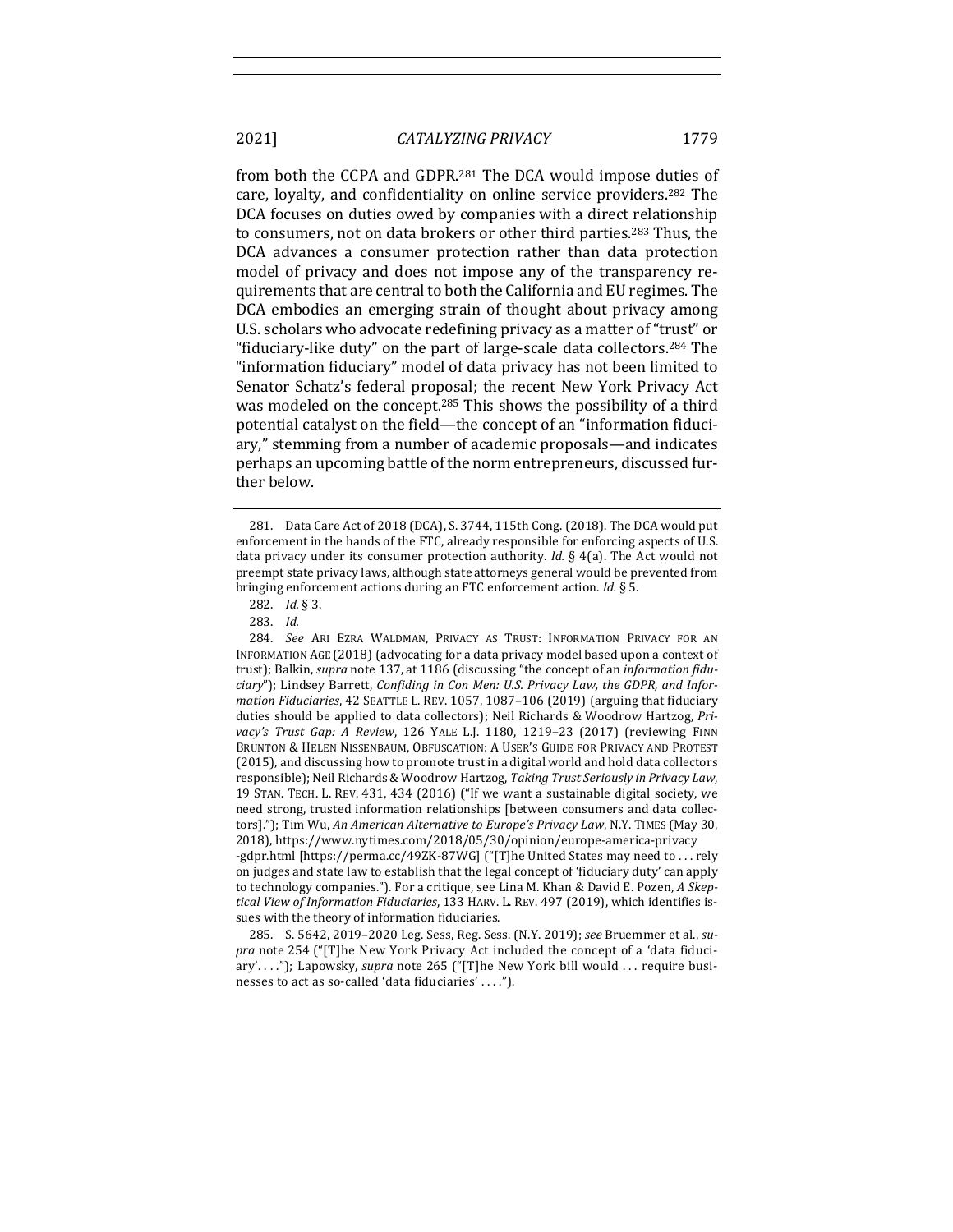The proposed American Data Dissemination Act (ADD), introduced by Senator Rubio in January 2019, directs the FTC to propose privacy rules "substantially similar, to the extent practicable, to the requirements applicable to agencies" under the 1974 Privacy Act.<sup>286</sup> Unlike the Privacy Act, $287$  which applies only to the federal government, these rules would apply to private sector actors that collect certain types of personal information.<sup>288</sup> The ADD resembles the GDPR and CCPA only to the extent that those two regimes, like the 1974 Privacy Act, build on Fair Information Practice Principles.<sup>289</sup> It directs the FTC to adopt regulations that restrict disclosures of records;<sup>290</sup> create an access right;<sup>291</sup> and create a correction right of sorts, or at least a means to amend and dispute inaccurate records based on process established under the Fair Credit Reporting Act.<sup>292</sup> Thus, the ADD draws on neither the CCPA nor the GDPR directly, but instead uses existing federal privacy law as its model. The ADD would preempt state privacy laws.<sup>293</sup>

While the three federal bills do not mimic the CCPA to the extent state laws do, the CCPA laid the groundwork for federal legislation in two key ways. First, because U.S. corporations with national reach will likely find themselves having to comply with the CCPA (and possibly also the GDPR), a federal rule presents less of a regulatory burden for U.S. corporations than it would have in the absence of the CCPA. Second, many hope to limit the potential regulatory burden of multiple, varying state laws by enacting a federal law that preempts state laws. Given the flurry of activity in state houses across the country, a federal law seems to many businesses like the "least worst" option. In this sense, the federal response may well be a backlash against the CCPA rather than an embrace of it.

<sup>286.</sup> American Data Dissemination Act of 2019, S. 142, 115th Cong. §  $4(a)(2)$ (2019).

<sup>287.</sup> Privacy Act of 1974, 5 U.S.C. § 552a.

<sup>288.</sup> S. 142, 115th Cong. § 2(a)(5) (2019) (defining "covered providers").

<sup>289.</sup> *Fair Information Practice Principles*, INT'L ASS'N PRIV. PROS., https://iapp.org/ resources/article/fair-information-practices/#:~:text=(1)%20The%20Collection% 20Limitation%20Principle,2)%20The%20Data%20Quality%20Principle [https:// perma.cc/EY8C-92GD] (describing the eight principles).

<sup>290.</sup> American Data Dissemination Act of 2019, S. 142, 115th Cong.  $\S$  4(b)(1)(B) (2019).

<sup>291.</sup> *Id.*  $\S$  4(b)(1)(C).

<sup>292.</sup> *Id.* § 4(b)(1)(D)–(E).

<sup>293.</sup> *Id.* § 6.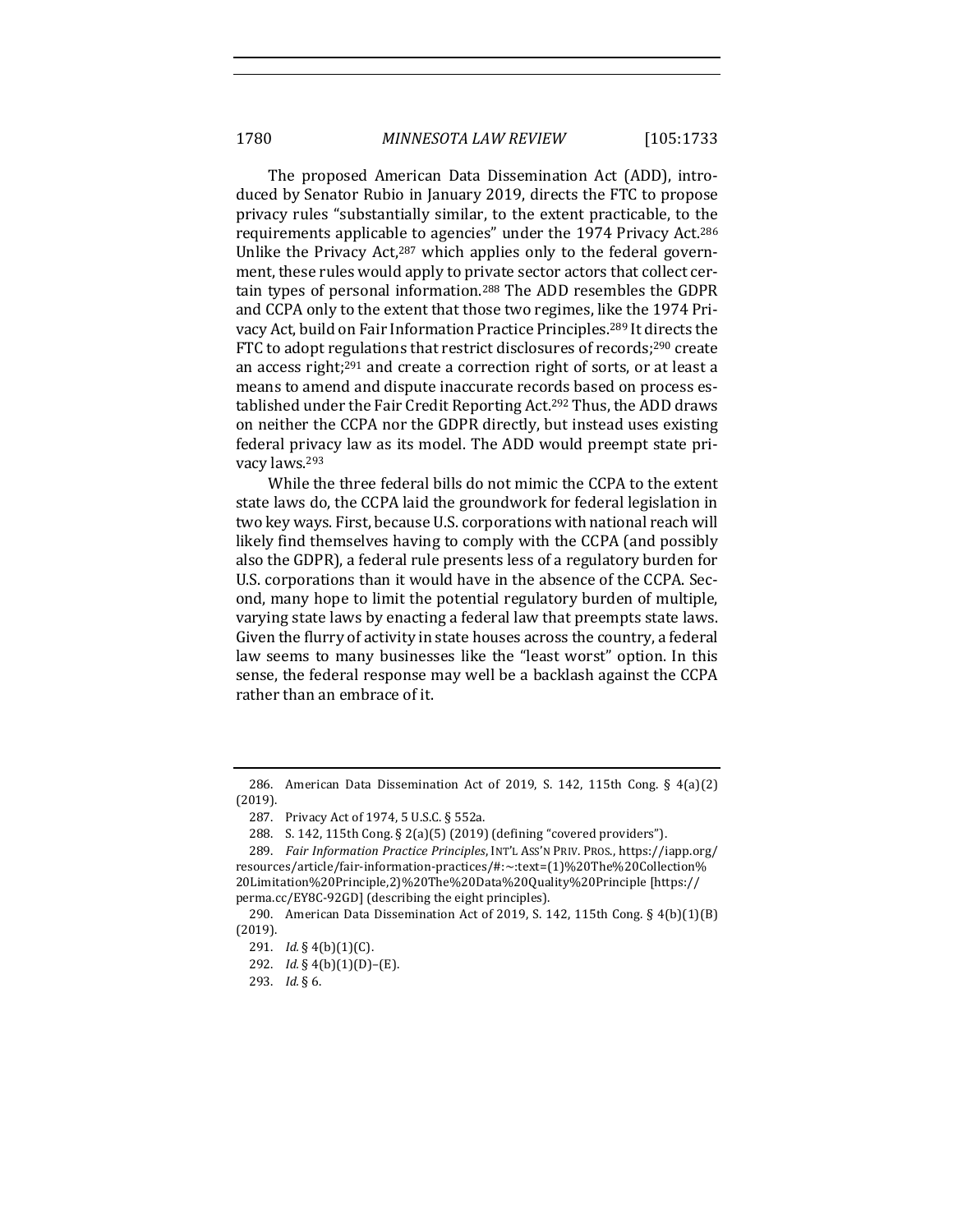#### CALIFORNIA AS U.S. PRIVACY CATALYST

The above analysis—in Part II comparing the CCPA and GDPR, and in this Part above analyzing in detail a number of recent state and federal proposals—leads us to a new understanding of what is happening in the race to influence U.S. data privacy law. The true story is more complex, and more interesting, than the conventional narrative of a long-armed, unilateral Brussels. California, not Europe, has been catalyzing privacy proposals across the United States.

In this Section, we offer this alternative story. We begin with a discussion of how our departure from the GDPR-centric narrative is more than just a shift in location from Brussels to Sacramento. The story of California as the U.S. data privacy catalyst involves not just state government actors but also tightly networked norm entrepreneurs, acting against backdrop forces of what we call "data globalization." The spread of the CCPA to other states, we posit, reflects a number of overlapping dynamics, and the influence of the GDPR is only one of them. This version of the story may be messier than a pure Brussels Effect, but it is more accurate and leads to several insights about the near future of U.S. data privacy law.

The theories of regulatory catalysis that we discussed in Part I are essentially realist or rational choice theories of lawmaking. That is, the Brussels Effect largely conceives of States (and states) as unitary actors, using power to achieve compliance on an international stage or balancing sticks with carrots to drive both government and private entities towards rationally choosing a regulatory goal.

The story of the CCPA, when examined in greater detail, is far more complex. It is not the story of California as a unified state actor but of a collection of individual norm entrepreneurs that harnessed the state legislative process to produce the law. In this sense, it is a legal process story made up not just of governments but of individuals, issue networks, and interpretative communities, one that reflects Harold Koh's characterization of vertical legal process in style if not in transnational nature.<sup>294</sup>

If the origin story of the CCPA teaches anything, it is that individuals and networks of individuals play significant roles in the process of regulatory catalysis. Before 2018, California, like every other U.S.

<sup>294.</sup> *See generally* Koh, *supra* note 192, at 1406 (explaining compliance with international law norms in part through "the *vertical process* whereby transnational actors interact in various fora, generate and interpret international norms, and then seek to internalize those norms domestically"); Harold Hongju Koh, *Transnational Legal Pro*cess, 75 NEB. L. REV. 181 (1996) (providing a broad overview of transnational legal process and its significance in international legal scholarship).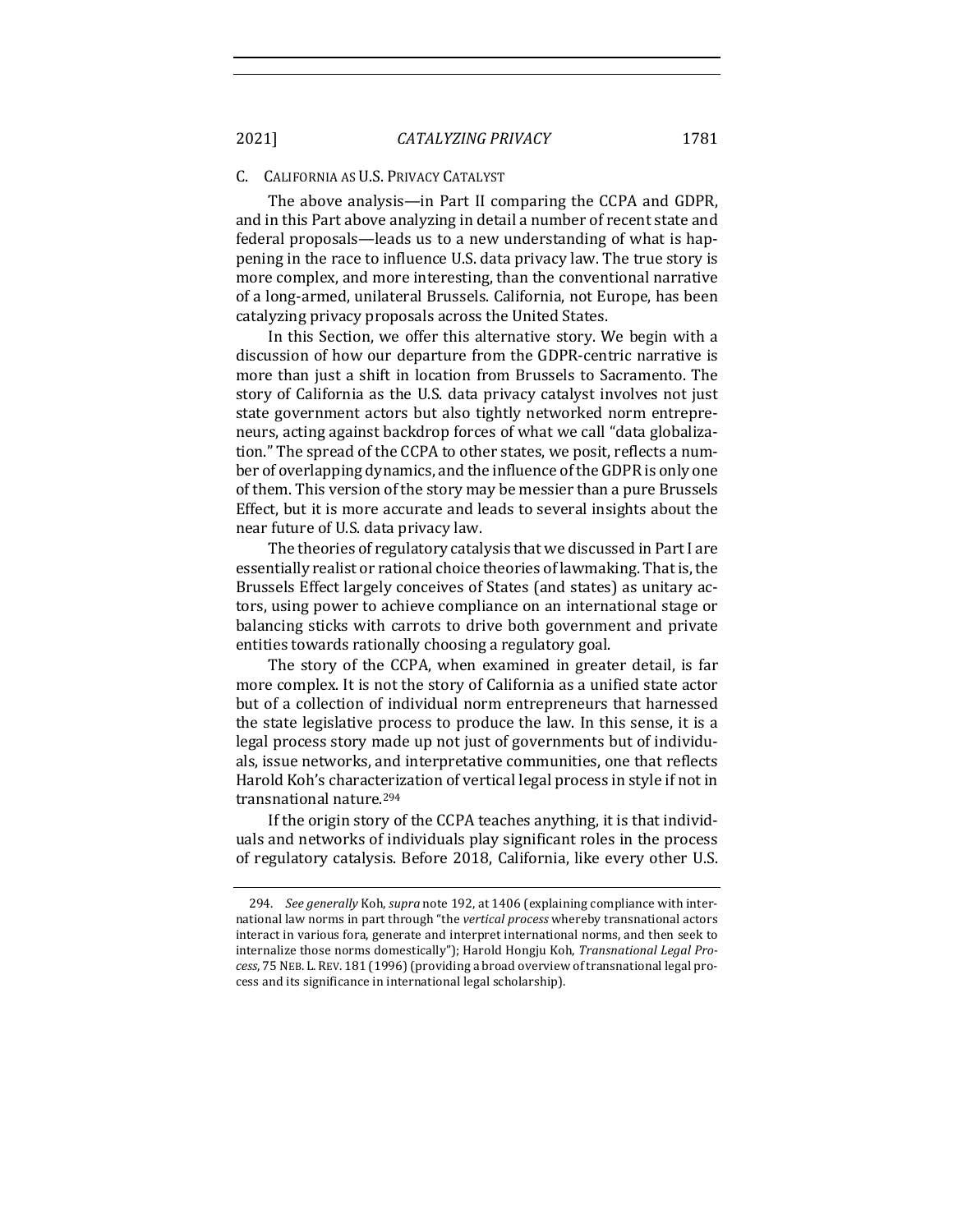state and the federal government, had no comprehensive data privacy law. Real estate developer Alastair Mactaggart wanted to enact such law in California.<sup>295</sup> Mactaggart and his friend Rick Arney, who had worked in the California legislature, knew they could use California's referendum process to avoid being tangled up by lobbying in the legislature.<sup>296</sup> Mactaggart befriended Mary Stone Ross, who had worked for the CIA and the House Intelligence Committee.<sup>297</sup> They collaborated on drafting the ballot initiative through a group they named Californians for Consumer Privacy, the political committee that then pushed the bill (although Ross and Mactaggart later had a falling out).<sup>298</sup> Mactaggart looked up privacy experts, and contacted UC Berkeley Professor Chris Jay Hoofnagle, who put him in touch with former FTC Chief Technologist Ashkan Soltani.<sup>299</sup> Mactaggart then hired Soltani to help revise the proposed ballot initiative, the bones of which became the CCPA.<sup>300</sup> Then, as Soltani has put it, "Mactaggart . . . offered Silicon Valley a take-it-or-leave-it privacy policy—the same kind that Silicon Valley usually offered everyone else."301

By using the California ballot initiative process, Mactaggart and his allies forced the state legislature's hand.<sup>302</sup> The California legislature, fearing the practical difficulties of a ballot initiative that would become nearly unchangeable law with immediate effect,<sup>303</sup> scrambled

296. *Id.*

298. *See id.* (noting "personality conflicts" between Mactaggart and Ross).

- 300. *Id.*
- 301. *Id.*

<sup>295.</sup> *See* Nicholas Confessore, *The Unlikely Activists Who Took On Silicon Valley and Won*, N.Y. TIMES MAG. (Aug. 14, 2018), https://www.nytimes.com/2018/08/14/ magazine/facebook-google-privacy-data.html [https://perma.cc/PG7Y-A9FM].

<sup>297.</sup> Kashmir Hill, *How a Woman Disappears from the History Books*, JEZEBEL (Aug. 20, 2018), https://jezebel.com/how-a-woman-disappears-from-the-history-books -1828393645 [https://perma.cc/J7C9-2CHP].

<sup>299.</sup> Confessore, *supra* note 295.

<sup>302.</sup> *Id.* The initiative gathered some 629,000 signatures. *Id.* 

<sup>303.</sup> Amending an initiative approved by the voters "would require a 70 percent" vote of each house and signature by the governor," and any amendment would have to be "consistent with, and further the intent of, the act." Edward R. McNicholas, Colleen Theresa Brown, Amy Lally, Michael Mallow & Ash Nagdev, *California's GDPR? Sweeping* California Privacy Ballot Initiative Could Bring Sea Change to U.S. Privacy Regulation and *Enforcement*, SIDLEY AUSTIN LLP (June 26, 2018), https://datamatters.sidley.com/ californias-gdpr-sweeping-california-privacy-ballot-initiative-could-bring-sea-change -to-u-s-privacy-regulation-and-enforcement [https://perma.cc/KZ9G-RNH2]; Kristen J. Mathews & Courtney M. Bowman, *The California Consumer Privacy Act of 2018*, PROSKAUER ROSE LLP (July 13, 2018), https://privacylaw.proskauer.com/2018/07/ articles/data-privacy-laws/the-california-consumer-privacy-act-of-2018 [https://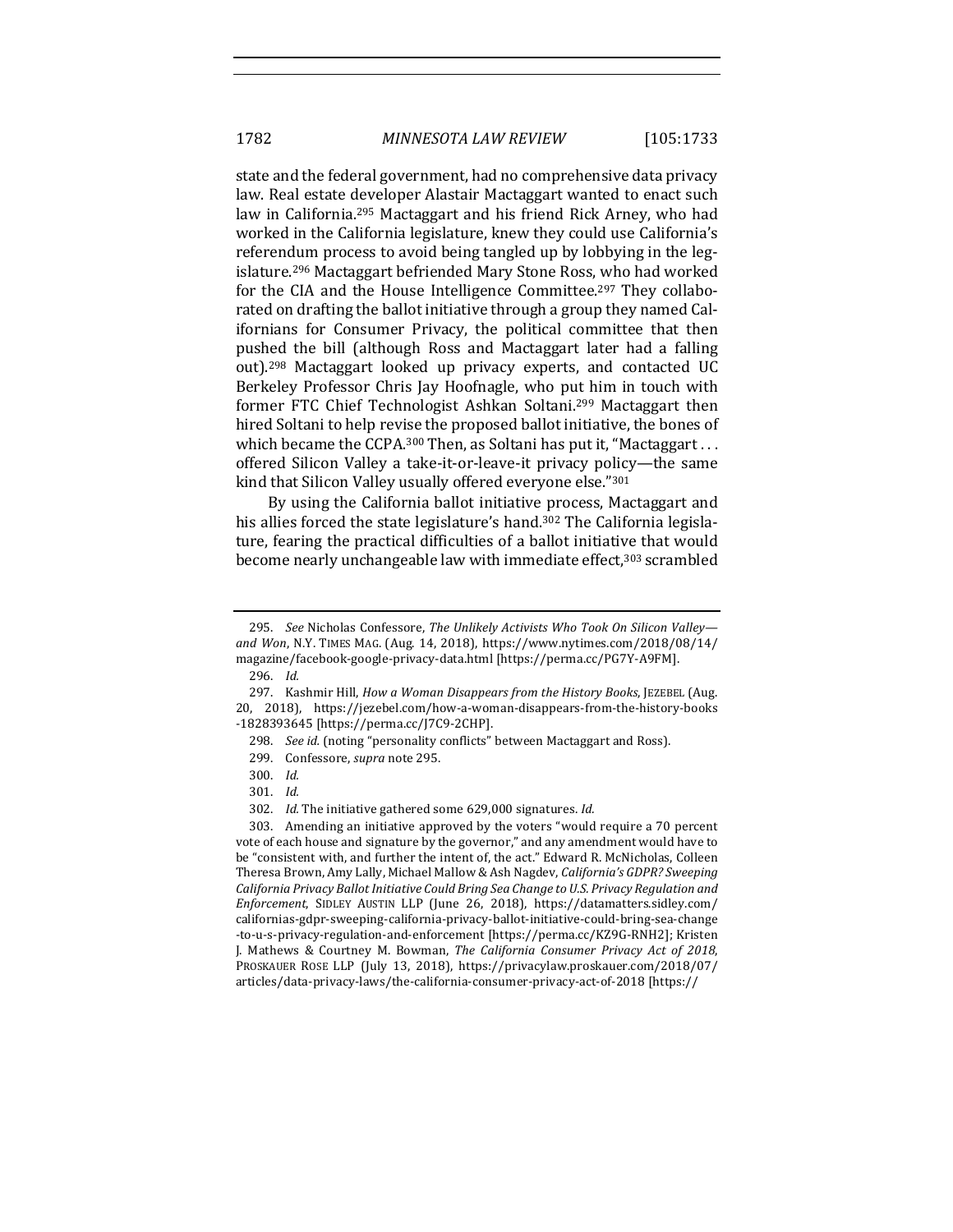to draft a bill that would persuade the initiative's sponsors to withdraw it.<sup>304</sup> State Assembly member Ed Chau and State Senator Robert Hertzberg, both from districts neighboring Los Angeles, introduced the bill.<sup>305</sup> The enactment of the CCPA does not represent the action of a legislature that independently recognized a social problem it could help address or a response spurred by companies advocating for legislation under the pressures of the GDPR. Instead, it was the legislature's reaction to leverage exerted by highly motivated, connected, and—at least in Mactaggart's case—wealthy individuals.<sup>306</sup>

Rather than causing a race to the bottom, the backdrop of data globalization appears to have both influenced and empowered these norm entrepreneurs. First, news stories about the effects of data globalization enabled Mactaggart to frame the importance of the initiative, as he repeatedly pointed to the story of the British consulting firm Cambridge Analytica using U.S. persons' data to allegedly manipulate voters in the 2016 election.<sup>307</sup> In the preamble to the CCPA, the California legislature eventually echoed this motivation.<sup>308</sup> Second, data

305. *See* Assemb. 375, 2018 Leg. § 2(g) (Cal. 2018) (enacted) (enacting the California Privacy Act of 2018).

306. To some extent, aspects of the GDPR reflect this dynamic, too. See Case C-362/14, Schrems v. Data Prot. Comm'r, ECLI:EU:C:2015:650 (Oct. 6, 2015) (invalidating the EU Safe Harbor arrangement in favor of privacy advocate Schrems).

307. Cambridge Analytica LLC, Docket No. 9383, 2019 WL 6724446 (FTC Nov. 25, 2019); see Casey Newton, *How a Wiley Californian Beat Google and Facebook's Influence Operation*, VERGE (Aug. 15, 2018), https://www.theverge.com/2018/8/15/1769 1004/california-data-privacy-law-alastair-mactaggart-regulation [https://perma.cc/ 9CZY-WDKG] ("Mactaggart benefited from increased skepticism about tech companies broadly, but he also got an unexpected gift this spring: the Cambridge Analytica data privacy scandal."). For an argument that the actual impact of the Cambridge Analytica misuse of information on the 2016 U.S. election was "likely exaggerated," see YOCHAI BENKLER, ROBERT FARIS & HAL ROBERTS, NETWORK PROPAGANDA: MANIPULATION, DISINFORMATION, AND RADICALIZATION IN AMERICAN POLITICS 277 (2018).

308. Assemb. 375, 2018 Leg. § 2(g) (Cal. 2018) ("In March 2018, it came to light that tens of millions of people had their personal data misused by a data mining firm called Cambridge Analytica. A series of congressional hearings highlighted that our personal information may be vulnerable to misuse when shared on the Internet. As a result, our desire for privacy controls and transparency in data practices is heightened.").

perma.cc/8A87-JZJW] ("[I]t can be very difficult to amend [California] ballot initiatives once they are voted into law.").

<sup>304.</sup> *See* Confessore, *supra* note 295 ("[Mactaggart] ... told California lawmakers that he would drop his campaign if they could pass a reasonable privacy bill by June 28, the legal point of no return for formally withdrawing his initiative from the ballot."); Assemb. 375, 2018 Leg. § 2(g) (Cal. 2018) (enacted) ("In March 2018, it came to light that tens of millions of people had their personal data misused by a data mining firm called Cambridge Analytica.").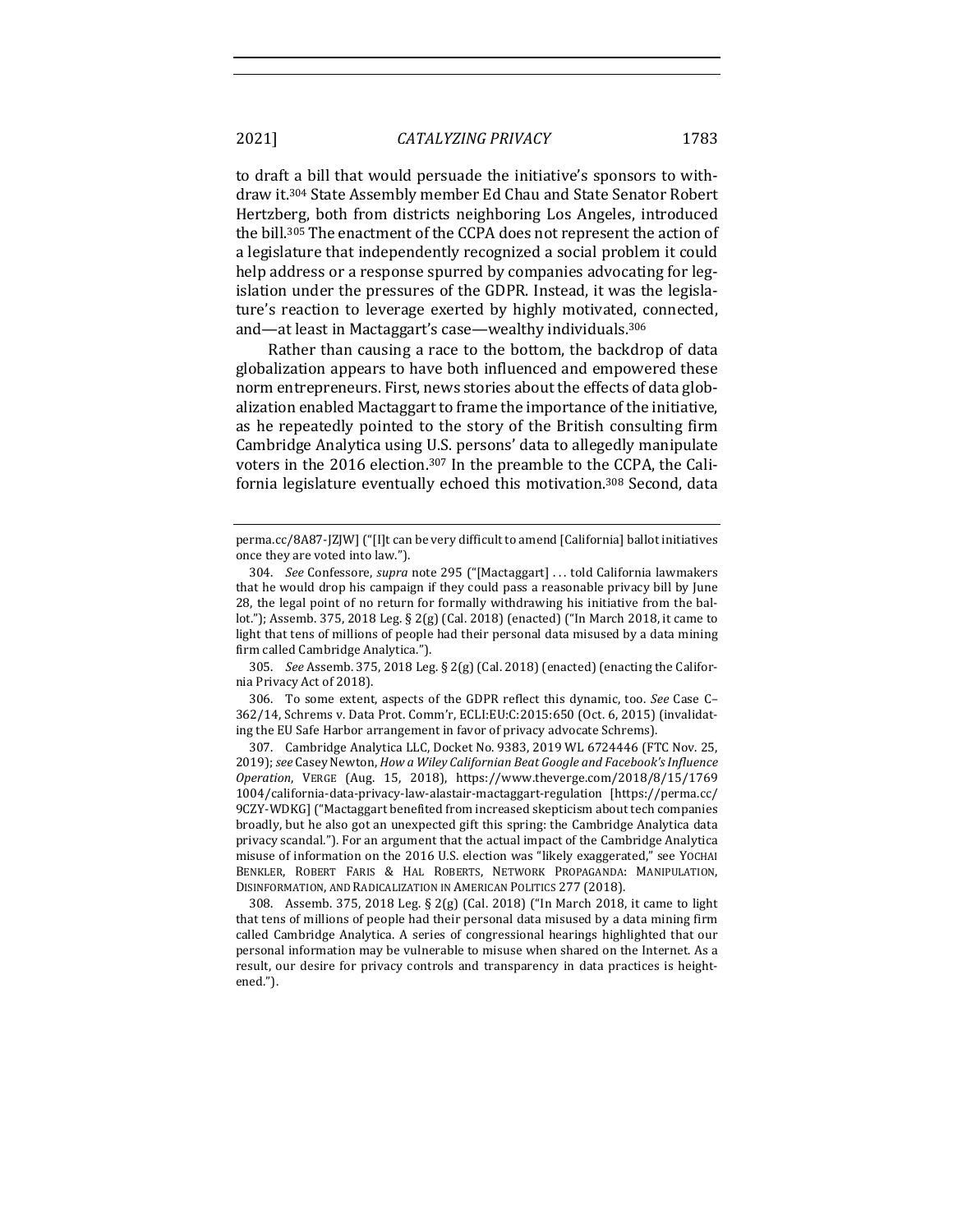globalization may have lowered some of the bigger hurdles to privacy lawmaking in California (and possibly Congress) by imposing GDPR compliance costs on the large Silicon Valley enterprises, almost all of which have a substantial European presence. Faced with significant privacy compliance costs from the GDPR, the marginal cost of a state privacy statute to their business model was now much lower. Third, data globalization enabled the GDPR itself to touch U.S. citizens in the form of both updated privacy policies and news stories about protective European privacy law.<sup>309</sup> This affected both public opinion and elite responses, whether causing U.S. citizens to wonder why Europeans should get privacy protections that we do not, or inspiring lawmakers like the North Dakota legislator to take action on a privacy bill.310

What happened next—the spread of the CCPA—was intended and predicted by its originators, who hypothesized that, like California emissions standards, a baseline data privacy law would spread.<sup>311</sup> We offer four explanations, beyond the usual dynamics of the California Effect, as to why this is happening.

First, even prior to the CCPA, California established itself nationally as an expert jurisdiction on data privacy law, given both previous pioneering legislation and the presence of Silicon Valley within its borders. California has been a forerunner in laws governing online data privacy and data security for over fifteen years. The California Online Privacy Protection Act (CalOPPA) was enacted in 2003 and went into effect in  $2004$ .<sup>312</sup> It was the first U.S. law "to require commercial

<sup>309.</sup> *See, e.g.*, Adam Satariano, GDPR, a New Privacy Law, Makes Europe World's *Leading Tech Watchdog*, N.Y. TIMES (May 25, 2018), https://www.nytimes.com/2018/  $05/24$ /technology/europe-gdpr-privacy.html ("[T]he European Union ... enacts the world's toughest rules to protect people's online data.").

<sup>310.</sup> *See, e.g.*, Brooke Auxer, Lee Rainie, Monica Anderson, Andrew Perrin, Madhu Kumar & Erica Turner, *Americans and Privacy: Concerned, Confused and Feeling Lack of Control over Their Personal Information*, PEW RSCH. CTR. (Nov. 15, 2019), https://www .pewresearch.org/internet/2019/11/15/americans-and-privacy-concerned -confused-and-feeling-lack-of-control-over-their-personal-information [https:// perma.cc/QN3J-EX93] ("[A] majority of Americans report being concerned about the way their data is being used by companies  $\dots$ .").

<sup>311.</sup> Confessore, *supra* note 295 (noting how Mactaggart compares privacy legislation to auto-emission legislation).

<sup>312.</sup> CAL. BUS. & PROF. CODE §§ 22575-22579 (West 2014).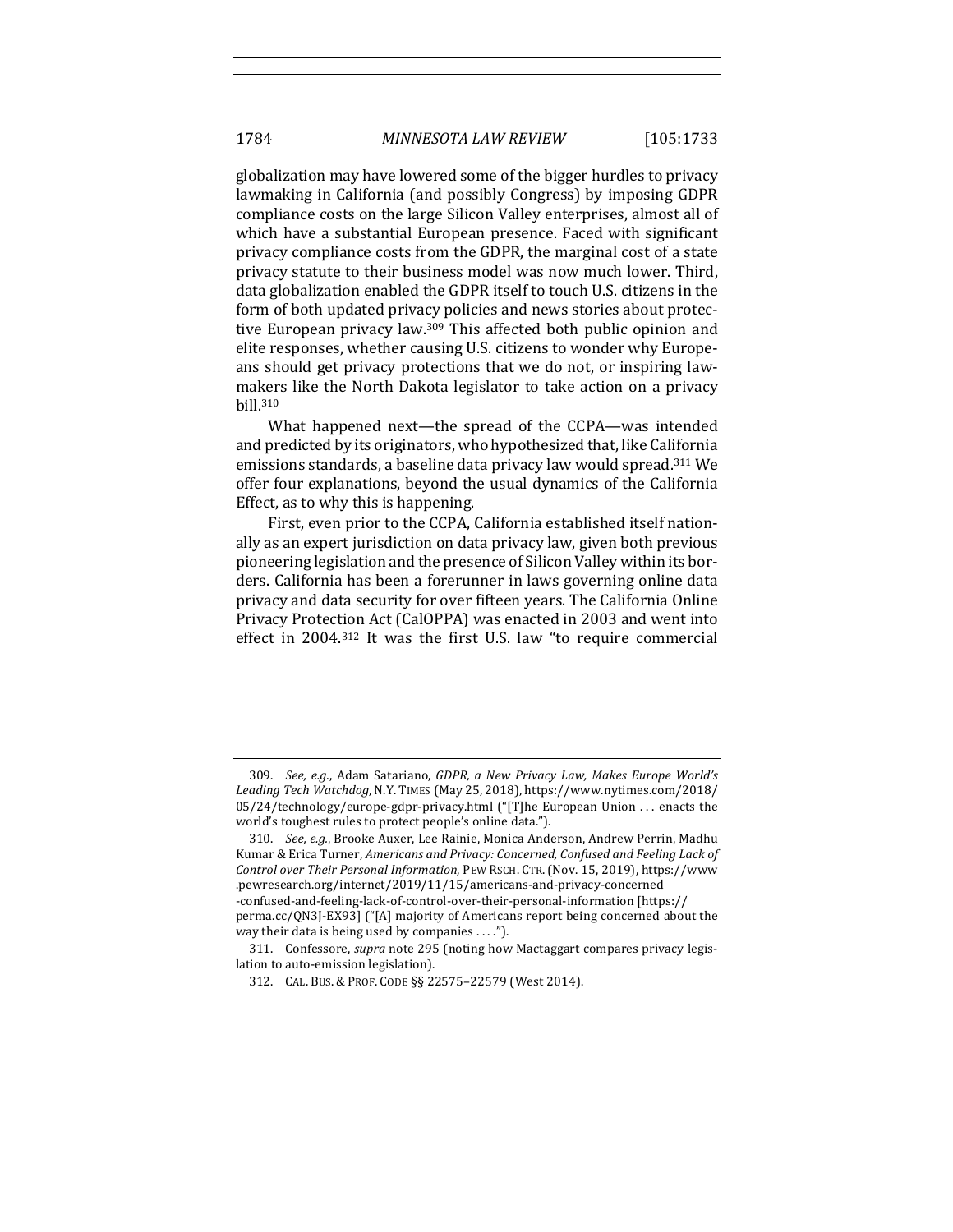websites and online services to post a privacy policy." $313$  In the intervening years, privacy policies have become ubiquitous across the Internet.314

Also, in 2003, California enacted a data breach notification law: legal rules requiring companies that have suffered a qualifying data security breach to notify users whose information may have been compromised.<sup>315</sup> Prior to California's intervention, few companies voluntarily disclosed security breaches of their customers' personal information, fearing the public relations disaster of such a revelation.<sup>316</sup> At first, some companies limited their compliance with the new data breach notification law to the borders of California. In 2004, the data broker ChoicePoint suffered a huge data breach.<sup>317</sup> Initially, it reported that breach to Californians only, as the state's law required.<sup>318</sup> However, observers quickly noted how odd it would be if a data breach at an Atlanta-based nationwide operation affected only Californians. Faced with intense criticism for failing to inform customers outside California, ChoicePoint voluntarily issued a nationwide notice to all Americans whose information had been compromised.<sup>319</sup>

316. SAMUELSON L., TECH. & PUB. POL'Y CLINIC, UNIV. CAL.-BERKELEY SCH. L., SECURITY BREACH NOTIFICATION LAWS: VIEWS FROM CHIEF SECURITY OFFICERS 15 (2007), https:// www.law.berkeley.edu/files/cso\_study.pdf [https://perma.cc/5BG7-8VDN] (conducting interviews with businesses and noting that "all the organizations interviewed noted concerns that a public notification of a breach would damage their organizations' reputation and the trust behind their name").

317. Tom Zeller Jr., *Breach Points Up Flaws in Privacy Laws*, N.Y. TIMES (Feb. 24, 2005), https://www.nytimes.com/2005/02/24/business/breach-points-up-flaws-in -privacy-laws.html [https://perma.cc/G6MH-GWJW] (noting that the data breach allowed con artists to access "personal data of nearly 145,000 people").

318. *See id.* ("ChoicePoint informed only 35,000 Californians that their information might have been compromised in [breach] because California is currently the only state that requires companies to make such disclosures.").

319. ChoicePoint explained its delay in notifying non-Californians as follows: "The company said it first notified consumers in California because that was where most of the victims lived, and then prepared more notices when investigators suggested that residents in nearly every state were affected." *Id.* Most analysts discredit this explanation. See, e.g., Ronald I. Raether, Jr., *There Has Been a Data Security Breach: But Is Notice Required?*, A.B.A. (Aug. 31, 2011), http://apps.americanbar.org/buslaw/blt/content/ 2011/08/article-raether.shtml [https://perma.cc/E57W-NQLT] ("ChoicePoint decided initially to notify only California consumers. The backlash was swift and

<sup>313.</sup> *California Online Privacy Protection Act (CalOPPA)*, CONSUMER FED'N CAL. EDUC. FOUND. (July 29, 2015), https://consumercal.org/about-cfc/cfc-education-foundation/ california-online-privacy-protection-act-caloppa-3 [https://perma.cc/QL8G-499H].

<sup>314.</sup> *See, e.g., supra* note 208 and accompanying text.

<sup>315.</sup> CAL. CIV. CODE § 1798.82 (West 2003) (providing disclosure requirements for any person or business in California who owns or licenses computerized data, including personal information, when there is a security breach of the system).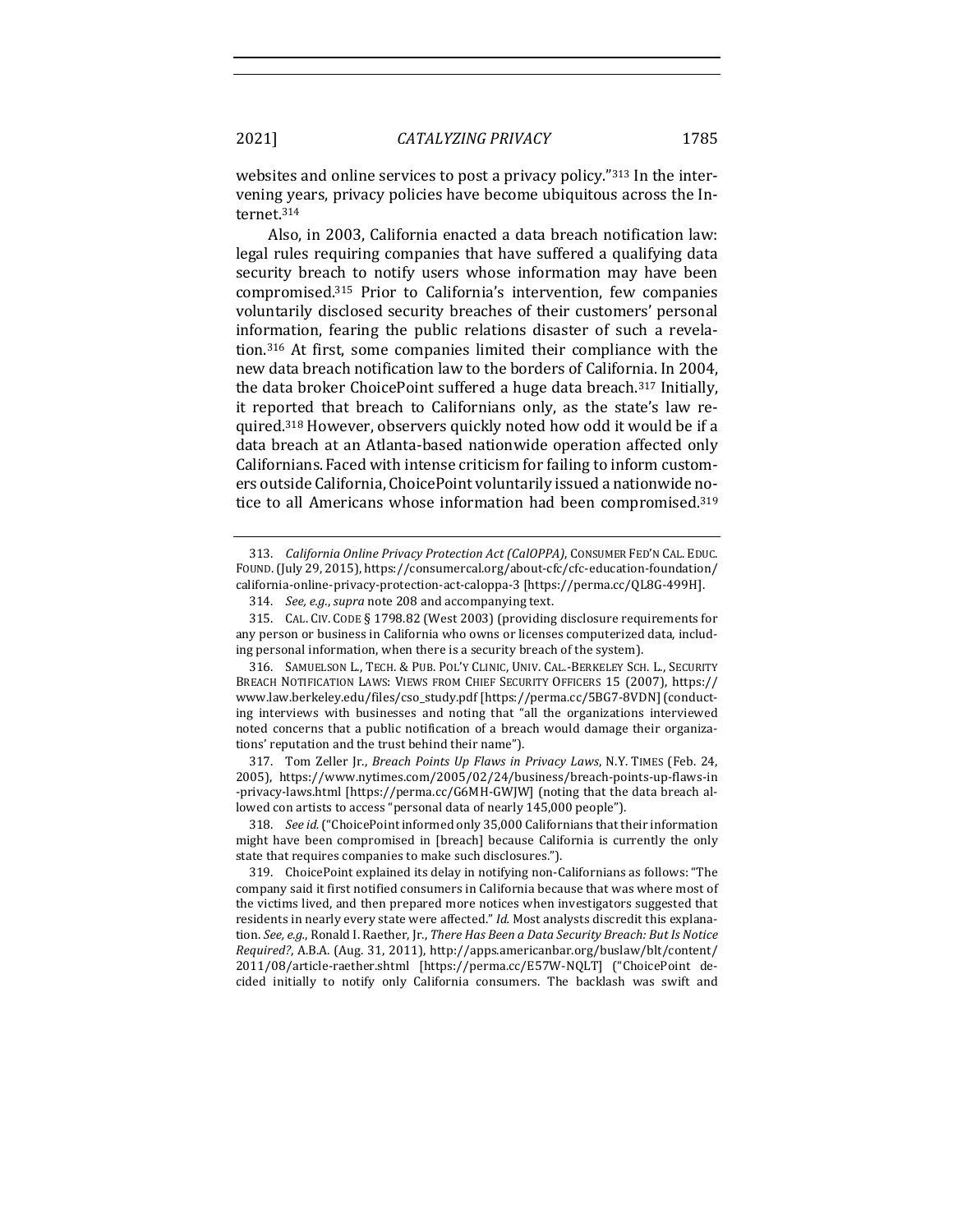This notification also resulted in an enforcement action by the FTC. ChoicePoint, a provider of credit reporting services, had violated the federal Fair Credit Reporting Act by allowing access to some 163,000 consumer reports to persons who were not duly authorized to receive access.<sup>320</sup> So far, this story resonates with our account of the Brussels Effect: a large business found it unwise to compartmentalize its compliance efforts based on the law of particular jurisdictions and was forced to provide a higher level of protection across its operations.

By 2005, the California breach notification law had unleashed a "wave" of additional reported security breaches in the state.<sup>321</sup> These notifications in California alerted consumers nationally of breaches that might have affected them but remained unreported under their own states' laws. Very swiftly, in a textbook de jure California Effect, dozens of other states adopted their own notification laws.<sup>322</sup> Today, all fifty states have enacted data security breach notification laws.<sup>323</sup> The laws that followed California's not only copied but also both expanded<sup>324</sup> and contracted<sup>325</sup> California's model. And in 2018, the

321. Satish M. Kini & James T. Shreve, *Notice Requirements: Common Themes and Differences in the Regulatory and Legislative Responses to Data Security Breaches*, 10 N.C. BANKING INST. 87, 87 (2006).

322. *See* SAMUELSON L., TECH. & PUB. POL'Y CLINIC, *supra* note 316, at 3 ("At least 36 states have enacted legislation requiring organizations that possess sensitive personal information to warn individuals of security breaches. California led the way in the creation of these laws, driven by concerns about identity theft and lax information security. In following California's lead, other states have expanded upon the requirements of the California statute by, for example, requiring that organizations report breaches to a state regulatory agency.").

323. *Security Breach Notification Laws*, NAT'L CONF. ST. LEGISLATURES (July 17, 2020), http://www.ncsl.org/research/telecommunications-and-information

-technology/security-breach-notification-laws.aspx [https://perma.cc/3ZXZ-WA2C].

324. *See*  SAMUELSON L., TECH. & PUB. POL'Y CLINIC, *supra* note 316, at 9 ("[M]any states have expanded the definition to include various others forms of personal infor $mation \ldots$ .").

325. *Id.* at 44 ("[M]any states have also narrowed California's notification trigger by exempting notification to consumers only if, upon a reasonable investigation, the organization reasonably determines that harm is not likely to result to individuals

immediate. ChoicePoint quickly modified its decision and notified all affected consumers regardless of their state of residency.").

<sup>320.</sup> Natalie Kim, *Three's a Crowd: Towards Contextual Integrity in Third-Party Data Sharing*, 28 HARV. J.L. & TECH. 325, 330 (2014); see Paul M. Schwartz & Edward J. Janger, *Notification of Data Security Breaches*, 105 MICH. L. REV. 913, 923 (2007) (describing ChoicePoint's settlement with the FTC). The FTC-ChoicePoint settlement also authorized the FTC to monitor compliance by "[p]osing as consumers and suppliers" of ChoicePoint. See Stipulated Final Judgement & Order at 19, United States v. Choice-Point Inc., No. 1:06-cv-0198 (N.D. Ga. Jan. 26, 2006), https://www.ftc.gov/sites/ default/files/documents/cases/2006/01/0523069stip.pdf [https://perma.cc/P9N9 -3T9U].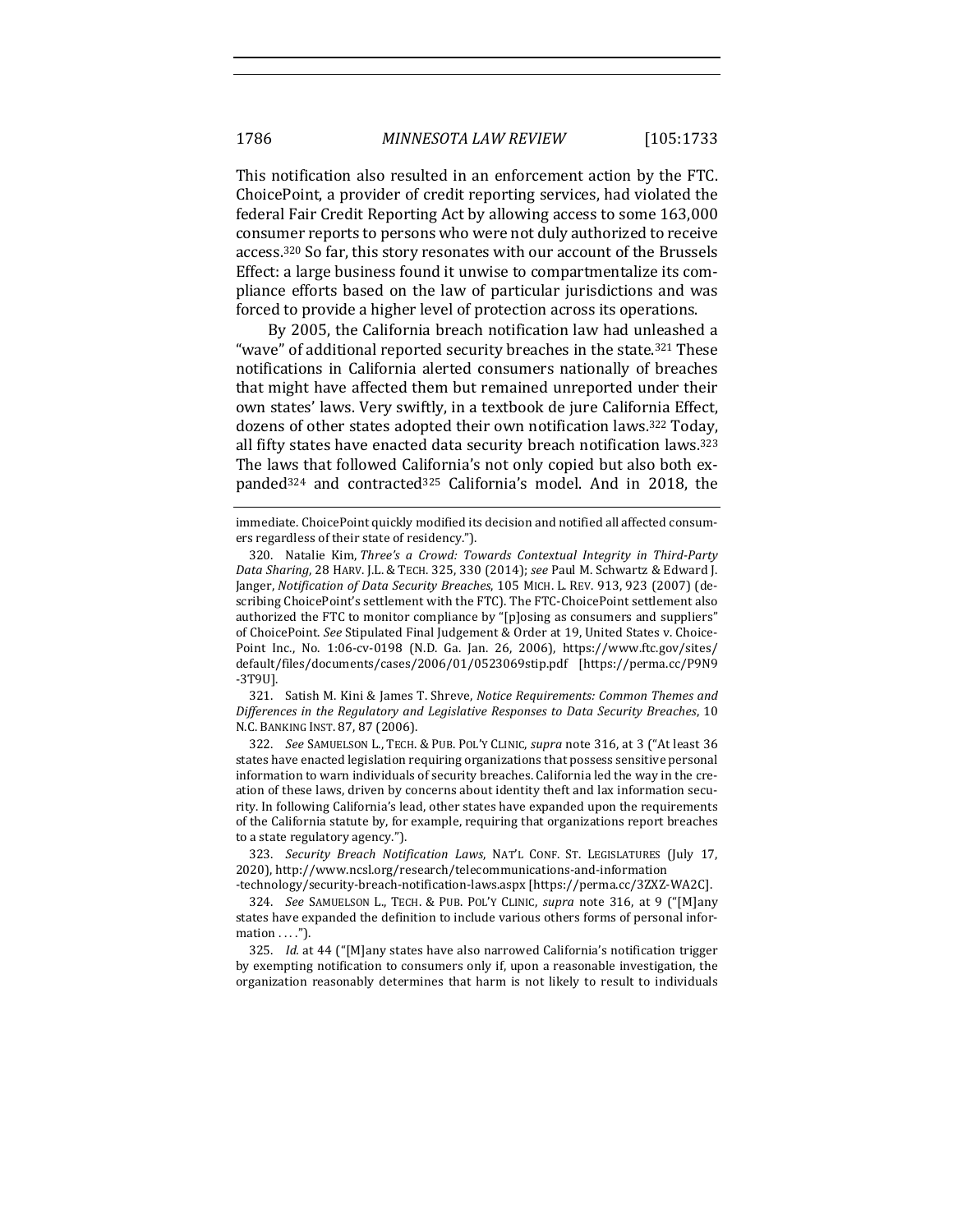GDPR introduced security breach notification into European law, explicitly borrowing from California's innovation.<sup>326</sup>

This history of following California law lays the groundwork for states to imitate the CCPA. And California may be seen as an expert jurisdiction on digital data policy for other reasons. If a state legislature is going to copy another state and wants to strike a balance between individual rights and business needs, California law represents an appealingly pre-packaged compromise from the state that houses both a generally pro-consumer electorate and Silicon Valley industry.

Second, we believe states may be copying California because they presume that the CCPA will create a Brussels Effect of de facto compliance, originating in California. This is probably part of what caused the copycat data breach notification statutes. Lawmakers in other states should anticipate that companies are less likely to oppose a bill if it tracks the contours of a California law that those businesses must obey already. Even though the CCPA protects only California residents, companies may find it difficult to partition that data or may calculate the cost is low enough to extend their compliance infrastructure to consumers in other states. This makes those companies with exposure to the CCPA, but not to the GDPR, less likely to fight a local law that mimics the CCPA.

Third, compared to the GDPR, the CCPA is a better legal meme for U.S. legislators.<sup>327</sup> The GDPR contains 99 articles and 173 recitals, and it harnesses an existing complex regulatory system against the backdrop of European court decisions and constitutional doctrine. The GDPR is long, complicated, and foreign.<sup>328</sup> The CCPA's relative brevity and simplicity, however, likely make it more appealing to state legislatures. A state could only "copy" the GDPR after condensing it and transposing it into an American legal setting. A state can copy the CCPA simply by cutting and pasting.

Fourth, while not directly catalyzing U.S. privacy law, the GDPR continues to play an important role. For the most part the GDPR has not had a (de jure) "California Effect" on the U.S. federal government or U.S. states, but it has had a (de facto) "Brussels Effect" on companies

whose information is compromised by the breach. Vermont requires that, if an organization makes such a determination, the organization must provide notice and an explanation to the Attorney General or to the applicable department of banking, insurance, securities and health care administration.").

<sup>326.</sup> *See* GDPR, *supra* note 7, art. 33 ("Notification of a personal data breach to the supervisory authority.").

<sup>327.</sup> We thank Christina Mulligan for this insightful characterization.

<sup>328.</sup> *See supra* note 73 and accompanying text.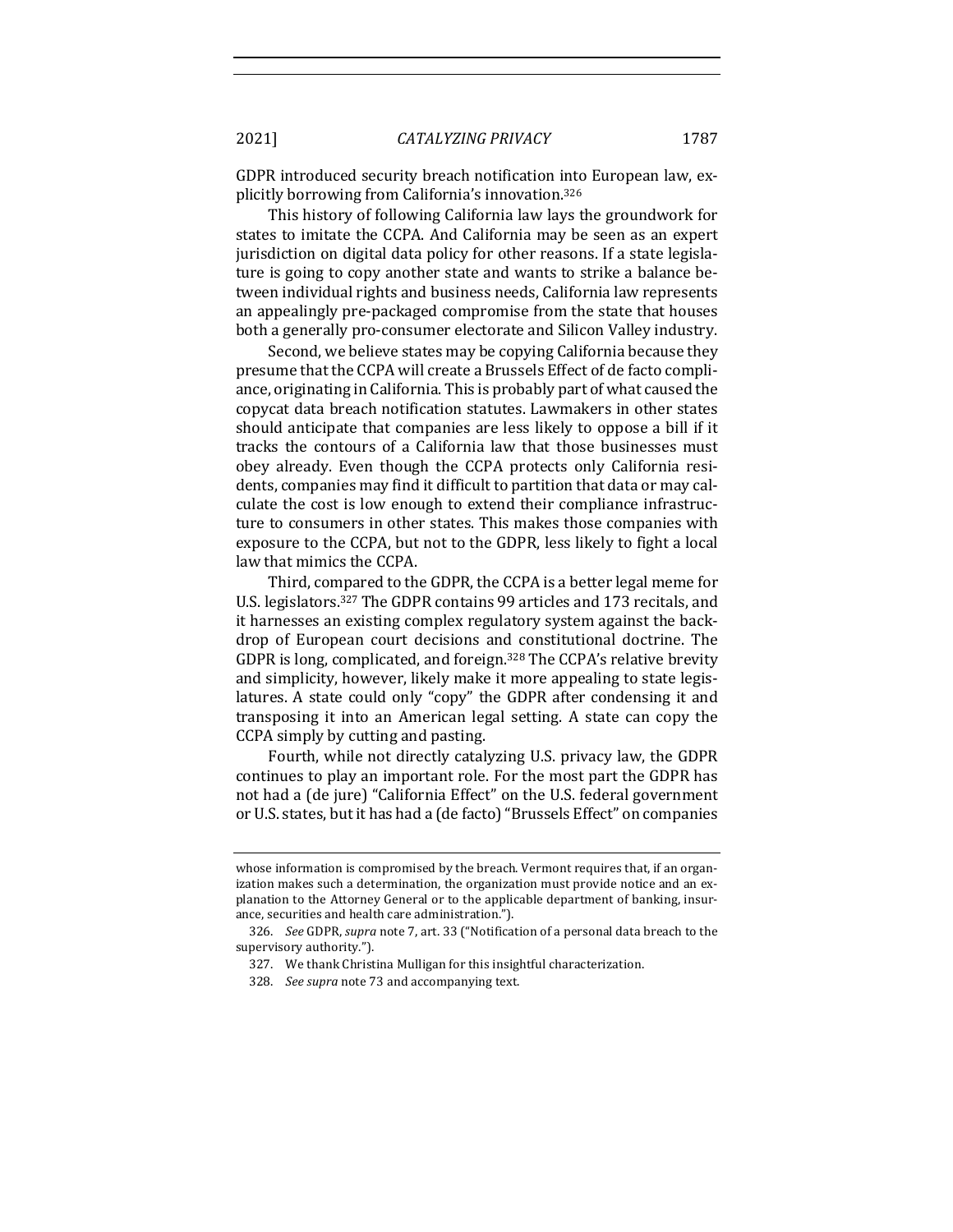operating in U.S. jurisdictions. This may lower the resistance of global companies to both state and U.S. data privacy law. While many of the companies most affected by the GDPR were already shouldering regulatory costs under the prior Data Protection Directive, the GDPR has heavier obligations, more explicit extraterritorial reach, and more severe penalties, all of which have dramatically increased corporate investment in GDPR compliance over the levels under the Directive.

A clear example of this dynamic is the proposed Washington Privacy Act, which has twice come relatively close to passage only to fail late in the process.<sup>329</sup> This bill had more similarities with the GDPR than other state legislation.<sup>330</sup> It used GDPR terminology such as "controller" and "processor."331 It would have established "GDPR lite" requirements for notice, access, correction, deletion, and restriction of processing requirements, and would have imported aspects of the EU concept of lawful processing.<sup>332</sup> Unlike other proposed state laws, the Washington bill included privacy risk assessments, another idea borrowed from the GDPR.<sup>333</sup> It even drew on the GDPR's limitations on automated decision-making.<sup>334</sup>

The key to understanding why the Washington proposal borrowed so many elements of the GDPR may be one of the state's largest companies: Microsoft.<sup>335</sup> Microsoft has declared that it complies with

333. *Compare id.* § 8(4) ("The controller must make the risk assessment available to the attorney general upon request. Risk assessments are confidential and exempt from public inspection and copying."), with GDPR, *supra* note 7, art. 35 ¶ 7 ("Data protection impact assessment.").

334. Washington Privacy Act, H.R. 5376, 66th Leg., Reg. Sess. §§ 6(7), (14)(1) (Wash. 2019) ("A consumer must not be subject to a decision based solely on profiling which produces legal effects concerning such consumer or similarly significantly affects the consumer ... Controllers using facial recognition for profiling must employ meaningful human review prior to making final decisions based on such profiling where such final decisions produce legal effects concerning consumers or similarly significant effects concerning consumers.").

335. *Microsoft Corporation (MSFT)*, YAHOO FIN. (Jan. 17, 2021), https://finance .yahoo.com/quote/MSFT/ [https://perma.cc/K68U-3STV] (showing Microsoft's market capitalization as of January 17, 2021, as \$1.608 trillion).

<sup>329.</sup> S. 5376, 66th Leg., Reg. Sess. (Wash. 2019).

<sup>330.</sup> *Id.*

<sup>331.</sup> *See generally id.*; GDPR, *supra* note 7, art. 33 (using the terms "controller" and "processor").

<sup>332.</sup> Wash. S. 5376 § 7 (requiring controllers to provides consumers a privacy notice that includes: the categories of personal data collected, purposes for which that data is used, rights that consumers may exercise, categories of personal data shared with third parties, and whether it sells personal data to data brokers).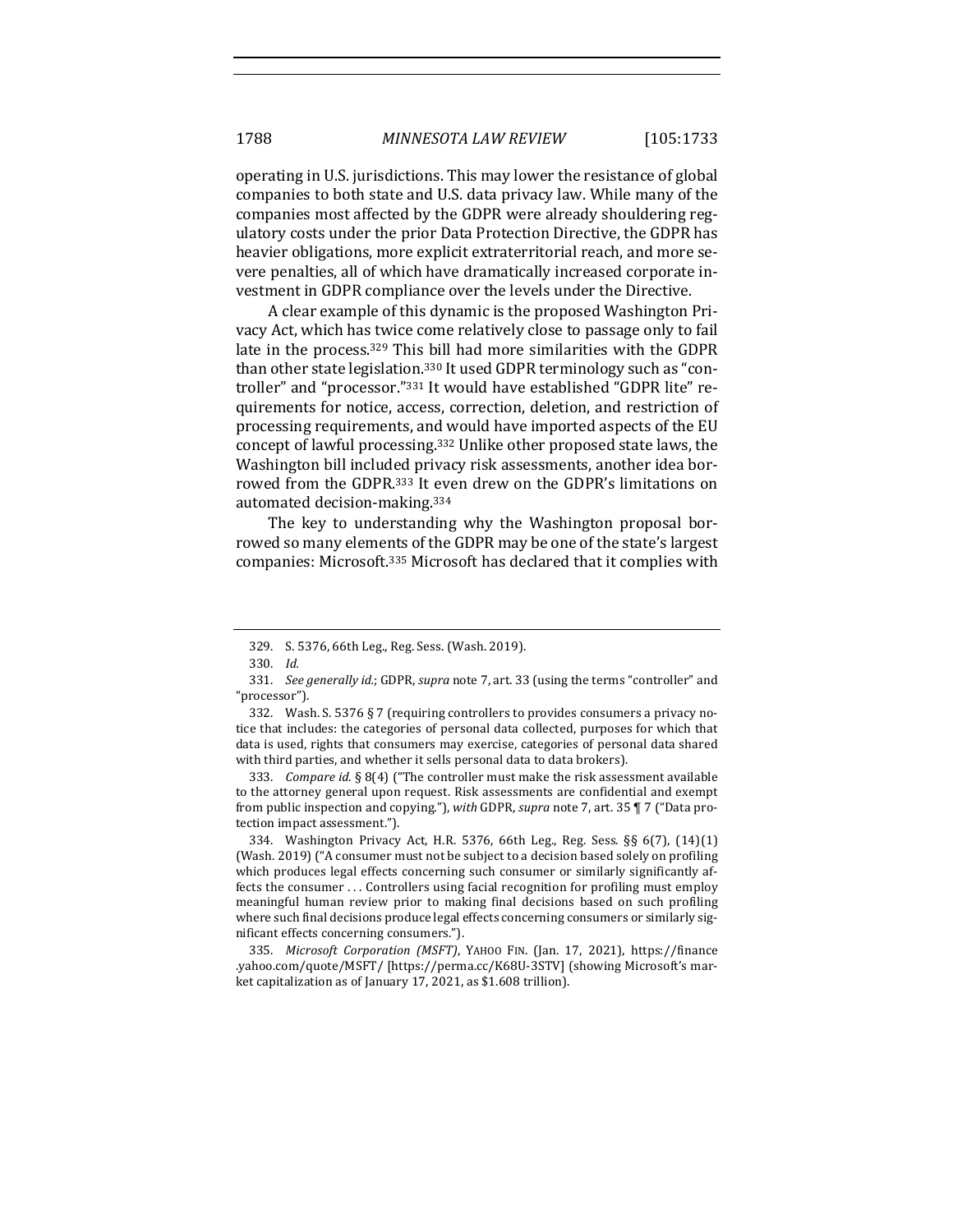the GDPR worldwide.<sup>336</sup> With over 451,000 employees in the state, the company has a significant voice in Washington.<sup>337</sup> The company actively promoted adoption of the Washington statute; Microsoft President Brad Smith described it as "build[ing] on the best aspects of approaches elsewhere."338 In introducing the bill, Washington Chief Privacy Officer Alex Alben tellingly explained that "companies that already comply with Europe's General Data Protection Regulation ... shouldn't have a hard time complying with the proposed law in Washington."339

The Brussels Effect on Microsoft may thus be driving it to push for state privacy legislation that more closely maps on to the GDPR and therefore does not raise regulatory costs for Microsoft—but may raise regulatory costs for non-GDPR-compliant local competitors. Microsoft also gains by assuring users that their information is well-protected, with legal sanctions for failures.

After sailing through the state senate by a vote of  $46-1,340$  the Washington bill foundered amid controversy in 2019. After portions of the original legislation were stripped out, the state ACLU and

337. Monica Nickelsburg, *Amazon Surpasses Microsoft in Number of Seattle Region Employees Amid Big Growth Plans Across US*, GEEKWIRE (Sept. 9, 2019), https://www .geekwire.com/2019/amazon-surpasses-microsoft-number-seattle-region -employees-amid-big-growth-plans-across-us [https://perma.cc/6RZT-AG7L].

338. Brad Smith, *Next Generation Washington: Our Priorities for 2019*, MICROSOFT ON ISSUES (Feb. 11, 2019), https://blogs.microsoft.com/on-the-issues/2019/02/11/ next-generation-washington-our-priorities-for-2019 [https://perma.cc/M3MR -VZEM]; Wendy Davis, Microsoft Endorses Washington State Proposed Privacy Bill, MEDIAPOST: DIGIT. NEWS DAILY (Feb. 11, 2019), https://www.mediapost.com/ publications/article/331814/microsoft-endorses-washington-state-proposed-priva .html [https://perma.cc/H36D-C7HJ].

339. Monica Nickelsburg, *Washington State Considers New Privacy Law To Regulate Data Collection and Facial Recognition Tech*, GEEKWIRE (Jan. 22, 2019), https://www .geekwire.com/2019/washington-state-considers-new-privacy-law-regulate-data -collection-facial-recognition-tech [https://perma.cc/JRL5-6ZJZ] (paraphrasing Alben's remarks).

340. *Senate Passes Carlyle's Washington Privacy Act*, WASH. SENATE DEMOCRATS (Feb. 14, 2020), https://senatedemocrats.wa.gov/carlyle/2020/02/14/senate-passes -carlyles-washington-privacy-act [https://perma.cc/TY6U-57MX].

<sup>336.</sup> Julie Brill, *Microsoft's Commitment to GDPR*, Privacy and Putting Customers in *Control of Their Own Data*, MICROSOFT ON ISSUES (May 21, 2018), https://blogs .microsoft.com/on-the-issues/2018/05/21/microsofts-commitment-to-gdpr-privacy -and-putting-customers-in-control-of-their-own-data [https://perma.cc/P5D2-TZZ8] ("That's why today we are announcing that we will extend the rights that are at the heart of GDPR to all of our consumer customers worldwide. Known as Data Subject Rights, they include the right to know what data we collect about you, to correct that data, to delete it and even to take it somewhere else.").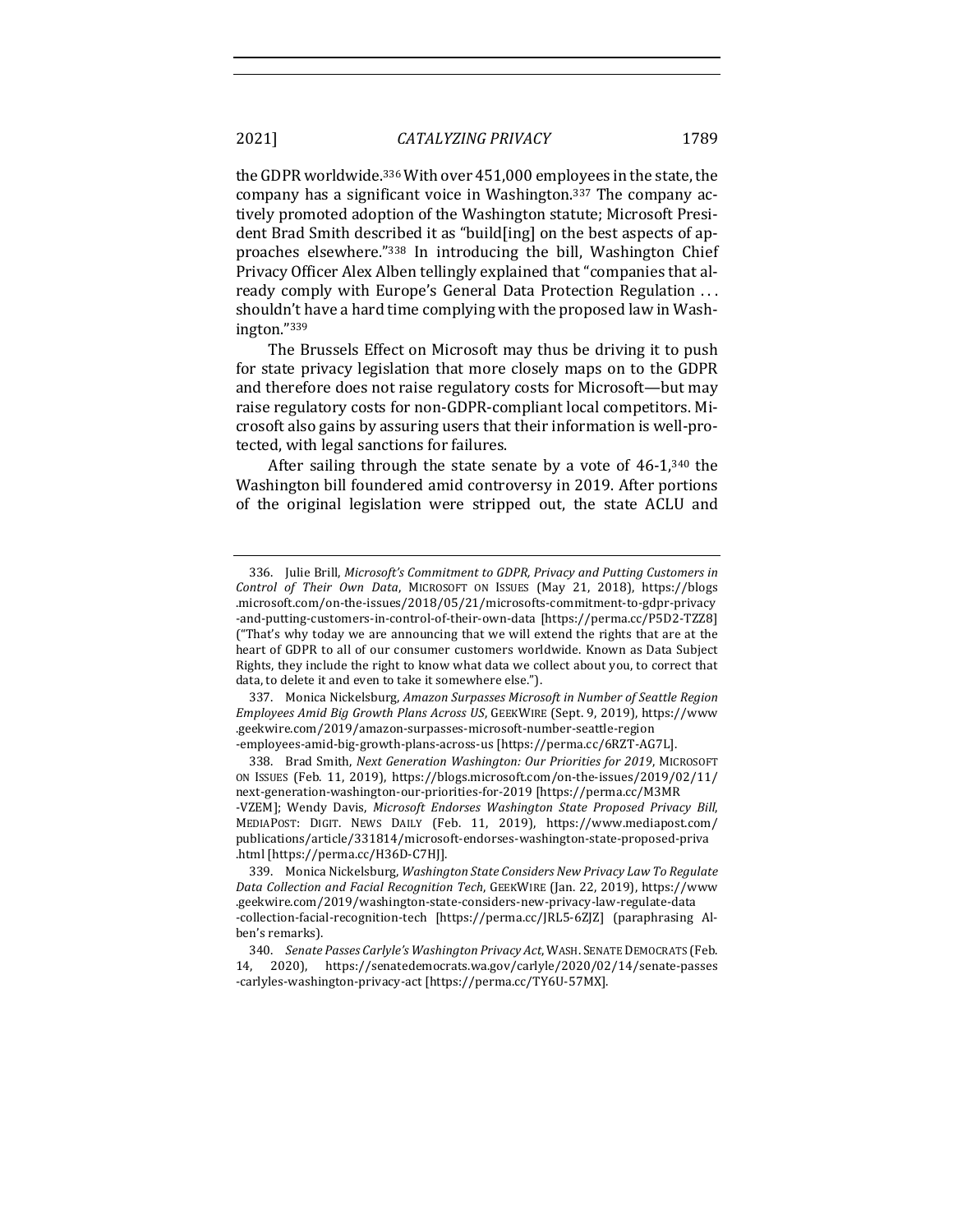consumer advocacy organizations opposed the bill as too weak.<sup>341</sup> Critics objected that the bill's departure from elements of the GDPR, especially in its enforcement mechanisms, would make it ineffective; they also complained that industry lobbyists had too much influence over a legislative process they considered opaque.<sup>342</sup> After working to mend fences with privacy advocates and expand industry support, the bill's sponsors reintroduced it in 2020, with most of the same core features, but again fell short at the end of the legislative session.<sup>343</sup> Microsoft's chief privacy officer, former FTC commissioner Julie Brill, 344 has signaled that the company will continue to support legislation modeled at least loosely on the GDPR, declaring, "We believe privacy is a fundamental human right."345

This story of the Washington Privacy Act displays the GDPR's Brussels Effect in action. But again, it also underscores the power of individual or corporate norm entrepreneurs. A global company that already complies with the GDPR has good reason to want to impose costs on its competitors while publicly promoting stronger privacy rights for its users and thus enhancing their trust in that company. In addition, Brill, a former FTC commissioner who was well regarded among privacy advocates, appears to be driving the agenda and bringing in compliance norms from a U.S. government agency.

342. Ropek, *supra* note 255.

343. Lucas Ropek, *Washington Privacy Law Once Again Fails To Materialize*, GOV. TECH. (Mar. 13, 2020), https://www.govtech.com/policy/Washington-Privacy-Law -Once-Again-Fails-to-Materialize.html [https://perma.cc/JC9N-UC2G].

344. *Former Commissioners*, FED. TRADE COMM'N, https://www.ftc.gov/about-ftc/ biographies/former-commissioners [https://perma.cc/5F66-ZGDJ].

<sup>341.</sup> *Coalition Letter in Opposition to SB 5378*, ACLU WASH. (Apr. 16, 2019), https:// www.aclu-wa.org/docs/coalition-letter-opposition-sb-5376 [https://perma.cc/ 5UVT-8T23]; Washington State Privacy Bill Fails To Advance; Consumer Reports Says *Weak Bill Did Not Provide Meaningful Protections*, CONSUMER REPS. ADVOC. (Apr. 18, 2019), https://advocacy.consumerreports.org/press\_release/washington-state -privacy-bill-fails-to-advance-consumer-reports-says-weak-bill-did-not-provide -meaningful-protections [https://perma.cc/V6WS-AMH8]; see also Lucas Ropek, Why *Did Washington State's Privacy Legislation Collapse?*, GOV. TECH. (Apr. 19, 2019), https://www.govtech.com/policy/Why-Did-Washington-States-Privacy-Legislation -Collapse.html [https://perma.cc/L6RK-C67U].

<sup>345.</sup> *See* Julie Brill, *The New Washington Privacy Act Raises the Bar for Privacy in the United States*, MICROSOFT ON ISSUES (Jan. 24, 2020), https://blogs.microsoft.com/ on-the-issues/2020/01/24/washington-privacy-act-protection [https://perma.cc/ NA9L-VMAU]; Julie Brill, *Our Support for Meaningful Privacy Protection Through the* Washington Privacy Act, MICROSOFT ON ISSUES (Apr. 29, 2019), https://blogs.microsoft .com/on-the-issues/2019/04/29/our-support-for-meaningful-privacy-protection -through-the-washington-privacy-act [https://perma.cc/3TWA-GHYD].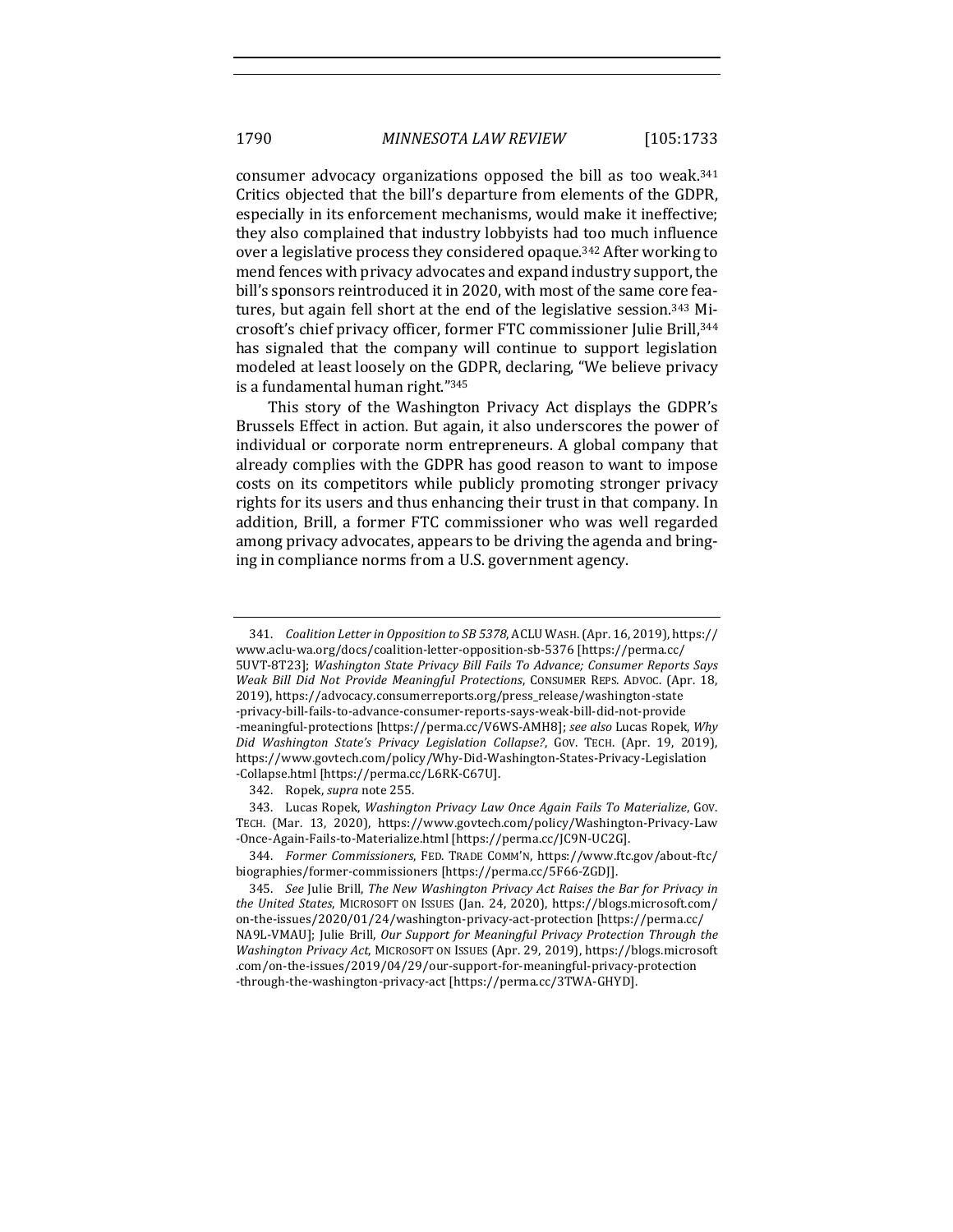Finally, the GDPR may be playing an important framing role in policy discussions, acting to rhetorically normalize and ground current conversations around data privacy. The publicity accompanying the advent of the GDPR may have stoked American public interest in data privacy. The GDPR may be leading U.S. citizens—including the North Dakota legislator mentioned above<sup>346</sup>—to wonder why EU persons get stronger privacy rights than Americans, and to question the longstanding narrative that imposing digital privacy regulation will break the Internet or otherwise kill innovation.<sup>347</sup>

Some may doubt the sincerity of California as a privacy regulator. Data protection rules, critics will observe, encumber some of its leading corporations. They may assume that these corporations will hobble any real regulatory enforcement by the state. But California's economy is far bigger than Silicon Valley alone. Of course, diffuse voices fare poorly against actors with concentrated interests, as Mancur Olson observed.<sup>348</sup> But Mary Stone Ross, Alastair MacTaggart, and others demonstrated that California's initiative process could be leveraged to tap into a widely shared desire to protect privacy that could overcome even concentrated industry opposition. Indeed, MacTaggart and his organization led the successful campaign to pass CCPA revisions by ballot measure.<sup>349</sup> This time, however, Mary Stone Ross opposed the ballot measure, arguing that "the initiative would roll

<sup>346.</sup> *See supra* note 244 and accompanying text.

<sup>347.</sup> For a description of the role of privacy law in the rise of U.S. Internet companies, see Anupam Chander, *How Law Made Silicon Valley*, 63 EMORY L.J. 639, 642 (2014), which states that "legal innovations in the 1990s that reduced liability concerns for Internet intermediaries, coupled with low privacy protections, created a legal ecosystem that proved fertile for the new enterprises of what came to be known as Web 2.0."

<sup>348.</sup> MANCUR OLSON, THE LOGIC OF COLLECTIVE ACTION: PUBLIC GOODS AND THE THEORY OF GROUPS 2 (1965) ("[U]nless the number of individuals in a group is quite small, or unless there is coercion or some other special device to make individuals act in their common interest, rational, self-interested individuals will not act to achieve their common or group interests.").

<sup>349.</sup> See Allison Grande, *What's at Stake as Calif. Privacy Law Revamp Goes to Vot*ers, LAW360 (Oct. 23, 2020, 9:12 PM), https://www.law360.com/articles/1313938/ what-s-at-stake-as-calif-privacy-law-revamp-goes-to-voters [https://perma.cc/RBL8 -[NAK]; Sidney Fussell, *One Clear Message from Voters This Election? More Privacy*, WIRED (Nov. 4, 2020, 8:26 PM), https://www.wired.com/story/one-clear-message -voters-election-more-privacy [https://perma.cc/7N4A-RE3E].

For the full text of the California Privacy Rights and Enforcement Act of 2020, see *The California Privacy Rights Act of 2020, CAL. DEP'T JUST. (Nov. 4, 2020), https://oag* .ca.gov/system/files/initiatives/pdfs/19-0021A1%20%28Consumer%20Privacy% 20-%20Version%203%29\_1.pdf [https://perma.cc/CWP9-C85F].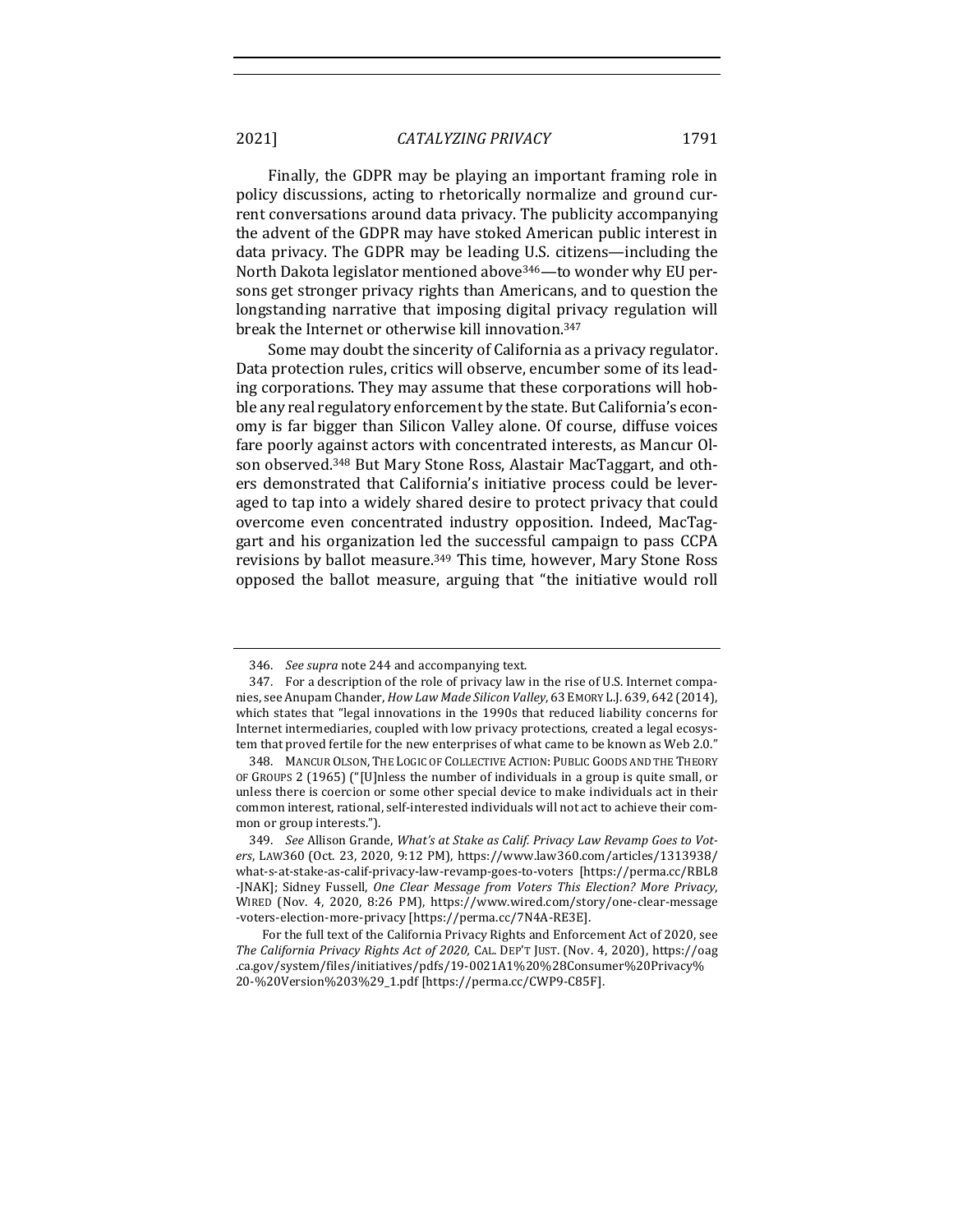back the CCPA's protections and weaken core definitions of the law, while making the biggest companies even more powerful."350

Vogel argues that the California Effect requires that "nonstate actors in rich and powerful political jurisdictions prefer stronger regulatory standards."351 Content-based industries based in Los Angeles have long complained that Silicon Valley enterprises are insufficiently attentive to intellectual property claims. The CCPA's principal authors<sup>352</sup> both represent districts bordering Los Angeles.<sup>353</sup> Many Silicon Valley enterprises themselves support data privacy law, though some suggest that the support is a strategic effort to undermine California's privacy law with a weaker, preemptive federal law.<sup>354</sup> There is a reason for responsible Silicon Valley enterprises to embrace privacy law. Silicon Valley enterprises depend on users' confidence that revealing more and more of themselves to their electronic assistants will not create privacy risks. Companies that violate that trust undermine trust for other companies as well.<sup>355</sup> Ultimately, whether Californians or those outside the state trust the state's privacy regulators will depend on their performance.<sup>356</sup>

There are many more individual norm entrepreneurs at work here in the spread of the CCPA to other states, and the federal response to it, than we have thus far allowed. As mentioned above, the Uniform Law Commission's new project to draft model state legislation represents one of the most formal such networks: commissioners from every state consciously seek to replicate successful innovations across state boundaries in a uniform way. Individual federal

353. Chau represents the 49th Assembly District and Hertzberg represents the 18th Senate District. ED CHAU, https://a49.asmdc.org [https://perma.cc/NBG3-GUY9]; SENATOR ROBERT HERTZBERG, https://sd18.senate.ca.gov [https://perma.cc/Q4SK -9DYQ].

354. Russell Brandom, *Tim Cook Wants a Federal Privacy Law—but So Do Facebook* and Google, VERGE (Oct. 24, 2018, 4:12 PM), https://www.theverge.com/2018/10/24/ 18018686/tim-cook-apple-privacy-law-facebook-google-gdpr [https://perma.cc/ QDP5-3NH5].

355. See Ari Ezra Waldman, Privacy as Trust: Sharing Personal Information in a Networked World, 69 U. MIA. L. REV. 559, 598 (2015); see also Balkin, supra note 137; Richards & Hartzog, *supra* note 284, at 435.

356. *Cf.* Ann E. Carlson, Regulatory Capacity and State Environmental Leadership: California's Climate Policy, 24 FORDHAM ENV'T L. REV. 63, 65-66 (2012) (describing success of California's environmental policy agency).

<sup>350.</sup> Grande, *supra* note 349.

<sup>351.</sup> VOGEL, *supra* note 45, at 268.

<sup>352.</sup> Assemblymember Ed Chau and Senator Robert Hertzberg introduced the CCPA. Issie Lapowsky, *California Unanimously Passes Historic Privacy Bill*, WIRED (June 28, 2018, 5:57 PM), https://www.wired.com/story/california-unanimously-passes -historic-privacy-bill [https://perma.cc/LPW2-CW6B].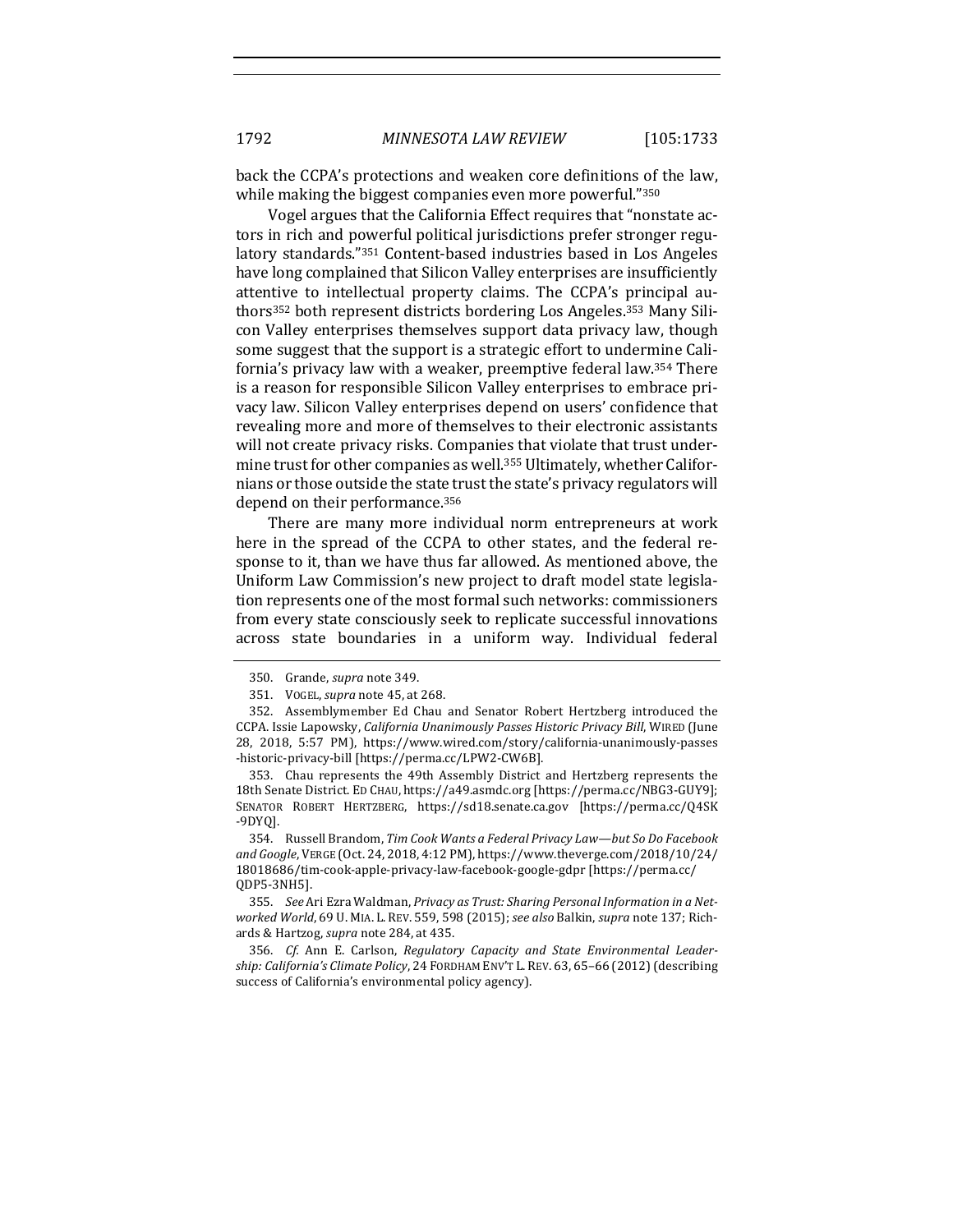representatives are catalysts for change. Senator Wyden, for example, has been a privacy advocate for years and may be taking advantage of current dynamics to push for changes to federal law.<sup>357</sup> Civil society groups such as the Center for Democracy and Technology have proposed discussion legislation in hopes of influencing the federal debate.<sup>358</sup> The North Dakota legislator who watched a GDPR documentary, too, can be characterized as a norm entrepreneur. David Hoffman at Intel Corporation, characterized as a longtime "industry leader on privacy," developed a draft federal proposal that Intel released for comments.<sup>359</sup> These stories likely represent the tip of a very large iceberg of individuals and knowledge networks working to harness existing forces to propagate new law.

This suggests the early growth of what we call "catalysis networks." Paul Schwartz has noted the existence of "harmonization networks" (a term coined by Anne-Marie Slaughter) in privacy law—networks of "regulators in different countries [who] work together to harmonize or otherwise adjust different kinds of domestic law."360 What we are seeing here is not solely attempts by various actors to harmonize U.S. and EU law on the ground (although it is certainly in the interest of global companies to minimize disparities). We predict that we are seeing the emergence of both individuals and networks taking advantage of the moment to drive both broader geographic coverage and perhaps new forms of law.

In one version of this story, the CCPA becomes not just a catalyst but a floor of protection nationwide. There are certainly plenty of reasons to believe this might be the case. That said, we turn now to several potential limits on Californian catalysis.

#### D. CONSTRAINTS ON CALIFORNIAN CATALYSIS

There are at least three possible constraints on the nationwide spread of CCPA-like privacy law. First, the complex relationship between state and federal sovereignty in the U.S. constitutional order interacts substantially with the ability of state laws like the CCPA to operate or spread nationally. Both the dormant commerce clause and

<sup>357.</sup> *See Sara Morrison, The Year We Gave Up on Privacy, Vox (Dec. 23, 2020, 8:00* AM), https://www.vox.com/recode/22189727/2020-pandemic-ruined-digital -privacy; Kerry, *supra* note 266.

<sup>358.</sup> *CDT's Privacy Legislation*, CTR. FOR DEMOCRACY & TECH., https://cdt.org/ campaign/federal-privacy-legislation [https://perma.cc/4AZG-K8EF].

<sup>359.</sup> Kerry, *supra* note 266.

<sup>360.</sup> Paul M. Schwartz, *The EU-U.S. Privacy Collision: A Turn to Institutions and Procedures*, 126 HARV. L. REV. 1966, 1967 (2013).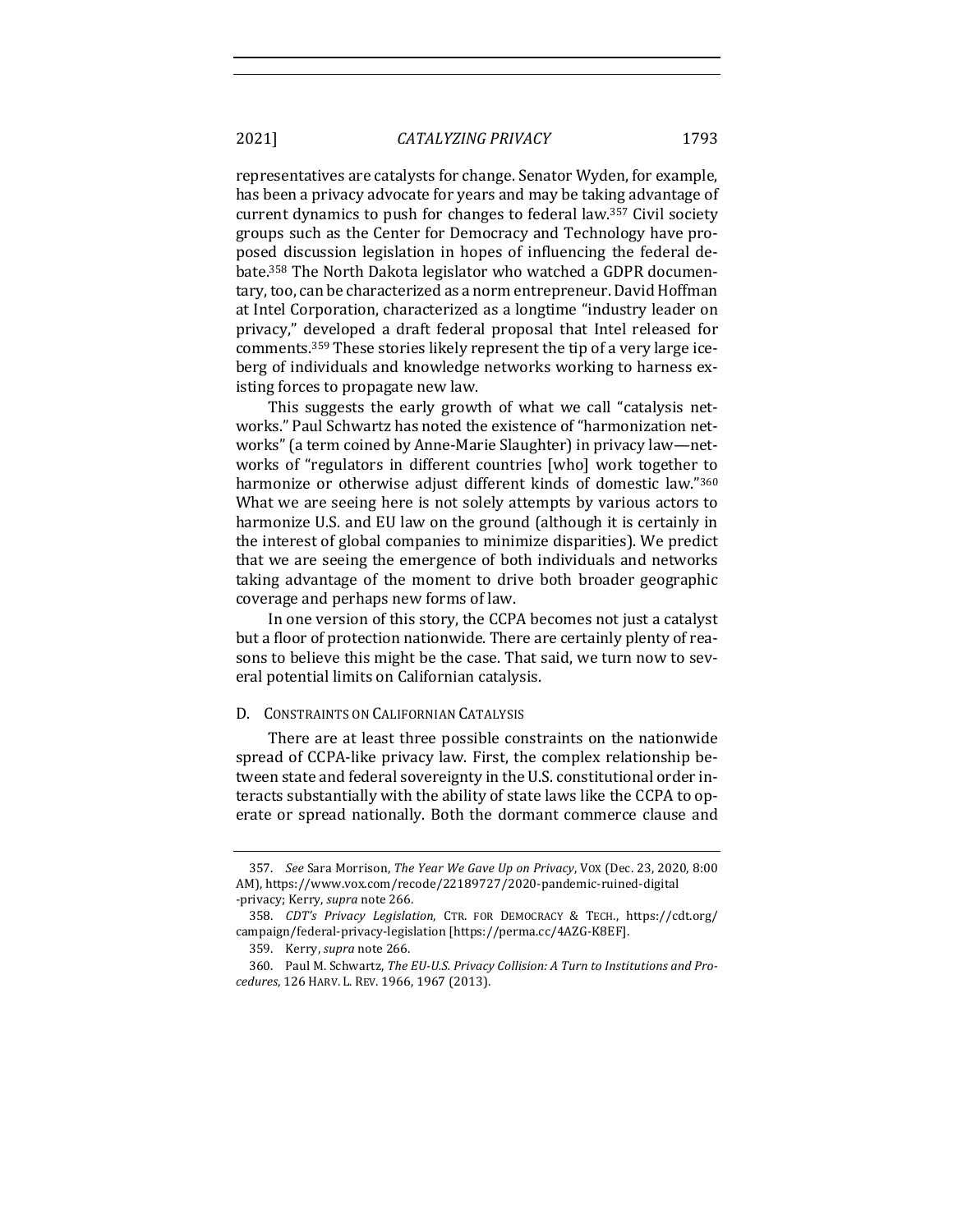potential federal preemption of state law could limit the reach of state law and the catalytic effect of the CCPA.<sup>361</sup> Second, while it is beyond the scope of this Article to address these arguments at length, recent First Amendment doctrine may create problems for the CCPA and similar laws.<sup>362</sup> Finally, we note the possibility that new models, notably including "trust" or "fiduciary" concepts, may take root and out-race both the GDPR and the CCPA to become the dominant catalyst for new privacy law.

#### 1. The Dormant Commerce Clause

Because Internet regulation inevitably spills over jurisdictional lines, the dormant commerce clause plays an important role in disciplining any individual state's Internet regulation. As the Supreme Court has explained, "By prohibiting States from discriminating against or imposing excessive burdens on interstate commerce without congressional approval, [the dormant commerce clause] strikes at one of the chief evils that led to the adoption of the Constitution, namely, state tariffs and other laws that burdened interstate commerce."363

The dormant commerce clause imposes two separate conditions on regulatory spillovers: (1) the regulation at issue must not discriminate against interstate commerce,  $364$  and (2) it must not impose excessive burdens on interstate commerce.<sup>365</sup> The Supreme Court has offered a general principle: "Where [a] statute regulates even-handedly to effectuate a legitimate local public interest, and its effects on interstate commerce are only incidental, it will be upheld unless the burden imposed on such commerce is clearly excessive in relation to the putative local benefits."366

<sup>361.</sup> One of the authors of this Article has spoken to attorneys who are already planning to challenge the CCPA under the dormant commerce clause.

<sup>362.</sup> For an account of the ways that the First Amendment has limited U.S. privacy law, see Chander & Lê, *supra* note 137, at 516-22.

<sup>363.</sup> Comptroller of the Treasury v. Wynne, 135 S. Ct. 1787, 1794 (2015).

<sup>364.</sup> Dep't of Revenue v. Davis, 553 U.S. 328, 338 (2008) ("Under the ... protocol for dormant Commerce Clause analysis, we ask whether a challenged law discriminates against interstate commerce.").

<sup>365.</sup> *Id.* ("A discriminatory law is virtually per se invalid, and will survive only if it advances a legitimate local purpose that cannot be adequately served by reasonable nondiscriminatory alternatives." (citations omitted) (internal quotation marks omitted)).

<sup>366.</sup> Pike v. Bruce Church, Inc., 397 U.S. 137, 142 (1970). A finding that a statute is discriminatory could "be overcome by a showing that the State has no other means to advance a legitimate local purpose." United Haulers Ass'n v. Oneida-Herkimer Solid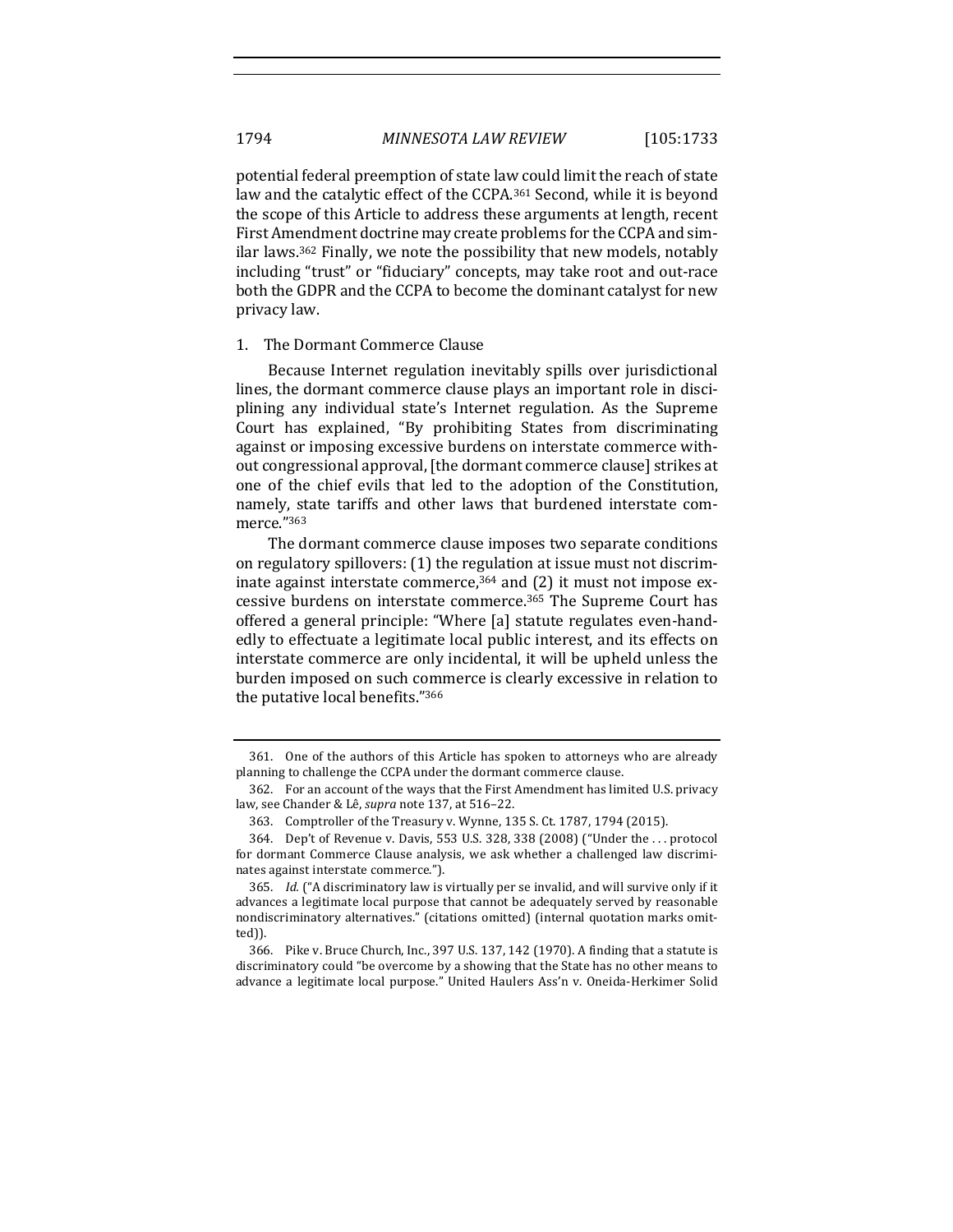Early cases challenging state Internet regulation on commerce clause grounds met with some success. Among the first was a 1997 decision in *American Library Ass'n v. Pataki*, overturning a New York statute that prohibited the transmission of obscene content to minors.<sup>367</sup> Into the early twenty-first century, a number of courts followed the lead of *Pataki* when evaluating similar statutes.<sup>368</sup> However, courts in other contexts have departed from *Pataki's* approach, upholding, for example, state anti-spam statutes against commerce clause challenges.<sup>369</sup> A California appeals court "reject[ed] *Pataki's* holding that any State regulation of Internet use violates the dormant commerce clause."370

A federal district court case from California seems particularly relevant. That case considered a dormant commerce clause challenge to an earlier California privacy law. In 2014, two Californians filed a class action against Omni Hotels, alleging a violation of the California Invasion of Privacy Act, a 1967 statute that makes it illegal to record a conversation without consent of both parties. Omni Hotels had set up its call center in Nebraska and complied fully with Nebraska law. Nebraska offered "an employer friendly law that exempts business from state wiretap statutes and gives employers the right to intercept, disclose and use e-mails in the ordinary course of business."371 Omni argued that practically speaking, to comply with California law, it would have to notify all callers to its customer service about the recording, not just Californians, and that this constituted a per se violation of the commerce clause.<sup>372</sup>

368. *See* ACLU v. Johnson, 194 F.3d 1149, 1161 (10th Cir. 1999); PSINet, Inc. v. Chapman, 362 F.3d 227 (4th Cir. 2004); Am. Booksellers Found. v. Dean, 342 F.3d 96, 104 (2d Cir. 2003); Se. Booksellers Ass'n v. McMaster, 282 F. Supp. 2d 389, 396 (D.S.C. 2003); Cyberspace Commc'ns, Inc. v. Engler, 142 F. Supp. 2d 827, 831 (E.D. Mich. 2001).

369. Washington v. Heckel, 24 P.3d 404, 413 (Wash. 2001); Ferguson v. Friendfinders, Inc., 115 Cal. Rptr. 2d 258, 268-69 (Ct. App. 2002).

370. *Ferguson*, 115 Cal. Rptr. 2d at 265.

371. Ades v. Omni Hotels Mgmt. Corp., 46 F. Supp. 3d 999, 1009-10 (C.D. Cal. 2014) (citation omitted).

372. *Id.* at 1012 ("Omni asserts that because the portability of mobile phone numbers makes it unfeasible to distinguish between Californian and non-Californian calls,

Waste Mgmt. Auth., 550 U.S. 330, 338 (2007) (citing Maine v. Taylor, 477 U.S. 131, 138 (1986)).

<sup>367.</sup> Am. Librs. Ass'n v. Pataki, 969 F. Supp. 160, 169 (S.D.N.Y. 1997) ("[T]he Internet is one of those areas of commerce that must be marked off as a national preserve to protect users from inconsistent legislation that, taken to its most extreme, could paralyze development of the Internet altogether."). For a critique of this decision, see Jack L. Goldsmith & Alan O. Sykes, *The Internet and the Dormant Commerce Clause*, 110 YALE L.J. 785, 786-87 (2001).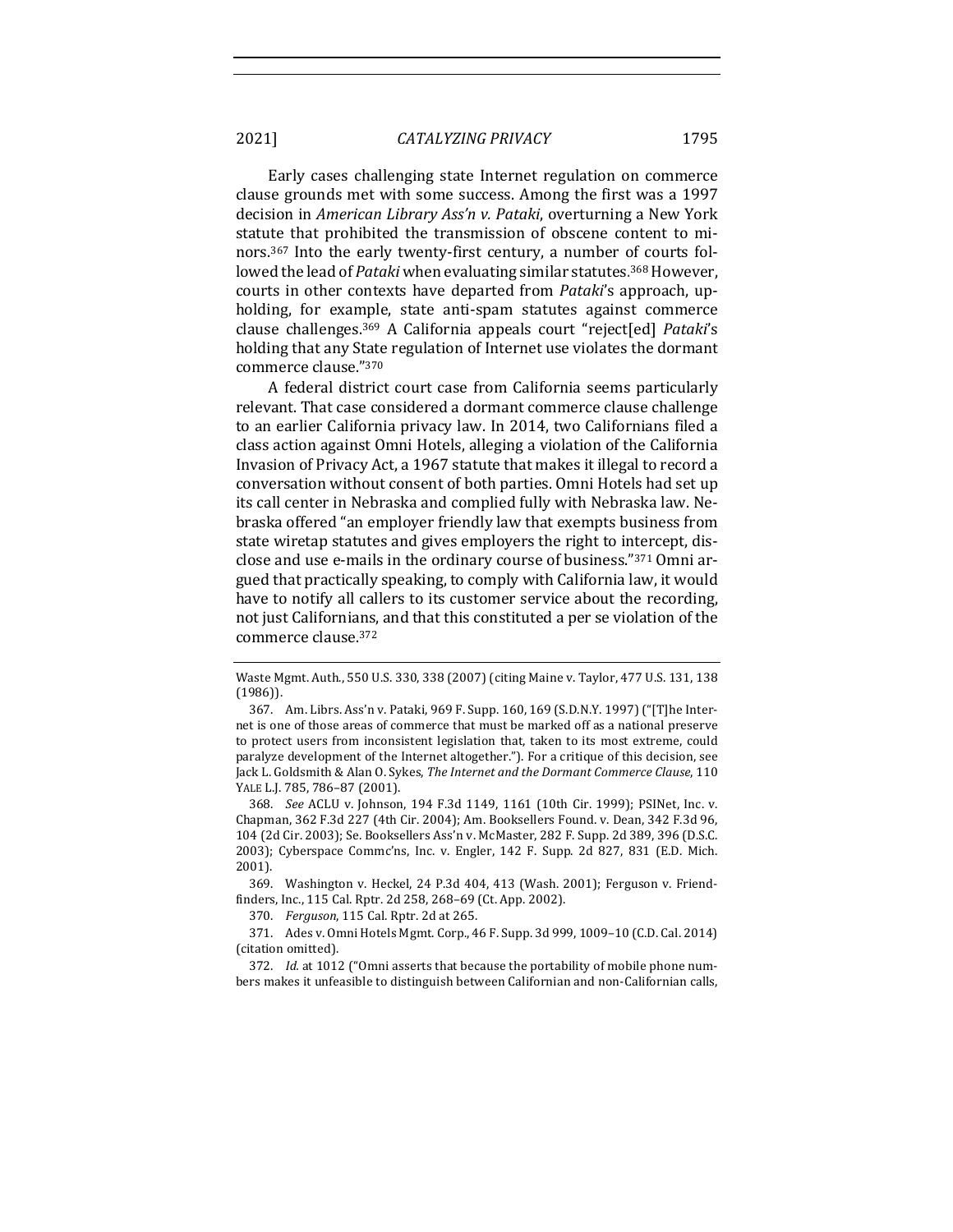The court decided that the California law did not discriminate against out-of-state providers and went on to consider whether the statute unduly burdened interstate commerce.<sup>373</sup> It concluded, "Overall, the Court finds that the interests of California in the privacy of its consumers would be affected more by the application of Nebraska law than Nebraska's pro-business interests would be affected by the application of California law."<sup>374</sup> If Omni had prevailed, then Nebraska would have, wittingly or not, created the ideal conditions for a privacy race to the bottom: locate your call center in Nebraska and ignore privacy laws in the other jurisdictions where your callers reside. The district court's ruling avoided that result.

The CCPA does not appear to facially discriminate against interstate commerce.<sup>375</sup> The statute is written broadly to cover all businesses that deal with the private information of California residents, regardless of where they are located. As long as the California attorney general does not enforce the law against foreign companies in a discriminatory fashion, the CCPA would likely survive at least this prong of the doctrine.

The more realistic potential basis for a challenge would be the contention that the CCPA poses an "excessive burden" on interstate commerce. While it is possible that enforcement of the CCPA would occur in a manner that leads to such an excessive burden, a federal court may well conclude that the important interests at stake justified the CCPA's reasonable interventions across state lines. While businesses will complain of heightened compliance costs (as Omni complained of the California recording law), California's interests in protecting its residents' privacy may well justify those additional costs (as the court concluded in the Omni litigation).<sup>376</sup> However, uncertainty may yet deter other states from following the CCPA's lead, at least until any commerce clause challenge is resolved.

compliance with  $\S 632.7$  would force Omni to warn all callers, even those from singleconsent states, that they could be recorded.").

<sup>373.</sup> *Id.*

<sup>374.</sup> *Id.*

<sup>375.</sup> As the Supreme Court has explained this aspect of dormant commerce clause doctrine, "'discrimination' simply means differential treatment of in-state and out-ofstate economic interests that benefits the former and burdens the latter." United Haulers Ass'n v. Oneida-Herkimer Solid Waste Mgmt. Auth., 550 U.S. 330, 338-39 (2007) (quoting Or. Waste Sys. v. Dep't of Env't Quality, 511 U.S. 93, 99 (1994)).

<sup>376.</sup> *Omni Hotels Mgmt. Corp.*, 46 F. Supp. 3d at 1015.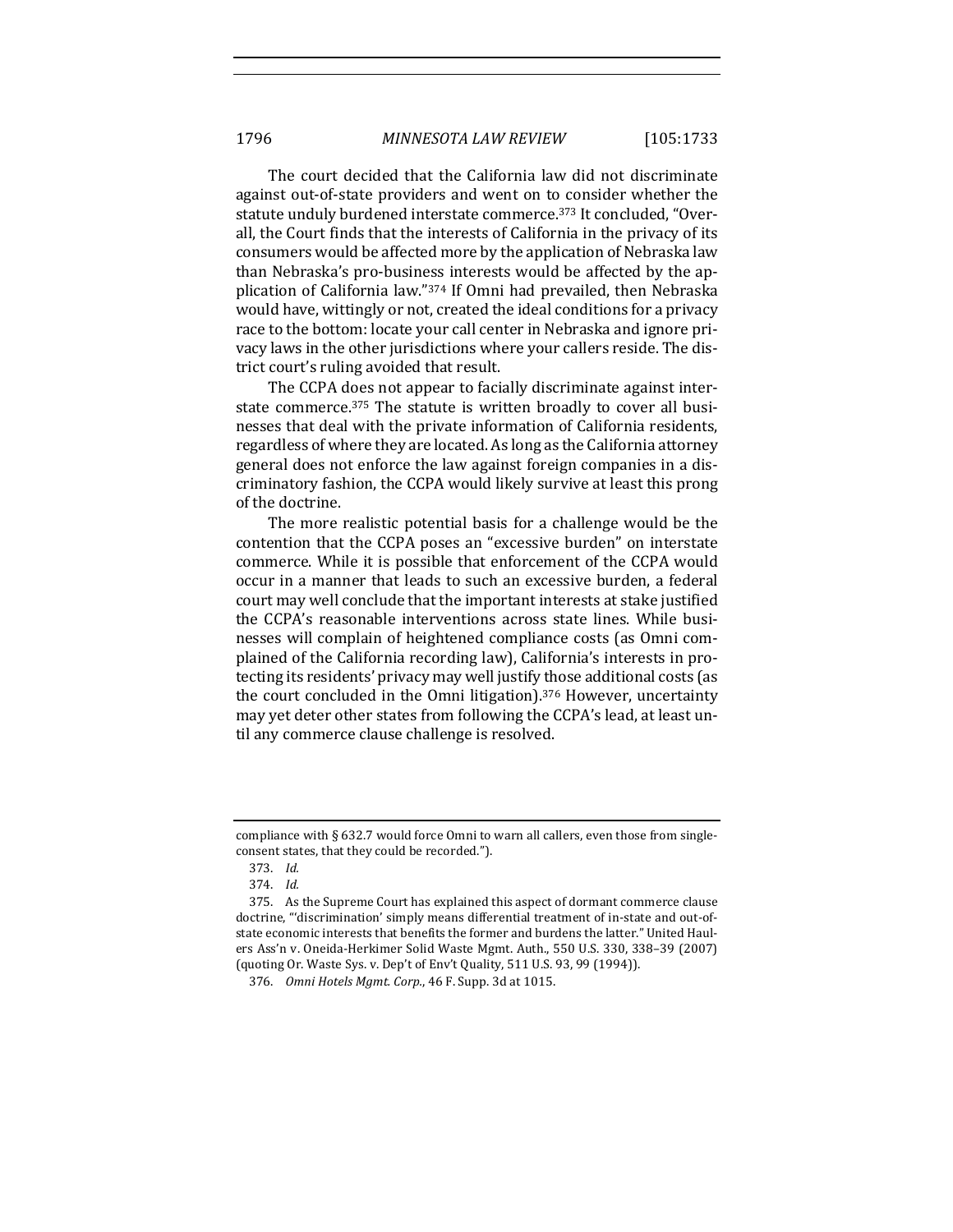#### 2. Preemption

The CCPA could face another federalism-based challenge to its catalytic effect on other states, coming not from the courts but from Congress. State laws may be preempted when compliance with both state and federal mandates is impossible, and thus the introduction of a comprehensive federal privacy law could lead to preemption of part or all of the CCPA.<sup>377</sup> In many domains, Congress has adopted federal statutes that explicitly preempt state law in the same area, thus establishing uniform national standards on a topic.<sup>378</sup> A new federal statute with an express preemption clause would unravel the CCPA and any potential imitators at the state level. The sudden support of many industry groups for federal privacy law is likely motivated by the desire for just this outcome.<sup>379</sup>

Who should regulate privacy in the United States? Should states regulate privacy, should the federal government, or should both? There are thoughtful arguments for federal preemption of stricter state regulation, but we conclude that, on balance, the federal government should establish a national minimum, not a national maximum, for data privacy. This is what William Buzbee has called "floor preemption," allowing a one-way ratchet for standards—upwards across the United States.<sup>380</sup> In fact, preemption may be the issue that kills proposed federal data privacy law, as powerful Californians and Democrats line up against the industry and Republicans. House Speaker Nancy Pelosi has vowed not to support any federal privacy law that provides fewer protections than the CCPA or indeed that preempts state law at all.<sup>381</sup> However, industry will be less interested in any federal law if it would not supersede the CCPA.

380. We borrow here the federal regulation framework set out by William Buzbee. William Buzbee, Asymmetrical Regulation: Risk, Preemption, and the Floor/Ceiling Dis*tinction*, 82 N.Y.U. L. REV. 1547, 1549 (2007).

381. Darius Tahir, *Pelosi Puts Privacy Marker Down*, POLITICO (Apr. 15. 2019. 10:00 AM), https://www.politico.com/newsletters/morning-ehealth/2019/04/15/ pelosi-puts-privacy-marker-down-424986 [https://perma.cc/GJ39-7J9J] ("'We 

<sup>377.</sup> *See* Fla. Lime & Avocado Growers, Inc. v. Paul, 373 U.S. 132, 142-43 (1963).

<sup>378.</sup> *See, e.g.*, 17 U.S.C. § 301 (federal preemption provision of the Copyright Act of 1976); 21 U.S.C. § 343-1 (preempting state law concerning food labeling); 29 U.S.C. § 1144 (federal preemption provision of ERISA). *See generally* S. Candice Hoke, *Preemption Pathologies and Civic Republican Values,* 71 B.U. L. REV. 685, 700 (1991).

<sup>379.</sup> Writing of this dynamic in other contexts, Roderick Hills Jr. explains this apparent contradiction: "[F]ederal regulation frequently results from lobbying efforts by industry interests that oppose regulation. The apparent paradox of this statement dissolves when one takes into account industry's desire for uniformity of regulation." Roderick M. Hills, Jr., *Against Preemption: How Federalism Can Improve the National Legislative Process*, 82 N.Y.U. L. REV. 1, 20 (2007).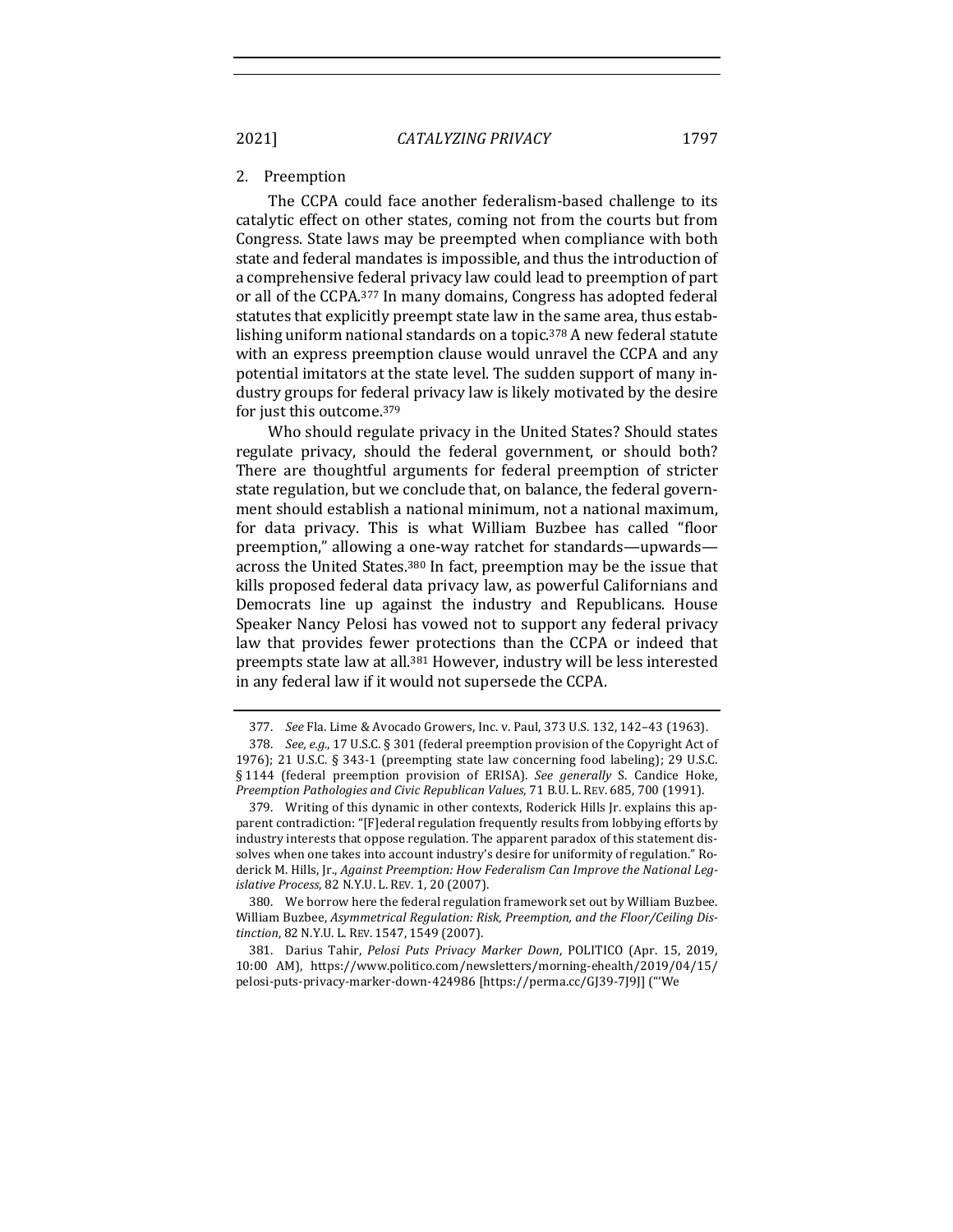There are virtues of a single national standard.<sup>382</sup> A national privacy law would establish uniformity across the region—rather than promising higher or lower protections depending on where a person is or where their data is processed or held.<sup>383</sup> It would facilitate data flows across state borders without requiring legal review of the laws of multiple jurisdictions. It would avoid the possibility of inconsistent mandates such as inconsistent notice requirements. Compliance costs likely would go down with only one legal standard.

But a federal preemption ceiling raises substantial concerns. It risks establishing a minimal level of privacy—one lower than that a state such as California could have demanded. Second, it may reduce existing enforcement capacity and expertise by sidelining state attorneys general who currently engage in significant enforcement of data privacy and data security law.<sup>384</sup> States have a long history of regulating privacy, much of it developed through the common law.<sup>385</sup> As Peter Swire has documented, existing federal privacy legislation generally serves as a regulatory floor, not a ceiling, including sector-specific preemption provisions adopted since the mid-1990s.<sup>386</sup> This reflects what Buzbee observes, that "[i]n most areas focused on regulation of risks ... such as discrimination and efforts to enhance public welfare through regulation of environmental, occupational, and product risks, the protective 'one way ratchet' of floor preemption  $\dots$  has been the

cannot accept anything—for example, the Republicans would want preemption of state law. Well, that's just not going to happen,' [Pelosi] said. 'We in California are not going to say, "You pass a law that weakens what we did in California." That won't happen.'").

<sup>382.</sup> See Schwartz, *supra* note 76, at 423-27; Patricia L. Bellia, *Federalization in Information Privacy Law*, 118 YALE L.J. 868, 890–99 (2009).

<sup>383.</sup> Bellia, *supra* note 382, at 897.

<sup>384.</sup> Citron, *supra* note 87, at 798-99 (observing important role of states in privacy protection). To avoid this problem, any federal preemption could expressly retain an enforcement role for state attorneys general. See Peter Swire, US Federal Privacy *Preemption Part 2: Examining Preemption Proposals*, IAPP (Jan. 10, 2019), https://iapp .org/news/a/us-federal-privacy-preemption-part-2-examining-preemption -proposals [https://perma.cc/KQS5-KUV4].

<sup>385.</sup> *See* William L. Prosser, *Privacy*, 48 CALIF. L. REV. 383, 386-87 (1960).

<sup>386.</sup> Peter Swire, US Federal Privacy Preemption Part 1: History of Federal Preemp*tion of Stricter State Laws*, IAPP (Jan. 9, 2019), https://iapp.org/news/a/us-federal -privacy-preemption-part-1-history-of-federal-preemption-of-stricter-state-laws [https://perma.cc/R3WR-KF8C]. Both HIPAA and GINA serve as floors for state regulation, not ceilings. See 45 C.F.R. §§ 160.203-.205 (2019) (HIPAA); Genetic Information Nondiscrimination Act of 2008, Pub. L. No. 110-233, § 2(5), 122 Stat. 881, 882-83. While the Fair Credit Reporting Act preempts some causes of action, it permits states to regulate identity theft. See Fair Credit Reporting Act, 15 U.S.C. § 1681t(a).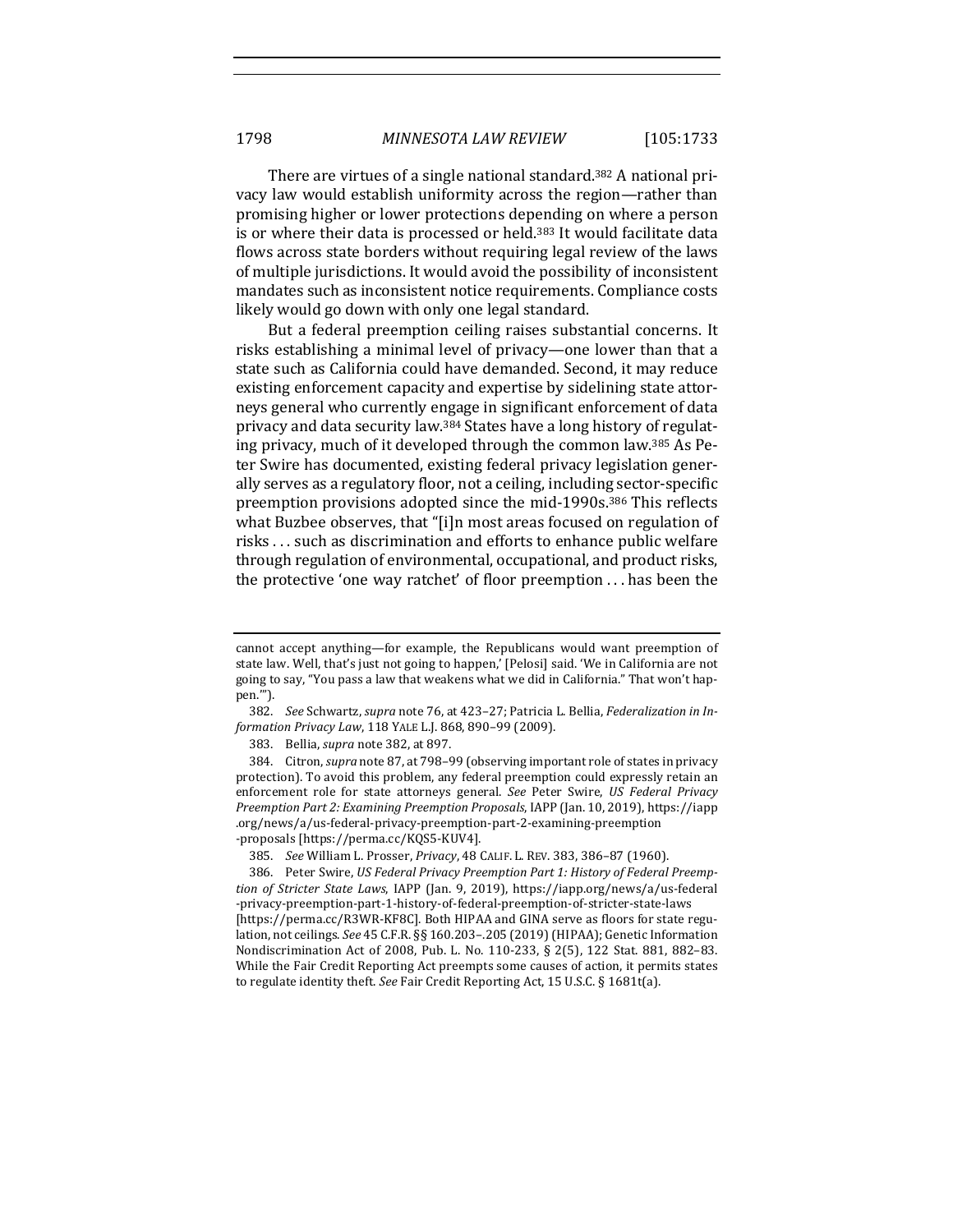legislative and regulatory norm."<sup>387</sup> Most importantly, a federal preemption ceiling risks losing the regulatory innovation that continued state legislation in the area might supply.<sup>388</sup>

New federal privacy law could provide a nationwide floor, permitting states to intervene only to the extent that they raise privacy standards further. This allows for state innovations and experimentation. Writing of an earlier narrow California law that permits minors to delete certain information they uploaded to Internet sites, Heather Gerken and James Dawson argue that "[i]f the experiment proves workable, California's 'eraser' law may serve as a model for future regulation; if the experiment fails, policy-makers will be all the wiser."389 Of course, a national floor sacrifices the uniformity of a single national standard, increasing compliance costs. But if any state offers a toostrict privacy rule—one that is too difficult to comply with given its business model—a corporation might simply refuse to provide it the relevant product or service.

Yet an additional option, raised previously by Paul Schwartz, might be a Clean Air Act model for data privacy: Congress could designate California as a kind of superregulator, granting it the exclusive right to deviate upwards from the federal privacy standard.<sup>390</sup> This would allow California alone the opportunity to innovate in the area and permit other states to choose either California's or the federal government's rules. It would lower regulatory compliance costs but preserve some room for upward regulation. However, it would forego the possibility of experimentation in other states, which might regulate differently, more clearly, or more stringently than California.<sup>391</sup> For example, this approach could destroy the prospect of a new "trust" model emerging from legislation such as the bill proposed in New York.392

Regulating in the face of substantial uncertainty will require a dynamic approach. Because of the pace of change in data gathering and processing, information privacy is a study in surprising turns. Data can be used in unexpected ways; its benefits and drawbacks are yet to

<sup>387.</sup> Buzbee, *supra* note 380, at 1552.

<sup>388.</sup> *See* Schwartz, *supra* note 76, at 917 (describing states as "laboratories for innovations in information privacy law").

<sup>389.</sup> Heather K. Gerken & James T. Dawson, *Living Under Someone Else's Law*, 36 DEMOCRACY J. 42, 47 (2015).

<sup>390.</sup> Schwartz, *supra* note 76, at 935 (referencing Ann Carlson's scholarship).

<sup>391.</sup> *See VT. STAT. ANN. tit.* 9, § 2453 (2017); 201 MASS. CODE REGS. 17 (2009); OR. REV. STAT. §§ 646A.600–.628 (2007).

<sup>392.</sup> *See supra* note 217 and accompanying text.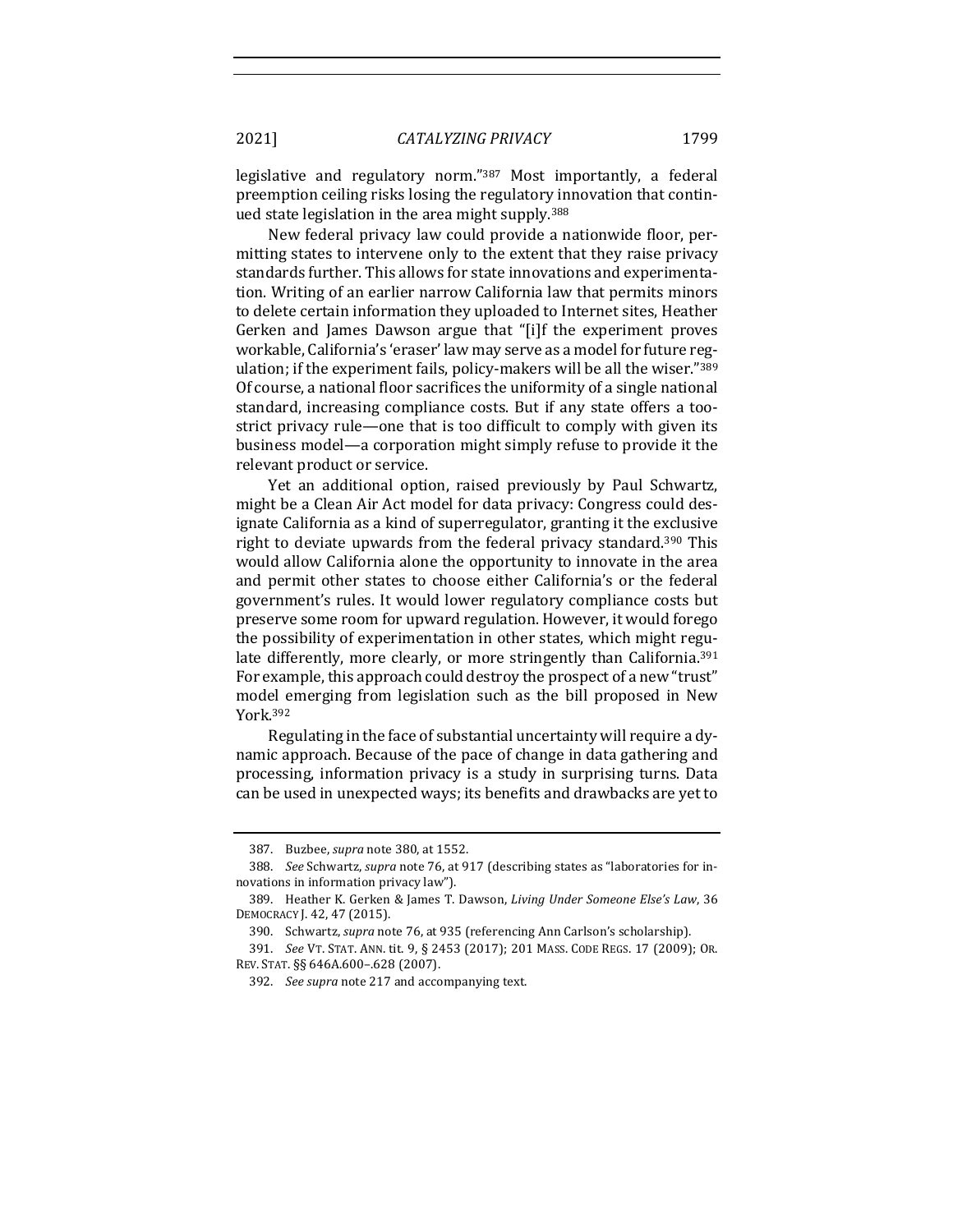be fully discovered. The last handful of years have brought us tracking pixels, facial recognition, deep fakes, robot dogs, and even omnipresent satellites.<sup>393</sup> If a federal bill ossifies the rules, we may not be able to generate the regulations needed for yet more surprising turns. Of course, the federal government is capable of more agile versions of governance such as collaborative governance or responsive regulation, including through a regulatory agency like the FTC.<sup>394</sup>

If a federal law preempts state information privacy law, the CCPA might be lost to history, a mere footnote in the centuries of evolution of privacy law. Yet we believe it would still have served a critical role: prompting an omnibus federal privacy law for the first time since the dawn of the Internet age. As Gerken and Dawson observe, "By creating a spillover, a single innovative state can put an item on the national agenda even if nearly everyone else-Congress, interest groups, and other states—would prefer that the issue go away."<sup>395</sup> This would be a significant and long-lasting California Effect, indeed.

#### 3. The First Amendment

Another potential constraint on the enactment of state and federal laws, and indeed the survival of the CCPA, is the First Amendment. Discussed above in the context of the differing regulatory settings of the European Union and United States, the First Amendment potentially poses constraints on drafters of U.S. privacy law. While in-depth coverage of these constraints—and their limitations—is outside of this Article's scope, we outline a few basic concepts here.

<sup>393.</sup> Clare Garvie, Alvaro Bedoya & Jonathan Frankle, *The Perpetual Line-Up: Unregulated Police Face Recognition in America, GEO. L. CTR. ON PRIV. & TECH. (Oct. 18,* 2016), https://www.perpetuallineup.org [https://perma.cc/RB45-VME5]; Ry Crist, *Yes, the Robot Dog Ate Your Privacy,* CNET (June 28, 2019, 8:21 AM), https://www.cnet .com/news/yes-the-robot-dog-ate-your-privacy [https://perma.cc/ZZT8-W3CK]; Christopher Beam, *Soon, Satellites Will Be Able To Watch You Everywhere All the Time*, TECH. REV. (June 26, 2019, 8:21 AM), https://www.technologyreview.com/s/613748/ satellites-threaten-privacy [https://perma.cc/2BAY-PCNT].

<sup>394.</sup> Charles Sabel and his coauthors argue for the virtue of a "rolling-rule regime" where "regulators use reports on proposals and outcomes to periodically reformulate minimum performance standards, desirable targets, and paths for moving from the former to the latter." Charles Sabel, Archon Fung & Bradley Karkkainen, *Beyond Backyard Environmentalism*, 24 Bos. REV. 4, 4 (1999). For other agile governance models, see Dennis D. Hirsch, *Going Dutch? Collaborative Dutch Privacy Regulation and the Les*sons It Holds for U.S. Privacy Law, 2013 MICH. ST. L. REV. 83, 151-60; McGeveran, supra note 20, at 979-85; and Lauren E. Willis, *Performance-Based Consumer Law*, 83 U. CHI. L. REV. 1309, 1330-35 (2015).

<sup>395.</sup> Gerken & Dawson, *supra* note 389, at 46.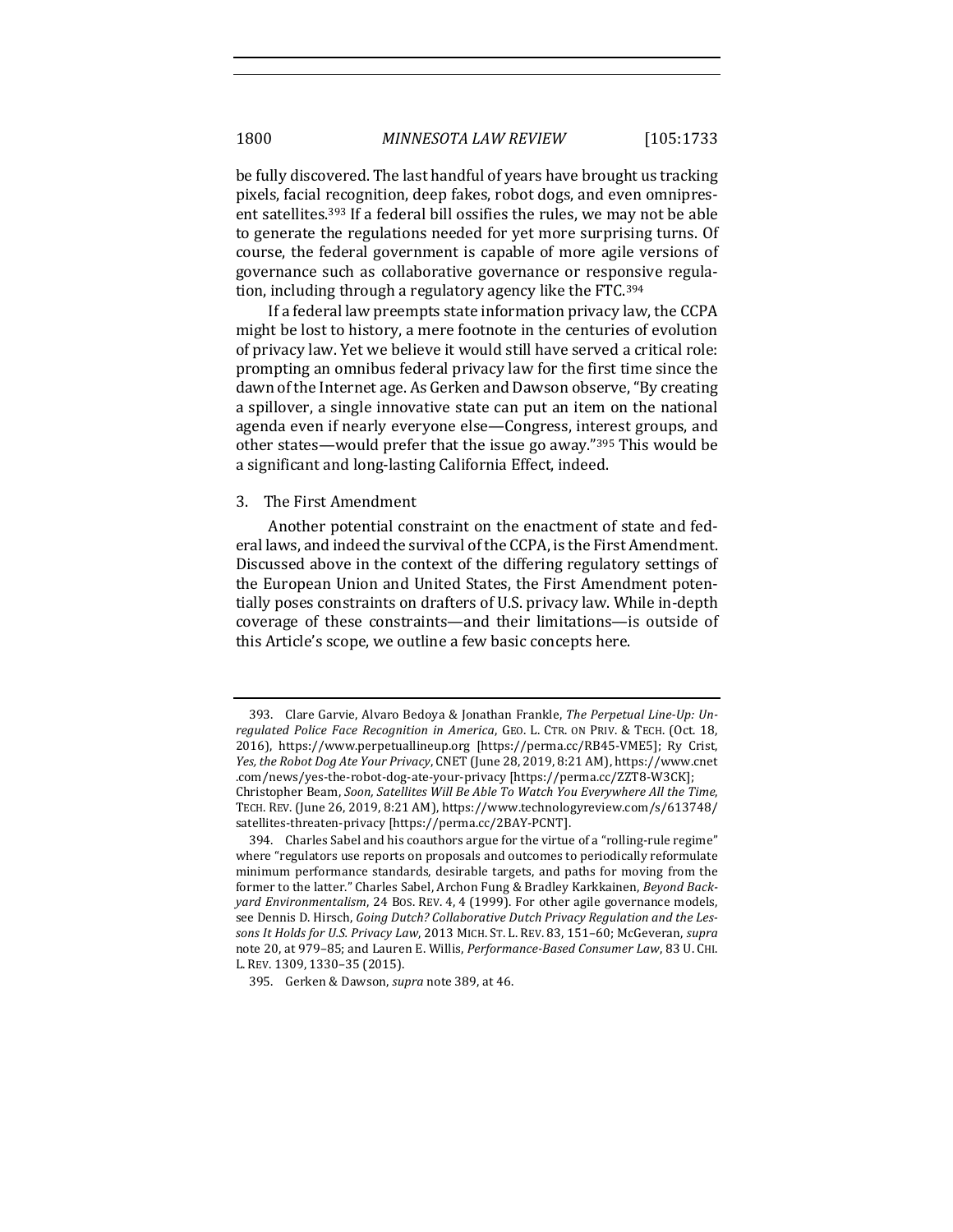The First Amendment protects freedom of speech. It also protects expressive activity (speech mixed with action) and penumbral activity necessary for speech to take place (such as the placement of newspaper kiosks to distribute newspapers or the purchase of pen and paper).<sup>396</sup> A series of First Amendment cases on public records established significant limitations on laws restricting the distribution of lawfully obtained information.<sup>397</sup> More recently, the Supreme Court applied the First Amendment to find unconstitutional a Vermont law regulating the sale of prescription drug user data.<sup>398</sup> And in 2018, the Supreme Court found unconstitutional a series of disclosure requirements aimed at protecting patients from pro-life organizations posing as abortion providers in a decision that could have consequences for other disclosure-based consumer protection regimes.<sup>399</sup>

Recently, the expansive coverage and protection of First Amendment doctrine has led some to decry its potential deregulatory effects.<sup>400</sup> On the other hand, privacy scholars have noted that the First Amendment also provides arguments for effective privacy law, as a lack of privacy can chill free expression.<sup>401</sup> Commentators disagree on

399. See Amy Howe, Opinion Analysis: Divided Court Rules for Anti-Abortion Preg*nancy Centers in Challenge to California Law, SCOTUSBLOG* (June 26, 2018, 4:02 PM), https://www.scotusblog.com/2018/06/opinion-analysis-divided-court-rules-for -anti-abortion-pregnancy-centers-in-challenge-to-california-law [https://perma.cc/ Q7WJ-VFZB].

400. *See* Shanor, *supra* note 185, at 133; MARY ANNE FRANKS, THE CULT OF THE CONSTITUTION 105 (2019).

<sup>396.</sup> *See* Margot E. Kaminski, *Privacy and the Right To Record*, 97 B.U. L. REV. 167, 189 (2017).

<sup>397.</sup> Cox Broad. Corp. v. Cohn, 420 U.S. 469, 493–95 (1975); *see also* Volokh, *supra*  note 137, at 1116-17.

<sup>398.</sup> Sorrell v. IMS Health, Inc., 564 U.S. 552 (2011); see Chander, *supra* note 137 (arguing that *Sorrell* demonstrates "the seriousness of First Amendment constraints on privacy regulations on information intermediaries"). Cases such as *Florida Star v.* B.J.F., 491 U.S. 524 (1989), *Cox Broadcasting Corp.*, 420 U.S. 469, and *Smith v. Daily Mail Publishing*, 443 U.S. 97 (1979), can be read to stand for the principle that once information is legally distributed, government cannot restrict its use absent state interest of the highest order. However, a number of scholars argue that privacy laws can pass First Amendment muster. Balkin, *supra* note 137, at 1189. But see Volokh, supra note 137, at 1051.

<sup>401.</sup> *See, e.g.*, Marc Jonathan Blitz, *Constitutional Safeguards for Silent Experiments* in Living: Libraries, the Right To Read, and a First Amendment Theory for an Unaccom*panied Right To Receive Information,* 74 UMKC L. REV. 799, 800 (2006); Julie E. Cohen, *A Right To Read Anonymously: A Closer Look at "Copyright Management" in Cyberspace*, 28 CONN. L. REV. 981, 1003–19 (1996); Neil M. Richards, *Intellectual Privacy*, 87 TEX. L. REV. 387, 393-94 (2008); Margot E. Kaminski & Shane Witnov, *The Conforming Effect:* First Amendment Implications of Surveillance, Beyond Chilling Speech, 49 U. RICH. L. REV. 465, 467 (2015); Skinner-Thompson, *supra* note 185; Anupam Chander, *Youthful*